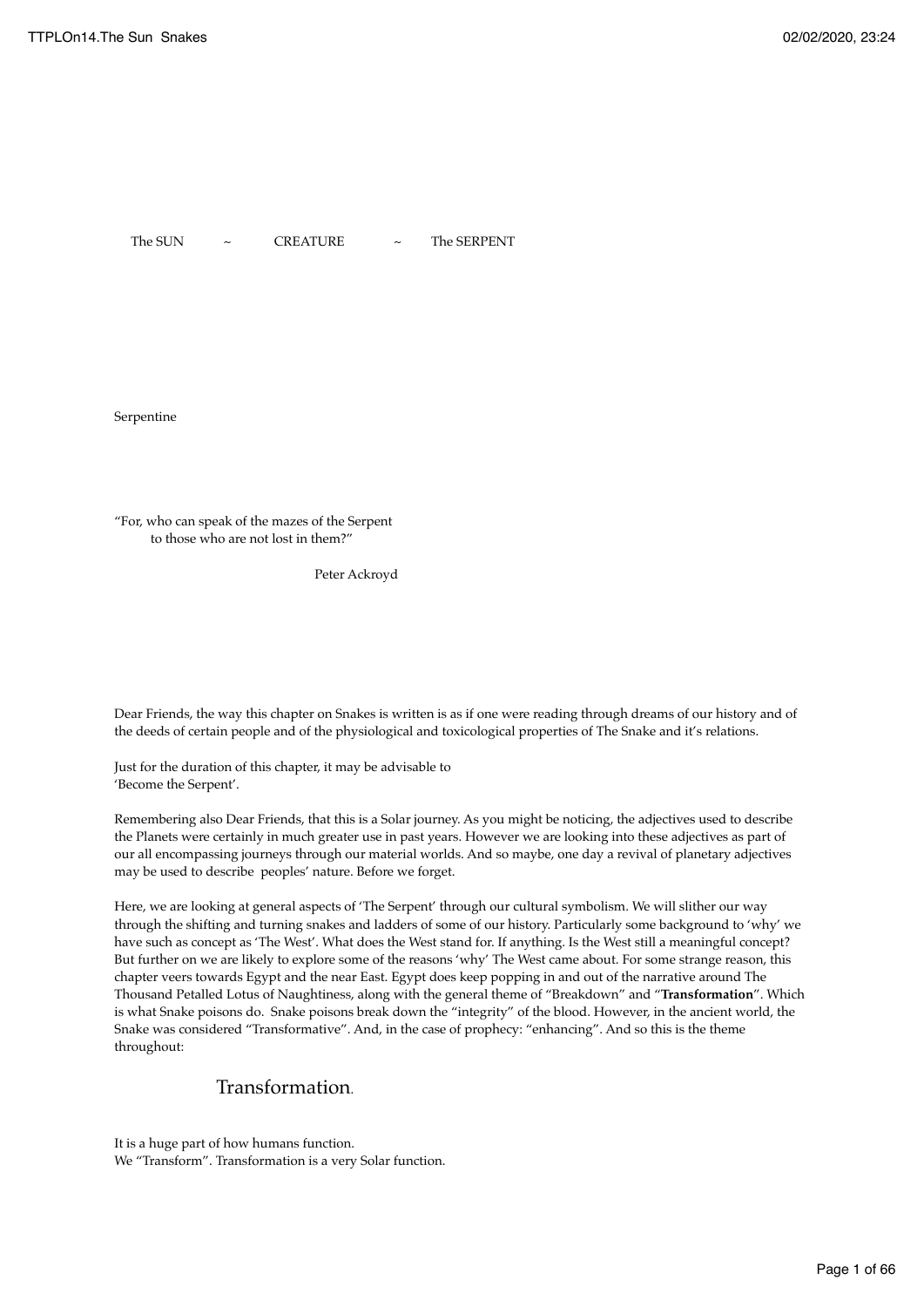2000 years ago a Roman poet Ovid (43 BCE - 17 CE) wrote a masterpiece of literature. It concerned the theme of Transformation. It is called: 'Metamorphosis'. Gods, Goddesses, kings, queens, heroes, nymphs, satyrs, fauns are transformed or are part of the tales of transformation. People begin as one thing and are transformed into something else. It is the Gods who do all this transforming of others. Often for some transgression or to save them from worse fates. Ovid winds us through the Homeric and Hesiod mythologies weaving his tales in and out. Dining with the gods.

Ovid, ignominiously, ended his days in exile on the northern edge of the Black Sea. Near the Crimea. The virtual end of the world, to a man who had written and aspired and reached the pinnacle of his poetic profession back in sophisticated, urbane Rome. Ovid had displeased Augustus, by publishing a book of erotic poetry. Augustus had instituted a 'moral' crackdown in Rome to control the population of that seething city. He did this especially to curb the licentiousness of the nobility, who, he thought, were overly decadent and debauched and needed 'straightening out'.

Remembering that all the while, Augustus too was 'chief Priest' for many of the most important celebrations and sacrifices. While Augustus was alive and emperor, he wanted to set a moral example, so that this example would reach all parts of the empire. It is part of the veneer of 'civilised' culture that Romans introduced. Our western models of government and society are really not that different. The Roman state was a militaristic slave empire. The current commercial corporate world empires of various states and corporations are no less 'militaristic slave empires'.

1900 years later, an observant young man from the Czech city of Prague, Franz Kafka (1883 - 1924), writes his haunting tale of 'Metamorphosis' where a man wakes up and discovers he is now a giant insect. The book is about his reactions and those of his family to him. Horror, fear, revulsion, suspicion, apathy, resentment, anger. They reflect a wider world of those who were hugely sensitive to the subtle and not so subtle oppressions produced by the militaristic formality and traditions of Austro Hungarian Society, the First World War and the aftermath when the Czechs got their independence from the dissolution of the Austro Hungarian Empire (1918/19).

Kafka wrote a minimal but hugely influential series of books on the themes of displaced observation and the subtle Kafkaesque oppression that was never far away in his world *(The Trial, Amerika! Metamorphosis, The Castle)*. He was, most likely, a depressive. A darkening of the Sun. He presents us with situations that we must endure as they are baffling and changing and transforming but also remaining ever the same. His books are about attempting to circumnavigate an oppressive system. This system is 'unaccountable'. Running down paths that lead nowhere or ever returning to the place where they originally begin. Like our dear Sun. Our star: Sol, pounds us, and we endure. Or we don't. Kafkaesque actions are part of the psychological warfare that systems and elites play on their people.

In the transformative world of poisonous snakes, there are: Colubrids, Elapids, Pit Vipers, True Vipers and Sea Snakes. There are some 3,000 species of Snake on Our World. Not all are poisonous. Here, we shall concentrate on the characteristics of Snakes and what their poisons generally do, in relation to the heart, blood, nerves. These are directly related to the characteristics of The Sun. The non poisonous varieties will be briefly mentioned. There are approximately 1500 Colubrid species, 170 Elapid species, 140 Pit Viper species, 40 True Viper Species and 50 Sea Snakes (Hydrophiidae) species. There are many others that are not yet fully classified by Herpetology.

It is likely that snakes are deaf. They have no ears. It means that no Rattlesnake has heard it's rattle. Snakes have a transparent eyelid which is shed when the skin is shed. Despite the deafness, Snakes can sense vibration thus are able to detect movement by resting their jaw upon the ground. Vibrations are transmitted through the jaw to the head and inner ear. However Snakes have a very good sense of smell. This is because they have a kind of extra nose. This 'organ' is called Jacobson's Organ. This has 2 chambers that open and close and the tongue has a relationship with this organ. It passes atmospheric and odorous information to the Jacobson's organ.

Snakes are also equipped with heat sensors. Snakes have 2 little pits located between their noses and eyes. These are more specialised in the so called 'Pit Vipers' (the Rattlesnake family). These are very attuned to changes in temperature. Some Snakes are very sensitive to the infra-red of the spectrum. When it is dark is when this heat sensor comes into it's own. Even when prey has died, the Snake is equipped enough to to detect the dying heat of the dead prey, should it be some distance away. Their sight is also not so great. But this is made up for by these specialised senses that the Snake has in the Jacobson's organ and those small pits between the nose and eyes. Extra senses. Snakes have a skeleton of 400 bones for the smoothness of their gliding, slithering locomotion.

Snakes contain a long gut and small kidneys.

\*

Snakes of various species have differences in the placing of their fangs. Some snakes 'smear' their poisons on after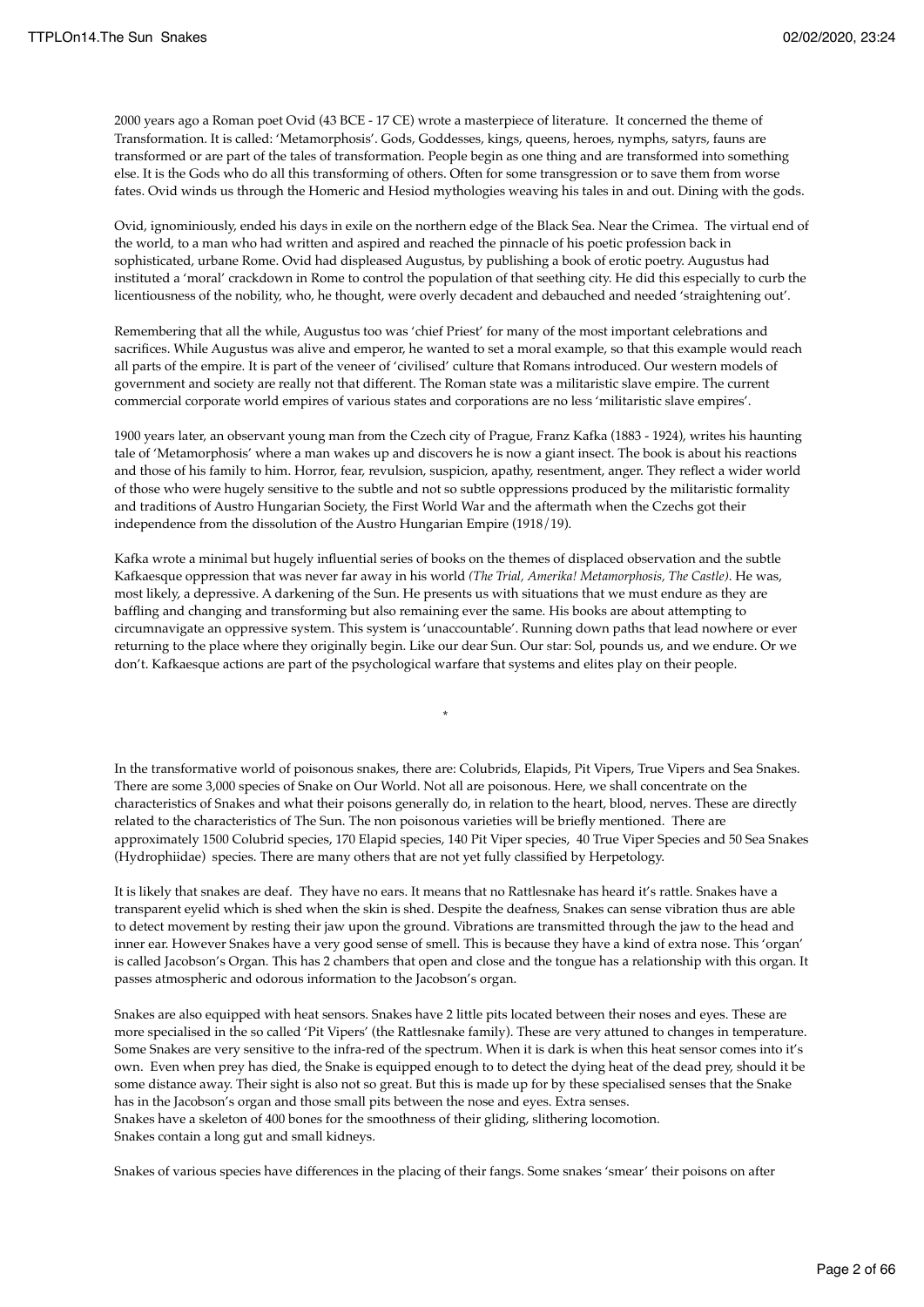biting. Sometimes these fangs are hollow and have the venom injected through them. These are always situated in the upper jaw. The teeth are indirectly connected to the venom glands which are part of the salivary glands.

The fangs of Snakes are differently located according to the type of Snake. There are the Opisthoglypha. This group have their fangs located right at the back of their jaws. These are back fanged Snakes and the Opisthoglypha generally cover the Colubrid family. When bitten, the poison trickles into the wound. The Proteroglypha seem to have the most 'efficient' fangs. These are situated at the front of their upper jaw. The Proteroglypha cover the Elapids and the Sea Snakes. This group of Snakes are able to 'chew' their prey and as the fangs come down the salivary glands emit their venom. The Solenoglypha cover the true Vipers and the Pit Vipers. Their fangs move. In that, they are 'flat' inside the mouth until the moment of biting. Then they become erect in the mouth at that moment. The Solenoglypha can break fangs, which can be replaced. Their fangs are canalised allowing them to be syringes for their Venom.

The Elapids are to be found in all continents that have Snakes. They include the Coral Snakes of the Americas. The Mambas of Africa and the Cobras which are to be found in Africa and Asia and all the very poisonous snakes of Australia (Tiger snakes, Sand Taipans and Death Adders) and the Kraits of South Asia. All are very venomous and will kill often within the hour.

Sea snakes (Hydrophiidae) appear to be inhabitants of the Pacific and Indian oceans. Sea snakes do not reach much more than a metre in length. Sea snake poisons tend to be more neurotoxic than necrotic or haemorrhagic. The Japanese catch and eat a lot of Sea Snakes. Apparently, their meat is best smoked.

#### SNAKES AND THEIR RELATIVES

Snakes are reptiles. And therefore descendants of the giant lizards that roamed the Earth millions of years ago. The oldest skeletal remains of Snakes being found in Argentina 125 million years ago from the Cretaceous period. They inhabit all continents except the cold northern and southern wastes……the smallest snakes are in the Bahamas, the largest, the Anaconda in the South American forests…..the fastest, Racer snakes are on the Galapagos Islands.

Every culture has tales about snakes…….. they are warnings, teachings, sayings, symbols, signs, projections of power…..

The venoms of Snakes are used in pharmaceutical medicine where the poisons of Snakes are milked. These are then analysed and broken down and isolated and analysed again and synthesised and used as different medical/ toxicological/pharmaceutical compounds. These are variously used in pathologies that are either thrombic or haemorrhagic. For thinning or thickening the blood. Blood plasticisers and so on.

Snakes and other reptiles shed their skins. They do this because they are gradually growing throughout their lives. Snakes do not shed all their skin. Only the outer layer. This layer is shed because it does not grow while the rest of the creature will grow. For a little while, just before the skin shedding process, the snake's skin looks rather tatty. But there is a gleaming beautiful new skin underneath. This beautiful skin is revealed when the snake sheds it's skin. This is Ecdysis."Transformation"

### SNAKE VENOMS

The effects of snake venoms vary from continent to continent and snake to snake. It's fair to say that on a general level, snake venoms produce all kinds of nerve pains, hemorrhagic symptoms, rapid inflammation, sepsis, putrefaction, necrosis. Snake venoms directly affect the nerves and particularly the blood…They are often neurotoxins as well as being blood disorganisers. Either just locally, at the site of the bite, or systemically, eventually, with many snake poisons. Hence the Snakes association with The Sun as our planetary correspondence.

Australia, Africa, the southern Americas, south, south western and south East Asia have a great deal of sunshine and a high proportion of the world's most poisonous Snakes. They include the Sand Taipan and the Tiger Snake in Australia. India has Cobras and Kraits, Asia has Vipers and Tree Snakes. Africa has Boomslangs, Mambas, Pythons, Puff Adders, Cobras. The Americas have Coral snakes, Rattlesnakes, Anacondas, Garter snakes, Cottonmouth. There are water snakes, which are often deadly. Europe has Adders and Vipers. Anywhere that stays warm for more than 4 months will have Snakes.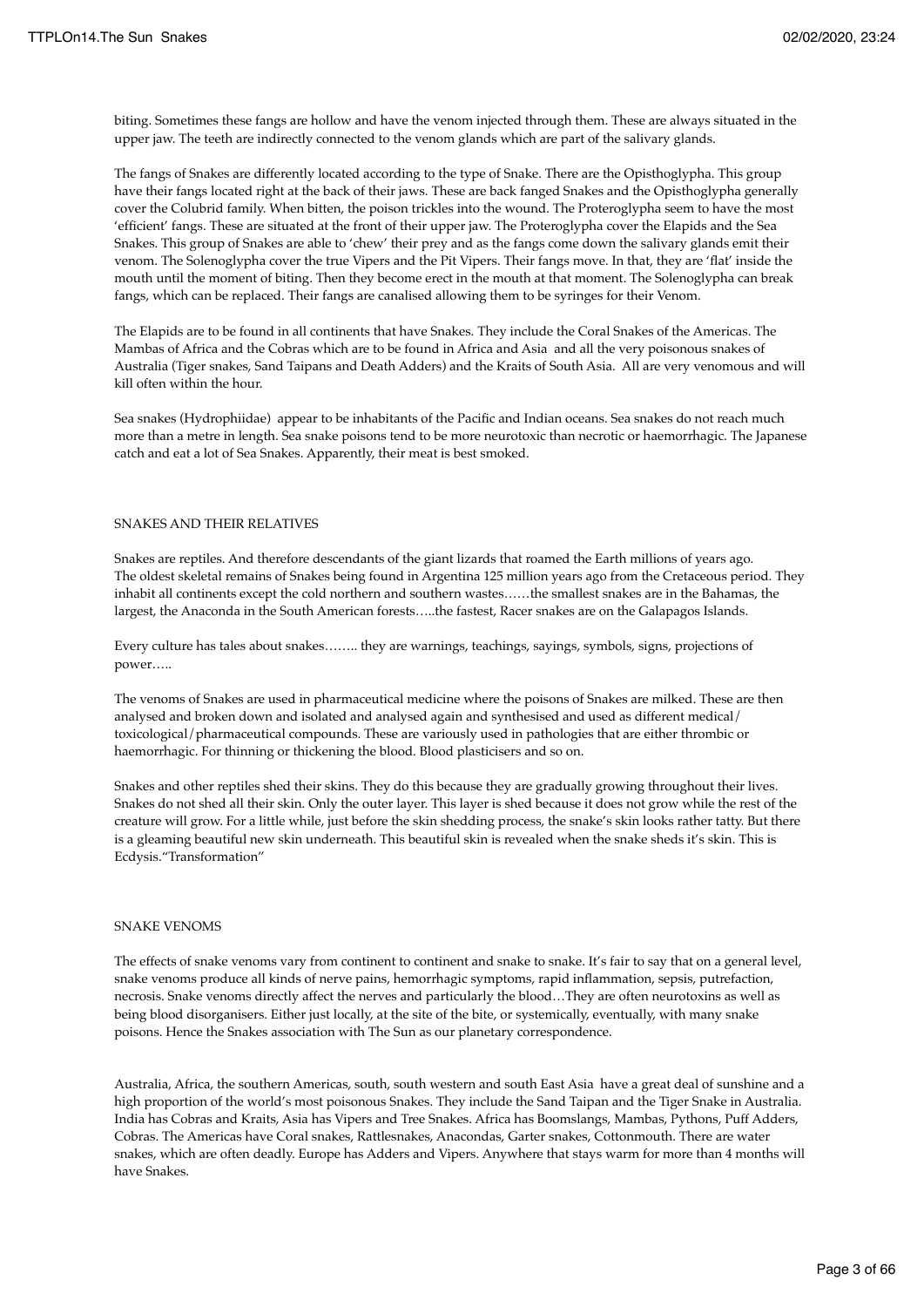There are some poisons in Snake venoms that also occur in such creatures as Bees and Wasps (See: Venus ~ Creature ~ Bees). Here we can see the main Snake poisons. These are enzymes. They act similarly to viruses. Many affect the entire system of a body. They rapidly spread and proliferate. However the systems affected are definitely targeted by these poisons. Many of these poisons are designed to immobilise. As quickly as possible. So there are poisons that create nerve paralysis. As well as intense nerve pain. The majority of snake poisons tend to affect the blood in some way or other as well as the lymphatic system which immediately starts to block up. This blocking up of the lymph system creates macrophages which attack the poisons. It's a 'reaction' and this reaction is going to really destroy the integrity of a person's blood. After that, in many cases of Snake bite, it is really just a matter of time before death occurs.

Enzymes from Snake Venoms:

| Ribonuclease         |
|----------------------|
| Hyoluronidase        |
| Collagenase          |
| Deoxyribonuclease    |
| a-amino acid oxidase |

Phospho-mono-esterase Phospho-di-esterase Basic Phosphatase 5-nucleotidase NAD-nucleotidase Acetyl-choline-sterase Proteolytic Enzymes Phospholipases Acidic phosphatase **Lactate dehydrogenase** 

These variously affect the integrity of the blood, they affect the nerves and they also affect the liver. The snake poisons are eventually systemic. There maybe a wound, locally, but the enzymes of snake poisons are carried to all parts within minutes. This is because the heart is pumping these enzymes around while it is still able to pump blood. Apart from the obvious proteolytic enzymes which immobilise, and disorganise the blood, there are many of the above enzymes that break down other tissues. These will negatively affect the heart muscles. Eventually. They are 'pre digesters'. They enable digestion and assist by literally 'breaking down'. For the snake, this is very convenient and necessary for digestion. For the subject prey or accidental victim, it's pretty much the end of the world unless there is instant access to the right anti-venom.

There are no snakes in Iceland, Greenland, Ireland, New Zealand or Antarctica.

### PART OF A BIGGER FAMILY

Snakes and all other reptiles of the lizard family are cold blooded creatures. To touch a snake is to, often, touch a uniform smooth cool bumpiness with some slight friction to it. The bumpiness of the snake being the scales.This scalyness can seem rougher or smoother on different species. Some Snakes have a more horned presentation: particularly on the head. Bits of bones sticking out as a throwback to more ancient times when the snake was not the snake as we know it but possibly had legs. Or horns or spines. Which would then make it look much more like an oriental dragon. As we see certain representations of dragons particularly in the West with much larger bodies. Whereas pictorial renderings of Chinese dragons almost always look most snakelike.

Snakes like warm hands, under the right conditions. Some snakes naturally enjoy being placed around the neck of a human. The human body heat being most pleasing to the snake. There are some people here in the West who love Snakes. But perhaps there is often a bit of a misinterpretation between them and some of the snakes they might keep as pets? It is probably fair to say that snakes cannot be 'domesticated' in the same way as dogs, cats, pigs, sheep, goats etc are. It may surprise some who keep snakes that snakes are most likely viewing their owners as food? Because most often the snake is eyeing up the owner to figure out how to eat that person. So when the huge python is lying down next to the person who thinks they own it, the snake might well be thinking: " Mmmmm nice looking food!! I wonder how i can get it all into me?" :-)

Within the Snake family of egg laying lizards are frogs and toads and they are often poisonous or have some strange abilities with their skins or their digestive tracts. Some lizards are poisonous: The Gila monster of the south west USA for example and there are many lizards that change their skin tone to camouflage. Salamanders and Chameleon The circle colours around many snakes when they are moving quickly turn them into a blur which is like a mild hypnosis to the prey, thus enabling the snake to catch it's prey.

The skins of some of the frogs of the South American forest are steeped in poison….to ward off predators. The forest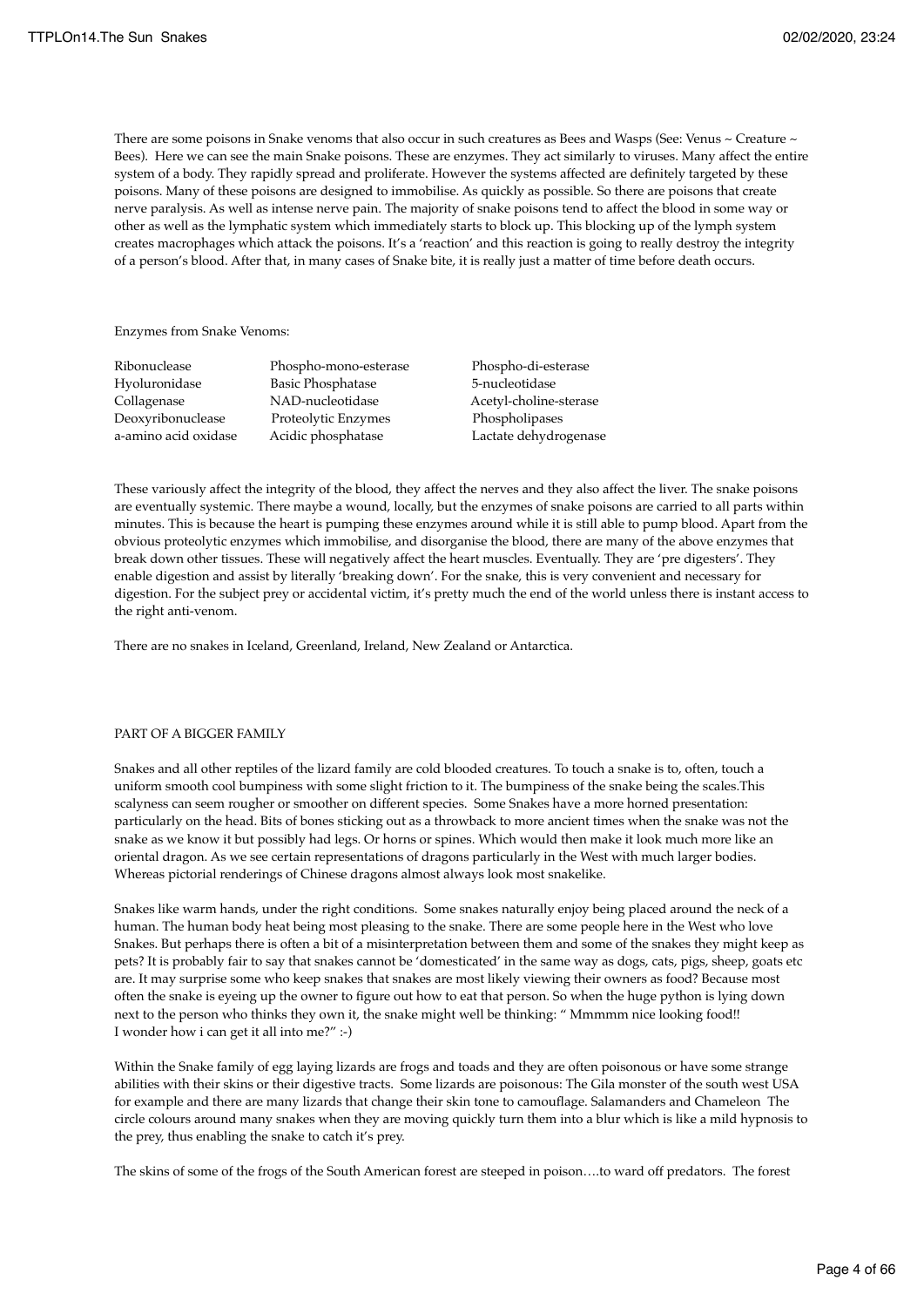tribesmen of South America, who still practice their ancient ways, dip their darts into the skin of the frog, thus getting the frog to produce poison for their darts, namely in the form of Curare. The forests of South America, Africa and South East Asia have evolved into many thousands of inedible products for many thousands of specialist animals to feed from. The men and women who still live in the Forest know their plants and animals. So they have some idea where to go when they need something, medicine, food, building materials. That only the forest can provide. The snakes of many regions have the ability to digest the poison of other snakes. This is the only way that snakes can survive via a poison neutralising system that they have built into their physiology.

Snakes eat less often than most animals. However, when they do eat, they can digest enormous quantities. The snake has a huge capacity to digest prey very slowly. The enzymes present in their saliva are in part digestive. The poisons listed above are in part, digesters. Time release. Eating, or rather digesting leaves them sluggish and sleepy for a while, and so they slither away and find a quiet hole to sleep off their meal.

A snake from each continent.

| Crotalus horridus horridus | $=$ The Rattlesnake from north America                           |
|----------------------------|------------------------------------------------------------------|
| Surukuku                   | $=$ The Bushmaster snake from south America                      |
| Naja                       | $=$ The King Cobra from India                                    |
| Dendroaspis Polylepis      | $=$ The Black Mamba from Africa                                  |
| Vipera Berus               | $=$ The common Adder from the UK                                 |
| Vipera Aspis               | $=$ The European Viper from Europe.                              |
| Oxyuranus microlepiditus.  | $=$ Sand Taipan. The world's most poisonous snake from Australia |

When poisonous snakes bite, they emit a toxin and this toxin is in the form of enzymes that self replicate. This is also another correspondence with The Sun. After all, the Sun is just a self replicating never ending series of explosions and projections. And because of this, Snakes are very successful in subsuming prey very quickly. With the Tiger snake of Australia for instance; once inside the subject, the poison congeals the blood of the victim. Within minutes the victims blood is solidified to the point where the poor prey becomes an immobile mass. All liquid blood is eventually solidified, thickened, frozen wherever it is….thus freezing the internal motion of the subject to death. Other snake venom enzymes destroy the coagulation quality, so that the blood is overly liquified losing all integrity….the red cells are torn apart….thus, thinning the blood…a combination most often of a neurotoxin as well as a 'blood disorganiser' bringing weakness and torpor and internal and external sepsis finally death…..and a hell of a lot of pain

Many of the lizard family are quite unpalatable to all but the most specialised of hunters who are able to digest the complex toxins that are often present within. The Mongoose, for instance is a specialist that can tolerate a deal of snake poison….it being a hunter of, among other things, the King Cobra…this unpalatability contributes to the success of snakes in most areas of Our World, despite man's prolific, almost viral expansion into all parts of Our World. Although snakes can be eaten, they are generally not considered 'a dish' the same way other creatures maybe. Although if the poison is taken out by cutting off the head and gutting the snake, then some snakes can be eaten. The Chinese and Japanese seem to eat Snake in one form or another. Apparently, they 'taste like chicken' :-)

\*\*\*\*\*\*\*\*\*\*\*\*\*\*\*\*\*\*\*\*\*\*\*\*\*\*\*\*\*\*\*\*\*\*\*\*\*\*\*\*\*\*\*\*\*\*\*\*\*\*\*\*\*\*\*\*\*\*\*\*\*\*\*\*\*\*\*\*\*\*\*\*\*\*\*\*\*\*\*\*\*\*\*\*\*\*\*\*\*\*\*\*\*\*\*\*\*\*\*\*\*\*\*\*\*\*\*\*\*\*\*\*\*\*\*\*\*\*\*\*\*\*\*\*\*\*\*\*\*\*\*\*\*\*

THE SNAKE AND CHINESE ASTROLOGY.

The year of the Snake is every 12 years in the Chinese Zodiac 1929, 1941, 1953, 1965, 1977, 1989, 2001, 2013, 2025, 2037, 2049

Chinese Astrology In Chinese Astrology Snakes are a primary feature of the Twelve Animal years the others being:

Horse, Goat, Monkey,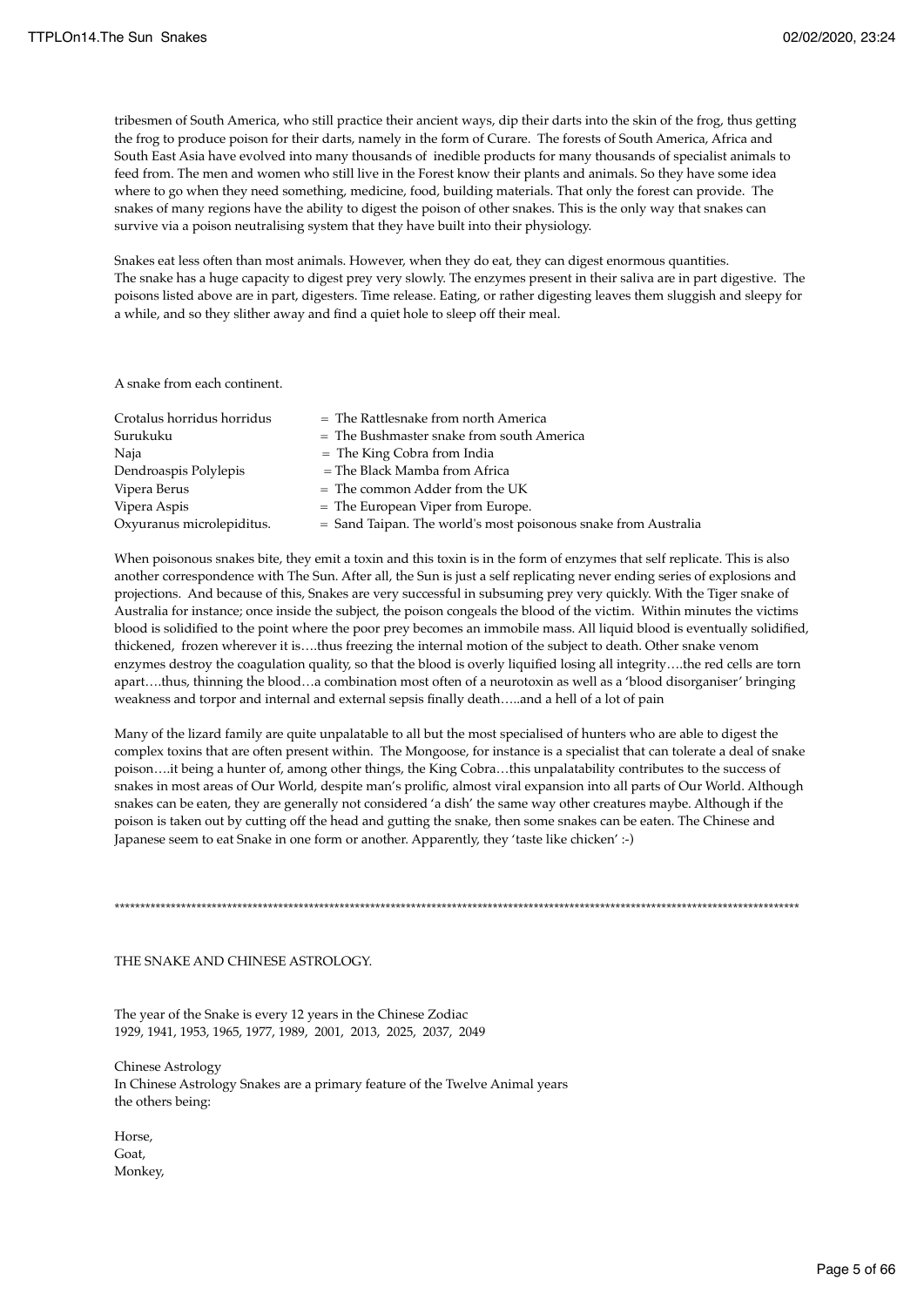Rooster, Dog, Pig, Rat, Ox Tiger, Rabbit, Dragon Snake

Chinese Astrology, like the Western zodiac, has evolved. The cosmology of Chinese astrology is based on the various animals that were present in what we would now call, the Chinese heartlands. These are the lands that lie around the Yangtze and Yellow Rivers. The characters of all these different creatures were observed and many of their characteristics were transferred to humans and vice versa. Then, the measuring of time became the 'hour of': the hour of the Dog or Snake or Pig. Every 2 hours. During these times it was also observed that the function of certain organs or systems was more prominent than at other times. So 'Lung time' corresponded with 2 - 4 AM or kidney time was from 4 - 6 AM and so on. Star systems too, had Animal characteristics and so were named after Animals.

In many parts of China, Monkeys lived everywhere and were wild and unpredictable. An entire mythology, alone, has grown up around the Monkey in Chinese culture. During the 1960's and 70's there was a TV series just called "Monkey"!! A dubbed in English production from Hong Kong. The rest, with the exception of the Tiger, the Rat, the Snake were domesticated and a part of everyday life for Chinese for thousands of years. These others, too, with the exception of the Dragon, were common sights in and around China.

Snakes were a problem around the rice paddies. But, like in ancient Egypt, there was a trade off. They kept the rats down. Especially in towns and cities. But Snakes were not much liked and had a habit of being eaten. Many country people lived in and around snakes so learned to become accepting of the Snake and were not afraid to attack it if they thought it was threatening life or limb. To think of snake as food made snake less fearsome. And gave courage. The Tiger was loved, respected, feared, hunted. Unfortunately for the Tiger, their bones and various organs were thought to bring great strength. So apart from mans' encroachment upon the habitat of the Tiger, the Tiger has virtually been hunted to extinction. The great majestic mammals of our world are endangered all over. Or are cossetted in harmful ways by the profligate rich. The dragon seems to be a throwback to a much earlier aeon. A time of 'legends'. To the forefathers. In the loosest sense. Maybe large lizards did live in China? but now there are only smaller lizards; generally speaking. Only the Crocodiles, Monitors, Iguanas, Gilas, and Alligators remind us of a real throw back to the time when the entire Planet was covered with giant lizards.

### THE CHARACTER OF THE SNAKE IN CHINESE ASTROLOGY.

In the mythology of the Snake, in Chinese Astrology, the Snake originally has four legs. But it's friend and companion: the Frog, has none. The Snake was a bit lazy and relied on Frog to catch insects and other titbits for their supper. Because the Frog helped catch insects, people liked Frog but were somewhat more distrustful of the Snake. Out of a strong sense of resentment, because of their distrust and spite towards the Snake, the Snake decided on a course of vengeance and began biting animals and humans; sometimes killing both. After many complaints the Snake was summoned before the Jade Emperor who naturally asked the Snake to stop with the biting behaviour. But he did not and carried on biting humans and animals. And so the Jade Emperor made the Snake's legs disappear and gave the legs to the Frog instead.

On losing his legs, the Snake was most upset. But he also relented to admitting his bad behaviour. As a result the Snake tried to help instead of harm. He wished to help his relative, the Dragon, to control the rains: and so he did. He also promised that when he died, that his body could be used for medicine. These acts of redemption helped to win great favour with the Jade Emperor who promoted the Snake to being one of the Animal Zodiac, next to the Dragon. The Snake however still takes it's vengeance on the Frog for having acquired it's legs. By, still, catching and eating frogs.

The characteristics of the Snake supposed to be something like this: From the Element point of view, the Snake is suited to Fire. Water tends to overwhelm. The Snake also favours Wood as Wood is the fuel for Fire. Wood has powerful qualities linked to intuition and the ability to learn deep relaxation. The favourite colour associated with the Snake is Red. The Snake is one of the Twelve directions associated with the Compass. The Snake's direction is south south easterly and in terms of Time, is associated with the later morning rising toward the Sun's zenith. (Ancient Chinese has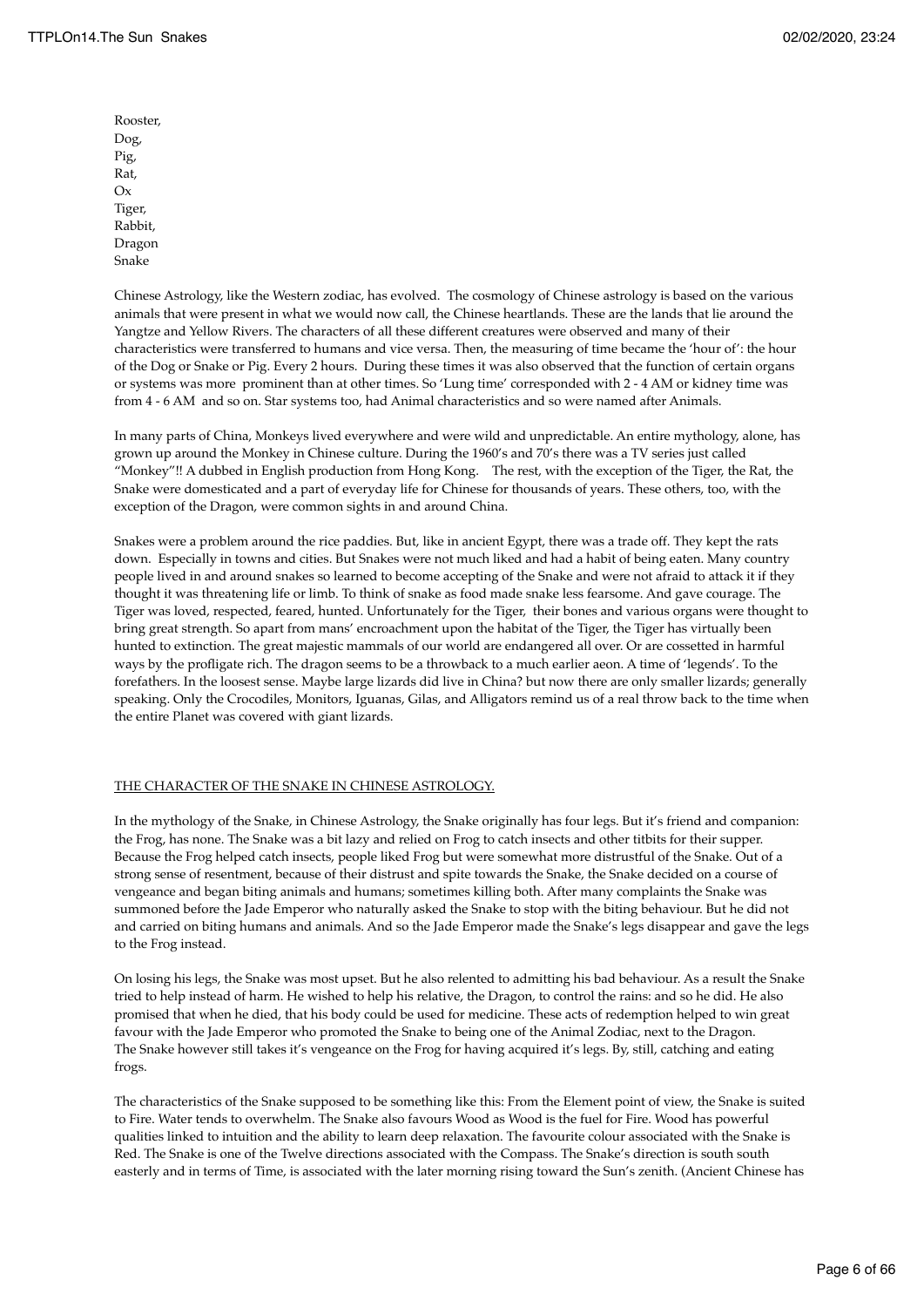the hour of the Snake at 9am to 11 am) The Wood and Fire aspects make Snake energy suited to early Summer when Yang is approaching it's peak. Yang is hot, heavy and dynamic and gathers greater energy as midsummer approaches. In terms of Planetary seasons we are going from late Spring into midsummer..the quickening time for all things that grow…Jupiter energy season is flowing into and giving way to Sun Energy season. The zenith of the year.

#### WHAT SNAKE PEOPLE ARE LIKE (CHINESE ZODIAC)

The Snake Character: kind, optimistic, brave, persistent, intelligent, enterprising, calm, inborn with 6th sense, outstanding insight, strong judgement and ability to adapt. Vigorous, Single minded, Responsible, Quick - minded, high morale and spirit. Romantic, Skilful, Mysterious, can be sycophantic but is also popular Silent, slow to Anger, prudent and brainy. Self Aware. Snake personalities attach great importance to spiritual matters Snake never shows off personal talent deliberately and moves forward step by step.

Snake character Weakness

Inconsistent, Poker faced, Vain , possessive, jealous, they never show their inner selves readily or communicate with others easily. Over cautious and irresolute. Narrow minded and suspicious.

Male Snake.

Most Snake men are sharp sighted and resourceful when dealing with demanding issues snake men can behave like leaders. Snake men are highly goal orientated and responsible and are often respected by people. Often Male Snakes have lofty idea and work quickly without delay. Full of wisdom, they usually lead a mysterious life.

Female Snakes

Female Snakes make men lost, because they are often very calm and serene and good looking, They are confident and self assured with an outstanding ability to think. They are often overly determined. Snake women get jealous and suspicious. vicious tempers. They strike out.

\* \* \* \* \* \* \*

Chinese Zodiac, Snake Years and their cycles. Each cycle comes every 60 years:

|              | Earth Snake: Feb 10th 1929 - Jan 29th 1930<br>Feb 6th 1989 - Jan 26th 1990  |
|--------------|-----------------------------------------------------------------------------|
|              | Metal Snake: Jan 27th 1941 - Feb 14th 1942<br>Jan 24th 2001 - Feb 11th 2002 |
| Water Snake: | Feb 14th 1953 - Feb 2nd 1954<br>Feb 10th 2013 - Jan 30th 2014               |
|              | Wood Snake: Feb 2nd 1965 - Jan 20th 1966                                    |
| Fire Snake:  | Feb 18th 1977 - Feb 6th 1978                                                |

Snake people are analytical and materialistic. They expect praise and opprobrium from their peers and contemporaries. They like to be calm and takes a bit to get them angry but when they do get angry the atmosphere in the room changes and they lash out as if a biting viscous creature had suddenly erupted from that formerly, placid person. Snake people are cautious about jumping into a situation if uncertain. Snakes are very creative but become easily bored doing boring things. Snake people guard their relationships in a possessive manner. Snakes decide whether they want to be in a relationship. They make the other persons mind up, too. The Chinese believed that the Snake was a connection to the beginning of the Universe.

Snake people may be fierce, but they have the softest hearts. They may act cool, but that is their way of protecting themselves. Snake types would rather believe their own counsel rather than listen to the advice of others. Snake people have a tendency to exaggerate and are naturally suspicious people. Snake folk are often hedonistic, vain,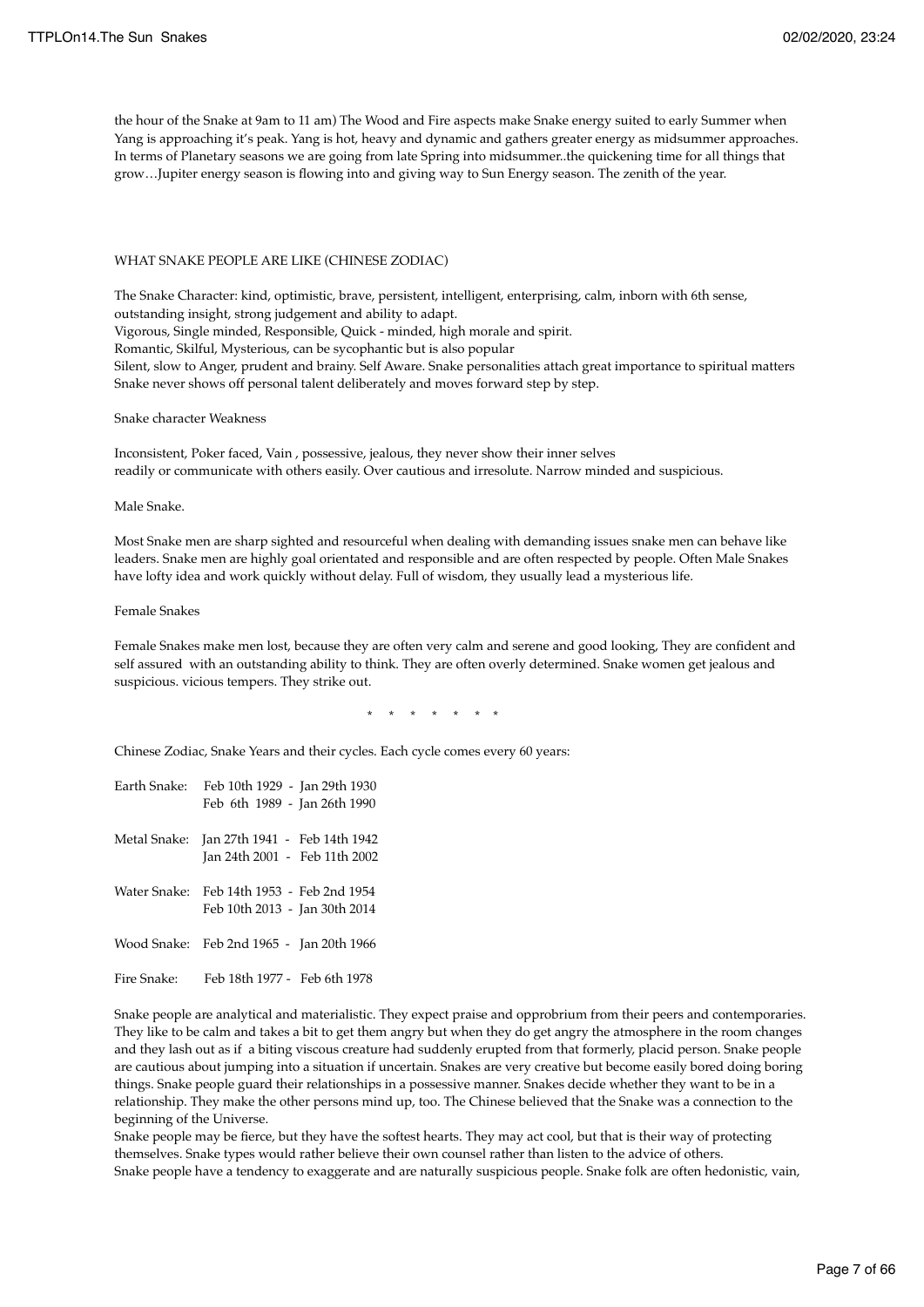malicious and duplicitous.

They can be wise, enigmatic, intuitive, sympathetic, mesmerising, sensual.

Once they love, they love with their entire heart.

Snake folk can be very analytical which means they do not jump to conclusions

Snake types are shrewd and use their wits. They do not need to impress others because they have an inner self confidence. However, when it is appropriate, the Snake personality can shine out above all others in outer radiance wit and beauty.

Snake people can be elusive and hard to catch or get hold of but also will be fearless. They love to help. Snakes like to be calm and tend to avoid noisy or raucous settings.

Snake will become stressed and angry and ill if their lives are not peaceful or calm or orderly.

#### DRAGONS

Maybe, when the alleged cataclysm, that Plato mentions happening back as far as in 9600 BCE, occurred, it really did wipe out the much larger lizards but did not reach as far as Indonesia or other of the equatorial regions and most of Africa? Just a thought, Dear Friends.

It seems that the idea of 'dragon' , from an oral or written basis, may well have come from some fragments of memory passed down from generation to generation. Maybe, some very clever Chinese sages did realise that, what was, was not what always was. And so, to their eyes, the cosmology of the groups of stars, commonly known as the Zodiac, in Western Astrology, which also has many animals associated with it, is interpreted in a uniquely Chinese way, using all real animal representations. Except the Dragon.

In Japan, the landscape or parts of, have taken on such mystique, that mountains like Fuji, for instance, are worshipped as Gods. Rivers and lakes also had dragon spirits associated with them. And here we can see that dragons are represented in nature as parts of nature: mountains, rivers, volcanoes. Islands themselves can be whole creatures to be worshipped, placated. Offerings made to appease the potential wrath of these beings….these agents of the forces of nature. This is because Japan sits on the edge of three tectonic fault lines….so the land is not always as stable as one would like….as demonstrated in the Kobe Earthquake of 1995 or the offshore earthquake that produced the tsunami at Fukushima in 2011.

In a recent beautiful animation film by the master animator: Miyazaki, he makes 'Spirited away', in which one of the main protagonists is a dragon called Haku, mainly represented as an adolescent magicians apprentice. In the end we find out that he is the spirit of the 'Ko-Haku' River which was filled in for some housing project and so the spirit is lost and wandering without a real home. This is Miyazaki's way of telling us that modernity and the machines and systems we use, are just destroying much of the spiritual energy of our primal landscape.

Now there are entire industries in Japan, such as the Manga (Anime) genre devoted entirely to the manifestation of some kind of tectonic or Earth spirit in the form of Dragons or that rather curious perennial, Godzilla, who himself is represented as a rather portly Dinosaur in various forms and guises. Dragons are big business. :-)

\*\*\*\*\*\*\*\*\*\*\*\*\*\*\*\*\*\*\*\*\*\*\*\*\*\*\*\*\*\*\*\*\*\*\*\*\*\*\*\*\*\*\*\*\*\*\*\*\*\*\*\*\*\*\*\*\*\*\*\*\*\*\*\*\*\*\*\*\*\*\*\*\*\*\*\*\*\*\*\*\*\*\*\*\*\*\*\*\*\*\*\*\*\*\*\*\*\*\*\*\*\*\*\*\*\*\*\*\*\*\*\*\*\*\*\*\*\*\*\*\*\*\*\*\*\*\*\*\*\*\*\*

#### THE WEATHER SNAKE

Our sheer destructive nature persists because we, simply, 'ignore' nature. Or, so much worse, we fight nature. Unless, it is in our face, like typhoon, hurricane, tsunami or earthquake. The ascent of Humankind's technical prowess has brought a very large level of denial about the environment of Our World. If the Sun controls the Climate, but Man is trying to, what are the chances of Earth coming out unscathed against what the Sun does if Man attempts to compete with something as powerful as our Sun? if we see that we have already created brief mini suns on Our Earth by blowing up Atomic Bombs but we have made such a mess, imagine trying to compete with something as big as The Sun.

Now, various secretive corporate/government agencies *(sometimes it is very hard to see when the corporate ends and the government begins. A certain opacity)* and their research arms are trying to figure out how to use these forces 'of nature' as great weapons. These forces are to be used destructively, to attempt to destroy entire coastlines and their cities. Or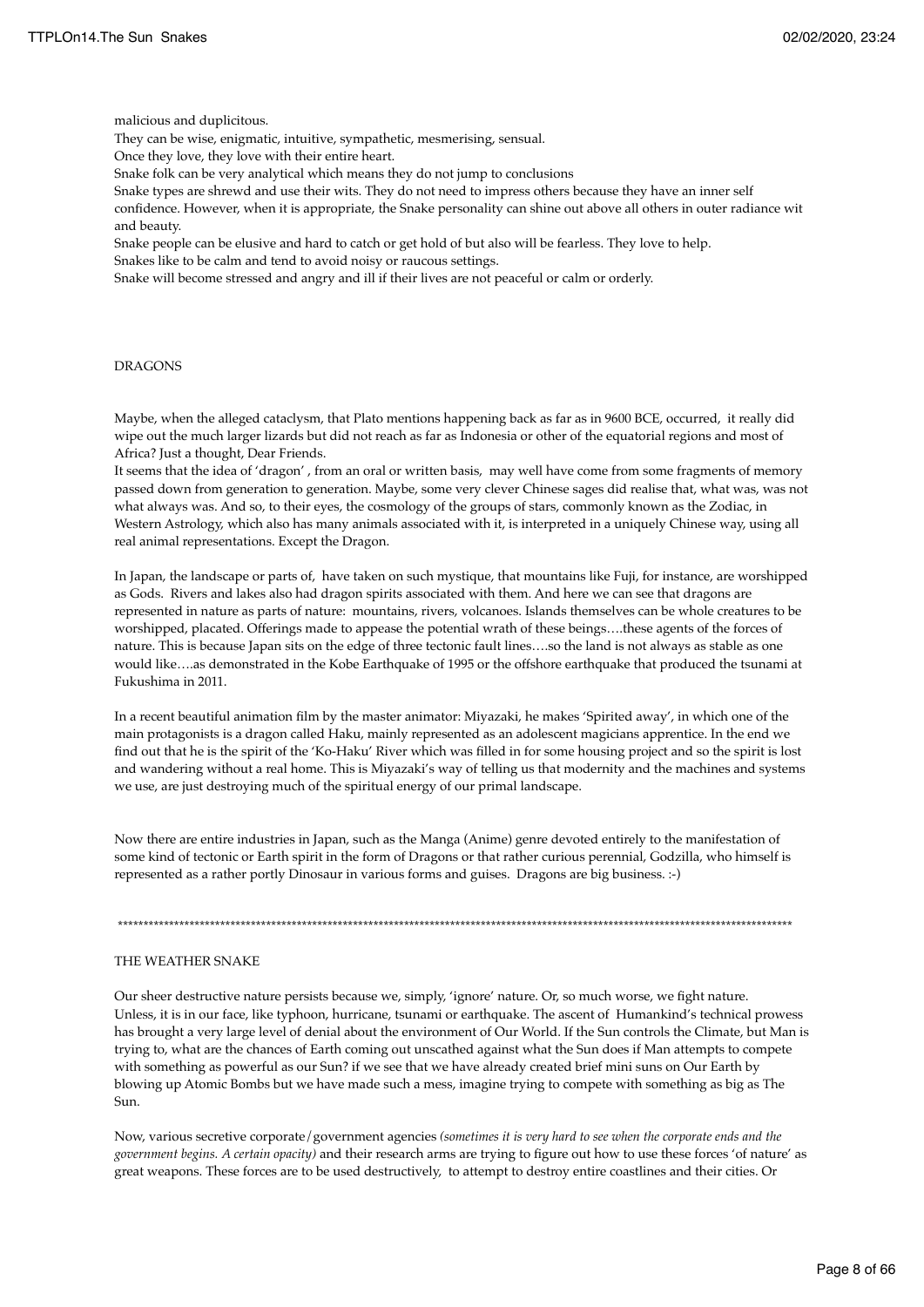whole countries. Literal doomsday weapons. We know about HAARP, (High Frequency Active Auroral Research Programme) which has facilities all over the world. HAARP was set up under the auspices of the United States Navy. Essentially it is a huge blunderbuss of a weapon. The idea is that an enormous electric bolt, like lightening is pushed upwards. What this does is to literally tear open a rent in our atmosphere. All the layers of the atmosphere are either destroyed or 'forced aside'. This allows all of the unwanted energy of the Sun: the rays, the magnetism, the excessive radiation that our atmosphere protects all living things from, this renting of the clouds, to penetrate right down to the surface of Our Earth and below.

It may come as a great shock to some, but The Sun 'controls' the majority of tectonic activity on Our Earth. As well as controlling most of the climate. When unfiltered solar energy is allowed to penetrate an unprotected Earth, then this has an effect on the tectonic activity of the Earth. Then there are earthquakes. It is suspected that The United States has been experimenting with HAARP. Quite considerably! And they are not too fussy about how much, or who they destroy. All in the name of research. Of course! These people are not at all concerned by the consequences of their actions. As long as it is away from their territory.

HAARP is a stationary, technical part of what scientists call: 'stratospheric geo-engineering". It is situated in various locations around Our World and needs megawatts of electricity to make it function. It looks like a giant three dimensional lined rubiks cube, with many cubes inside. These "lines" are just high capacity cables that are all connected into this giant cube which is connected to a very high power source. It seems this is the concentrating mechanism for all this atmosphere renting equipment. It is from these fixed sites that high intensity beams are projected. And that is what brings in all the harmful solar rays.

A more low tech version of 'Stratospheric Geo- Engineering' is more mobile. This is the mobile 'chemtrails' that people, everywhere, are noticing, all around the world. The excuse for rolling this out is that the Sun is too 'light' and so, quietly, full on, chemicals are added to airliner fuel, which are sprayed when planes emit their contrails. This makes earth more prison like and oppressive. no matter what the so called authorities might say.

The chemicals in these mixtures are composed variously of Strontium, Barium, Silver Iodide, Aluminium Nano particles *(a nano-meter is one billionth of a meter)*. This may be changing the atmosphere, but it's more long term effects are to add more of the above chemicals to the composition of what is on the ground. If we see a dust storm, we are aware of what happens to vegetation when the dust is blown all over plants and animals. There is often a layer of dust over everything, afterwards. Which only wind and rain will wipe off. Even though stratospheric geo engineering uses nano particles of the above elements, the damage that is being caused to plants and animals that have these elements drop on them, is cumulative and is now, most noticeable. Especially in places where there are delicate ecologies: Sparse deserts with their specific varieties of plants and animals. Wooded countryside where we see the yellowing of leaves, wilting, more susceptibility to disease and actual primary physical damage. This and many other experiments have quietly been endorsed by governments and supranational bodies like the U.N. Apparently, Russia has a bomb that can destroy a country the size of France. Imagine, France gone?! or Britain gone?!

This is a part of the strange human desire for bigger, better, faster, more. a misplaced Kundalini, the Snake just rising up. Mankind is attempting to reach for the Sun when it comes to awesomely destructive weapons. The HAARP arrays are launching great snake like lassos of energy. Hugely powerful. Of course, soon, there will be, one day, in the not so distant future, Planet busting bombs. By then, hopefully, some much more intelligent species, most likely, from off world, will either point out to us *(man and womankind)* the error of our ways. Or they will simply use one of their planet busting bombs on Our World to get rid of the plague of stupidity towards nature, that Man can be, and often, is. Man, who keeps saying 'it's mine!'. Or, simply, a virus that just kills humans and leaves the rest, of course. A less than wonderful idea put out by a man who was co founder of one of the world's more prominent Animal conservation agencies. These agencies are doing their best to stave off the mass extinction of most large Animals on Earth with the exception of Man. Most of the founders also liked to hunt animals. Many of heads of these exterminated animals decorate the walls of their houses and palaces. It shows us what kind of people they might be. It is just because mankind cannot leave the natural world alone.

\*\*\*\*\*\*\*\*\*\*\*\*\*\*\*\*\*\*\*\*\*\*\*\*\*\*\*\*\*\*\*\*\*\*\*\*\*\*\*\*\*\*\*\*\*\*\*\*\*\*\*\*\*\*\*\*\*\*\*\*\*\*\*\*\*\*\*\*\*\*\*\*\*\*\*\*\*\*\*\*\*\*\*\*\*\*\*\*\*\*\*\*\*\*\*\*\*\*\*\*\*\*\*\*\*\*\*\*\*\*\*\*\*\*\*\*\*\*\*\*\*\*\*\*\*\*\*\*\*\*\*\*

## SOME SNAKE BELIEFS AND CEREMONIES

In the town of Luchon, in the Pyrenees, on a Midsummers Eve, there was the custom to build a hollow 20 metre wicker column, which was then filled with combustable material. At the appointed hour, 8pm, a procession would pour forth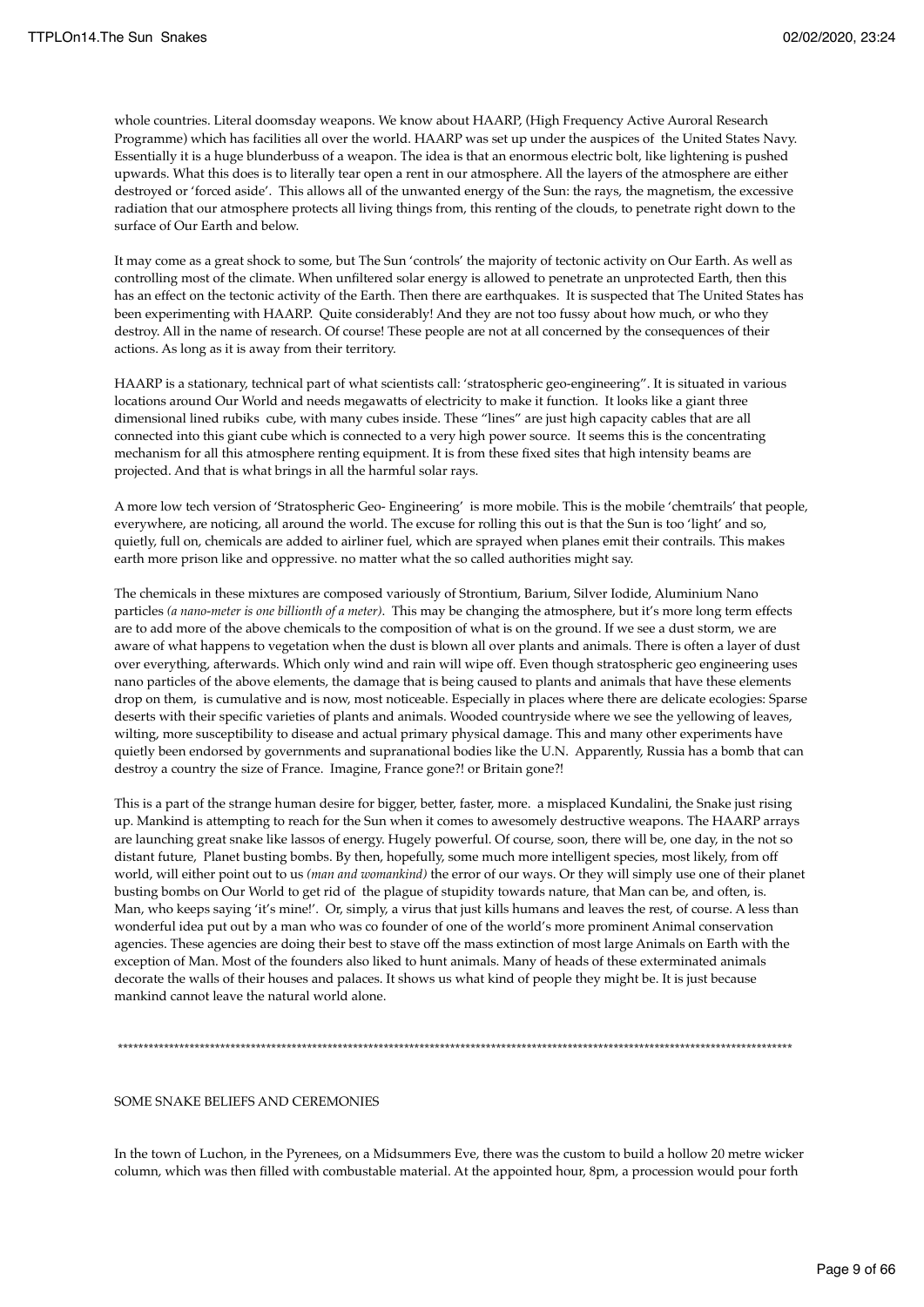from the town led by clergy followed by young lads and lasses. They would gather round the column. As many live snakes as could be collected beforehand, were then, thrown into the column, which is set on fire with torches and, at the same time, some 50 boys and men dance around the column with frantic gestures. The snakes attempt to wind their way to the top but are defeated by the intensity of the fire and eventually drop down into the fire. Apparently the struggles of these snakes fills the young men and women with frenzied excitement and they dance around the column with abandon. The snake sacrifices are a throwback to a more superstitious medieval mindset, where snakes were manifestations of witches.

Sadly, during the middle ages, through to the 'Enlightenment', many women were unnecessarily tortured and killed because they were variously accused of being in league with the devil or practiced some nefarious kind of witchcraft, as determined by the authorities. Also, many of these women were used as political scapegoats in disputes between parties where innocents got involved and killed. In almost all cases the behaviour towards these women could be considered entirely predatory on the part of the prosecutors. Almost always. Hunting. Catching the Prey. Feasting on the agonies of these poor women who would end up burning at a stake observed by crowds of gawping people lapping up the screams. An almost pure act of male domination over weak women. Still pretty normal today. A kind of Hypnotic blood lust.

In parts of Europe Snakes have often been regarded as embodiments of Tree spirits or Corn spirits. Unfortunately, because they were regarded as 'witches familiars', cats were also often burnt in these ceremonial bonfires. Variations of these bonfire ceremonies were enacted all around Europe every midsummer's eve. The screams of cats being part of the enjoyment of the ritual for the people. A kind of blood lust to appease the Vegetation God. There were periods and places during the middle ages when lots of cats were burnt. At certain times, this just increased the amount of rats with plague fleas.

Part of the purpose of the ritual is to 'appease the gods' to offer sacrifice in honour of the Gods/God so that the power of God will make the crops plentiful. It goes back to 'veneration' and 'reverence'.

The natives of Madagascar equated the death of a crocodile with the future death of a man. And so crocodiles were seldom hunted because the people did not want to invoke the displeasure of the Gods and take one of their own prematurely. Many tribes from Madagascar had legends that considered the Crocodile as the father of the tribe and therefore the Crocodile is considered a brother or an equal.

The Native Americans of south Carolina, would not kill a snake if they came across it but would walk on the other side of the path, should they come across one. The Seminole of the Eastern United States, spared the Rattlesnake (Crotalus) because they believed that the Snake's ghost would enact vengeance and encourage it's brothers to infest the encampments of the humans.

"Give the snake a piece of cloth, and he will send a lively bride"

There were/are whole tribes in the Punjab that are dedicated to snakes. Once a year, in September the snake is worshipped by all castes and religions for nine days only. In August a dough snake is made and painted. The women of the village process around and through the village with the dough snake and eventually there is a ritual burial where the women during the 9 days of September then mourn and prostrate themselves. At this grave they worship at the grave and give offerings. The dough snake is a representation only, as snakes in India are considered sacred and are only killed out of sheer necessity. When there is real potential danger to life and limb. The ceremony is used to placate the snake gods. Snakes are hugely prevalent in India and inhabit the forests and jungles that are often at the edge of villages.

The natives of the island of Fernando Poo off the coast of West Africa, regarded the Cobra-Capella, as their guardian deity who can do them good or ill, bestow riches or inflict disease and death. The skin of one of these reptiles is hung tail downwards from a branch of the highest tree in the public square. This placing of the snake skin on the tree is an annual ceremony. All children born within that year are taken out and made to touch the tail of the skin of the snake. This ceremony is meant to imbue the children with the protection of the snake and against snakes. In Senegal/Gambia a python is expected to visit every child of the Python Clan within 8 days after birth. The Psylli, a Snake clan of Africa, would expose their babies to snakes in the belief that the snakes would not harm true born children of the clan.

Before photography, the Huichol women of south America, who admired the markings of Snakes, would pick up the snake and stoke it so that it would be calm and then the Women would press the snake's skin onto their forehead so as to obtain a deeper memory of the patterns which can be seen in all their embroidery.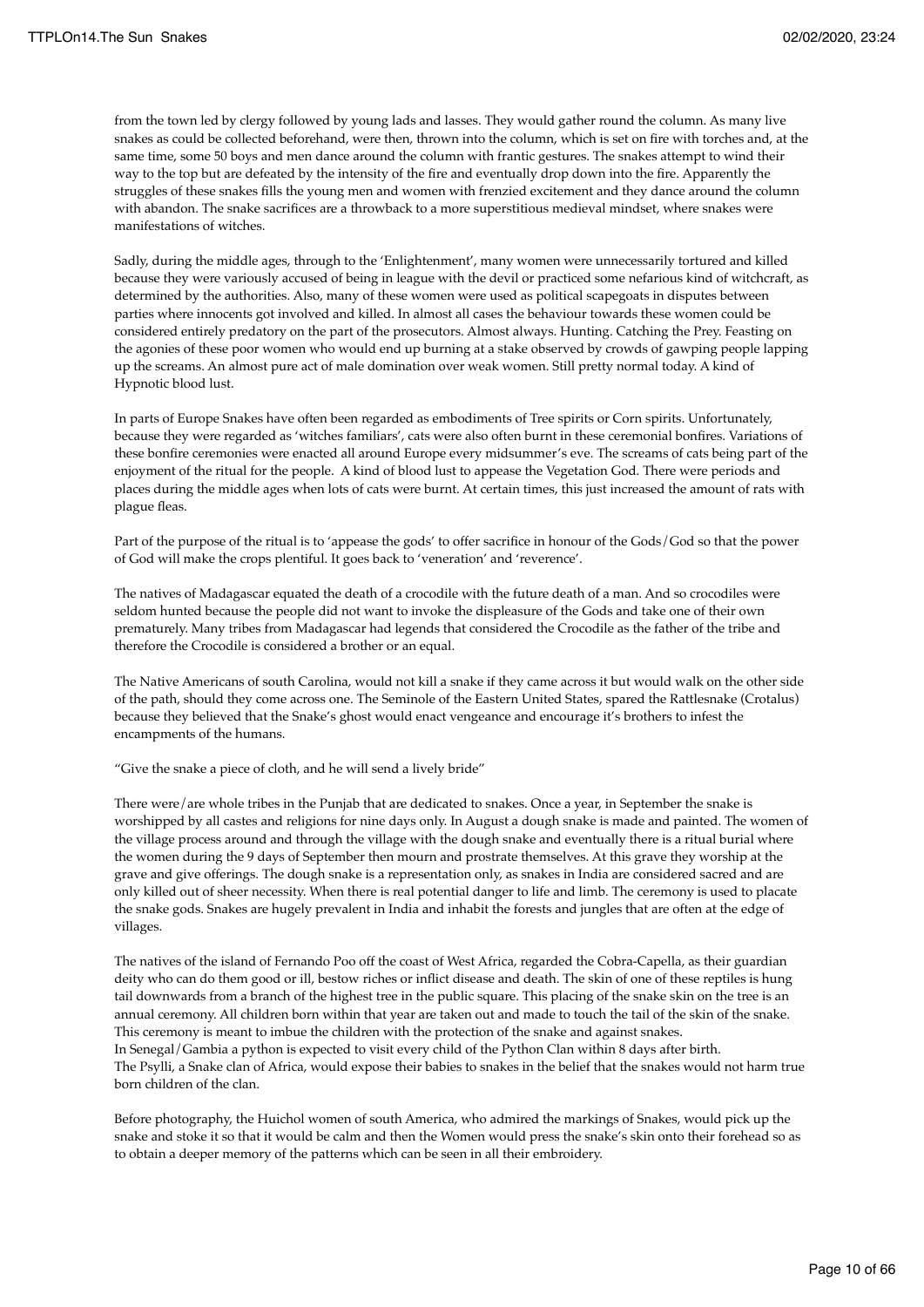\*\*\*\*\*\*\*\*\*\*\*\*\*\*\*\*\*\*\*\*\*\*\*\*\*\*\*\*\*\*\*\*\*\*\*\*\*\*\*\*\*\*\*\*\*\*\*\*\*\*\*\*\*\*\*\*\*\*\*\*\*\*\*\*\*\*\*\*\*\*\*\*\*\*\*\*\*\*\*\*\*\*

#### INDIAN TALES OF SNAKES.

One of the great enemies of snakes are birds of Prey. Particularly the Eagle. In Indian mythology, there is Gar'uda, a half giant and half Eagle. He was hatched from an enormous egg which lay dormant for 500 years. Gar'uda's father was equated with the North Star and his mother was Gita who was the Mother of Giants.

#### The Nagas

The Nagas live in the Underworld of Indian Vedic mythology. They seem to be Cobra demons. They are of human aspect, to the waist, but the rest of their bodies are as snakes. Especially the Cobra. Their king is Shesha who is also sometimes, called, Vasuki. In later Hindu revival creation mythology Shesha is only a part of a part of the great God Vishnu. Shesha is sometimes represented with a thousand heads. Sometimes he sits on the great tortoise, Kurma who is also a part of Vishnu. Similar to that of the head of Typhon the horrible creation of Gaia who fought against Zeus. The earlier prototypes of Shesha are the Dragons, Vritra "the encompasser", Ahi "the confiner" and fierce Kushner, "the scorcher" who spits out the sunset fires and burns out the Day. The Nagas were generally scattered within the complex pantheon of the Indian Gods. Female Nagas were often very beautiful and attractive and were similar to the Nymphs of the Greeks. They too fell in love with and had children by men and gods alike. It could well be that the daughter and son in law of the current president Trump of the USA might end up being the scorchers of all in more ways than one.

Hanuman, who, by all accounts, was a busy, tricky and heroic Ape had to go through the mother of the Nagas, Surasa, to get beyond to another land. She opened her poisoned jaws wider and wider so as to catch the ape. But he shrank himself to the size of a thumb and unexpectedly leapt into Surasa's mouth and jumped out again to the other side. Thus fulfilling the condition that Surasa would take Hanuman into her mouth.

Man'asa is the sister of Vasuka she is a queen of the Nagas and is invoked by serpent worshippers and offers protection against snake bite.

\*\*\*\*\*\*\*\*\*\*\*\*\*\*\*\*\*\*\*\*\*\*\*\*\*\*\*\*\*\*\*\*\*\*\*\*\*\*\*\*\*\*\*\*\*\*\*\*\*\*\*\*\*\*\*\*\*\*\*\*\*\*\*\*\*\*\*\*\*\*\*\*\*\*\*\*\*\*\*\*\*\*\*\*\*\*\*\*\*\*\*\*\*\*\*\*\*\*\*\*\*\*\*\*\*\*\*\*\*\*\*\*\*\*\*\*\*\*\*\*\*\*\*\*\*\*\*\*\*\*\*\*\*\*

"To operate in the Serpent dimension is to reject laws of the kingdom"

Sunday Adelaja

#### EARLY CULTURAL HUMAN HISTORY AS A GAME OF SNAKES AND LADDERS

At some stage maybe around the 6th or 5th millenium BCE there begins a more intentional transformation from humans being purely free roaming hunter gatherers to becoming 'tied' to the land through a perceived need to plant crops every year. Which became a necessity and therefore most became tied to the small amount of land they had to till, with little respite for opportunities to increase awareness. We also observe a change around this time from the almost exclusive worship of the Mother goddess to something more male and more Pantheist…….. Except to notice the stars from fixed positions and notice the growth patterns of plants and the change in seasons and know the creatures thereabouts and know what some rocks contain.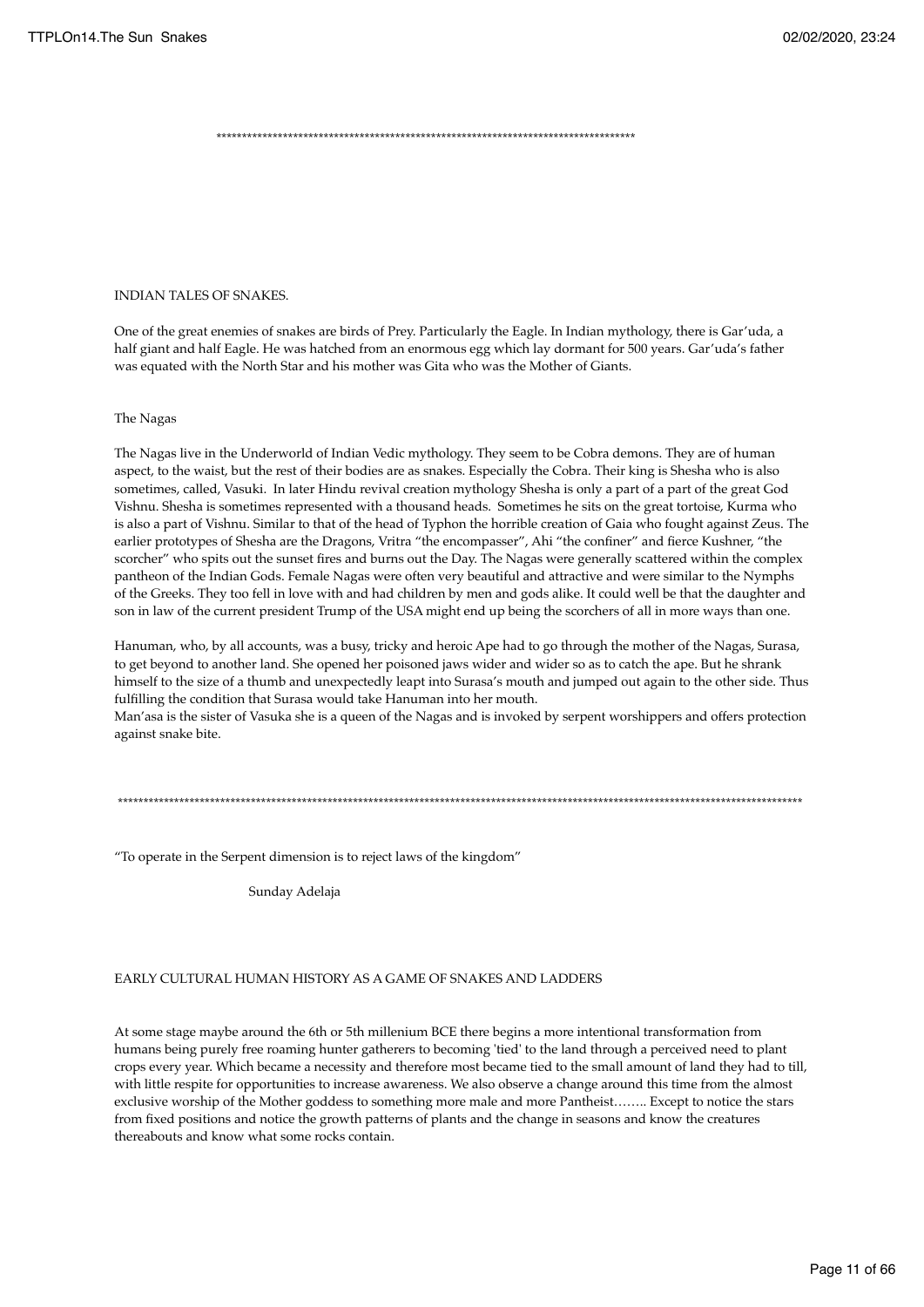From @ 5000 BCE agriculture and animal husbandry began to become a larger feature in human life. According to historians, a bigger longer flood event occurred. Perhaps in the 4th millennium BCE? possibly some warming event occurring over Our Earth? or a Tsunami after the eruption of a volcano somewhere like Santorini (Thera) in Greece or Krakatoa in Indonesia or Yellowstone in Wyoming, USA, or Hekla in Iceland? This big flood which historians have persistently placed @ 3000 BCE, washes away all crops but seasonally, inadvertently providing more of the the land further downstream with new mineralised top soil from further up country where the mountains are, where the rivers come from. The northern end of the Persian Gulf seems to have swallowed up a few cities and settled areas. But this is no less catastrophic than the flooding of many valleys for dams and lakes with farms villages or towns that had to just evacuate. The flood all that time ago gave no warning. It may well have killed many thousands maybe even many hundreds of thousands.

The rivers of the Yangtze and the Yellow rivers, the Ganges and the Indus, the Tigris and the Euphrates, the Nile made the lower parts of all these rivers extremely fertile land in which to begin the agricultural revolution. The native peoples of the Amazon call that river 'The Great Snake'. The Amazon is not an Agricultural river but is a water conduit for the very important and varied forests of the Amazon basin. Which are part of the lungs of Our World. They give out the necessary oxygen. Necessary for our wonderful Air mixture.

Mesopotamia *(the land between the rivers)*, consists of the lands that touch these rivers, now Syria, Turkey and Iraq These lazy, snaking rivers have a varied climate; depending on how high or low one was. The highlands were cooler during the summer and they were forested. The mid and lowlands where the rivers empty into the Persian gulf were highly fertile, wet and during the summer very hot indeed, among the hottest places on Our World. These were made wet by the vast marshland above Basra, the gateway to the Persian gulf. For approximately 6000 years, the land hereabouts has been the subject of vast irrigation schemes, to, literally, bring water to the desert. And they were very successful. But then a new culture would spring up. Cities would be abandoned or destroyed or new ones built in their place. Or sometimes the fine silt would blow around and claim these cities and their ziggurats and turn them into sandy hills. Snakes are prolific in these parts of the World. There are many parts of Mesopotamia which are desert or dormant from a distinct lack of trees and therefore a greater variety of plants to help transform the landscape. Many centuries of deforestation have eroded the soils of many of these river valleys. Wastefully, in so many areas and instances. These areas and instances consequentially become deserts. But deserts can be changed. And do change. but often not within single lifetimes. Transformation.

These rivers and their landscapes provided the preconditions for the development of agriculture. Paleo-archeologists are discovering isolated settlements here and there, mainly in Turkey, Palestine/Israel, Lebanon, Syria, Iraq, Ukraine, Russia which date from 4000BCE to as far back as 10,000 BCE. so we can say that settled agriculture began earlier than from the 'current epoch' on. But it seems isolated and sporadic.

We are now being told that there was a cataclysmic event which took place during an afternoon. It appears a meteor or similar crashed into the North of Our World close to the Arctic causing a sudden massive melting which washed trillions of tonnes of water over the landmasses of most of Our Earth. This is perhaps an explanation for why there are no Woolly Mammoths or Sabre Toothed Tigers? We know there were many. Certainly! And, all over, the archeologists are digging up finds that are pre 9600 BCE which is when this cataclysm is supposed to have occurred *(according to Plato, some 9000 years before the life of Solon, the first major Athenian Lawmaker*). We see a relative quiet time from this period until around 4500 BCE when we can perhaps say that our current epoch begins? Our gradual but explosive acceleration to knowing and inhabiting the Earth. Which to all intents and purposes must have been a fairly quiet place 6500 years ago? Except at Springtime?

From @ the middle of the 4th millennium BCE these city states: of Sumer followed by Akkad built the first pyramids. The Ziggurats or step pyramids. At the beginning of the 4th millennium BCE Egypt too, organised under a literal pyramidical hierarchy, after the unifying of upper and lower Egypt. this may have happened around 3100 BCE The Egyptians were, in fact, the closest thing the idea of a permanent State for 3000 years before Christ until the formation of the nation states in the mid 2nd millennium CE. In China, the appearance of agricultural organisation appears during he mid 3rd millennium BCE. In India and Pakistan there are the appearance of the Mohenjo Daro and Hrappan Culture from the 5th millennium BCE along the Indus valley. The appearance of the Hebrews is first mentioned 'historically' with Terah. He is the father of Abraham who left with his family the city of 'Ur of the Chaldees' in southern Iraq which was already at least 500 years old and headed towards the 'promised land" at the beginning of the 3rd millennium BCE.

There is another tale from Hebrew mythology that we hear nothing of in the Old Testament of the Bible. This Old Testament brings us the Book of Genesis and the story of Noah and the Flood myth. An interesting story. This could relate to 'genetic' pairing? Referencing the Ark and the Two by Two pairing of a male and female of every species. It maybe something as simple as the pairing of the RNA with the DNA. Maybe space aliens really did seed Our World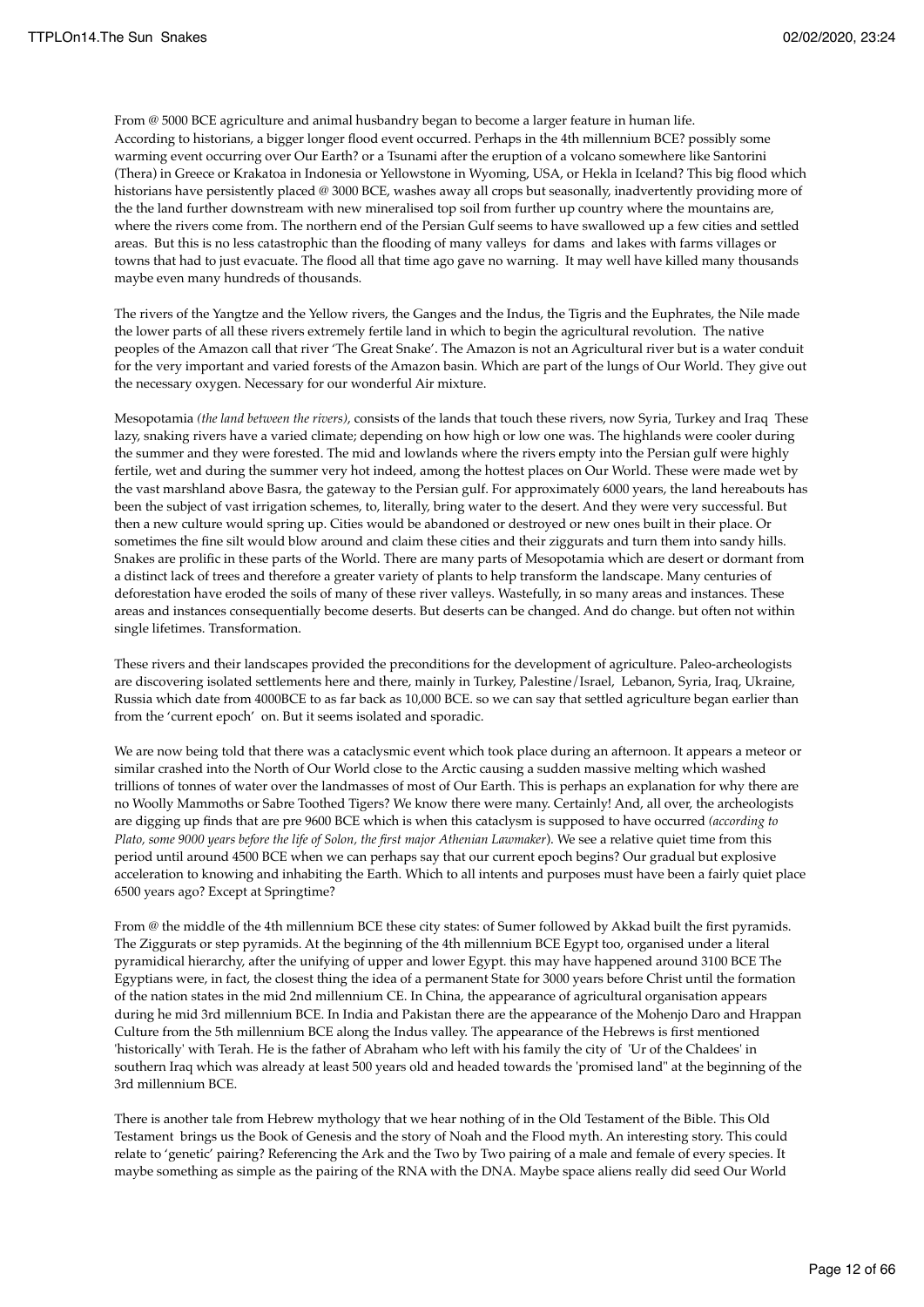with everything we see? and that the story referred to in the Bible is just a genetic species inventory for some really sophisticated off world folk?

The tale referred to in Hebrew Mythology, but not in the Old Testament, refers to Lilith or Lilitu.

#### LILITH AND THE WILD FEMININE

Lilith is said to be Adam's first wife. The accounts are that she was too sexually voracious for Adam to cope with, as she demanded to mount him, and that she was indignant at being assumed inferior to Adam. All this refers to the massive unacknowledged, untapped Kundalini power that all women have. Adam naturally, complained to Yahweh. Then Yahweh became angry and he expelled her from the Garden and Lilith went into the desert…She had to leave her children behind. We are not aware of what happens to them. However, she carries within her a spiteful resentment for the loss of her children.

Then Lilith goes to live with Ashmodai: the sea demon; and there, she produces hundreds of monsters by him every day and, at night, she creeps into men's beds and makes them ejaculate or steals their semen for her own and gives birth to more demons. As Night Hag and Storm goddess she wastes the efforts of Man by ravaging their crops as well as wasting their ability to procreate as a revenge for the loss of her heavenly children. What a way to blame someone for masturbation! The retention or lack of, of semen for procreative purposes. An invisible woman goddess!

Eve is created in compensation to Adam for Yahweh's misjudgement. Eve is created from a rib made from one of Adam's ribs. Therefore she is part of the same genetic material as Adam and we must not forget that "Man was created in the likeness of God." God had already made one huge mistake. He suppressed the freedom of woman to choose and to be as she pleases.

In the Lilith myth, alone, we can see the origin of "the Devil" in Christian literature as a way of suppressing the sexual urges of men and women. Even then, men were very afraid of the overt sexuality of women, at certain times, because this gives them power that many men simply could not/cannot cope with, emotionally. Because they do not know how. Men are simply ignorant of the ways of women, for the most part. Many women are ignorant of the ways of women. As they are of the ways of men. And so our endless cycles of sexual and interpersonal confusion continue. Part of the life of many men is trying to figure out womens' behaviour and moods. As is part of women's lives figuring out why blokes are like they are.

All throughout the mediterranean world, the rites and rituals for many women in ancient times were bound up in deep piety, and propitiousness but then, at other times, frenzy, orgy, ecstasy, lewdness; making women terrifying to men. Today women gather together in groups to titilate themselves and have fun and tease men when they attended strip nights for women only usually *(but certainly not exclusively)* performed by gay men. With whom many women feel safe. Because they are not an overt sexual challenge. Sexual challenges are constant for women from age 12 till age 55 or thereabouts. *(Many Women spend much of their social time fending off men)*.Women in ancient societies, though, were respected for their abilities to 'see'. To be healing. To be nurturing. Girls married usually by the time of their first bleed. And would be bearing children well before the age of 16 in many cases. Women were the mothers of the tribe. The Eleusian mysteries are a case in point as are the Bacchanalian festivals in honour of Bacchus/Dionysus god of Wine and Drama. The mysteries were about fertility and fecundity as well as a respect for the dying process. Exploring that underworld here on Earth. Because death occurs in all things.

During the long Pagan era of the Roman Empire, at festivals devoted to Bacchus/Dionysus, very drunk women would roam in gangs, crazy drunk with wine, looking for unsuspecting men, who should have known better than to be out when a Bacchanalian festival was on. Sometimes individuals would be set upon by the women who would have their excited way with him. Then, perhaps they might then just beat that man up to a bloody pulp or chop him up into pieces hysterically screaming with joyous blood lust or with Medusan anger and then move on to the next unsuspecting fellow.

There is this phenomenon presently, occasionally, faintly, in the towns and cities of the UK when, at weekends all over the country, hordes of very drunk young people just mash each other up in a particularly pointless and destructive way….almost like a 'cull'. Or an orgy. All that fighting and fucking. Such a human thing when drinking. A self selecting, unconscious culling. A slithering drunkeness. The alcohol is tapping into the limbic system in that lizard brain….which seems never to be that far away.

Recently, the wars that the United States and Britain have been waging, all over the lands we are talking about now,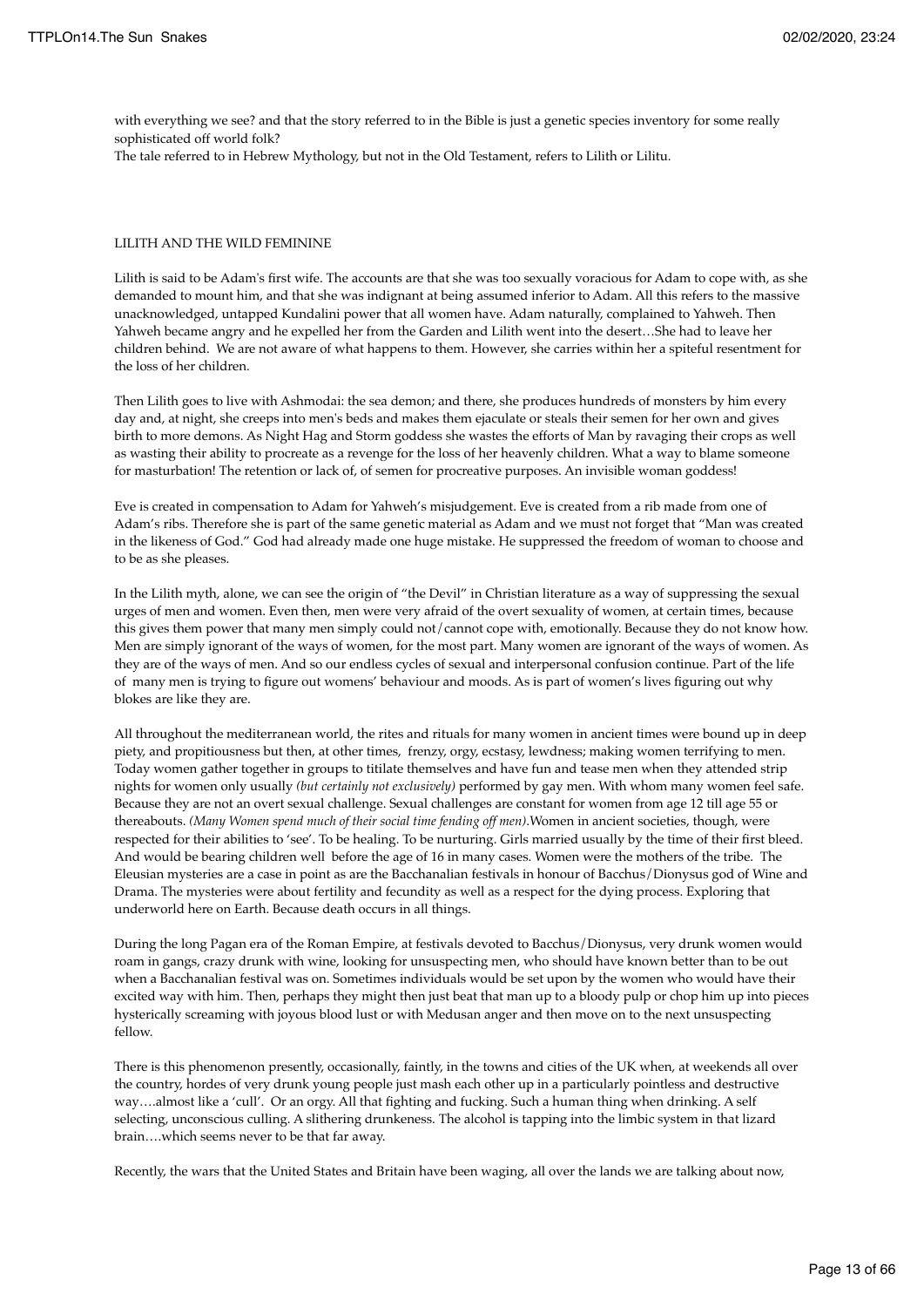have produced millions of refugees who are, mostly Muslims. Many of these refugees are fleeing their bombed out cities and trying for a better life in a foreign land with different customs. Therefore in various countries, Italy, Greece, France, Germany, Sweden etc there are many more thousands of reports of rapes of women by gangs of libidinous young men who are also of military age. Most likely because, back in their home countries, they are suppressed by the instructions from the Umma and more likely because they actually have no conception of women as beings of Equality with men.

Women are not offered the same rights as men in strict muslim societies, And for many 'liberal' people in the West, this is an ideological, as well as a practical problem. Women in the West, today, are free. Whereas in many muslim countries, particularly Saudi Arabia, women are not even considered to be mammals. (*That really is quite unbelievable is'nt it? but this is how far removed some people are from reality, which makes things very dangerous for a lot of people*) It is often women who bring their own ways and ideas and sexuality to the table, far ahead of men.

The urges of Men and Women are about control or no control, cycle and proliferation…it is the urge to procreate. Again and then again….it is part of human biology. For we humans are still animals, despite our brief 7,000 year recorded history. We do so much to actually ignore the fact that we are still animals. In fact, animals do not treat each other or their prey in the same ways that humans treat each other, and the rest of Our World. Humans have extremely deep biological urges that push us to just procreating. Just like viruses. Men perform a supremely Solar act when they ejaculate. Or when they are systematically destroying something. For men and women orgasm is such an explosive Solar effect. We go beyond the urge to just procreate and we carry out the act of procreation in the form of war and conquest. Destruction which is also rather Solar.

The majority of us have very strong sexual urges and often, especially around alcohol, these are fun and uninhibitedly and openly expressed. But for the most part our Sexual culture is currently open but concurrently exposed but in a most subversive way by propaganda, porn, others behaviour and the free radicals that are sloshing around everywhere because of uncontrolled use of trillions of man made products and medications. These last are now definitely having an effect on the sexes, causing hormonal disruption. Various chemicals such as Atrazine, are literally changing the sexes of animals in the food chain because "Atrazine" is found, like "Glyphosate" to be virtually everywhere where agriculture is. This is another 'Transformation' which we barely notice happening.

Essentially this very strong sexual urge is what some women must express in some way. And not all women. Some are better suited to sexuality and sexual expression than others. Some women are so sensitive that they can think or do little or nothing else except be pleasured, seemingly forever. Or women have an ability to become remote in their own feelings in order to just "do their job" That snaking, dancing expression in human culture is about allure, attraction, danger, virility and sexual excitement.

In the culture of the West, we have a vast industry devoted to sexuality and the world of sex pleasure, without issue. Our dance culture is so snake like in it's bodily expressions. The pornography industry, prostitution, sex trafficking, the trafficking of the young for sexual purposes because it suits cultures that have moved from adversity to prosperity. But have not moved out of barbarism. (ie Saudi Arabia).These aspects of our culture appear to be most snake like. They are predatory, they strike without remorse, and they destroy. Pretty solar.

Eventually the prosperity turns to decadence. Then there is destruction. The United States of America spectacularly demonstrates this in multiple ways all day every day. But not just the USA. Many countries are fallen to this ratcheting up of the pro creation machine that runs inside every human. This is instinct taken to absurd and ridiculous lengths. Rather like snakes and ladders.

It has always been like this…..but, until recently, for the longest time, when women's power and control of women's urges came in, then sex was somehow maligned, frowned on, manipulated, suppressed, persecuted, legislated against.

This is just because many men still want control over women on a deeply powerful biological level. And so, until recently, for example, for the longest time in our short history, women were possessions. The witch trials at Salem, Massachussetts, USA were most likely based on sex. Where there was sexual jealousy which was covered up and made to look like superstitious witchcraft.

Without sex, almost none of us would be here. There are the questions about procreation without sex which are deeply personal to those who are concerned by them. People who have fertility problems of one sort or another and just cannot get pregnant. And when we look at the numbers of those who are more concerned about their own fertility, there are more and more people who want families, but cannot have them, for one reason or another. They are infertile due to mechanical or hormonal problems. Many of these problems were usually acquired during the early life of that person. Through diet, lifestyle, environment. People are often not 'born' with such things but acquire them largely because the present environment is now so complex and toxic.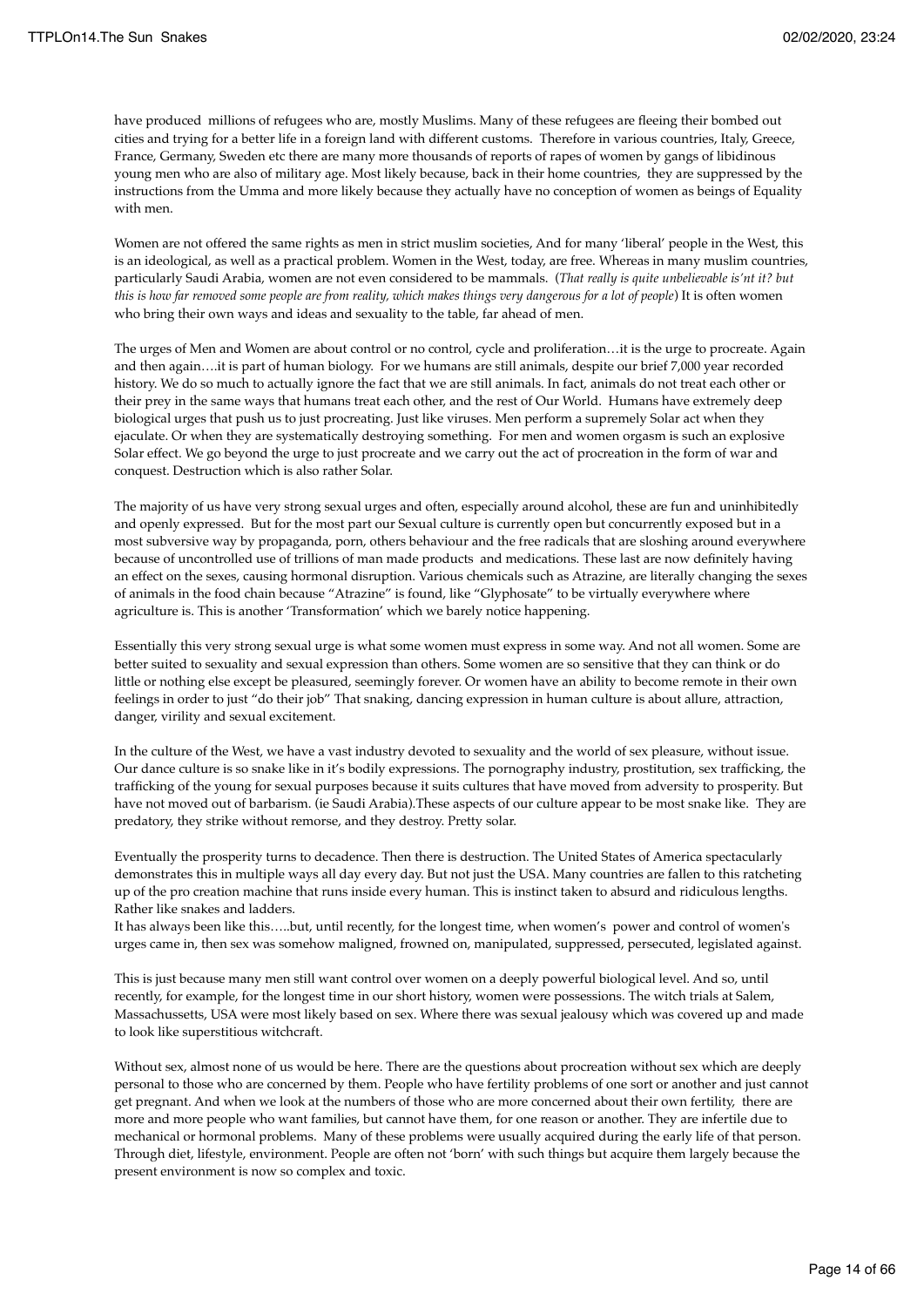There is an entire industry devoted to either the destruction of foetuses through the various means and methods of abortions for women who have mistakenly fallen pregnant, who for many different reasons, do not want children. This industry is given various epithets: planned parenthood, birth control, termination, family planning. Or, there is another growing industry, concerned with the artificial creation of babies, through intra-venous fertilisation or intra-uterine insemination using someone else's sperm. This is done by squirting a syringe of donor sperm into the uterus of the broody woman. In cases of lack of motile sperm or problems with ova, many women are offered very strong hormonal treatments to induce a greater chance of falling pregnant.

Fertility is a massive emotional issue for more and more people and yet governments and institutions carry on creating and endorsing products and processes that decrease fertility. The glyphosates, the thousands of complex agrichemicals and livestock, chemicals in the food and the hormone treatments that many women are on at many times of their lives. But mainly through industrial processes and general pollution. This pollution can take a million different forms but essentially, the result is, more and more infertility in the West due largely to the fact that the West has had the earliest mass industrialised culture. And the fact that most of the polluting and damaging industries are, truly, perversely, protected by laws that these industries write for the politicians, after either bribing them or blackmailing them. Making our current systems extremely corrupt and in need of very swift and far reaching reform.

The Christian religion made sex a weapon partly because of and with the help of the Lilith story. Christianity used these and other stories, the story of Eve's temptation by The Serpent to suppress women and their urges. Consequently also suppressing men and their urges. So that now there is an epidemic of pedophilia on Our World because of this suppression.

Lilith was also a goddess of prostitution because even in those very distant times, as they do now, men needed a release from their sexual tension and some women felt that they were ideally suited and chosen, especially, to carry out those duties. To appease the Storm Goddess that scatters Man's crops and wastes His sperm…For women too derive explosive solar pleasure, often on multiple occasions. And how like a god one feels during that explosive time? The time of orgasm being most close to the character of our benevolent star.

Of course many women today simply do not have a choice as to whether or not they become sex workers. Sometimes there is coercion. Other times it is out of sheer necessity. To feed families. The economics of Our World are purely predatory and not very nurturing, though in some countries they do try harder than others. Some countries have a very selfish uncaring nature, other nations appear to have a more general empathy for things. Seldom is it because sex workers 'enjoy' it. But like all people who enter into a contract, they have submitted to the conditions of the contract. In Babylonia there were special temples where a man could lay with the goddess……for a fee. The fees would contribute towards the maintenance of the temples the upkeep of the priests, the priestesses and their acolytes, who were part an integral of the state. Whoever the "state" was . And the "state", the government were the controllers.

Let us not forget that the people who these temples served were really just getting more ignorant pliable people to serve them while they kept the secrets of the universe away from the minds of those very people. This is demonstrated by the example of what happened in Europe and the rest of Our World when the Gutenberg Bible was published. This was an epoch changing event. It meant that the priests/magi/ sages/ holy men/ scribes no longer had a monopoly on knowledge. Once knowledge about things and situations is disseminated widely and discussed, then attitudes to what amounts to most humans being slaves to elites, begins to change.

We see, from this Gutenberg moment, that there is a literal explosion of dissemination of knowledge. More people started to think on the basis of how things affected them, even things they could not tangibly feel. And so this 'education' moves cultures on in a 'technical' way. But as many people are still very evolutionarily primitive in their emotional behaviour it just shows us all how 'Young' in fact this delicate human consciousness is. This is what happened in Europe. Endless wars to simply allow people to worship as they saw fit. An attempt at a relief of suppression.

In many cultures there is a huge sexual undertone to do with representations of Snakes or the charm of Snakes…….Snakes enter the darker more primitive side of human sexuality……there is the phallic nature of Snakes for some women……. There are Snake like men and some people are like snakes…..they coil, some dance and wave about and strike quickly, super savagely…their tempers, their ways of doing business, the way they conduct relationships….Their eyes can be magnetic and powerful and somehow take hold of you. It is not a good thing or a bad thing. And, it is a good and a bad thing. It just is how some people are…..It is in the nature of people to be a certain way. And perhaps the older cultures of the Orient and of Western Antiquity had the right idea when they classified the psychological and presentational characteristics of human beings with the characters of Animals?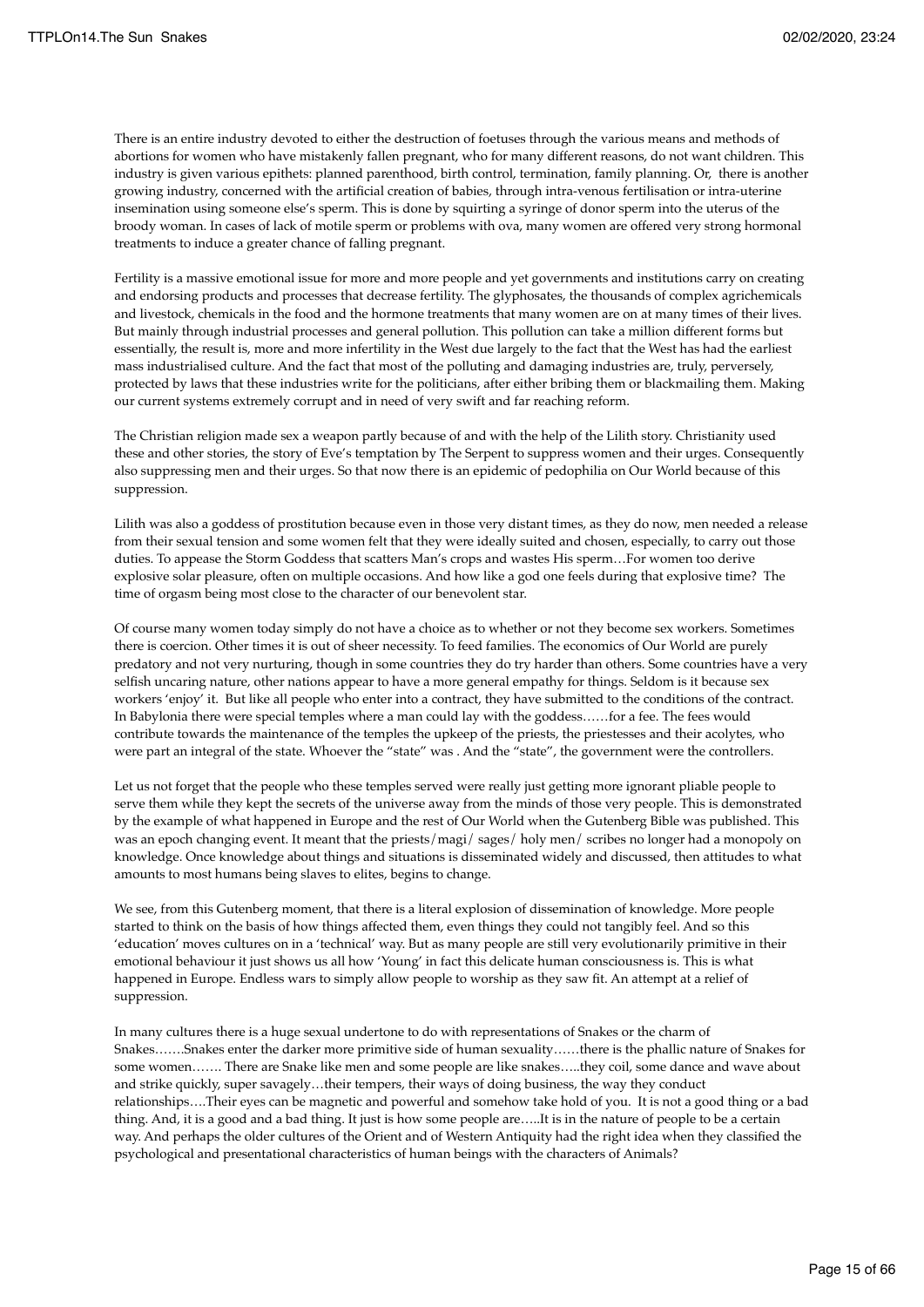#### SEX AS A WEAPON OF PSYCHOLOGICAL WARFARE

The Cultural Marxists advocate psycho sexual warfare as a means toward obtaining their perfect utopia. The aim of Cultural Marxism is to bring about a fully communist state. They reasoned that using violence, prisons, secret police, starvation, war and other overt means of destruction was wasteful and afterwards whatever revolutions occurred just ended up reverting to dictatorship or liberal bourgeoise pyramidical government. So kind of, naturally, back to square one. A reversion.

Cultural marxists decided that the way to a communist state was to destroy society from within using sex as THE weapon. Marx's theories were based on 18th and 19th conceptualisation where war and violence seemed to be the only way to change the states of oppression that most people were unwittingly under. Pyramidic Feudalism.

Cultural Marxists thought one had to entirely "subvert" the society to collapse it. Then to change it. The sexual urge is the sub conscious part of the psychological ropes that hold human cultures together. So the Cultural Marxists decided if Sex could be the knife that cut these ropes. Then they should use it in all it's forms to destroy society.

And so, now, we have an explosion of child sexual abuse, the pornography industry, transgenderism and all the very complex issues this brings, gay marriage, adoption of children by gays, the allowing of much older men to marry underage girls, female genital mutilation, identity politics based on delusions around sexuality, attempts to force the teaching of sexual thinking upon primary school age children and lastly, rumours of child sacrifice all over sophisticated western institutions that are supposed to be civilised.

These and more are currently being promoted by corporations government and media mouthpieces. All these are on board with the current Cultural Marxist agendas which are many varied and hellish. In some circles they are based on what is loosely termed "black magic". An inversion of anything considered to be 'good' or decent or kind. It is the worship of damnation writ large.

The Cultural Marxists intention is to destroy and cut those ropes that hold humans together. Mentally, emotionally, physically, spiritually. The cultural marxist controllers wish to re mould humans in their image. They feel that humans should not have so much individual freedom and that government should be the arbiter of all. So they used sex to destroy the moral fabric of communities in multiple ways. Drugs are a weapon to soften resolve and moral courage. After which the people who have had their moral fibre cut from them in such a myriad of ways then surrender their souls to a state that has no soul. Like the Communist party of China which has 90 million people who all behave like kings with no heart chakra over the other 1,320,000,000 Chinese who are treated very much like slaves. This is what cultural marxist tactics of the last 40 years of Western history have started to achieve. This ends up being corporate fascism. This then, is another kind of suppression. Something no one must want.

\*\*\*\*\*\*\*\*\*\*\*\*\*\*\*\*\*\*\*\*\*\*\*\*\*\*\*\*\*\*\*\*\*\*\*\*\*\*\*\*\*\*\*\*\*\*\*\*\*\*\*\*\*\*\*\*\*\*\*\*\*\*\*\*\*\*\*\*\*\*\*\*\*\*\*\*\*\*\*\*\*\*\*\*\*\*\*\*\*\*\*\*\*\*\*\*\*\*\*\*\*\*\*\*\*\*\*\*\*\*\*\*\*\*\*\*\*\*\*\*\*\*\*\*\*\*\*\*\*\*\*\*\*\*

#### Part II GREEK NAUGHTINESS

#### **ASCLEPIUS**

In the Ancient Greek World, there were versions of hospitals called Aesclepieion. Many of these were Temple complexes and had purpose built rooms where patients could bathe in hot and cold baths, sleep, do gymnastic bodywork, massage therapy, dream therapy and have an apothecary with a varied dispensary. In some rooms the patients would sleep with Snakes slithering about the room. These Snakes were thought to bring good healing. They were, of course, the non poisonous variety. The main centre for these hospital temples was at Epidaurus near Athens on the Peloponnese. This was a big sophisticated collection of buildings that functioned as a potential hospital. There were thought to be at least 200 of these Aesclepieion dotted around the Mediterranean.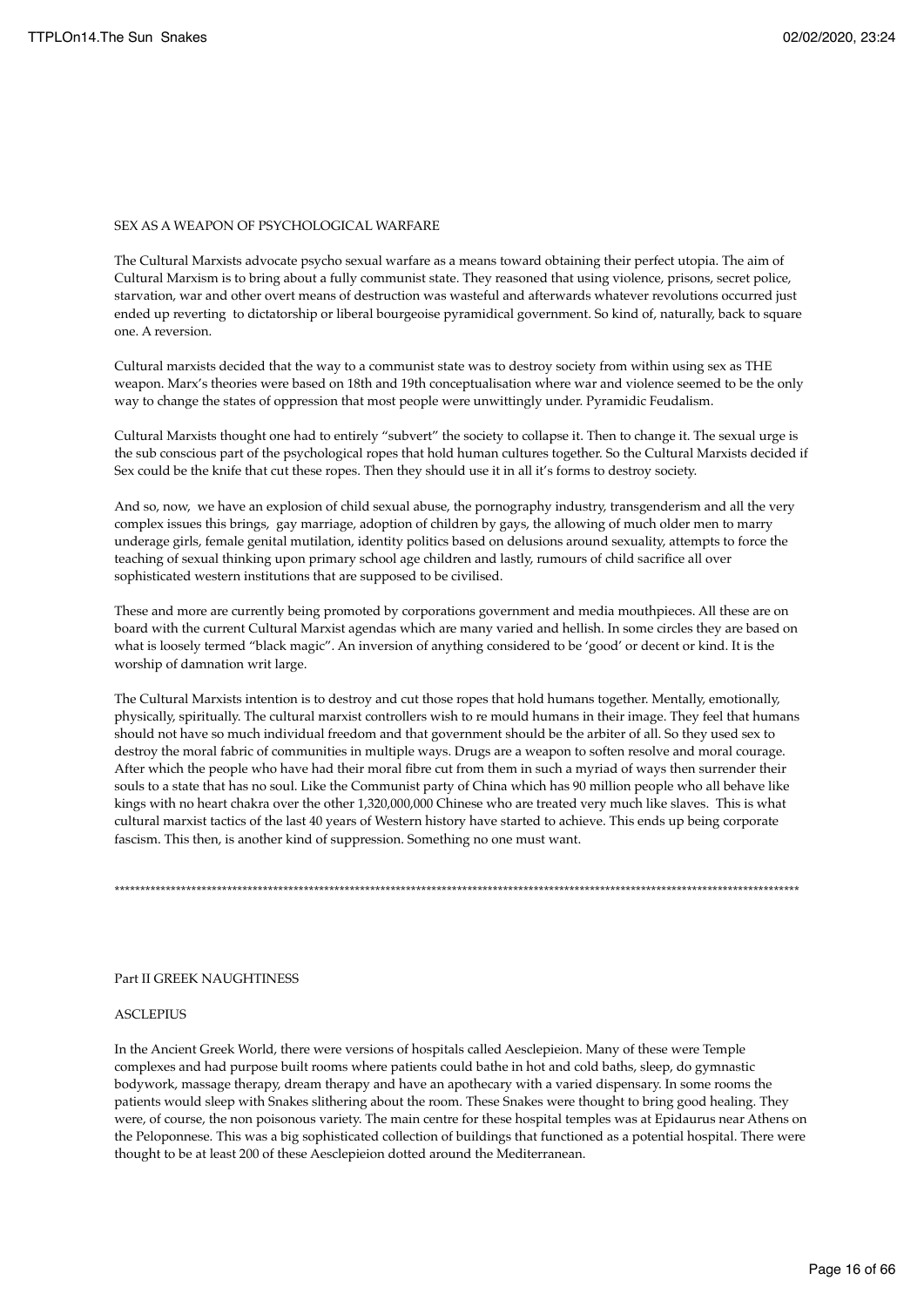The Snakes in these temples came about because of a semi mythical figure who is an interesting bridge between the cultural cross over of Greek into Roman culture. He is Asclepius. A son of Apollo. The Romans just loved Greek civilisation and chose to emulate much of it's engineering and stylistic aspects. It left the philosophical aspects alone. They did adopt and adapt all manner of religious aspects from whichever regions of territory that they happened to conquer.

Although the Romans did debate Greek philosophical ideas. Many ideas were just too difficult for the landed Roman gentry to tolerate. As they were often about the nature of life and freedom and expressing that freedom. This expressing of freedom was not encouraged in a rigidly controlled society like the Roman. Or rather it was, but usually through religion. Through, ceremony, ritual and after, frenzied celebration. The Romans were a purely practical culture who's economy was based, certainly on plunder and slavery as well as trade in all manner of goods and services. This slavery became important to the Romans when it came to big building projects. The Romans probably could not have achieved half of what they achieved, physically, without slaves.

Asclepius was born in a fairly unusual way. Apollo, God of The Sun, took many lovers, during his time in men's minds. One of these was a woman called Coronis. Apollo, who, like any God, is really only interested in his own pleasure and satisfaction, has his way with Coronis. He even falls in Love with her. However she is not happy with just the fleeting visits that she has from the God. So she takes a mortal lover. This makes Apollo jealous, and in his snakelike jealous anger he complains to his sister, Artemis (Diana). Artemis takes the initiative and encounters Coronis and throws Coronis, who is now pregnant, onto a funeral pyre which is lit at the moment of impact. Which is a pretty snake like reaction to a situation.

While Coronis is burning away, Apollo feels terrible remorse for the child in her womb. But not for her. And, according to Pausanias, sends Hermes to rescue the child from the flames. Other accounts are, that Apollo himself, rescues the child. And so, while Coronis is burning, the child is cut from her womb. And Coronis is burnt to ash. The Baby is wrapped and presented to Apollo. This is said to be the first Caesarian section. This whole episode might be the retelling of some kind of alchemical process which, itself, is an act of transformation

Apollo then deliberates what to do with this child and decides to be a proper father to him and bring him up. The God teaches the child demi God the Arts of the Herb, and the Hand and Foods *(Pythagoras, for instance, was rather insistent on banning the fava bean from the diet as he thought it weakened the body and let in bad humours)*. During Asclepius' youth, he is tutored by Chiron, The Centaur. A half man half Horse. Chiron, the centaur with a drawn bow and arrow, is the sign of Sagittarius in western Astrology. Sagittarius comes under the benign influence of Jupiter/Zeus. And Jupiter/Zeus was this boy's Grandfather. And so for a while Asclepius learns under the benign protection of Chiron and Apollo. and Zeus.

Asclepius grows into becoming a superb physician. He becomes so good that the dying stop dying and the dead are no longer travelling to the Underworld. And so Hades complains to Zeus. As he is no longer receiving souls. Zeus does only what an electrical god does and strikes Asclepius down with a thunderbolt.

Apollo is so distraught about the death of his beloved son, that out of grief and anger, he exerts his massive solar power and destroys the Cyclops who make Zeus' thunderbolts. Zeus' own personal lightening generators. As a punishment Apollo is made to serve King Admetus for a year. Zeus, through his wonderful powers of Absorption and Emanation, is able to restore the Cyclopes and therefore his lightening bolt makers and Asclepius is transformed into a constellation named Opiochus.

*(For our purposes here, a constellation is a group of stars with fixed patterns as opposed to Our Planets which are moving points of light in the night sky, from our visual perspective here on Earth, we see our moving planets moving 'through' the fixed patterns of stars. Some of which we call the Zodiac. We know the stars of the Zodiac are billons of times further away than the Planets are from us. Ancient Astrologers thought that our moving points of light 'the planets' moved 'through' the zodiac patterns. Perspective!*)

It is very likely Asclepius may have been a really fantastic physician in real life. Maybe, Dear Friends, that person's name was changed? And like all things oral, the tale changed during it's telling by whichever person. But we have the general associations. The Archetype. And there are events which are a part of the construct of the tale of Asclepius. Asclepius has associations with children Hygeia, Panacea, Aglaia (Aglow). These too, may also be Apollo's children.

When Asclepius was young and unwell, a Snake was meant to have come to his bed and licked the poison or whatever bad humour was erupting from his ear and to have whispered healing secrets into the young man's mind. In Greek thought, Snakes were often creatures that could lead one to finding herbs growing. Snakes were also interesting leads into and out of dreams. Snakes were considered 'wise', and so were revered. Possibly quite alien to us, now? "To be as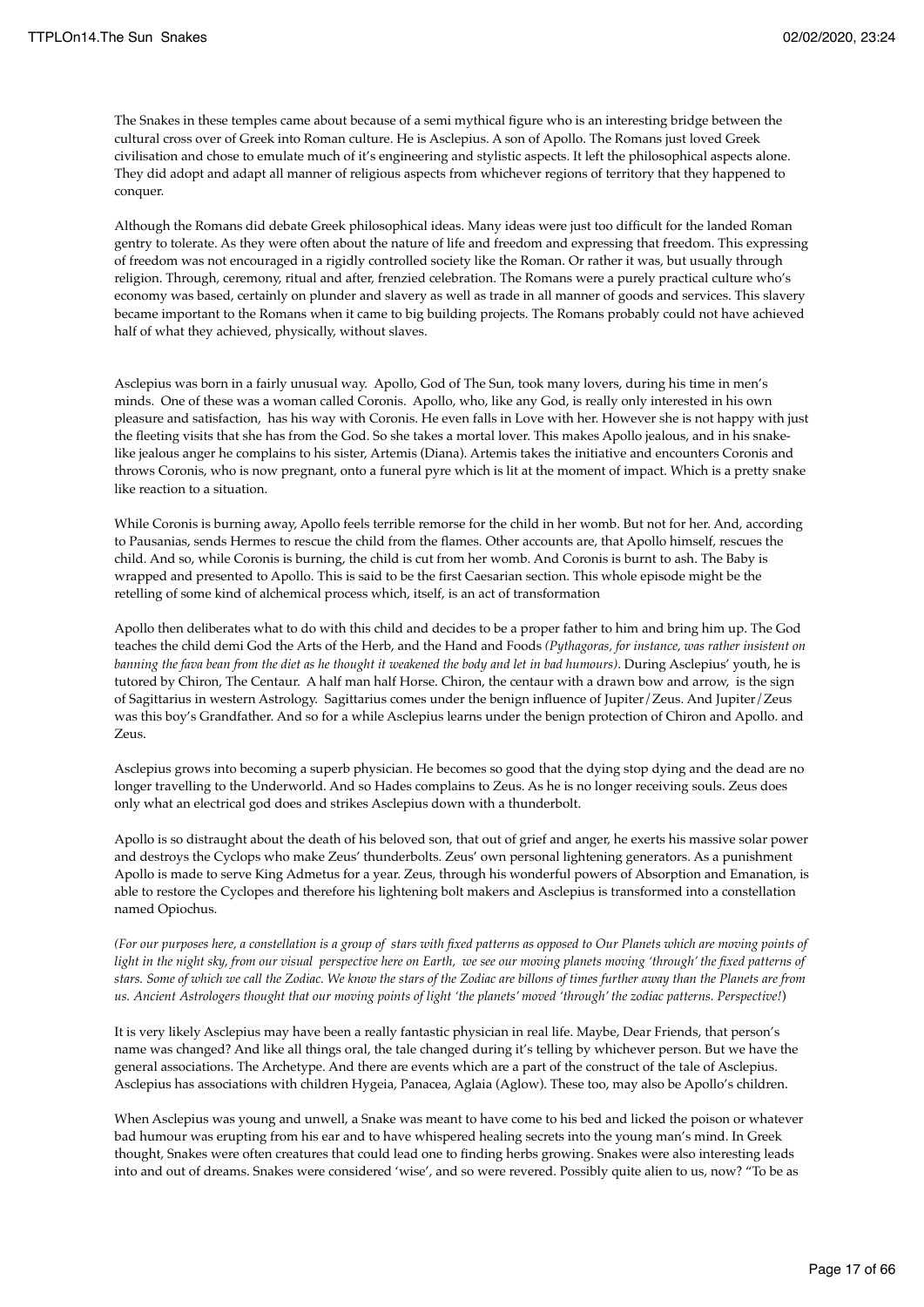#### wise as Serpents"

There is is another legend that Asclepius was given a vial of Blood of Gorgon. We have encountered the Gorgons before. These were sisters of Medusa and their faces were of a spiteful hateful visage. They had brazen wings and killed all who looked upon them with immense ferocity and usually feasted on their remains. Asclepius was given a vial of gorgon's blood by Athena, who was his Aunt. For, she too, was a sister of Apollo. This vial of gorgon blood enabled Asclepius to call people back from death. Which is what annoyed the Gods who needed the traffic in souls. A bit like the way the Catholic church needs 'souls'.

Now, the monstrous creations of Greek mythology seem to hint at certain scenarios. "Not of this world" scenarios. Beings from other worlds? Experimentation? Monstrous beings of awesome power. Many of these certainly can be considered manifestations of weather or landscape or river or ocean. However, some are just so 'odd' maybe, they are using using biotech as a method of protection or destruction. Tools, weapons, vials of liquids and really bizarre creations of the unions of Gaia with other more nebulous beings*(: Tartarus, Pontus)*. These unions create 'mutations'. Echidna, Typhon, Gorgons, Graiae, Hydra, Chimera.

Later, through the generations, the offspring of these beings become more 'stable' and 'presentable'. The Titans are still nebulous but they have a more compartmentalised concentration of focus. ie Hyperion, Lord of Light. or Nyx which is Night. The Titans have children and they are far more concentrated, more formed some are frightening to look at: Hecate, or are often most pleasing to look at. Helios, Atlas. Their roles are far more focussed. These children of Titans become the Gods of the Greeks and the Romans. Obviously the myths are told as archetypes but embellished. But the themes are always an attempt by Greeks and others to understand and interpret their world and their psychology. This is why psychology courses always include the stories of Greek myth as ways to describe aspects of human characteristics. Our method for understanding one another. There is a chart nearby, with all the immortal associations from the Greek Pantheon.

Asclepius is important because he really may have been real and therefore the bridge to the Greek world from an other dimension another world and then further on, another. Between the Greek and the Roman worlds. There is a legend that Hippocrates, who was born on the island of Cos, @ 400 BCE; and who is considered to be 'the Father of Medicine' in the West, was a grandson or great grandson of Asclepius. And that this lineage was attributed to him. Hippocrates, a real man who practiced real medicine and was generally thought to be very effective and innovative. In fact, the Oath that doctors take, to 'do no harm', comes from the words offered to Apollo as part of a much longer prayer of supplication to the God and to help 'do no harm' to the patient. Except, that now,….doctors have dropped the repeating of that oath. Completely. Quietly, of course.

In 293 BCE, under the influence of the Sybilline prophecies, the cult of Asclepius was adopted by the Romans. It was advised that, if the Romans adopted Asclepius, then that would help end the plague that was decimating their populations, at that time. And so, the cult of Asclepius was ceremonially adopted on an island on the river Tiber. A purpose built set of warm chambers was constructed to house some of the sacred snakes from the main sanctuary at Epidaurus, underneath the precincts of the Temple/Hospital/Asclepieion there. The Romans were interested in engineering solutions and over the long Roman period conducted many experiments with under floor heating. After they had installed these facilities, the plague dissipated. Thereafter, the Romans continued to pay homage to Asclepius and built their own temples to the god. For several hundred years until the end of Pagan worship @ 400 CE

\*\*\*\*\*\*\*\*\*\*\*\*\*\*\*\*\*\*\*\*\*\*\*\*\*\*\*\*\*\*\*\*\*\*\*\*\*\*\*\*\*\*\*\*\*\*\*\*\*\*\*\*\*\*\*\*\*\*\*\*\*\*\*\*\*\*\*\*\*\*\*\*\*\*\*\*\*\*\*\*\*\*\*\*\*\*\*\*\*\*\*\*\*\*\*\*\*\*\*\*\*\*\*\*\*\*\*\*\*\*\*\*\*\*\*\*\*\*\*\*\*\*\*\*\*\*\*\*\*\*\*

Snakes appear frequently in mediterranean literature. Folk tales from all over Europe mention Snakes. They are often precursors to later events or harbingers of some special fate or the creators of certain events. Snakes are feared and maligned and generally avoided or killed. Much agricultural work comes into contact with snakes. Tree felling, land clearing, the building or erecting of new

villages. Hedges, stone walls.

Although snakes tend to want to stay away from Humans, sometimes they are literally caught napping. Many sleeping snakes have been discovered. An old relative who lived in Singapore was playing golf; when there was an almighty kerfuffle with several men in the wild area of the Golf course. These men were attempting to bag a 10 ft Hamadryad. A King Cobra. Apparently, it was most upset.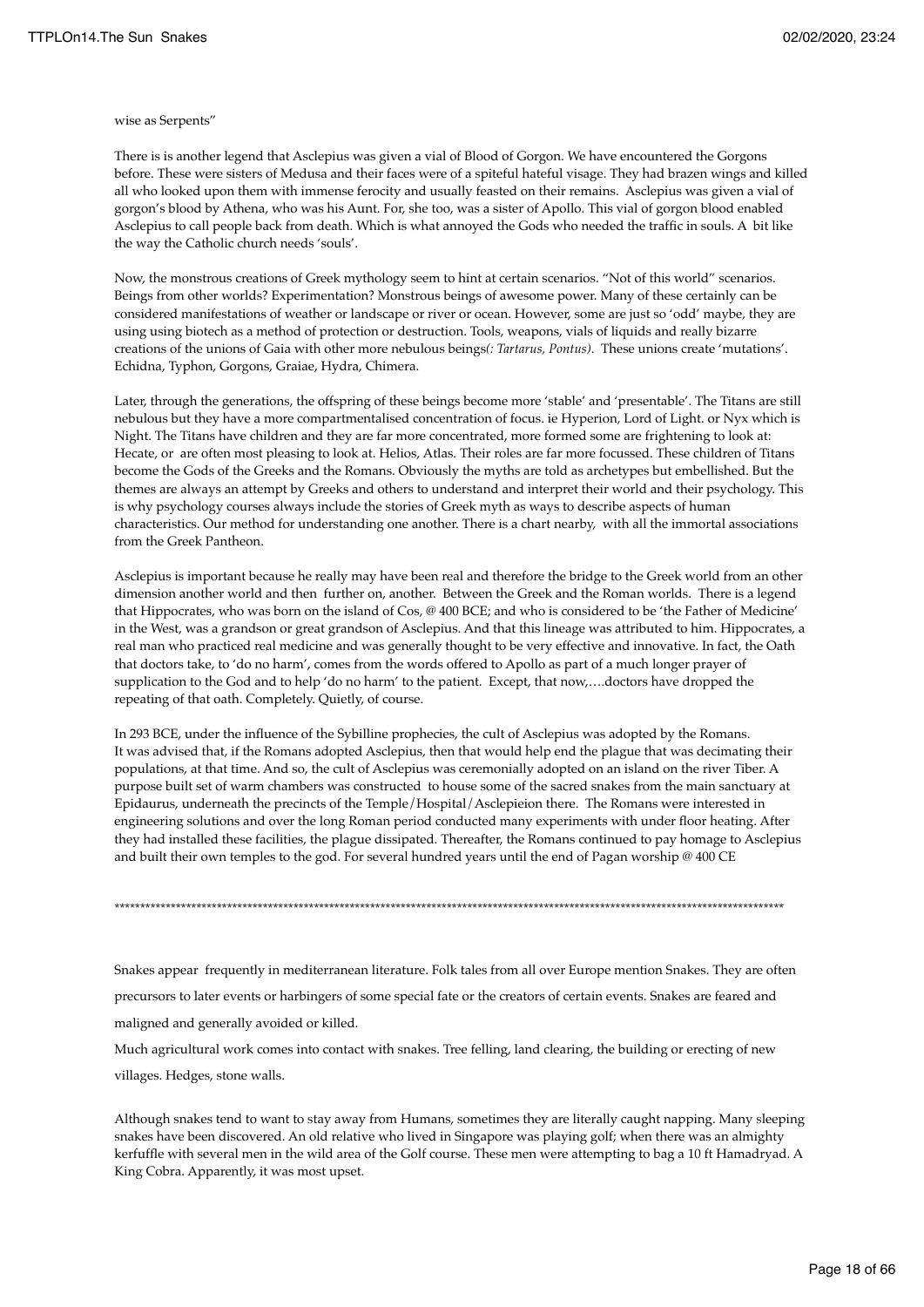Some people have been known to defecate on snakes without realising. As the snake is far too full of it's last recent meal to care very much. Having nice warm poo suddenly dumped may seem rather disgusting but under certain conditions it is rather like having a warm blanket put over one. But, then, also, the snake may just be finishing off it's digestive sleep, then the poor unfortunate defecator gets a nasty bite on the bum. Ouch!

\*\*\*\*\*\*\*\*\*\*\*\*\*\*\*\*\*\*\*\*\*\*\*\*\*\*\*\*\*\*\*\*\*\*\*\*\*\*\*\*\*\*\*\*\*\*\*\*\*\*\*\*\*\*\*\*\*\*\*\*\*\*\*\*\*\*\*\*\*\*\*\*\*\*\*\*\*\*\*\*\*\*\*\*\*\*\*\*\*\*\*\*\*\*\*\*\*\*\*\*\*\*\*\*\*\*\*\*\*\*\*\*\*\*\*\*\*\*\*\*\*\*\*\*\*\*\*\*\*\*\*

#### SNAKES IN ANCIENT EGYPT

Snakes adorn much of the regalia and heraldic decoration of Kings. Especially that of Egypt. The cobra figures prominently in the headgear of the Pharaohs and much other art of Ancient Egypt. The open upper 'wings' of the cobra act as symbolic protection over the Pharaohs of Egypt. A shade, shelter, protection, watchfulness.

Nearly 40 species of Snake live in Egypt. Not all are poisonous. They are adapted to all the extreme environments of Egypt. The hot wet marshy land of the Nile Delta or the deep dry Western Desert or the tilled fields near to the Nile. The useful thing about Snakes is that they catch Rats and Mice. These creatures infest food storage areas. So there is an ambivalent trade off. This is how the Ancient Egyptians understood Snakes. And because of this 'trade off' Snakes are revered and worshipped throughout until the end of Paganism. (@400 CE) Yes, the Snake can be poisonous and can bite man too. But they do keep the critters down. Often, physicians could do nothing after someone had been bitten by Snake.

Snakes had a poor reputation among farmers. In ancient Papyri, the scribe writes about the peasant farmer complaining about the Snake:

 "He spends time cultivating, and the Snake is after him. It finishes off the seed as it is thrown to the ground. The farmer does not see a green blade"

Because Snakes shed their skins, they became symbols of rebirth after death.

The endlessness of the Sea in the minds of the ancients, came in the form of the Ouroboros which is the symbol of the Snake swallowing itself. The relationship between Being and Non-Being is represented by the Snake.

The Ogdoad appear to be benevolent Snake goddesses. There are 4 of them. They sport serpents heads and are female. The males sport toad heads. Uto was a fire breathing Snake and was a protectress for Lower Egypt. She was often depicted as the Eye of Ra. Eventually Uto becomes the Uraeus, the figurative Cobra, mounted upon the crown of Egypt. The Cobra atop the Crown. Here we also see a relationship to Kundalini. Where the very powerful snake energy is rising to the Crown chakra. Although, this would, most likely, be interpreted in a uniquely Egyptian way. There are certain similarities to Hindu and Jain beliefs.

Ra would be protected by Mehen, a Snake who would wrap itself around Ra's cabin while they travelled through the dark.

Apophis was a dark water serpent, thirty cubits long. He had to be held in check by Seth. If Seth was usually pretty bad and dark and evil then this Apophis must have been pretty fearsome.

The realm of the Underworld was inhabited by Snake demons. Sometimes these demons had wings.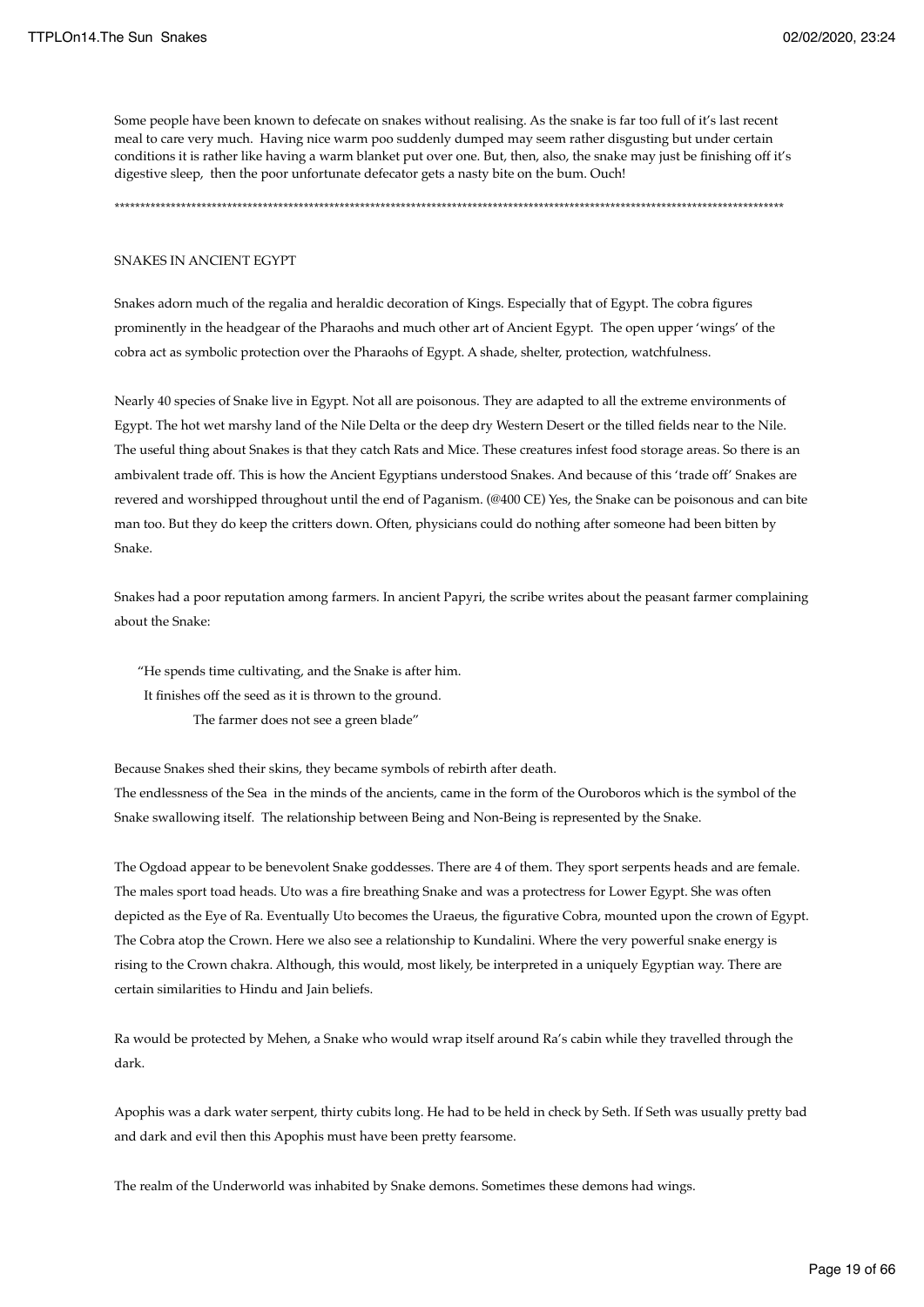Ra had to fight Serpent fiends. They feature in and out of the Ra myths as enemies that are aggressive and that attack.

#### \*\*\*\*\*\*\*\*\*\*\*\*\*\*\*\*\*\*\*\*\*\*\*\*\*\*\*\*\*\*\*\*\*\*\*\*\*\*\*\*\*\*\*\*\*\*\*\*\*\*\*\*\*\*\*\*\*\*\*\*\*\*\*\*\*\*\*\*\*\*\*\*\*\*\*\*\*\*\*\*\*\*\*\*\*\*\*\*\*\*\*\*\*\*\*\*\*\*\*\*\*\*\*\*\*\*\*\*\*\*\*\*\*\*\*\*\*\*\*\*\*\*\*\*\*\*\*\*\*\*\*\*\*\*

#### THE GENERAL EXPLOSION OF THOUGHT IN EURASIA.

Between the approximate years: 600 and 300 BCE are, possibly, the most forward moving, cognitively formative period in Human history. Without some of the people mentioned here, in our history, We, Man and Woman Kind many not have developed in the way we have. The ideas that came out of the minds of certain individuals living at these times, all over the world, resonate with all of us today, again and again and again. They are merely masked by time and events. But when we see the VARIETY of cognitive processes at work at these times then we understand truly that we are still living the ideas and ideals of those people who lived at these times. All we need to do here is list the most prominent people that lived during this time period. Then when we understand what they thought and wrote and did, we will see that the rest of all our history is an imitation or a continuous development of those same ideas perpetrated by these great historical figures so many centuries ago. Time is a funny thing.

| Mahvira,                                   | Aristotle,           | Eratothsenes, | Hsu Hsing,   | Isocrates,    |           |
|--------------------------------------------|----------------------|---------------|--------------|---------------|-----------|
| Pythagoras,                                | Plato,               | Zeno,         | Lu Ban,      | Leucippus,    |           |
| Gautama Buddha,                            | Alexander the Great, | Demosthenes,  | Hippocrates, | Herodotus,    |           |
| Kung Fu Tzu (Confucious), Cyrus the Great, |                      | Democritus,   | Ostanes,     | Mani,         |           |
| Lao Tzu,                                   | Zoroaster,           | Thucydides,   | Euclid,      | Heraclitus,   | Herodotus |
| Solon,                                     | Meng Tzu (Menicus)   | Epicurus,     | Parmenides,  | Sung Tsing,   | Thales    |
| Socrates,                                  | Hebrew prophets,     | Pingala,      | Sun Tzu,     | Yajnavalkaya, | Pericles  |

All men. These come respectively, from China, India, Persia, Syria and the Levant, Egypt, or the Hellenistic *(Greek world*).

Many Religions are also Eurasian. Eastern in origin to where Europe is now. They are: Shinto, Buddhism, Jainism, Confucianism, Taoism, Zoroastrianism, Mithraism, Manichean, Judaism, Christianity, Islam. Sikhism. All from the "East" . Of course, there are many other religious beliefs. But as we are looking and contrasting the West and it's roots then Eastern ness must also be accounted for. African, Australian, Those living in the Americas will be accounted for in other chapters.

#### \*\*\*\*\*\*\*\*\*\*\*\*\*\*\*\*\*\*\*\*\*\*\*\*\*\*\*\*\*\*\*\*\*\*\*\*\*\*\*\*\*\*\*\*\*\*\*\*\*\*\*\*\*\*\*\*\*\*\*\*\*\*\*\*\*\*\*\*\*\*\*\*\*\*\*\*\*\*\*\*\*\*\*\*\*\*\*\*\*\*\*\*\*\*\*\*\*\*\*\*\*\*\*\*\*\*\*\*\*\*\*\*\*\*\*\*\*\*\*\*\*\*\*\*\*\*\*\*\*\*\*\*\*\*\*

## **THE WRITHING SERPENT**

### KUNDALINI ENERGY

In Indian philosophy, Kundalini refers to a kind of stored energy that is retained at the base of the Spine. Below the coccyx area. At the Base Chakra. Muladhura. Muladhura energy is Saturn energy. Because Saturn is the beginning and the ending. And so the Kundalini rises from the 'beginning'. In Jain temples one sees representations of this energy presented as a coiled snake. Usually a King Cobra. There is a beautiful carved sandstone coiled cobra depicted at the incredible Jain Temple at Ranakpur, in Rajasthan, India. The point of this energy is that it stays stored. It is there. But often untapped. It is like a secret compartment waiting to be opened. The underneath of the underneath. It is there; and we often do not know it is there. It is Alive! and Vital! But dormant. Kundalini energy is the equivalent of a spiritual and bodily coiled snake of energy.

However, Kundalini energy is only attainable if one is in a certain state. To get to that state, one must do one of several things. First of all, forms of Yoga are thought to stimulate the Kundalini energy. Then certain forms of sexual congress may also stimulate. As will certain meditation practice. As will breathing exercises that are part of meditation or just breathing and following the breath. Posture exercises. All these have the potential to stimulate the Kundalini energy, the coiled serpent that will rise when that stimulation reaches a certain peak. This is individual to everyone. Some people are super sensitive. The slightest touch may stimulate.. It is a matter of letting the mind slip away and the explosive thoughts become rested and calm.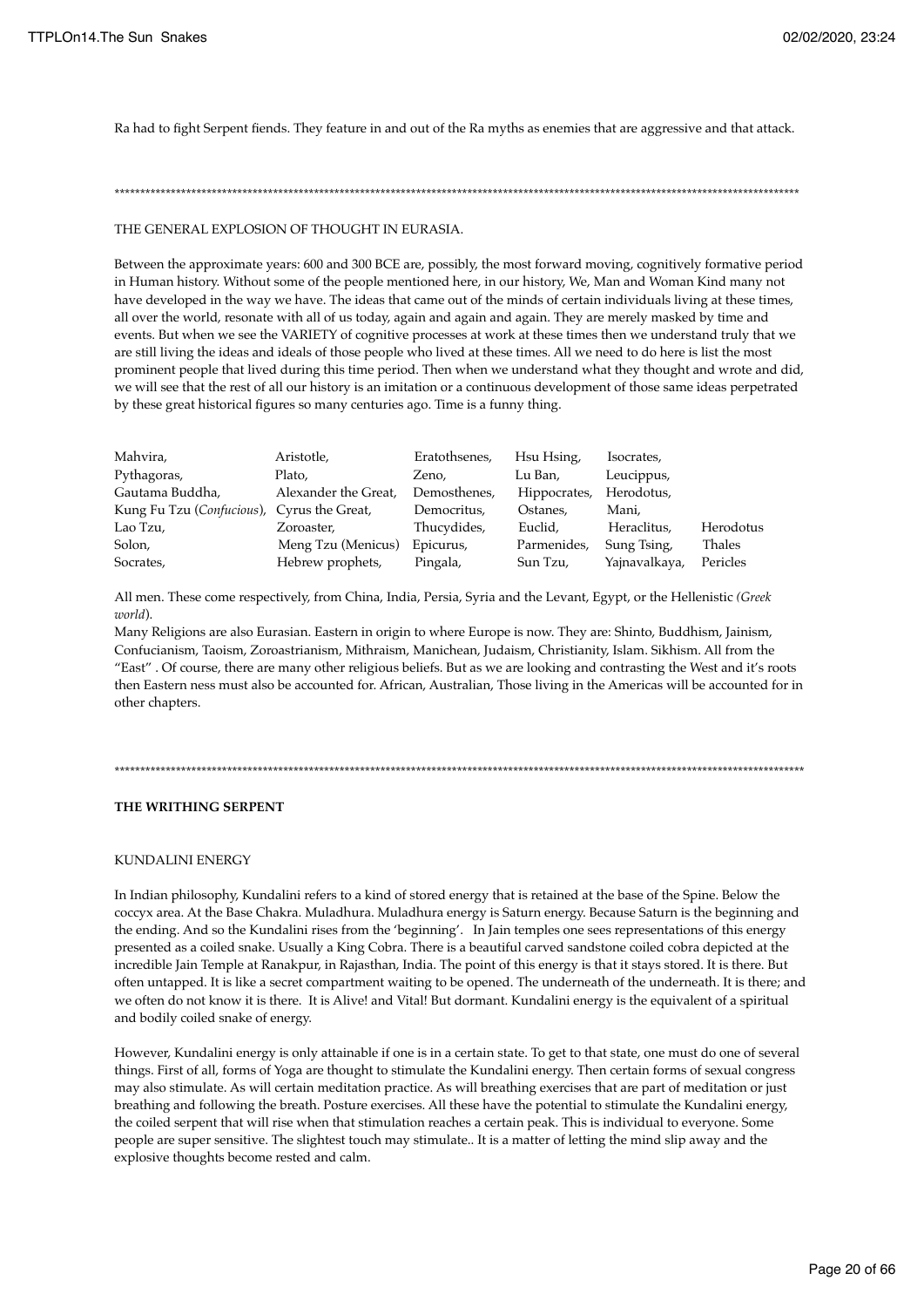It is not a cerebral process. It is far more

Others need more time to plumb the vastness and to open the depths of Space and Time within. **Which are vast**. We have an entire universe within us, Dear Friends! All of us. And we are all part of everyone else's Universe.

The part of Kundalini energy is that of 'control' when one awakens this energy. The conscious being becomes immediately aware of the incredible power of this stored energy. But managing it and the sensations and feelings it brings is more difficult than one may imagine.

Hence, this dangerous coiled snake energy. How does one control a 12 ft King Cobra? Whoa! What Kundalini does, is, to transform. The problems for the individual are that it is an entirely individual process and mechanical knowledge of how this can be done cannot yet be 'shared'. This cannot be telepathised, just yet. Although some men and women who have mastered how to deal with and use this energy are still trying with words and instruction to indicate to others how they may achieve this energy. Learning to control the breathing is a big part of how to control the energy of Kundalini when it has awoken and is rising through the Spine.

What Kundalini seems to do is bring hidden strength, it opens perception of the inner and outer world, bringing them together. But there is also bliss, an inward and outward radiance. A knowing. A serenity. A deep Peace. It is what we all need. Otherwise we just function, dysfunctionally.

This is why it is now so fashionable in the West to have tantric yoga classes. This is, sort of, missing the point; as oversexed people, also, suffer the diseases that go with too much sex or too much of the wrong kind of sex. Certainly physical problems and pathologies but more insipidly, emotional and mental problems. We in the West have zero training to even be aware of Kundalini energy. And yet surprisingly in some people it is stimulated and awoken. And this is when people lose what sense they may have been born with. Because our cultures in the West have forgotten to teach us about the Spiritual or the Emotional common sense and intelligence we all need to just live. We live in a mechanistic, material world. Feelings are far more dangerous and far more difficult to control.

Pornography which is endemic in the West now, like a disease, desensitises people to the real opening up that really 'close' sex can achieve. Pornography is often only about voyeurism and a kind of permanent addictive futile attempt at domination. This opens up energies within the being. But they may be totally wrong for that person because they have no ability to control that energy which affects their entire behaviour. And these people are often totally unconscious of this fact. Which is why so many people get emotionally hurt. Misjudgement of the real energy in the room or the energy that is near.

The Western mindset is to take the round concepts of the East and try to bash them into the square existence that many have in the West. A very material existence which is almost entirely artificial. Where nearly all of us are artificially programmed by corporate media machines. Especially if one lives in cities that are far from real Nature. This detachment is actually one of the biggest problems that Humans face. But few recognise it as such. This is because opening up Kundalini is an entirely 'natural' process. like breathing or procreating. and our existence in much of the West is really far from 'natural'.

In fact humans attempt to artificialise our lives on an ongoing basis. not realising how further and further detached from nature that we actually have become. So, if one were more able, or more inclined, then finding a natural setting to place oneself, in an attempt to 'release' Kundalini Energy is always so much more preferable to the concrete and steel and glass and noise and pollution of the town or city. Always.

Shakti is the name for this Uncoiled untapped energy that is 'waiting'.

## THE IDA AND PINGALA

Again, referring solely to Indian philosophy and mysticism. The Ida and Pingala are channels. In India these Channels are known as 'Nadis'. These Nadis contain the flow of the life force and life energy. Probably the mild electrical force field that we generate while we live. While our flesh is still animate. The Seers of India could see into the energetic body of a person and what they saw was different forms of energy radiating or travelling along Nadis. The Chakras were seen as spinning vortices of energy each with a different quality and different manifestation, colour, perception, tone frequency.

The Ida is the left channel beginning at the base of the spine. It is white and rises up the left side of the spine and ends at the left nostril. The Ida channel is identified with the River Ganges. The Pingala is red energy and flows along the right channel starting also at the base of the Spine and rising up along side the right side of the Spine and ends up at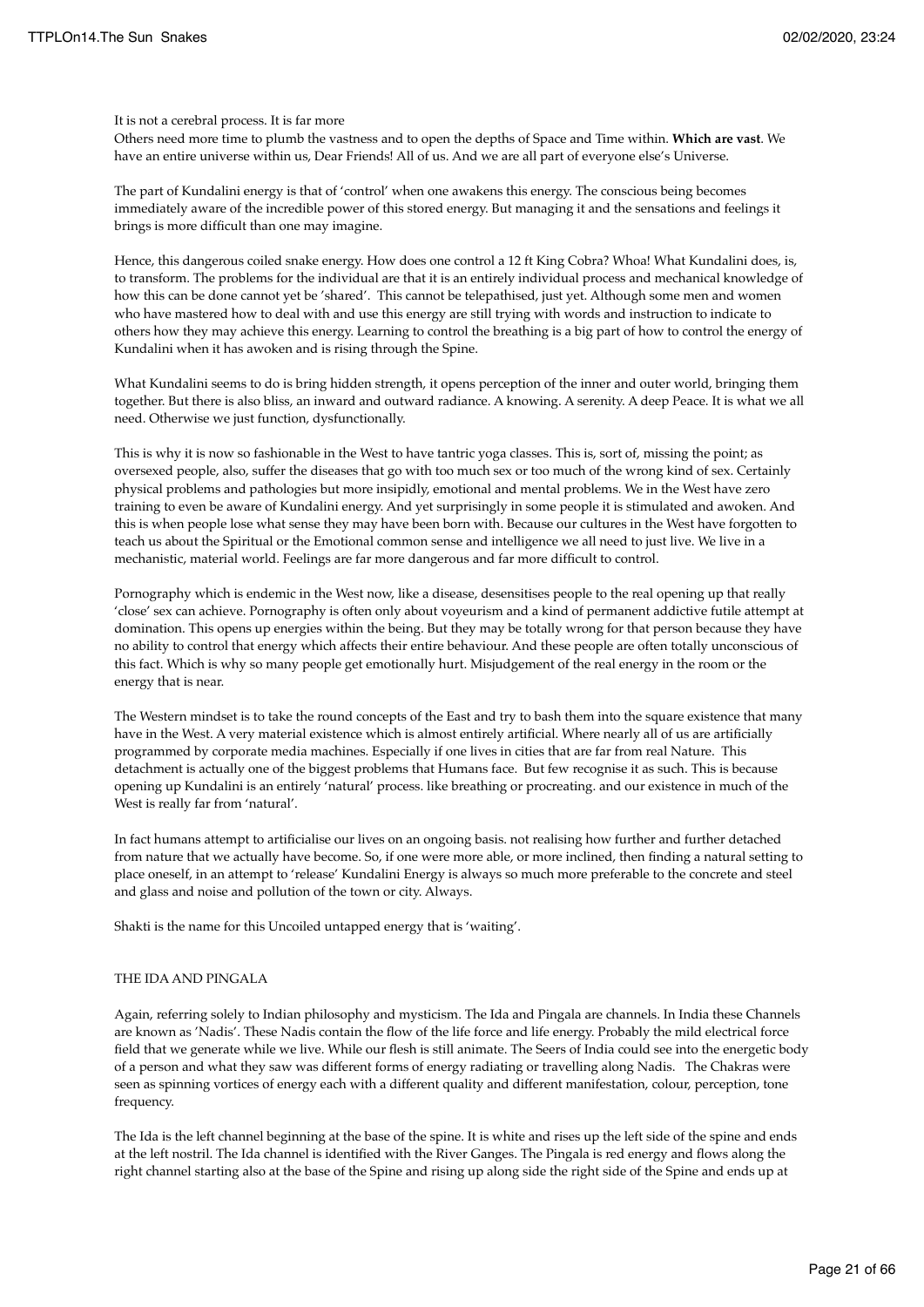the right nostril. The Pingala Channel is associated with the River Yamuna. Now we know that in the sea or in rivers these have their own separate currents and little streams and rivers within the big sea. "Be careful with the current" is a usual saying for anyone who sails boats at sea. Big snake in the great ocean. The currents and streams are the same, energetically, as the channels and currents that the holy men could see within a physical body of a person. The eyes of the Seer are like energetic X-rays which the seer can see damage or suppression of flow of current.

In the middle, where the Spine is and where the spinal column, the central nervous system, would reside within the vertebrae, is the Shushumna. The central Nadi. This central channel is associated with the River Saraswati. This has three channels flowing up and down within it. These are Vajra, Chitrini and Brahma. It is through these Nadis that the Kundalini travels. Rising upward. Like a faint electromagnetic pulse. The Kundalini rises up to the Crown Chakra. The Crown. To the Sun. Also paradoxically, the beginning of All. At least for us mere mortals. This seems to turn the energy into a kind of force field. Though ever so subtle, it is there. Undoubtedly. Many can attest to the power of awakened Kundalini. And what it does for people in the West is make us take a long hard honest look at ourselves.

Then 'we' Transform.

#### \*\*\*\*\*\*\*\*\*\*\*\*\*\*\*\*\*\*\*\*\*\*\*\*\*\*\*\*\*\*\*\*\*\*\*\*\*\*\*\*\*\*\*\*\*\*\*\*\*\*\*\*\*\*\*\*\*\*\*\*\*\*\*\*\*\*\*\*\*\*\*\*\*\*\*\*\*\*\*\*\*\*\*\*\*\*\*\*\*\*\*\*\*\*\*\*\*\*\*\*\*\*\*\*\*\*\*\*\*\*\*\*\*\*\*\*\*\*\*\*\*\*\*\*\*\*\*\*\*\*\*\*\*\*\*

#### **HERPETOLOGY**

There are certain people who are drawn towards snakes and other reptiles. Herpetology is the study of snakes. Scientists are interested in Snakes and Reptiles for all kinds of reasons. Firstly they analyse the poisons that reptiles have and how they are emitted. Then they are interested in the reptile's ability to digest. They also analyse the composition of all the other, many bodily fluids of the reptiles. Because they may have cells or proteins within that can be used in ways not used by the reptile subject in question. Science wants to know when, how and why the snake creates it's complex toxins. It is often about patents. Making money from brand new products that a company owns and can sell millions of is the goal of Science. Almost all Science is attempted or successful commercial enterprise. Even if it is useful, if it has no estimable profit value, the application is often discarded. Even though it way well be the thing needed. Maddening, really! A truly massive and wasteful problem of Our World, right there, Dear Friends.

The skins of poisonous frogs and toads, the bites of lizards, the poisons of snakes are all being studied. And the reasons are fairly simple. Science always needs new wonder drugs and other inventions to continue promoting the consumerist agenda. The lifeblood of Science is the Patent system. Patents for medicines run out after 20 or 25 years. So Corporations are often desperate to find new products for the near end patent time of the old product. It usually means removing an atom here or changing a valency there. Sometimes that brings in a whole different product which treats different things from the original. The drug: Thalidamide gave many foetuses massive deformities while being given to the pregnant mothers. But the drug: Thalidamide has been found to treat some other pathology from it's original intention. So science is looking in different directions with the same product. An old product it has a patent for and therefore can "knock out" quickly and at low cost. So science, for instance, finds out how the Tiger snake congeals it's venom. Or rather they find the enzymes, which act like viruses, Through the process of self replication, within the venom and study and fiddle about with their DNA. Usually to find something that can be marketed as product. To pay for all this Science. After all, it does not pay for itself. Does it?

#### VIRUSES

Viruses are Explosive in their collective action. They are smaller than bacteria. Although, during the later part of the 19th century, scientists knew that there were tiny bacteria that caused certain diseases, they did not yet have the technology to see these diseases. In 1931 the electron microscope was invented. This enabled people to see the samples of "mosaic"virus in tobacco plants, for the first time. It turns out that viruses are much smaller than bacteria.

\*\*\*\*\*\*\*\*\*\*\*\*\*\*\*\*\*\*\*\*\*\*\*\*\*\*\*\*\*\*\*\*\*\*\*\*\*\*\*\*\*\*\*\*\*\*\*\*\*\*\*\*\*\*\*\*\*\*\*\*\*\*\*\*\*\*\*\*\*\*\*\*\*\*\*\*\*\*\*\*\*\*\*\*\*\*\*\*\*\*\*\*\*\*\*\*\*\*\*\*\*\*\*\*\*\*\*\*\*\*\*\*\*\*\*\*\*\*\*\*\*\*\*\*\*\*\*\*\*\*\*\*\*

As a general rule, viruses need a host in which to breed. They must be transferred without exposure to an outside environment. As outside, in the air, viruses cannot survive or replicate. By 1939 Scientists were able to actually identify what certain viruses were and what their specificity was to. In this case, the research on Tobacco, infected with the mosaic viruses, had come full circle. As these viruses on the tobacco plants had been used as the original study as to what viruses might be as early as 1898.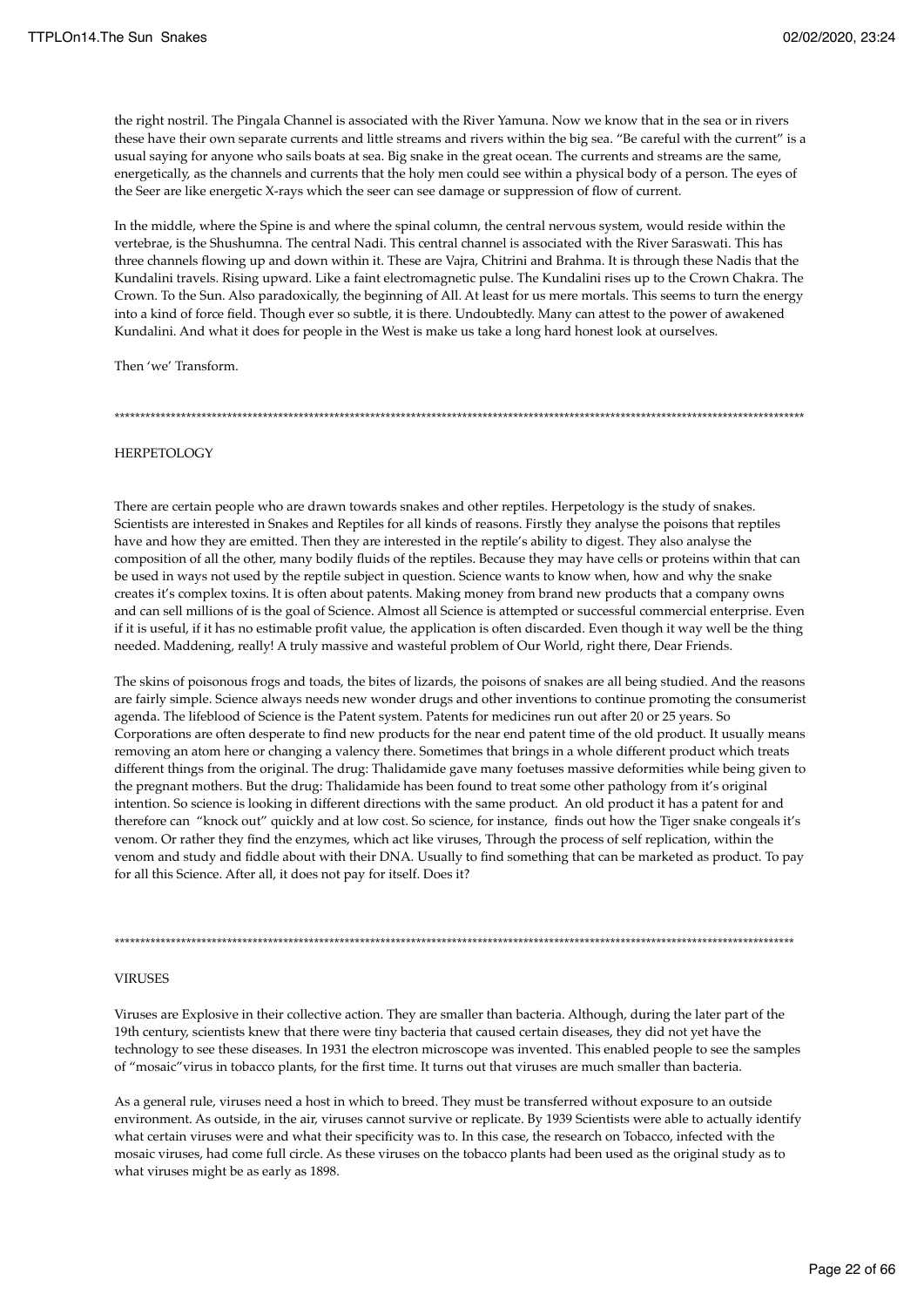Viruses are so tiny it was wondered if they had the same building blocks as their other bigger cousins, the bacteria. But they do, in fact have RNA and DNA (DNA is Di-riboxy-Nucleic-Acid and RNA, Riboxy-Nucleic-Acid) Although viruses can only have one or the other, not both. Whereas bacteria or larger cells have the capacity to act on the DNA or RNA within them, Viruses to not have this capacity to act on the instructions from RNA or DNA.

Viruses cannot survive outside the 'host'. The host cells will keep the virus alive and then allow it to replicate. But these viruses are usually very specific to particular cells in particular lifeforms. The specific DNA or the RNA from the host cell, will allow the virus to replicate and feed. In this sense, viruses are entirely parasitic. In that they must feed off a host and cannot stand up on their own. An oft used example is the flea of the Black Death. This creature is engorged with blood, as a result of the virus it is is hosting. the virus stops up the flea's digestive system but the flea is programmed to keep feeding, so it does. As it feeds it 'vomits' the blood and the virus out of it's closed environment into the closed environment of the next host. Where the disease of Bubonic Plague will express itself in all it's terrible form.

When viruses are within their host, they build a layer around them. First they surround the nucleic acid with a protein shell called a capsid. Capsids protect the virus from being destroyed by special host enzymes called nucleaese. some viruses even have a second protective layer known as the envelope. This second layer is usually stolen material from the host adapted for use by the virus.

The RNA or DNA within the core of the virus can be single or double stranded. The objective of the virus is to give the host cell it's DNA or RNA genome so that can be 'expressed' by the host cell.

Viruses can be 'imported' by either breathing them in or they can infiltrate a wound or cut or, be injected by an insect or in our case, here, by a poisonous creature, such as a Snake. In this way, the enzymes of snake poisons contain certain viral compounds that science likes to play with. Rather perversely. Again an insane potential control mechanism over the growth of mankind. Many commentators describe humans as a viral species.

Viruses have been found to be a very useful 'medium' to use in the creating and experimentation on Genetically Modified Organisms. They are a literal medium to allow the 'transplanting' or grafting of genetic material from one species or even one kingdom, into another. And so scientists are creating viruses. As medium or adjuvant.

The United States has a series of 'germ warfare' bio laboratories dotted around Our World. These are mobile. They are quietly stationed close to 'Hotspots'. Of course there are fixed static facilities all over Our World that seem to be churning out millions of different new viruses that simply did not exist 100 years ago.

### **THE DARKENING OF THE SUN**

Certain viruses can cross over from one species to another. This is when there are pandemics. There was one such pandemic recently in 2009, when the H1N1 bird flu virus crossed over into humans. This created an epidemic which caused the deaths of 200,000 worldwide. Another form of influenza, the Spanish flu, came about in 1918 -1919. This killed an estimated 20 - 40 million people worldwide. We must also be aware that the first world war was in full swing still, at the start of this epidemic. We also know that during the summer of 1918 there had been a big vaccination drive to inoculate people from the USA, Canada, Britain and various other countries in Europe and Australia, Japan, New Zealand south Africa.

When one looks at a disease like influenza, one must look at the susceptibilities of people to diseases like this. Flu is an auto immune disease that affects the entire body but attacks brain, liver and lungs particularly. This is why it can feel so difficult to breathe when one has the flu. This breathing difficulty is because the viruses are attacking the tissues of the lungs and there is infection.

During the First World war many millions of people lost loved ones to the carnage, brutality, bureaucracy and lies of that war. This first war was an 'industrial' war. It was the first fully mechanised war in History. At the beginning of the war, one starts off with cavalry charges by valiant young men on horses who, all, get mown down by volleys of thousands of bullets from well placed rapid fire machine guns. The definition of insanity can be summed up during this particular war. Wars are always insane, of course they are. They produce a blood lust which often precludes vengeance of some kind or another, and when that vengeance is enacted upon then there is retaliation and so on.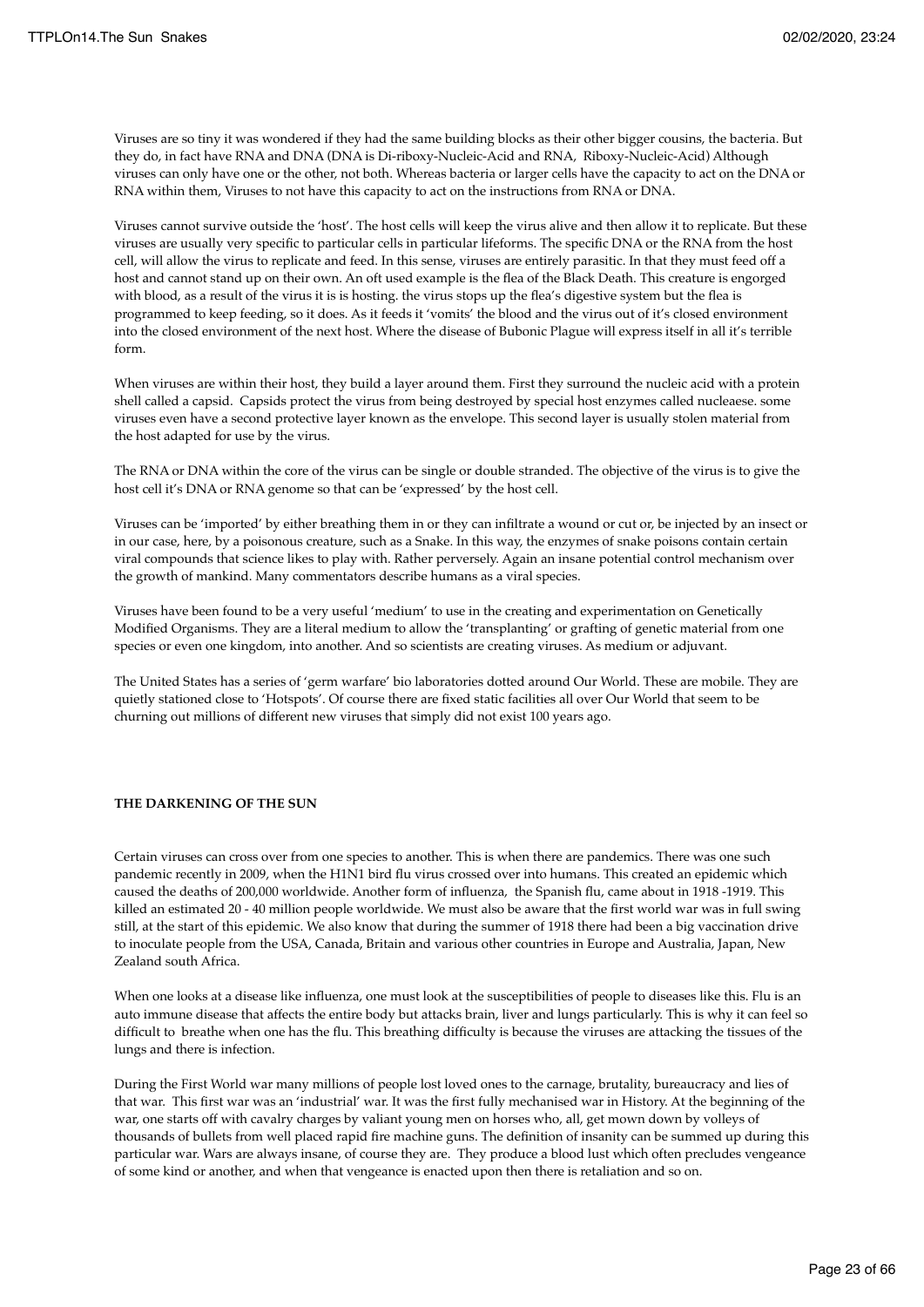The insanity comes when repeat orders are given to millions of men to clamber over trenches and attempt to take the trenches of the enemy. Men acting as walls for bullets. hundreds of millions of bullets and shells. Being churned out by the people who were still able but were not fighting. The newly emancipated women. They persuaded the women to help kill the men of the 'enemy'. The bits of France and Belgium Gallipoli, the Isonzo, the south Caucasus, the fronts at the East. These and others were the battle grounds of that theatre of the war which were nothing more than open air slaughterhouses ripping the flesh of millions of young men. The flower of Canada, the flower of New Zealand, the flower of Australia and South Africa and the flowering Men of America, of Britain, of France, The Ottoman empire and the young men of Germany and Austria and Italy and Russia and China and the German bits of Africa. An enormous sacrifice for nothing.

Except; after that war, almost everything was different. In almost every way. A most transformative event for those who lived through it and beyond it. A transformative event in every possible way. Beaten, like the Sun is relentlessly pounding itself with outward explosive power and internal explosive destruction. Transforming us, Our World, Transforming the worlds around. Beaten in fire like a sword is beaten and tempered and beaten again and tempered. And so it is with our big wars on Our World. Humanity is beaten and tempered and beaten again. Again and again. pummelled by these different forces that we barely see or notice. These forces could be the forces of radiation or light or heat or gravity or time.....or they could be more human gravitational forces....that force us towards an institution or way of thought or an ideal or person….always in such an enchanting way!

One can hear the transition from horses to machines in the music of Gustav Holst's Mars suite from the very evocative set of music suites: The Planets. The music changes from cantering and charging to just full on explosive hell, let loose. The fact that so many people in the different theatres of the war lost their lives bears witness to the grief of those who were left. Those who mourned those who had died often in terrible places in terrible ways for truly terrible reasons. by 1917 - 1918 people all over the World whose sons, husbands fathers brothers, cousins had gone to war and had been killed were suffering appalling states of grief. In the UK at the time, one was not allowed to openly express emotion, it was considered weak, so of course, all this grief was internalised.

And this is why so many succumbed to the flu. Their aura, bodily systems, their mental and emotional states were in grief. According to Chinese medicine: grief goes to the lungs. So it is possibly fairly safe to assume, that during these times 1918 - 1920 people were in grief about relatives they had lost, they were traumatised by near or far events of that war. A war that was meant to be over by Christmas 1914. Which carried on and on and on. Usually because the very successful and rich armament manufacturers were actually driving governments to continue the war. And so many millions of people had succumbed to the subdued and saddened mood that the war and it's length and consequences

Even on the 11th of the 11th 1918 not all hostilities ceased and many problems began or were exacerbated by the end of the war because of the British Blockade, for instance or for the 10's of millions of displaced people that were suffering after the hostilities ceased. the Peasants of the Ukraine, the Allies seizing and demilitarising of German territories. the destruction of the old ways in former empires like the Austro Hungarian, the Ottoman. There were wars and millions of people moved in and out of Turkey for over 6 years. The creation of Poland. The Russian Empire which had become the Soviet Union which was actually in the middle of a civil war of it's own. Really quite incredible upheaval for large parts of Europe. And the so called German empire. which had had to suffer humiliating terms after their surrender to the British French Italian and American allies through big losses in territory and the loss of her very young colonies.

Not only that! It was not called the "Great War" for nothing. This one really broke the mould for sheer destruction at multiple levels. Other wars were rehearsals. the count of the casualties of this war was truly industrial in the amounts of people who had died or been maimed. Astronomical amounts of people ploughed into the ground or lost forever. Some 5 million unaccounted for or missing. The full toll of dead from direct warfare numbered some 60 million men boys and some women who had gone to various theatres of war in the Nursing corps. Millions of gravestones mark the tens of millions who were taken.

If anyone, Dear Friends, has been in a grief state, one knows, that one is in a truly different state from how 'normal' life is conducted and felt. It is a hugely uncomfortable and emotionally and physically painful state to be in. The physical pain of grief comes from the emotions felt. And one cannot control these emotions, although one may try. The 'maintaining cause' is ever present. What the ongoing trauma is, is what is opening up susceptibility in a person. The death of that loved one or the shock of sudden violent experience. The grief is often so hard to bear. It's hard to breathe, it's hard to process when one is having interactions with others and so we feel weak and vulnerable.

Although our hearts are broken by those we have lost, the grief transfers to the lungs. And this is precisely the time some innocuous virus could become deadly. Purely because we are set up in our emotional state as fertile ground for this kind of pathogenic invasion. Susceptibility. And so these tiny creatures, these viruses are responsible for the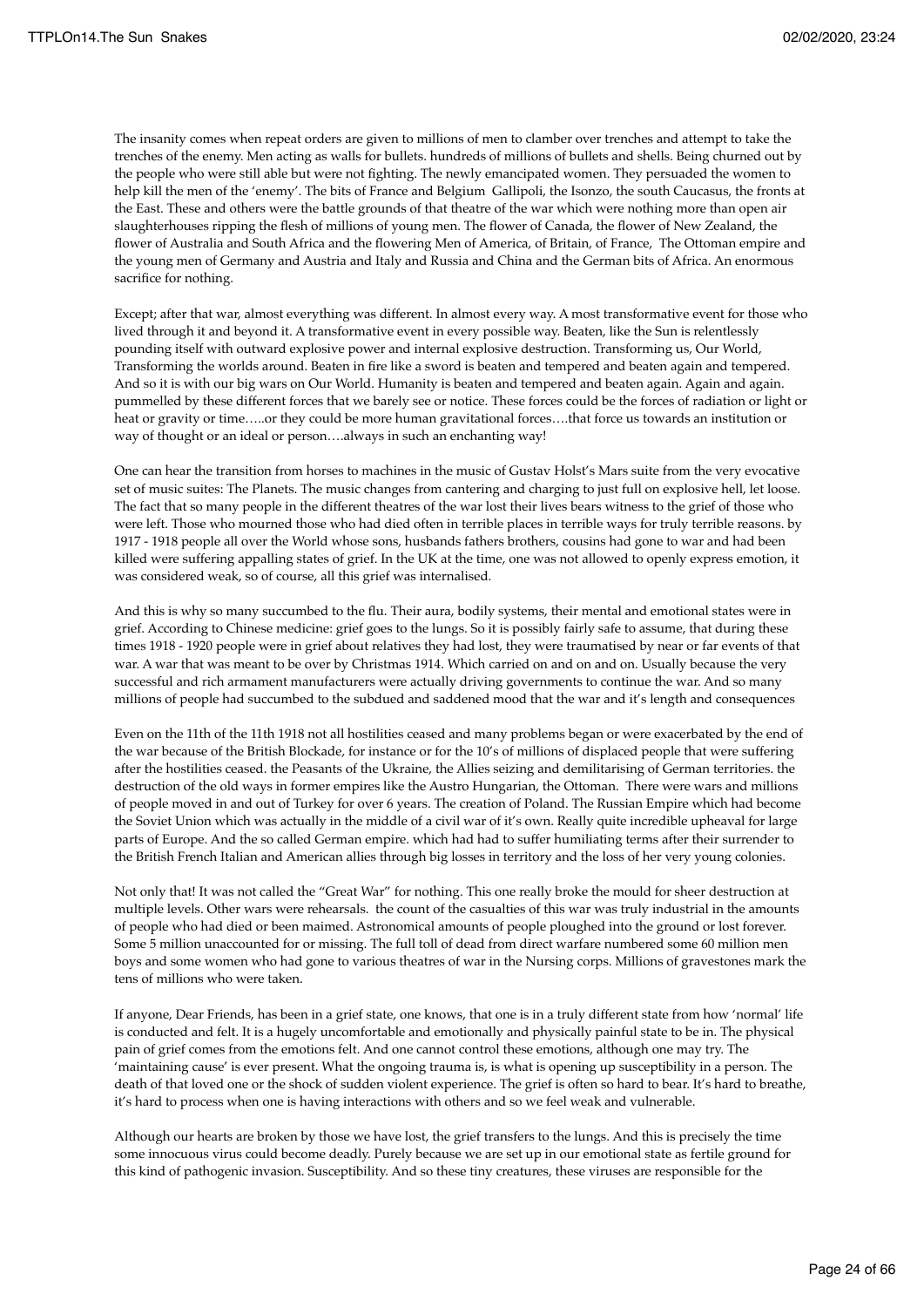occasional huge mass killings of human populations that occur throughout history. We all know that when our energies are low and our vitality feels depleted, that this is fertile ground for a determined virus. All throughout history we see the instances of plagues recorded at different times and different places. Viral specialists today 'track' diseases and their spread and attempt to ascertain patterns that can be translated into practical action. We are still on a goldilocks world. But for how much longer?

Scientists today think that the Spanish flu pandemic came about and was carried to different parts when nearly 100,000 Chinese labourers were imported by the British and French to dig trenches ahead of the Americans, for the Allies in Flanders in late 1917 when the Americans were joining the war effort. There had been a very serious and quite underreported outbreak in China in the summer of 1917. So it is likely that one or two of the Chinese who came to Europe were already infected or were carriers who infected the others. The death toll in China was in the 10's of millions.

China has dreadfully succumbed to plagues over the centuries. Much worse in terms of death toll over the ages than in Europe. The Islamic countries and kingdoms too suffered repeated outbreaks of plague, right into the 19th century. Which put a partial blocker on their technical and social advancement. However the Spanish flu was particularly hard on the populations of the USA and the UK and France and Italy as well as China. Millions died in each of these countries. After the Spanish flu, and, concurrent with it, was a also a mass outbreak of encephalic fevers which left a lasting toll on many, some remained in a persistent vegetative state after this concurrent epidemic had subsided.

### THE NAUGHTY BLACK DEATH

The Black Death of the mid 14th Century began in China and came to Europe by way of a ship landing at Constantinople and from there it spread rapidly with the Rats that carried it. The actual real carriers were fleas. The virus itself may lie dormant in the lower permafrosts that one gets in central Asia. When temperatures go up often new bacteria are emitted just purely through the rising of temperatures. The Fleas had the virus in them which engorged the stomach of the flea with blood which made the flea eventually vomit up the blood with the virus in it back into a new human host when the flea was feeding. So plague is spread by vomiting it up back into a new host. And a perfect closed environment. Most plague did often seem to originate in the East and were carried to the West by traders. Throughout the centuries we hear of outbreaks in the East killing literally tens of millions.

The Black Death or Plague, as it was called, was a spectacularly awful Solar disease that, too, created lots of Necrosis and inflammation and heat. The Black Plague inflames the Lymphatic glands. Particularly parotid, maxilliary axilla and inguinal. Thus the entire Arterial system gets blocked up and starts poisoning the rest of the systems in the body in the form of expressing huge black pustules at the areas of all the major lymph glands, the same process is also happening to the internal lymph glands…and then pretty much liver shut down. Overwhelmed by a tiny virus. Exploding out replicating, consuming.

\*\*\*\*\*\*\*\*\*\*\*\*\*\*\*\*\*\*\*\*\*\*\*\*\*\*\*\*\*\*\*\*\*\*\*\*\*\*\*\*\*\*\*\*\*\*\*\*\*\*\*\*\*\*\*\*\*\*\*\*\*\*\*\*\*\*\*\*\*\*\*\*\*\*\*\*\*\*\*\*\*\*\*\*\*\*\*\*\*\*\*\*\*\*\*\*\*\*\*\*\*\*\*\*\*\*\*\*\*\*\*\*\*\*\*\*\*\*\*\*\*\*\*\*\*\*\*\*\*\*\*\*\*\*\*

The enzymes in Snake venoms act like a virus, creating inflammation, suppuration and necrosis. Many are also neurotoxic, creating states of enormous pain, presenting delirium and hallucinations to the patient and causing inflammation of the meninges producing among other things dreadful bursting headaches and certainly with this inflammation would come heat, a fever. A very bad acute state to be in. Some snake venoms are local only around the site of the bite. They inflame and necrotise. Quick cauterisation is possibly the best method to deal with something like this if one were in the open and had access to fire. A hot knife or Gunpowder. Both Mars materials. Martian solutions. But Ooooh! that's kind of a last resort. Or there are various special anti biotics which will attempt to reduce the levels of infection and systemic spread. If one happened to have these items around. In the middle of a desert or scrubby wilderness. Oh Dear!

However, unattended, the bites of the Rattlesnake or Puff Adder or King Cobra or Boomslang or the Coral snake, The Sand Taipan, or the Tiger snake, will, without any treatment, prove fatal. And so, in terms of just behaviour, if we view the Sun as a self replicating explosive destructive ball of heat, and we look at the behaviour and affect of Snake enzymes, then these, too, are a self replicating destructive molecules which create a destructive ball of necrotic heat. When the poor sufferer of the bite in question goes into full heat mode Their tissues are literally being cooked. The more virus the more cooking and necrotising goes on.

And so, When one has stumbled and fallen onto the path of Snake, which then strikes, and then, one is lying against a rock in the sun; one's flesh blackening from the enzymes replicating within. One's eyes are bloodshot and yellowing and bulging and nearly cooking, themselves, and one can barely breathe; because one's lung tissues are cooking from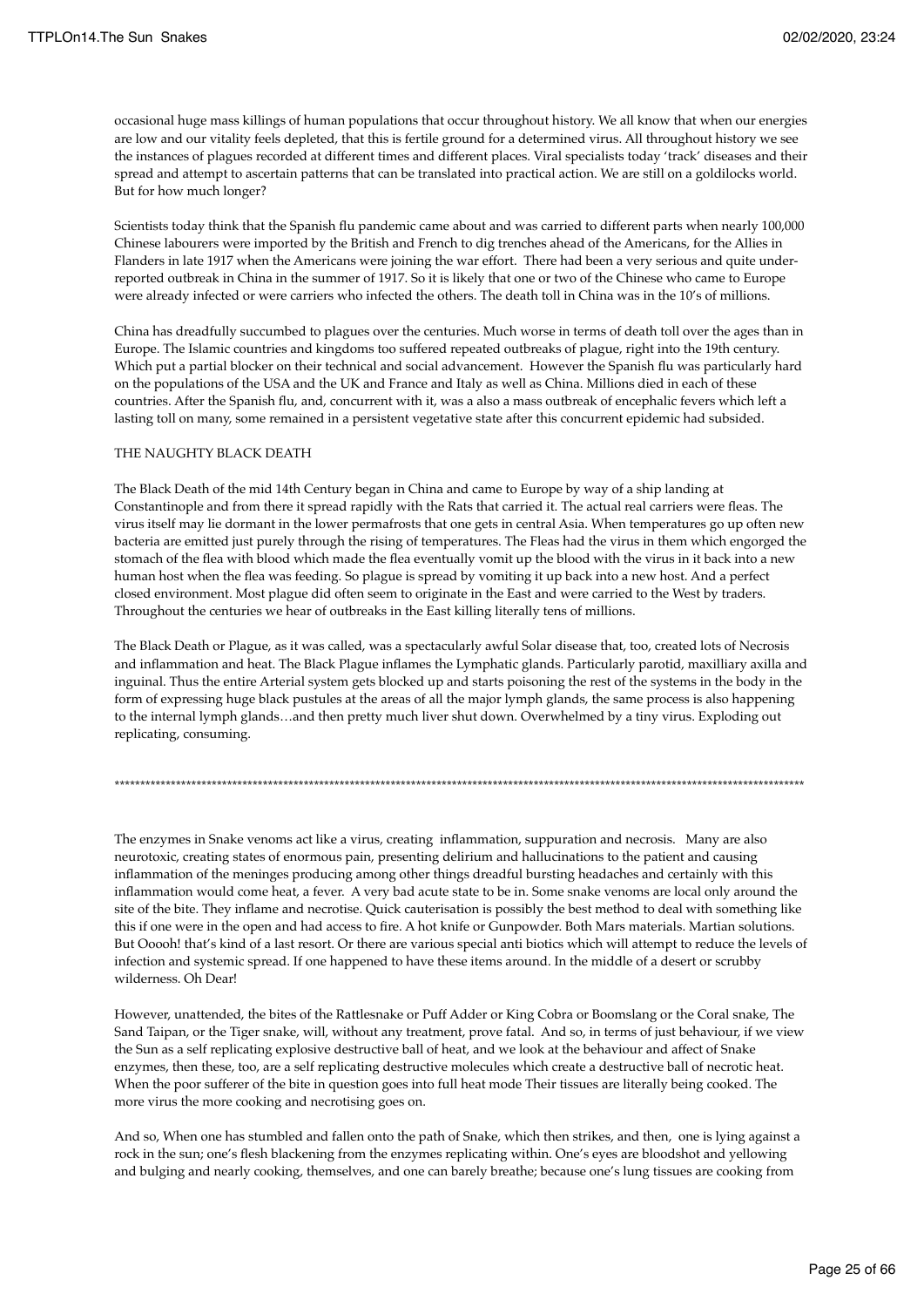within; and so the speeds of one's heartbeat and blood pressure are accelerating and our hearts are pounding in our heads and we cannot help but froth at the mouth like a rabid dog that foams at the mouth the rabid foaminess speckles with blood and necrosis; while the entry wound is red and inflamed and suppurating and producing yellow and reddish blackened exudate. The local pain at the wound is horrible and the general pains are unbearable but so, too, is everything else, and we cannot move because our sophisticated snake enzymes have nerve destroyers so all our nerves are rapidly being destroyed …….what a pretty awful state to be in. And this can be the problem of snake bite. This is lot like having little tiny explosions going off inside. As above, so below.

This is why there are, now, in hot places all over the world, reptile farms, of all kinds. They provide various amounts and types of venom. And anti venom for such events. Although, it seems one would need to carry an entire pharmacy, in case one did not get the right one. The creatures in these places, the snakes, the frogs, the lizards are milked for their poisons. These are individually sent off to different facilities. Usually attached to or directly belonging to some pharmaceutical corporations or a wealthy research foundation. Some of these facilities will just store more and more of this poison. Others will be constantly analysing these venoms for all the different strands of proteins created in these virus-like poisons. Others will be synthesising large amounts to extract a certain protein or enzyme.

All are studied for the way they work, their nerve agents, their blood liver and lymph agents. Remembering all the while that Snake venoms promote the over coagulation of blood or they dissipate the coagulation to the point where the red cells are torn apart. So all this is very Sun pathology. Not only that, but some heart medicines in Western Pharmaceutical medicine have snake venom components in or components that have been synthesised because the corporation may have a lucrative patent on this medicine.

A rather darker side of these farms is that the reptiles that are kept within their bounds, contain all manner of scaly creatures that humans like to turn into ornament or clothing. And so there we are. walking around with an alligator skin handbag. or wearing a snakeskin pair of shoes or pulling out a crocodile skinned purse. Naughty people.

Pharmaceutical medicine is very big business, indeed. Estimates are that many medicines in the Pharmacological guides cost at least \$ 1billion each to develop. Then look at the AMOUNT of medicines in one of these professional guides *(the British National Formulary, Mimms in the UK)* Their replicating cycle, Their composition to the last DNA molecule. Then they go deeper and see every single atom and particle within the DNA with super strong electron microscopes. if Science has, officially, been able to see things at the electron level since 1931, it is very likely that science can build at the electron level. To an incredibly accurate degree?

But, each medicine may produce an incredible number of side effects. Which creates a whole plethora of chronic diseases. Self replicating medicine. It is known as 'iatrogenisis' self replicating symptoms through drug therapies. A veritable explosion of unnecessarily created diseases. Perhaps, instead of calling Western Medicine 'allopathy' or 'western medicine' We should rename it Solar Medicine. As it does rather 'create extra' somewhat?!

One last thing we should mention about viruses. As this book is about the uses of all the things that are part of our subject, we should take note of new ways science is using DNA. And maybe, here, we should express continued concern? Science is still a fairly closed world, we do not always know what people get up to behind walls with layers of security. We do know though that over the last 60 years Scientists have learned to manipulate Viruses. Apparently it is not that difficult. One just needs tiny fingers. :-)

In doing this, science has learned to splice DNA/RNA from viruses and transplant these into other kingdoms. Plants. Creatures.

A technical example is the chitin in genetically modified wheat. So, in Scorpion DNA, the material that gives the scorpion this tough chitin exoskeleton, is spliced into a virus which is then implanted into a seed. And so Animal DNA is being crossed with Plant DNA. Up until the advent of this boundary breaking technology, no animal DNA had ever got into plants or plant DNA into animals. There may have been natural similarities somewhere along the line with both plant and animal DNA, but no actual cross over.

This cross pollination of kingdoms has become very big business. Many thousands of scientists all over the world are cross breeding the animal kingdom into the plant kingdom. And, behind even more closed doors, many scientists are crossing the plant kingdom into the animal kingdom. It will only maybe take one of these 'experiments' to go haywire….like mercury poured onto aluminium….for Our World to be changed by these maniacs who are defacing the order of nature to become patent gods?

But bear the grief we must. if our hearts are to become stronger to face any other challenges such as the enormity of something as profligate as world war one.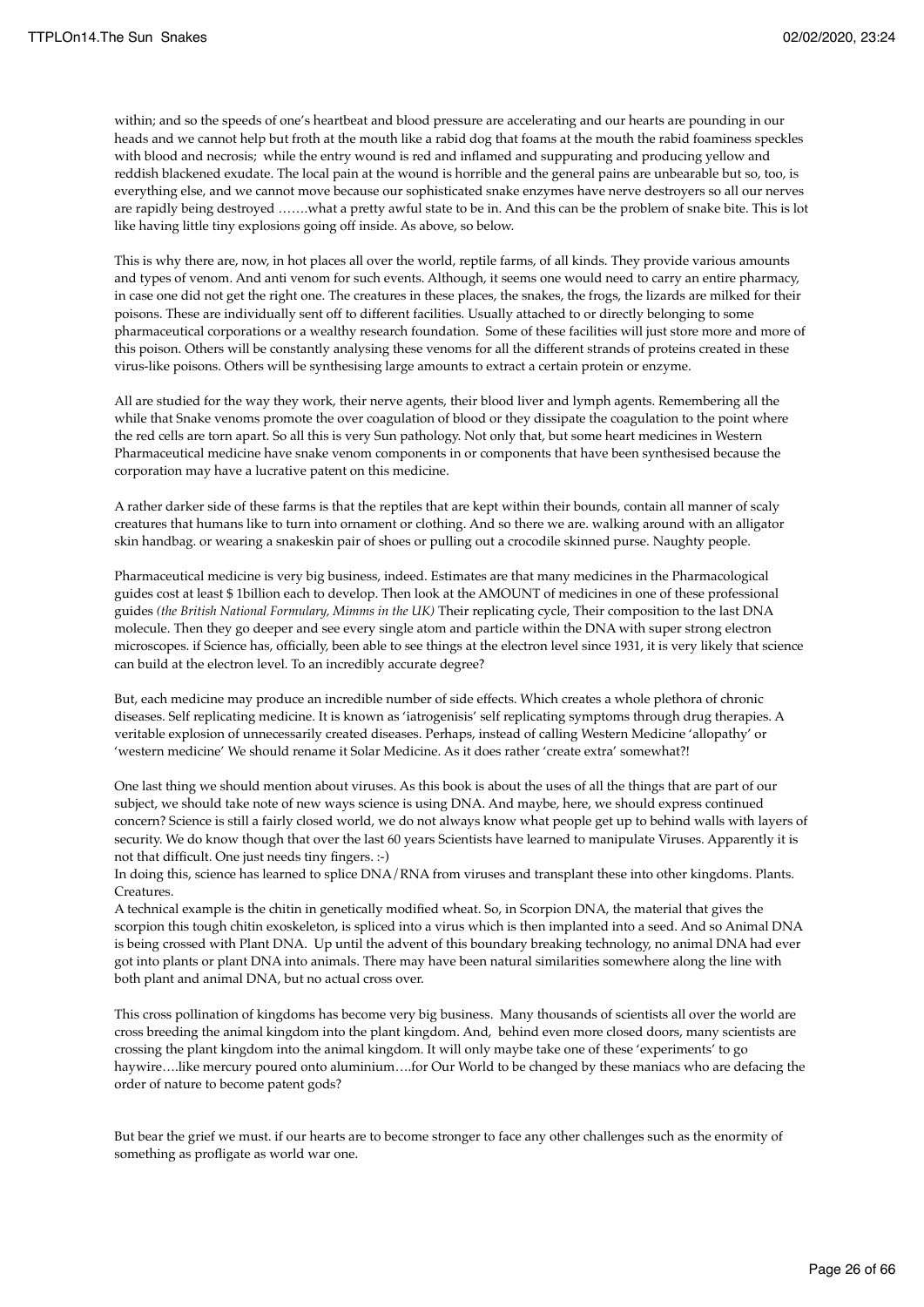World war II is only slightly different in it's transformative, world changing capacity; because, for the first time, civilian populations were deliberately directly targeted. This kind of warfare, against civilians was first carried out in the 1930's in China, by the Japanese, In Ethiopia, by the Italians, and in Spain by the Nationalists against the Left using a German squadron of Stuka divebombers to target civilians (Guernica 1937). And, Because of the advent of Nuclear materials and their ability to go boom or to poison the life out of everything on planet earth in an almost instant amount of time. Part of the Blitzkrieg strategy.

This war too was a different because (Apart from Armenia 1915) it involved the premeditated annihilation of certain groups just because of their racial origin. Or religion. As well as many Jews, Gypsies, and handicapped, the clergy of Poland was a particular target of the Nazi war machine. Or because it was expedient for the powers managing the war to deliberately bomb millions of civilians. If one looks at the way masses of bombs are dropped….they are like viruses in their dropping and act as destructively collectively in sequence as viruses do. Decimating the landscape buildings people, animals, trees below.

While the First World war was the first mechanical war. A war of the Land., the Second world war was a war of the Air. Both wars concentrated on the Sea. Submarines, the steel metal warships and the merchant ships of all countries that had to trade during the war, the navies of Germany and Britain who were the most predominant. By the End of the war the Armaments power of the United States became a super industrial war machine. 12 million were in uniform and another 30 million in the direct supply war industries.

The deaths of people in World war II amount to over 60 million with at least another 10 million dying all over Europe from cold, starvation or because they had been collaborators during the war. Many of these fickle people were hunted down deliberately. This did not stop the United States government from importing 30,000 Nazis into the United States during the years 1945 - 1948. These high ranking Nazis were debriefed and retrained and then often given jobs working for the United States government. It was called 'operation paperclip' and it's a possible explanation for why the United States has a touch of nazi energy about it ever since World War II. Essentially the USA absorbed these 30,000 Nazis and helped them to embed themselves to become part of the power structure of the current USA. It is buried quite deep, though. Well actually, paradoxically they wave it about in all our faces. The CIA, Silicon valley, Hollywood, Washington DC, the Pentagon, their news media and Wall street make the USA about the most technically fascist country on Our World. To some, this is noticeable. But to those who have not yet woken, we must be so distracted that we barely notice. That could be the part where we are fixing a hole where the rain gets in? Or through where the Serpent Slithers?

#### \*\*\*\*\*\*\*\*\*\*\*\*\*\*\*\*\*\*\*\*\*\*\*\*\*\*\*\*\*\*\*\*\*\*\*\*\*\*\*\*\*\*\*\*\*\*\*\*\*\*\*\*\*\*\*\*\*\*\*\*\*\*\*\*\*\*\*\*\*\*\*\*\*\*\*\*\*\*\*\*\*\*\*\*\*\*\*\*\*\*\*\*\*\*\*\*\*\*\*\*\*\*\*\*\*\*\*\*\*\*\*\*\*\*\*\*\*\*\*\*\*\*\*\*\*\*\*\*\*\*\*\*\*\*\*

#### ADAM AND EVE AND THE TREE OF THE KNOWLEDGE OF GOOD AND EVIL WITH THE SERPENT.

Snakes have been much maligned in almost all western Judeo/Christian culture. This starts, in part, in the Western mind, with the snake or the 'Serpent' as the guardian of the Tree of the Knowledge of Good and Evil. Thereby hangs a tale as old as humans have been able to think and question…We should perhaps, ask: why did Yaweh/God place such a tree there in the first place? and then: why did Yaweh/God place a 'fallen' creature there to guard it? What possible good would it do anyone if there is a forbidden thing there with such a 'fallen' creature guarding it? Then we ask was this God's 'test' to see if tempting the humans to eat of it's fruit would somehow prove something to God?? And, if so, what? Because this is the whole rather odd question about this myth. A creator is supposed to have created everything. But if we see the symbolism of the Snake around the Tree it is perhaps the symbolism of the spiral strands of DNA. And that the book of Genesis is somehow a big test in a Lab?

The Early human tale in Genesis concerns the myth of Adam and Eve and the Garden of Eden……and the Snake's temptation of Eve to eat the fruit of that Tree…. and in eating the fruit and thereby, tempting Adam to eat the fruit. What is the snake representing?

Obviously, for the moral advocates of the Bible, the problem lay in 'temptation'. The original sin. Entire libraries have been written on 'original sin'. Everything that is forbidden is simply so tempting. Original sin seems to simply translate as: " don't look/don't see/don't know/don't understand/ do un-know" This temptation into doing something 'sinful' which then opens up previously 'hidden knowledge - Gnosis" is continuous…

Is it to tease people? to keep people in everlasting ignorance? A form of enslavement? The simple reason for this is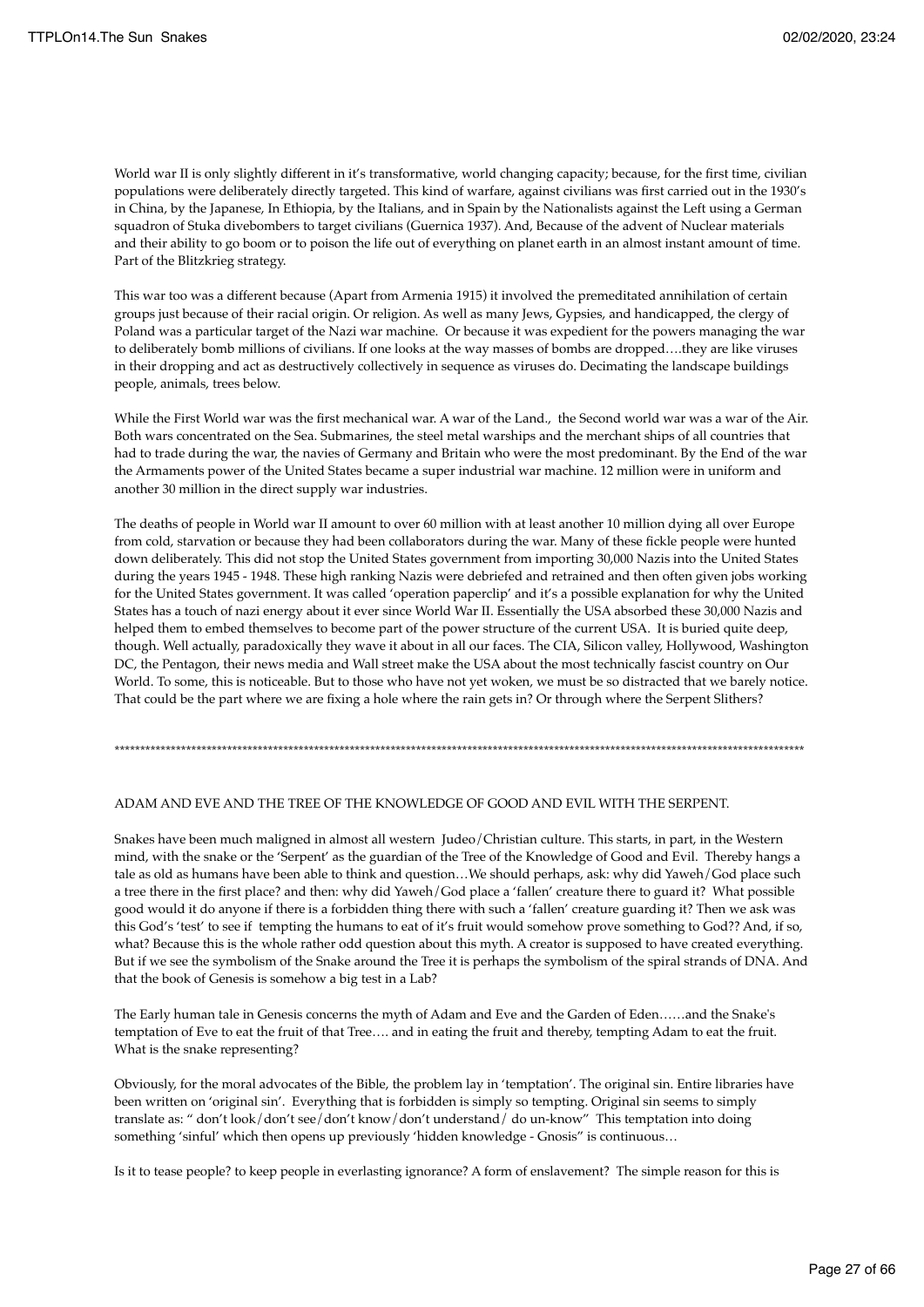simply the actual urge to procreate. In the chapter on Tin it is suggested that Prometheus is the Snake. Cunning and wise. A transference of one archetypal myth from one culture to another culture with linguistic nuances in language and meaning to suit the various tribes of the times.

For Adam and Eve, is this just temptation? Or, a furtherance of something beyond what is perceived as normal? Both Adam and Eve become conscious and in their consciousness they become SO AWARE that they are ashamed or are made to feel guilt. This guilt manifests in their awareness of their nakedness and so this self consciousness they seek a way to feel less conscious by clothing themselves. Now they have clothed themselves they know that God will find out they have eaten from the forbidden fruit? And if God found out that they had eaten the 'forbidden fruit', does this consciousness and subsequent shame and guilt then gives him/her/it/God more 'power' /'control' over them? A sense of obligation to a higher invisible power who's mind was simply never known to those who worshipped this 'Power'. As a punishment for Adam and Eve obtaining their consciousness, they were expelled from that Eden. The Garden of Eden disappears from Tales.

On becoming aware of "what is" the Two simply cannot cope with sudden consciousness where the Crown Chakra has been opened and the consciousness of the interconnection of all things becomes apparent……This is the thousand petalled lotus of awareness/illumination. The Kundalini suddenly switching on. Whoa! The deep duality and apparent irreconcilability of so much is totally overwhelming and so the Man and the Woman immediately shut down their awareness and feign ignorance and close down; Knowing that this 'Denial' …….this refusal to acknowledge, to accept "what is", is where the wellspring of problems always begins; but being unable to have enough perspective to address these, They *(Humankind)* continue to cause all the problems of Our World by closing down on what they cannot knowingly accept or control. The birth of denial. The rest of the Biblical epic appears to reinforce this aspect of denial and revelation and the passage of many of it's subjects from refusal into acceptance, from hubris to humility. Again and again the kings or judges or prophets are trying to bang home the unity of monotheist thought as opposed to the multiplicity offered by those who worshipped multiple Gods but with less philosophical connection.

\*\*\*\*\*\*\*\*\*\*\*\*\*\*\*\*\*\*\*\*\*\*\*\*\*\*\*\*\*\*\*\*\*\*\*\*\*\*\*\*\*\*\*\*\*\*\*\*\*\*\*\*\*\*\*\*\*\*\*\*\*\*\*\*\*\*\*\*\*\*\*\*\*\*\*\*\*\*\*\*\*\*\*\*\*\*\*\*\*\*\*\*\*\*\*\*\*\*\*\*\*\*\*\*\*\*\*\*\*\*\*\*\*\*\*\*\*\*\*\*\*\*\*\*\*\*\*\*\*\*\*\*\*\*

### SNAKES IN GREEK MYTH

One of the more strange snake-like tales is of Medusa. She was one of three sisters, the Gorgons. It is said she was very beautiful. Poseidon/Neptune fell in love with her and she with him. Some say she quarrelled with him and, out of anger, because he was an unpredictable and tempestuous god, he transformed her into what she became. A woman of terrifying aspect with the body of a serpent, the face of a beautiful woman in permanent anger and serpents for hair… Others say she was part of the series of mutations produced before the real forces and desires of Man became apparent. physical mutations. Her eyes though, were filled with such anger, such venom, such fire, such abysmal hypnotic power that, whenever men looked at her, she turned them into stone, just through her look.

This was her power. And Men were mad enough to want this power for themselves. This madness of men to want unwieldable power is a huge pattern in the the psychology of men to wield instruments that can destroy many in order to obtain and maintain power. Men attempted to kill her at her lair which was at the End of the World. She herself, in her incarnation as the snake headed Medusa also became very proficient with the Bow and Arrow. Other more disgusting beings stood in the way, if people were foolish enough to even attempt to approach her. The Graiae, 3 horribly strong old women who only had a tooth, and eye and a claw between them, would, surprisingly, rip men, who had come to find Medusa, to pieces, before they could get near her. They stood in the way. It is amazing that in so many tales from all over the world, obstacles of so many varieties have to be cleared or overcome. There are always conditions.

Medusa was decapitated by Perseus the son of Zeus. Perseus being the son of Zeus was, generally, under Zeus' watchful eye (the Eagle, Garuda?). Athena was occasionally allowed to intervene and at one time she leant her famous shining reflective Bronze shield to Perseus, to help him. So Perseus used this to reflect back to Medusa when she tried to gaze upon him. And thus, she was turned to stone by her own gaze. Although she died and her head was cut off it was not turned to stone like the rest of her. Perseus had to be careful of the snakes on her head as these were still alive and writhing about and also, to not look at her. Her eyes were still very much as powerful and stone creating deadliness as before. And so Perseus took Medusa's head in a bag to king Polydectes. The naughty, greedy Polydectes was holding Perseus' mother: Danae, hostage, until Perseus had fulfilled his mission. Which was to obtain the Gorgon's head.

Danae had been impregnated 20 years earlier by the mighty naughty Zeus. As another example of the transformative power of procreation. The tale of Zeus impregnation of Danae, is that, 20 years earlier, Zeus appeared as a shower of Gold at her prison. A doorless tower, while she was being held hostage by her father Acrisos. Her dear old dad decided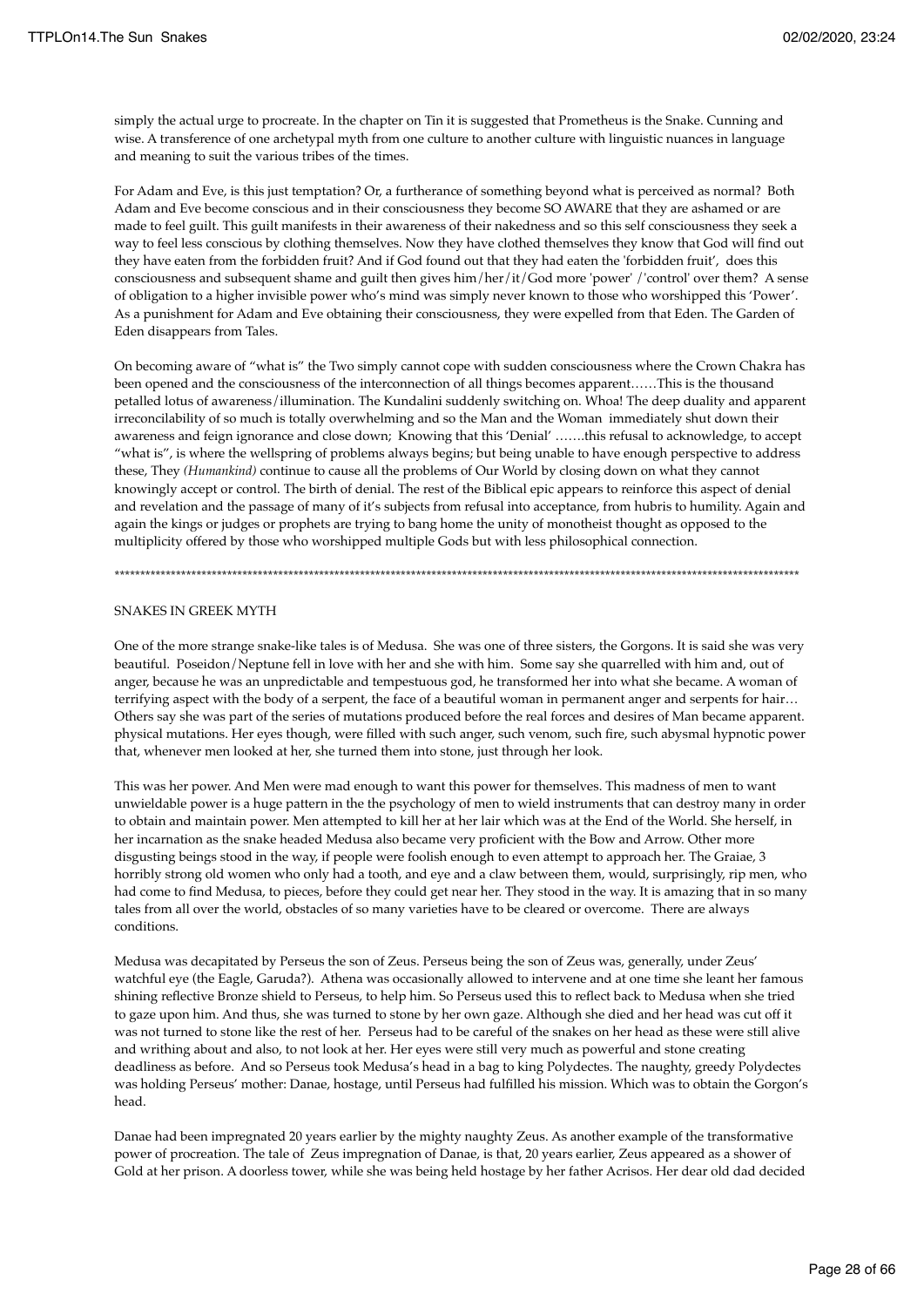to keep her a prisoner because he had been offered a prophecy (very Solar). This suggested that the son of his daughter would usurp him. So, as the prison is doorless, Zeus appears to Danae as a shower of Gold. And of course in this form Zeus comes and goes as he pleases. Until Danae becomes obviously pregnant. As a result Perseus is born.

Acrisos decides to kill Danae and and the newborn Perseus by setting them adrift at sea. But they are rescued by a fisherman from the Island of Seriphos and Perseus is brought up with him *(Dictys).* Later king Polydectes of Seriphos attempts to marry Danae and in order to divert Perseus' attention away from his suit, he sends Perseus on the seemingly suicidal mission of finding and bringing back the Gorgon's head.

So when Perseus returns from his quest, Polydectes demands to see the head of the Gorgon, still in the bag, Perseus warns Danae to avert her eyes as he shows the head of the gorgon: Medusa to the King and his assembled notables. Of course, they were all turned to stone. Danae is rescued by Perseus and then becomes free. Perseus was later, then, obliged to show the head of Medusa to a monster that was terrorising the coast of Palestine, and rescue a potential sacrificial victim Andromeda, a royal princess. Although sacrifice is mentioned a great deal in Myth and History, it seems that open human sacrifice stops being mentioned after the Archaic period of Greece. (Discussed in Jupiter ~ Metal ~ Tin.) Perseus, of course, rescues Andromeda and these two become man and wife. Groups of stars are named in their honour.

\*

the contract of the contract of the contract of the contract of the contract of the contract of the contract o<br>The contract of the contract of the contract of the contract of the contract of the contract of the contract o

the contract of the contract of the contract of the contract of the contract of the contract of the contract o<br>The contract of the contract of the contract of the contract of the contract of the contract of the contract o

Two snakes were sent by Juno Hera, who was Jupiter Zeus' primary partner, to kill Hercules and his brother Iphicles when they were still babies. Hercules, even as a toddler, crushed them, of course. Hercules was another son of Zeus, as Zeus had an affair with his mother Alcmene which Hera found out about. And so throughout Hercules' life Juno/Hera was Hercules' most pressing foe. When we see Juno/Hera she is often not very loving and is always very jealous of Zeus' many infidelities. Eventually she succeeded in killing Hercules by getting a companion to give him a poisoned cloak. Where he suffered horribly. But not before he had many adventures *(The 12 labours, which may also have something to do with the 12 signs of the Zodiac)* and even travelled to the Underworld as well as being a companion of Jason and his voyage of the Argo. Like most heroes seemed to in these tales. These 12 labours could equate with the 12 signs of the zodiac then being formulated at around the time of these Heroic Myths, ie 1400 - 1100 BCE. 12 is certainly a number that features widely in Religious symbolism. it also has 4 and 3 within as a multiplier.

Eurydice was the wife of Orpheus. The most renowned poet and singer of classical mythology. Orpheus was madly in love with Eurydice. Unfortunately, Eurydice was bitten by a Snake and died. Orpheus was so sad and his grief was so palpable and poignant, that the gods heard his lament and took pity on him. He was allowed to travel to the underworld to retrieve Eurydice, but first, in order to enter the underworld, he had to sing to sleep, the great three headed guard dog, Cerberus, who's jaws dripped the spittle of poisonous Aconite. Orpheus soothed savage Cerberus with soft music that lulled him ever so lazily into sleep and after, Orpheus then descended into the underworld. He paid Charon, (*later Catholic St Peter)* the ferry man in song, to take him across the River Styx and then managed to obtain an audience with Pluto/Hades the brother of Zeus, the king of the underworld, himself, to whom he sang.

Even cold Hades and his beloved Persephone were moved by Orpheus plaintive lamentations. The dead stopped for a time. Ixion's wheel stopped turning, Tantalus could bow down to drink, Sisyphus was able to keep his stone in place and rest for the time Orpheus was singing. Hades permitted Eurydice to return to the upper world on one condition: just so long as she followed behind him and Orpheus did not turn to look back until they were beyond Cerberus' reach…but, out of a deep and prolonged longing, he did look back, and Eurydice faded back to the underworld of the shades and Orpheus made his melancholy way out of the underworld and back into the upper world singing and lamenting his loss, until a band of Amazon women, the daughters of Mars/Ares cut off his head in Thrace….and even then, the head of Orpheus still sang the lost lament for Eurydice. An Elm grove sprang up where the drops of his blood fell.

does this not sound like the most beautiful alchemical adventure? There is so much more to Orpheus. During the Pagan era there were various Cults devoted to Orpheus. Sometimes the rituals and rites were said to be sacred. Other times the rituals within these groups were utterly profane. But the mystery of the mystery schools is that they still exist. We shall see deeper into Orpheus and the Traditions created for him by folk in the chapter: Mercury  $\sim$  Tree  $\sim$  Elder.

In the ancient Greek narrative, traditions of storytelling and poetry and narrated histories, the Orphic tradition falls between Homer *(@ 800 BCE)* and Hesiod *(700 BCE)*. It is, perhaps, more ancient and perhaps wilder than the than both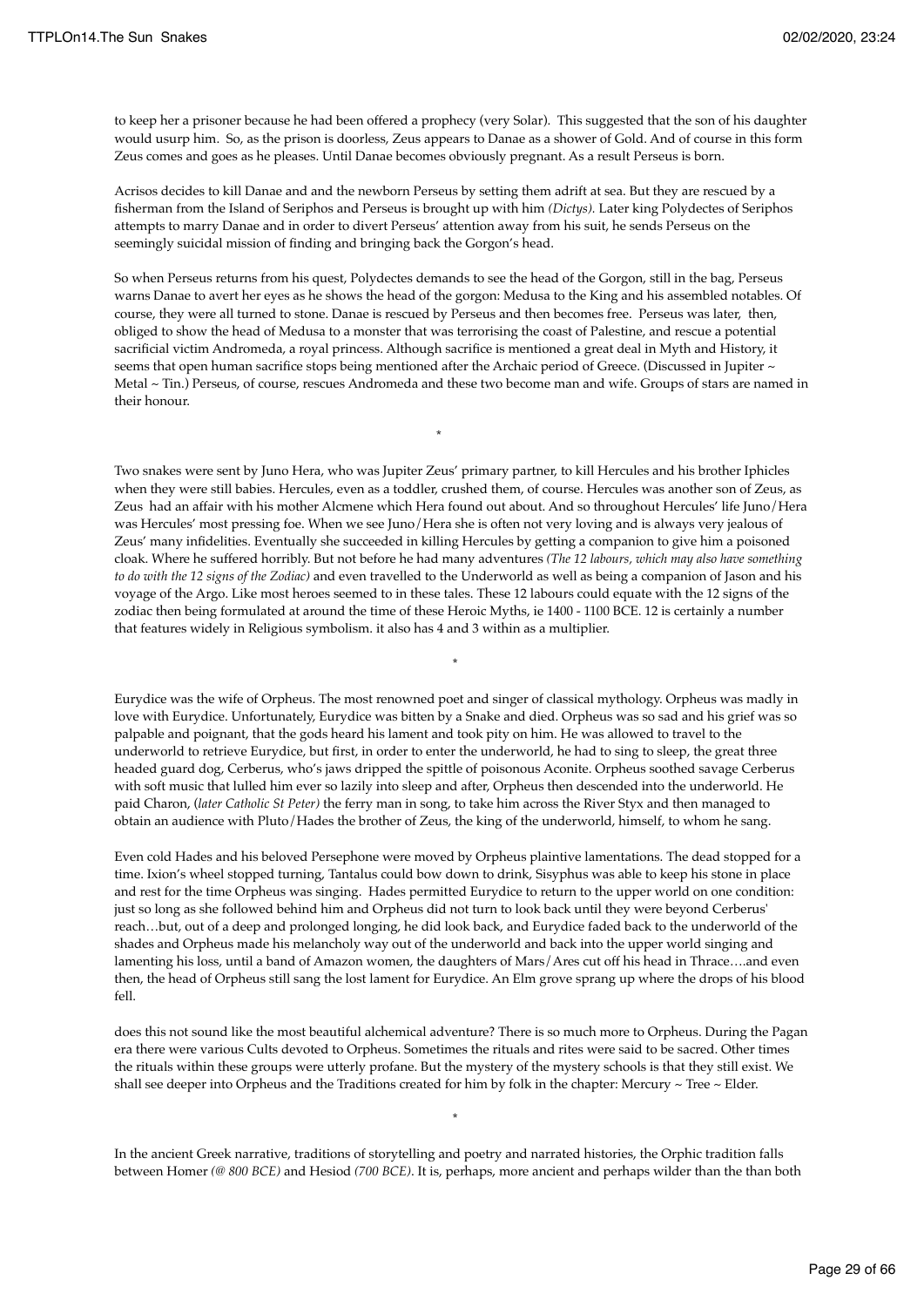their theogeny. Orpheus is sometimes one of the sons of Apollo.

\*\*\*\*\*\*\*\*\*\*\*\*\*\*\*\*\*\*\*\*\*\*\*\*\*\*\*\*\*\*\*\*\*\*\*\*\*\*\*\*\*\*\*\*\*\*\*\*\*\*\*\*\*\*\*\*\*\*\*\*\*\*\*\*\*\*\*\*\*\*\*\*\*\*\*\*\*\*\*\*\*\*\*\*\*\*\*

When Snakes shed their skins, the skin that is over their eyes also begins to flake and become loose. At this time the snake looks like it has white eyes a sort of translucent opacity. This suggested to the Ancients that Snakes were the inhabitants of more than one world. Like the snake is the representation of sliding from one dreamscape into another. Because of this opacity, this milkiness, the Snake was off in another world.

\*\*\*\*\*\*\*\*\*\*\*\*\*\*\*\*\*\*\*\*\*\*\*\*\*\*\*\*\*\*\*\*\*\*\*\*\*\*\*\*\*\*\*\*\*\*\*\*\*\*\*\*\*\*\*\*\*\*\*\*\*\*\*\*\*\*\*\*\*\*\*\*\*\*\*\*\*\*\*\*\*\*\*\*\*\*\*

ASTERIA

Asteria is the mother of Hecate: the triple headed moon goddess. Hecate was also a goddess of Herbs and Witchcraft. Asteria is married to Perses. He and she are Titans. Perses is the Master of the Strategies of War. Asteria is a goddess of Divination, by dreams, or by astrology or through herbs to change the consciousness and 'see'. So this takes us to prophecy. After the overthrow of Cronos and his brother and sister Titans, Zeus chases after Asteria. He chases her across the stars. Eventually she transforms herself into a quail, and then dives down to Earth and into the sea becoming the Island of Delos. Which is not actual land.

This is where Apollo and Artemis were meant to have been born, although some say Artemis was born in Ortygia. And so, the birthplace of Apollo has 'prophecy' and divination as part of it's climate and environment. The point being, that Leto, Apollo's mother, is forbidden by Juno/Hera, to give birth on 'dry land'. Delos is not exactly 'dry land' being the transformed body of a star goddess. Hence Starfish nn. Asterias

\*\*\*\*\*\*\*\*\*\*\*\*\*\*\*\*\*\*\*\*\*\*\*\*\*\*\*\*\*\*\*\*\*\*\*\*\*\*\*\*\*\*\*\*\*\*

#### APOLLO

As we can see, from what has already transpired, The Sun is not entirely simple. And so we come to Apollo. The Greek and Roman God of The Sun. But, like The Sun, he is not that simple. Apollo is not only God of The Sun, which he somehow, took management of, from Helios, but he is also the god of Music, of Prophecy, of Disease, of Medicine, of the Sun, of Light and of Knowledge ("Logos"). A multi tasking God.

Interesting that he is the God of Music. He is most often indicated with a Lyre, a kind of Harp. As when one is playing music, all other thoughts disappear. When one plays music, one is with the god. Hence the playing of music always taking away the blues. Listening to music, on the other hand, can further excite an already sensitive soul. To the deepest sadness, to the highest joy, to the most excited and exhilarated state. A heightening in all senses. Because, music really is a way to get in touch with the soul of Man and Womankind. A way to Illuminate Man and Womankind. Such a Solar thing. The harmony of music being most godlike. A fleeting joyful thing. It points to frequencies and harmonies. Which brings us into the world of telecommunications. But then, we are straying further into Mercurial territory. And so we stay with our path of Sun.

Apollo is also the god of Archery. He sees from afar (the all seeing eye) and is able to strike quickly with his bow and arrow. Sudden piercing heat of pain. Shard of light. Apollo is also the god of knowledge. A female archetype might be Athena? Remember that Athena, too, is related to Apollo because they share the same father. They too are brother and sister, for she is a daughter of Zeus. Where Athena remains chaste, Apollo is not. He is the father of Asclepius. And Apollo like Asclepius is a god of Medicine. Apollo is also a God of Prophecy. And for the purposes of this book, we will just look at Medicine and Prophecy as they can be easily understood with words. The works of Mozart, Beethoven, Bach, tell us that Apollo was present when they wrote their heavenly pieces. Their light cannot be conveyed here, with words. However if one is listening and reading at the same time? :-)) Human Music is the pinnacle of Human culture. The Apex, the Zenith. Although, it, like the Sun, never stays. It is always moving.

#### PYTHIAN APOLLO AND THE SANCTUARY OF DELPHI.

First we will look at Prophecy. One of the main tales of Apollo is how he came to Delphi which the Ancient Greeks considered to be the Centre of the Earth. And for the longest time it is thought there was an oracle at the cave inside the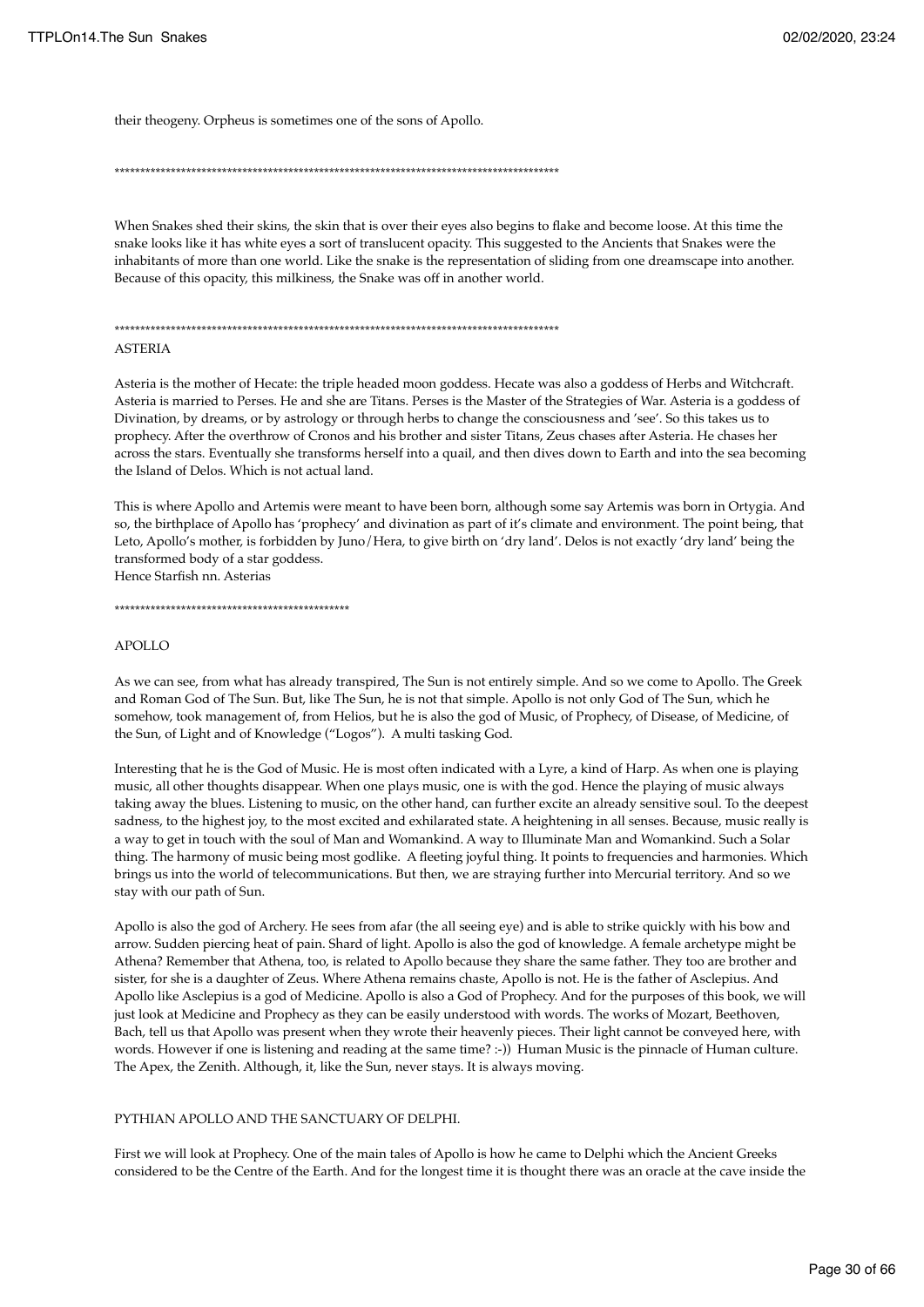cave lived a Great Earth Snake.

In another myth, Apollo is hunting a huge serpent. This serpent was sent by Juno/Hera to pursue his mother Leto while she was pregnant with him and his sister: Artemis. Leto needed a place to stay and bear her new children in peace. And so eventually she came to Delos. A tiny island in the Aegean Sea. The transformed body of a star goddess: Asterias. This island was free from predators and allowed Leto the respite to be calm and deliver her babies safely. The island was actually a floating island and thus fulfilled the need that Juno/Hera had stipulated that Leto's twins were not to be born on dry land. The island of Delos was meant to be surrounded by swans. Leto still needed the help of the goddess of Childbirth. Eilithaya. Unfortunately, Hera knew this and kidnapped Eilithaya. But after 9 days the gods were able to set her free and she was able to assist And Leto was able to bear the twins after a very long labour.

We know little about the early days of Diana/Artemis *(she was possibly born the day before Apollo on Ortygia, and then assisted with Apollo's birth on the following day at Delos)* but Apollo is born as a full handsome man. Then, because he already 'knows' that he must govern prophecy, he takes up his bow and arrows already made for him by his brother Hephaestus and goes hunting. Apollo found the Snake. He was determined to have the power to see men and women's destinies and so he pursued the Snake to the cave at Delphi. He then shot it in the holy precincts of the temple.

In another tale, Apollo, already fully grown, decides to take the power of prophecy away from the oracle of the Goddess Gaia in the already sacred cave at Delphi. A massive act of disrespect to tradition. In the cave lived the Earth Serpent, which was sacred to Gaia. The original oracle that foretold the future was dedicated to her (Gaia) the first and original of the Gods. The cave had a fissure at the foot of part of it. This fissure emitted a noxious gas which made the inhaler of the gas hallucinate. In the myth, Apollo wrestles with this serpent and kills it and leaves it inside the cave to rot. Apparently the stink is terrible. The word Pytho means 'to smell bad'. Everyone is offended because the Snake is sacred. A chthonic creature. And so Apollo must do penance. Despite this, he takes over from that point becoming the main deity worshipped at Delphi.

#### THE OMPHALOS.

A curious thing about Delphi is the presence of the Omphalos. The Omphalos is an egg shaped stone that has netting or braids around it also with wings inscribed. Part of the Zeus myth is that, in order for Saturn/Cronos to feel satisfied that he had consumed all his children, including the last and youngest, Zeus, Rhea/Gaia wraps a stone in fat and dripping and then wraps that stone in swaddling cloth as if it were a baby and presents it to greedy Saturn/Cronos *(he had a prophecy told to him that his son would usurp him so he was eating all his children as soon they were born by swallowing them whole).*

When, later, Gaia/Rhea gives Saturn/Cronos a powerful emetic, he vomits up all his Children all fully grown, as well as the stone, which lands at Gaia/Rhea's sacred spot at Delphi. This stone is thought by all Hellenic cultures to be the 'Navel of the World'. This vomiting up of his children is the beginning of the 10 year war between the newly vomited up all grown up Olympian gods and Zeus versus Cronos and his brothers and sisters, the Titans. The war ends in the complete defeat of Cronos who is shut up in Tartaros with his accomplices, his Titan Brothers and Sisters. This vomiting up of fully grown gods could well indicate the use of some sophisticated Portal. Or Cronos is actually a vessel which vomits out all these fully grown gods? These myths are so embellished with incredibly deep symbolism. They stretch back beyond Ancient Greece.

And so this place of Delphi becomes the Oracle at the Temple of Pythian Apollo. The historical excuse is that the new tribes moving into Greece from the north were aware of the super sacredness of this Cave at Delphi and that they wanted to honour the God in their own way. So they simply replaced the oracle of the snake at Delphi with the Oracle of Shining Apollo defeating the Dark Earth Serpent. The newcomers incorporated Apollo into their new pantheon. This became the beginning of what we may call Classical Greek culture. From approximately 900 BCE onwards. The Apollo legend may also have some bearing on the tale of St George, the Anatolian saint who killed a dragon. In fact we maybe able to trace all European dragon slaying legends to Apollo and the slaying of the Earth Dragon. Replacing the worship of Earth for the worship of the Sun. For, does the Sun not come out of a dark place? *(Amaterasu - Japan?)* People would believe that the Sun came out of the Earth. And so in a rather odd way we see The Sun emerging from Saturn.

## THE CADUCEUS.

The double snake caduceus is a rod, with two wings. The symbol has two snakes curled around the rod and the heads of the snakes are opposite one another below the wings. The snakes are wrapped around one another a further 5 times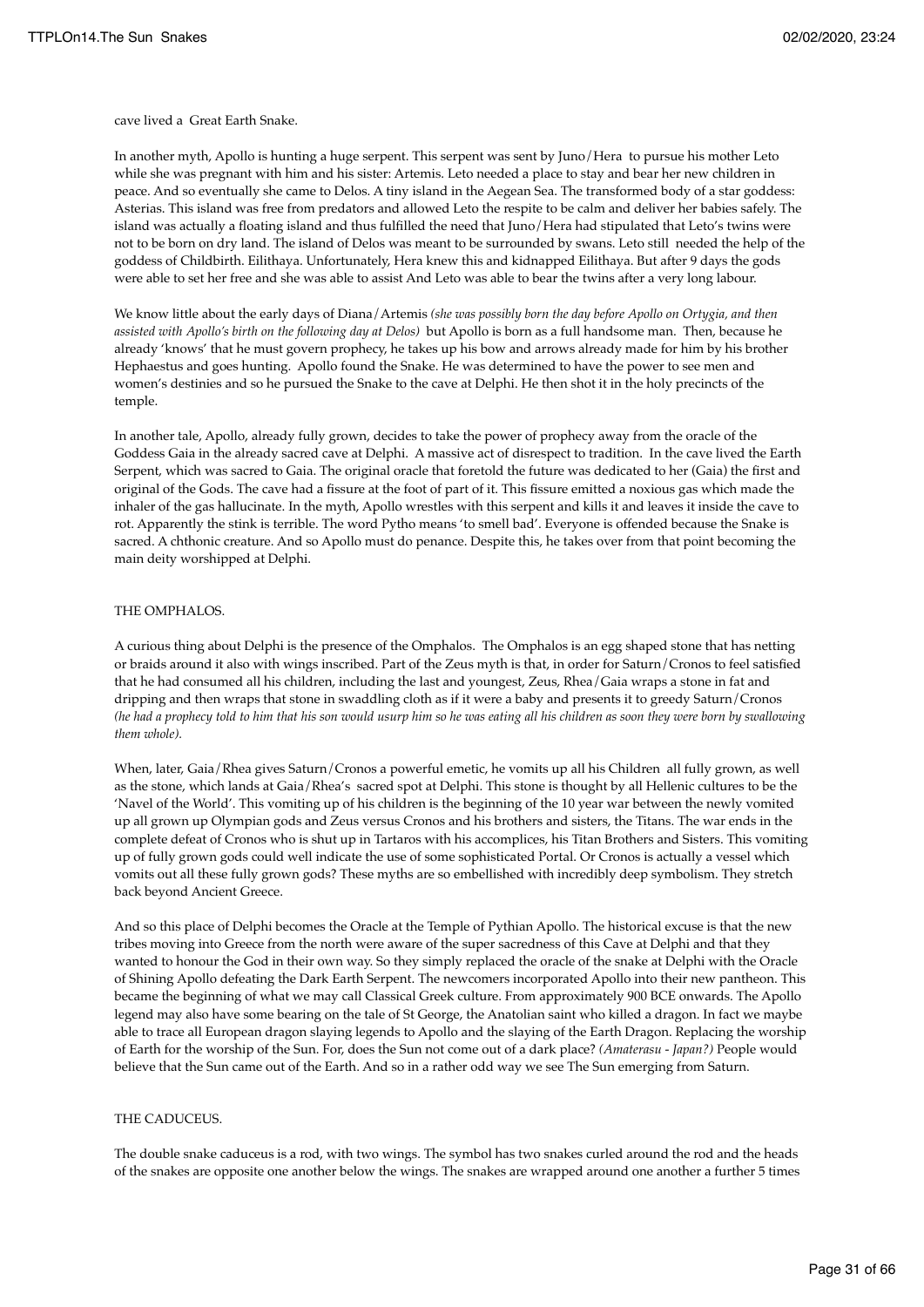to the bottom of the Rod. This is one of the symbols you see in places like Post offices, adorning medical buildings. Painted on the sides of ambulances or adorning the uniforms of those who work in the medical services especially first responders. Ambulance workers, mobile medical unit workers, Triage. Accident and Emergency.

The Caduceus represents a number of different things to different people.

There are two types of Caduceus. One is a 'real' caduceus and the other is, in fact, the Rod of Asclepius.

The Rod of Asclepias is a single snake curled around a wooden rod. Here, the snake denotes transformation because of the snake shedding it's skin and transforming from something rather tatty looking, to something gleaming and new. This denotes transformation from sickness to wellness. Snakes were more revered in Antiquity. Snakes symbolised health. They lived near places where herbs grew. They were meant to be the channels from one dream to another. And there were various specific buildings temples etc where snakes were kept. These were the non poisonous variety. At the special temples devoted to the God Asclepias, these non poisonous varieties of snake were allowed to slither about. Particularly when when patients were asleep in special rooms. While one was asleep the Snakes would be slithering in and out of one's dreams and all around one's bed or one's bedroom.

While the god, Mercury/Hermes was still a child, he made a bold decision to steal some handsome looking cattle, which, as it turns out, belonged to the Sun God, Apollo. We must remember that, in real life, Mercury is the rather baked little planet running around the Sun, really fast, right next to the Sun. Mercury is not called a god of tricksters for nothing. And so he steals Apollo's cattle and plays naughty tricks, as only a naughty god knows how (Because he is The Messenger, the god of Tricksters, Thieves, Crossroads and Business) and Apollo finds out about the naughty Hermes and most Jovially chastises him. Because they are both sons of Zeus/Jove. Apollo recognises some of the father of the Gods in Hermes and lets him off lightly. Another time Hermes constructs a stringed instrument using a turtle shell. Apollo hears Hermes music and comes to join him with his Lyre. Both Gods play together and for one another. Apollo is so pleased with Hermes effort that as a gift of brotherly love he gives Hermes his Winged Rod.

In the Indian Chakra system, the Heart Chakra is above the Head. It is the Thousand Petalled Lotus of Awareness/ Enlightenment/Illumination. If this Chakra is fully opened then the deepest love and empathy is felt through the Organ of the heart. Our 'hearts' become aware and positively emotionally reactive to the outer world. Illuminative Radiation. Although the actual bodily heart, which radiates to all places, resides to the left of the centre of the human breastbone (The sternum). When our hearts are opened and in harmony, We humans literally feel others emotions, and are aware of others as well as ourselves, our outlook is inward and outward, simultaneously.

The Thoracic Chakra is situated next to the physical heart in a midway point between the lungs. At the approximate centre of the body. This is the energetic seesaw that corresponds with Mercury. Who is so unstable, so unpredictable, so mutable. So speedy. Which way will he project? When Mercury/Hermes is in a fine state he swings from within out and from without in. This is the harmonious aspect of Mercury. It is the Lung chakra. Lungs, in the West come under the auspices of Mercury (Lungs, Ears, nose throat, esophagus, tongue, lymph and nerves) And so the Bodily Sun, The Heart, is next to the (Mercury) Thoracic Chakra. Just like the Sun and Mercury are next to each other. It is the breath. The music that is there, but never struck. Called Anahata. This is why we have Paradox.

In presenting the gift of his Rod/Staff to Hermes, Apollo is passing the ability to be the communicator, between the Chakra points, to Hermes, in the form of the symbolic Caduceus, Hermes is given unprecedented access to all realms. The Stars, Heaven, Earth, Sky, Sea and under the Earth. He travels to all worlds. He may go to all these realms as a messenger. And in all the tales he does go everywhere. More than any other of the Gods. He carries the Rod with the wings at the top, on top of the Snakes heads. This is his instrument of herald. but also the symbolism of harmony between the worlds. The Snakes bodies twist and cross 5 more times. The meeting point at the middle of the wings is the Crown Chakra, the meeting point of the snakes heads is the Brow Chakra and the other Five crossing points are the Throat, Thoracic, Solar plexus, Sacral and Base Chakras. These Correspond with Mars, Mercury, Jupiter, Venus, Saturn. Oddly if we look at our days of the week again we see a similar correspondence here. If

| Between the wings is Sunday,               | Yang  | The Sun  | Antakaran   |
|--------------------------------------------|-------|----------|-------------|
| the meeting of the Snakes heads is Monday, | Yin   | The Moon | Ajana       |
| the Throat is Tuesday,                     | Fire  | Mars     | Visshudda   |
| the Thoracic is Wednesday,                 | Metal | Mercury  | Anahata     |
| the Solar Plexus is Thursday,              | Wood  | Jupiter  | Manipura    |
| the Sacral is Friday                       | Water | Venus    | Svadisthana |
| the Base is Saturday.                      | Earth | Saturn   | Muladhara   |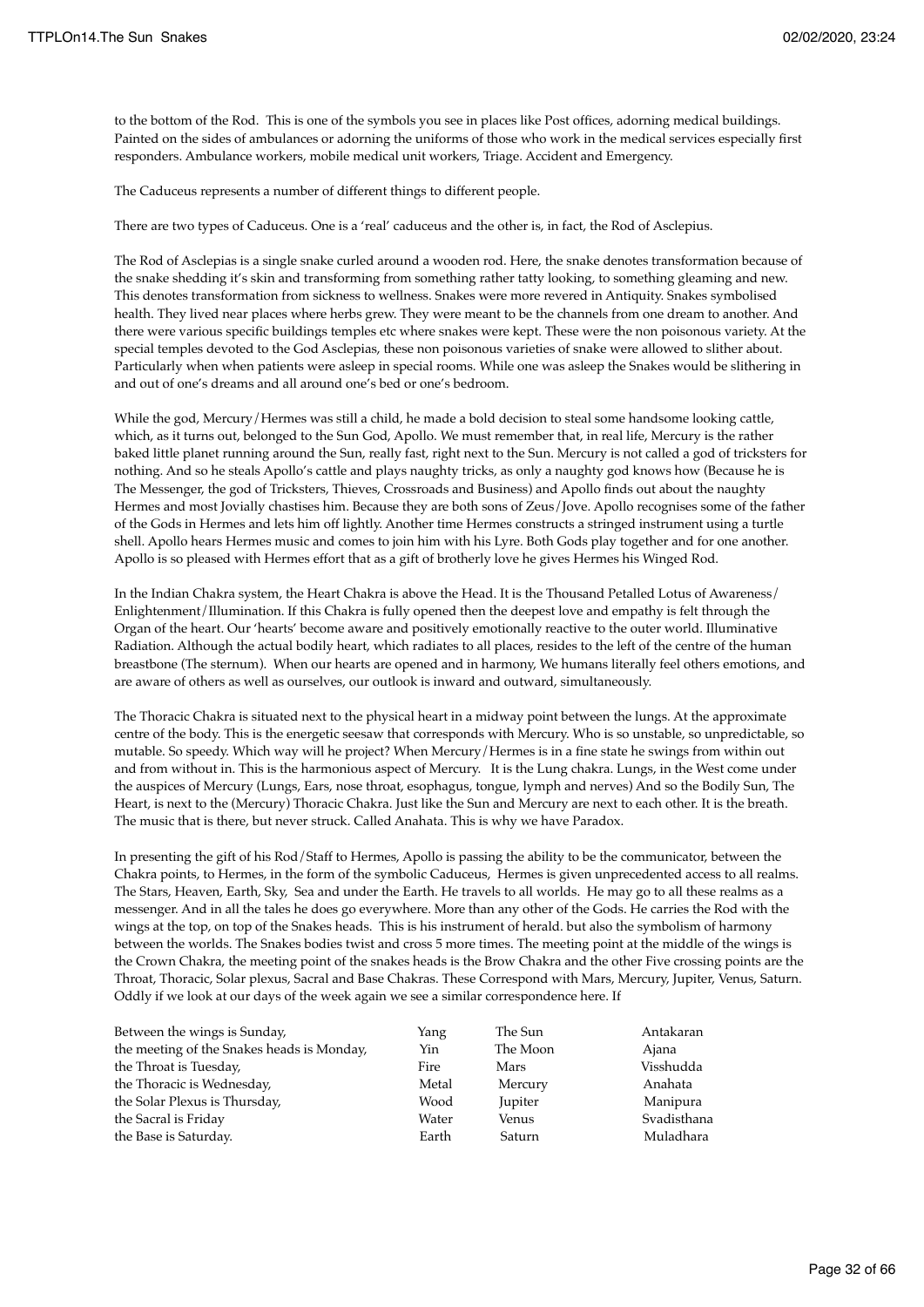Another interpretation of the Caduceus symbolism is that the Indian Gods are passing their Chakra system to Greek culture. This is not immediate and is certainly gradual and probably involved other cultures, like the Hittites. Older cultures disseminating their styles and knowledge to others who replace them. It's not new. This is happening all the time. Especially now we glamourise the past in so many ways and take many of our morays and customs from the past. In their own inimitable way, and over a lengthy period of several hundred years, the Greeks somehow manage to adapt all deep symbolism to themselves and make it their own. They make it part of their sophisticated Pan-Theon/All the Gods.

Or maybe, it is just different parts of the same God? For, are we humans not composed of a multitude of moods and states? We can be in any one, or many of the states, that the Gods represent. Our Gods of moods and feelings. We are also aware of likes of the Sumerians, Assyrians, Hittites and Egyptians who all had cultures that lasted at least hundreds of years and sometimes, in the case of Egypt, thousands, also influencing Greek Culture. Undoubtedly. Thoth and Hermes. Ra and Apollo. Amun and Zeus. Set and Hades. Gilgamesh and Hercules (Assyrian). Mary and Isis.

By @ 500 BCE the Romans had essentially rejected the Etruscan culture. But we can certainly say that the indigenous culture of Rome was certainly heavily influenced by the Etruscans who had their cities above Rome, in the north of Italy. While the Greek colonists had their cities in the south of Italy. The Etruscans were extant as a cultural force by 900 BCE and were totally absorbed gradual by the Roman state who by this time (510 BCE) had had enough of Etruscan

\*\*\*\*\*\*\*\*\*\*\*\*\*\*\*\*\*\*\*\*\*\*\*\*\*\*\*\*\*\*\*\*\*\*\*\*\*\*\*\*\*\*\*\*\*\*\*\*\*\*\*\*\*\*\*\*\*\*\*\*\*\*\*\*\*\*\*\*\*\*\*\*\*\*\*\*\*\*\*\*\*\*\*\*\*\*\*\*\*\*\*\*\*\*\*\*\*\*\*\*\*\*\*\*\*\*\*\*\*\*\*\*\*\*\*\*\*\*\*\*\*\*\*\*\*\*\*\*\*\*\*\*\*\*

dominance, particularly by Kings. The worry for Rome was the presence of the Gauls who often invaded northern Italy which put pressure on the Etruscans. So much so, that the idea of Kingship of Rome was abolished. There were, of course, **7 Kings of Rome** during the 'legendary' period (753 - 510 BCE) and there are **7 hills that Rome is built on**. As we can see with the predominant cultures of the Greeks and the Etruscans, and Rome sandwiched in between; Rome was very likely indeed to adopt and adapt many of the more sophisticated aspects for themselves.

The idea of "King" of Rome was only ever once brought up seriously, again, when the old crown was offered to Caesar in 45 BCE then the year before his death, as a replacement for the title 'Dictator', which he was, at that time. Caesar was betrayed and murdered by his friend Brutus and his friend Cassius (44 BCE) who are "Patrician" Romans: landed gentry, Roman Nobility. These two and their friends were members of a very exclusive set. The land owning Senatorial aristocrats. They wished to restore some kind of more popular democratic rule with elected officials. A restoration of the republic (*does this sound familiar to film buffs? or historians of recent history? where "liberty dies with thunderous applause'?*) Both Brutus and Cassius were aware that Caesar had gathered far too much power to himself and that it was wrong for just one man or one institution to have so much power.

The Greeks were the ones that had performed the mental gymnastics in the previous few centuries. It is why they could never unify as 'the state of Greece'. Like the centralised modern nations of today or the way the Roman or Egyptian state presented itself. As unified under a single authority. They all spoke variations of the same language but there were too many independent, anarchic type Greeks in Greece to attempt to properly unify as a national entity. The Romans achieved 'national unity' early on. They bound the conquered people's to their civic and military will but were generally wise enough to leave individual belief alone, just so long as they obeyed the will of the state and revered the Emperor, in public. Although Alexander tried this idea. the mass homogenisation of so many cultures within one, was always bound to cause problems. Because of the short time in which the transfer of the predominantly Persian culture of Asia into the culture of the Hellenes took place. it was a lot for people to take in. Being part of a supranational state controlled from Rome, to where, all roads led.

The Roman aristocratic landed class were always afraid of any kind of de-centralisation of control. Ideas of freedom and democracy scared those in the Roman establishment. Particularly by the leaden influenced thinking of the aristocratic classes. This is why Greek ideas were rarely ever forwarded or developed. Because of the Establishment. The Romans did plagiarise Greek culture, unashamedly. But, just to make sure that the Greeks understood this, the Romans totally destroyed Corinth in 146 BCE, the same way as they later destroyed Carthage, in 143 BCE. With Carthage, they wanted to eradicate Carthaginian culture. But not Greek. They just wished to set an example to the Greeks.

The Romans burnt Corinth to the ground and enslaved all the inhabitants. This act was to send a message to the whole of the Greek speaking Balkans and Asia minor to calm down, stop rebelling and submit to orderly Roman rule which would eventually benefit Greeks and others, with the long Roman Peace (Pax Romana) This generally occurs after Augustus, despite dynastic upheavals, the interior of the Roman world was generally 'at peace' from Augustus' time. The Romans built the Via Egnatia from western to eastern Greece as soon as they had consolidated power, there.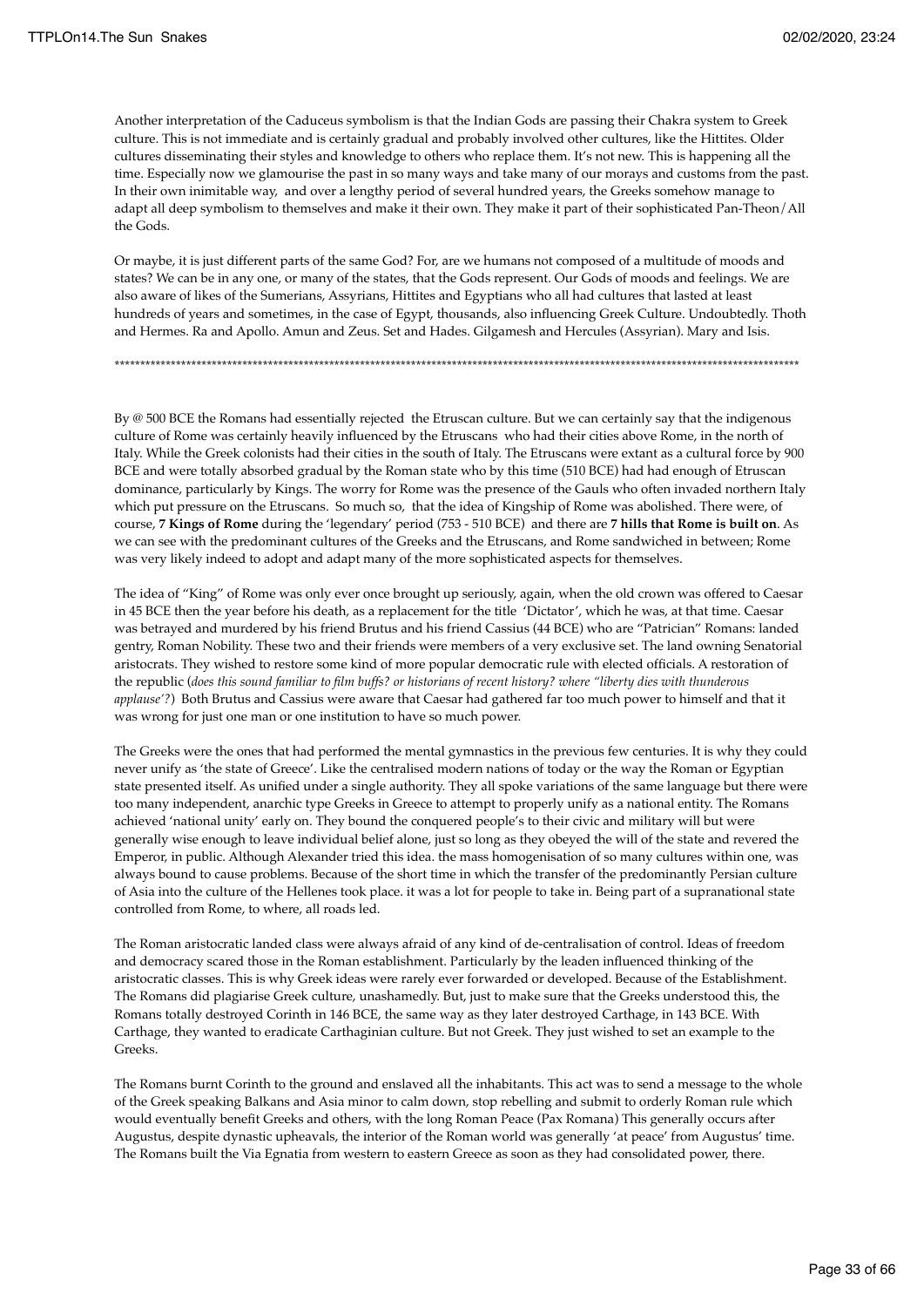There was still Roman outward expansion, to Commodus (181- 193 CE), who celebrated the fullest extent of the Empire, and Pax Romana really was a thing. For many people within the bounds of the expanding empire (150 BCE - 350 CE) this is the period we can call the period of Pax Romana. The borders were often difficult and therefore were often very heavily fortified. This created big border towns. After the message of the destruction of Corinth hit home, the Greeks settled into being colonised people. We then pretty much slide into the the Leaden world of the Romans. Greek ideas were used to the satisfaction of the Romans but never really expanded on. There are no great Roman mathematicians or scientists, except in the model of what the Greeks already knew and had passed on. This is how culture seems to work, on a formulaic basis.

The conquerer may well absorb the indigenous ideas and cultures of the conquered. Look at Romano Egyptian mummy caskets or so many preserved buildings in Italy that look like Greek buildings. This is what assimilation is all about. Ideas are adapted and moulded into the fold of the dominant culture. The next phase of expansion of ideas occurs with many of the so called crazy holy men of the early Christian world. This is where the ideas of Gnosticism and christian mysticism permeate right throughout the Roman Empire and beyond during the 3rd 4th and 5th centuries CE. These people generally were brought up in a Hellenistic culture, but stultified by Roman establishment requirements. i.e. order and control. and lots of lead. (See Saturn ~ Metal ~ Lead).

We could even say that the Gold of the idealism and fermentation of the Greeks gave way to the suppressive thinking really influenced by Lead of the Romans. The very opposite of the supposed Alchemical process of turning Lead into Gold. Our cultures switched. After the Gnostics of Egypt and the West during the first 400 years of the new millennium, the ideas of the Church dominated completely until the revival of the culture of Antiquity by the wealthy of the North Italian States from the 13th century Petrarch, Dante) taking us to the ideas of the full Renaissance. This Renaissance was a medieval attempt to copy all that was good and useful in the previous culture of Antiquity which had been lost or buried but was now being revived. This period is for another chapter.

## THE SHIFTING SKIN OF EGYPT AND IT'S CONTACT WITH GREECE AND ROME 323 BCE - 642 CE

**Queen Cleopatra was the Seventh of her name**. Therefore she was **Cleopatra VII**. This Cleopatra came from the last ancient Egyptian Dynasty, which was, in fact, a Greek Dynasty. Cleopatra's family line belonged to Ptolemy. Ptolemy was a soldier, turned general, who had been one of the earliest companions of Alexander the Great. Ptolemy decided to keep Egypt for himself, after the death of Alexander (*323 BCE*), and fought big wars with Alexanders' other generals and top companions in the Wars of the Diadochi ( *wars fought by the successors of Alexander 321 - 301 BCE and again for another 25 years after the death of Antigonus in 301 BCE to 276 BCE*).

Ptolemy's successor, the aptly named, Ptolemy II, founded the Museum of Alexandria, @285 BCE part of which housed the 'Great Library', in a city founded by Alexander the Great. Alexander seemed to be the busiest man on Our Earth, when he was alive, founding approximately 80 cities named, confusingly, Alexandria, or variations thereof.

Cleopatra VII was the last pharaoh of Egypt. According to legend, Shakespeare and Roman sources (Plutarch), she died from the bite of the Asp (30 BCE). A poisonous snake native to north eastern Africa and the near east. She used this as a way to commit suicide. After she had been presented with an unbreakable fait a complis by Octavian, the great nephew of Julius Caesar. Octavian was inevitably bound to seize Egypt after the sure defeat of Anthony and Cleopatra at the Battle of Actium (31BCE)

Actium is one of the world's decisive battles. This ended well over 3000 years of Pharaonic Egyptian history. All before the life of Christ. Concurrently, with the death of Cleopatra, this marks the end of the civil war between Mark Anthony and Octavian. Mark Anthony was formerly in charge of the 'Eastern Provinces' of the Roman Empire, which included most of Asia minor (*today's Turkey*), the Balkans with Greece, Syria, Palestine/Israel, Jordan. He continues the work of consolidating the provinces to Roman Rule.

Due to rivalry, there is a civil war between Octavian and Anthony. Octavian was named heir by Caesar, in his will, but Anthony is disputing this. Octavian eventually wins this civil war and, later, like a snake shedding his skin, changes his name to Augustus Caesar (*Octavian is Julius Caesar's great nephew, thereafter all Roman emperors are known as "Caesar". A tradition revived in imperial Russia: "Czar" and imperial Germany "Kaiser").* 

These events with Octavian, Anthony and Cleopatra herald the era of the Roman 'Empire' which incorporates Egypt into it, with it's very important high agricultural production and concurrently ending the era of the Roman Republic. And so by the year 1 CE, the Roman republic has disappeared and the Egyptian Pharaonic system has also disappeared. Being replaced by an appointed civil servant. A Roman governor. Sounds like the EU and member states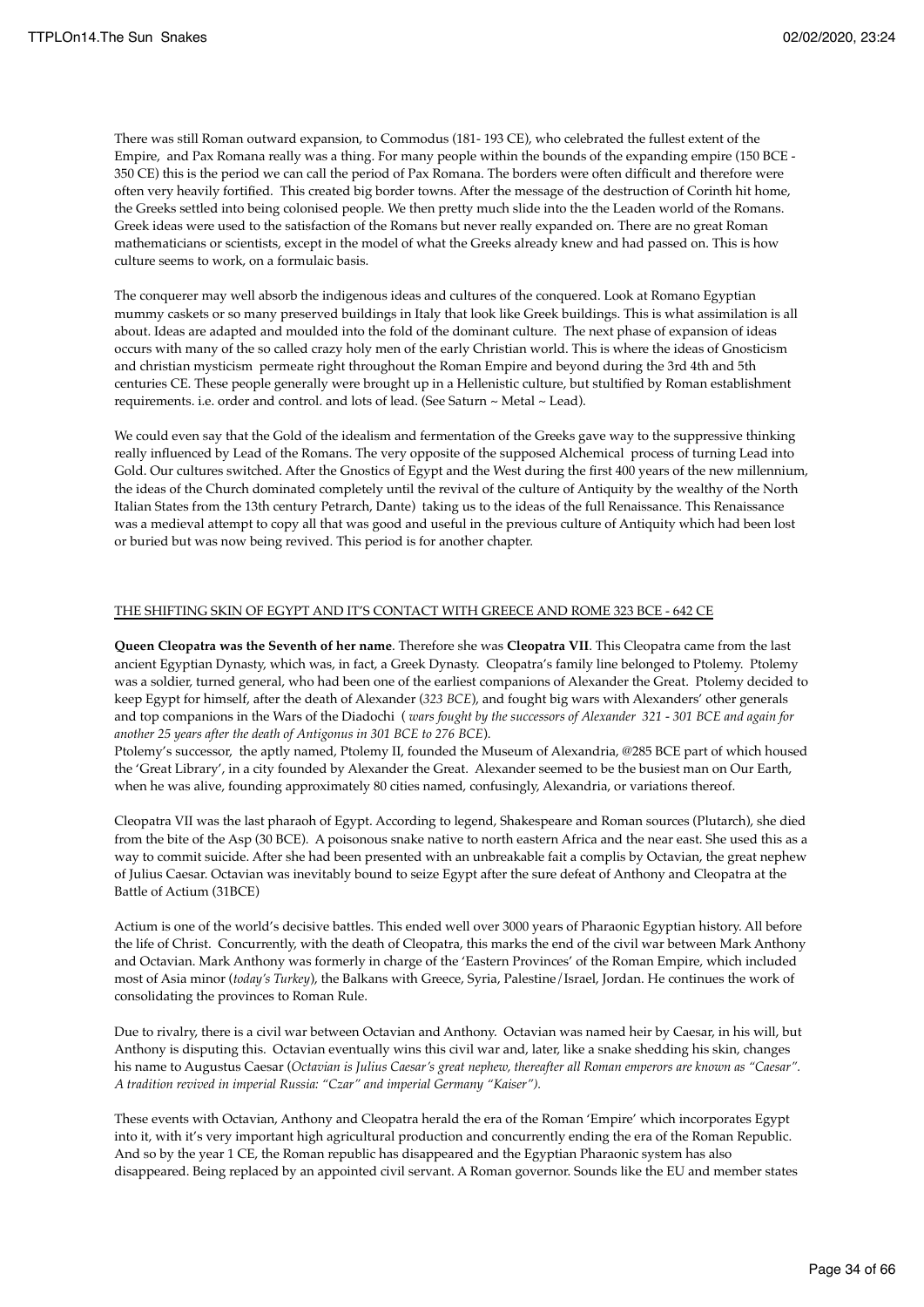#### does'nt it?

Rome had been a Republic for 500 years. It's republican institutions would be gutted by successive Emperors using the Praetorian Guard. Essentially, an elite unit of approximately 5000 to 7000 soldiers created by the Emperor Augustus for his personal protection. Sometimes, unwittingly, these became the real power of The Empire. Many poor soldiers some of them, from outside the Empire, were to become Roman Emperor one day. Various incarnations of the Guard were in existence some for some 200 years before. Mainly as protection for high ranking officials, appointed generals, emissaries, governors of provinces, and so on. Augustus officially incorporated them into the official Praetorians.

Emperors and citizens alike, realised that the Praetorian guard held the keys to power. They became the gatekeepers of the Empire. Many later Emperors rose through the ranks of the Army but earlier on they got involved in murdering and replacing Emperors by the Praetorian guard (*Claudius, who conquered Britain in (43 CE*) Almost all the Emperors of the 3rd Century CE came from the ranks of the Army. The earlier emperors were always having their commander of the Praetorian guards murdered because they often began to get too big for their boots for the Emperor's liking. Sejanus and Macro under Caligula, who was a particularly unhinged fellow.

We are now, 2000 years later, in a very similar situation, where agencies like MI5/6 in the UK and the 'alphabet' agencies that are involved in the security of the United States *(CIA,FBI, NSA,NGA and various other countries shadowy groups, Mossad Etc*) are essentially the 'Arbiters of Government'. These are the praetorian guard of our times. These agencies hold files and information on all high elected and unelected (*appointed*) officials and all these people are watched. Many of these top people have been blackmailed, so that they follow a particular policy that only the rather remote, secretive, Saturnine, unaccountable policy makers often seem to want. So, nothing has changed. Not really.

Now, we know that there is virtually an open war between different groups within these shadowy organisations which appear to be accountable to no one. Just like the Praetorian Guard. And the little fights they have, which actually seem to turn into wars elsewhere, are part of the many causes of so many needless casualties. All because one mafia is trying to secure the business from another mafia. Usually the people of the countries where these agencies are operating become the casualties of the operations of these official murderous state mafias.

Egypt stays a Roman province for nearly 700 years and then is lost to the Christian World to the invading Arab armies in 642 CE. From the death of Cleopatra, onwards, Egypt becomes a full Roman province and so we see the mish mash of Egyptian/Hellenistic culture until the impressment of Christianity upon the population. What actually happens is, that, after the Western part of the Roman Empire is lost over the 5th Century, Egypt remains part of the East Roman Empire. The East Roman empire is all that remains of the actual Roman empire which has split and been overrun by tribes migrating from the North East into central and western Europe. After 610 CE this becomes fully Greek in the language of it's administration turning away from Latin, and morphs into the Byzantine Empire which still covers most of the territory of the Eastern part of the old Roman Empire. One can call this a series of smoothish transitions. Firstly from Paganism to Christianity. Then from Latin to Greek speaking. Latin law but written in Greek. A kind of cultural makeover. All of this would be subsumed by the Arabs who established Islam, made Christians and Jews pay taxes and be disarmed but their learning and science, such as it was, was still very firmly Hellenistic.

## THE GRADUAL DECLINE OF THE CITY OF ROME and beyond

Constantine Magnus (The Great) introduces Christianity in 325 CE at the council of Nicea. Most people are aware, by then, that Christianity exists because there have been public persecutions in the past. As well as a fairly lengthy edict of Toleration. But even in 325 CE there were still many extant pagan temples, Asclepieian (*Hospitals of Western Antiquity*), and sacred areas for the various gods. Paganism is by far, the majority religion. Even in 325 CE.

After Constantine's decree, then the cultural rot began to set in. Latin was still the lingua franca of the Empire. But there is an obvious cultural dumbing down (examples of late Roman Art show us that the Romans became more 'stylistic' rather than completely "realistic" in their portrayals of events or individuals).

The seat of Government then has been moved nearly a thousand miles away to a brand new city. A New Rome. The old Rome is largely neglected by the Emperors, after Constantine. And although the Senatorial families who still controlled Italy still sat in the Senate in Rome, they had begun to lose all influence over the decision making powers of the Emperor and his court. The Emperors in their wisdom had decided that the administration of Italy could take place away from Rome. They moved the new administration of the Western part of the Roman Empire to Mediolanum (*Milan*) Also we see sponsorship of Christian centred Art by the nobility and the imperial families. Constantine, in his wisdom, decided to establish a brand new capital for the Empire at Byzantium. Right there on the Bosphorus. He egocentrically named it **Constantinople** and almost the day he moved the government there, it became a true World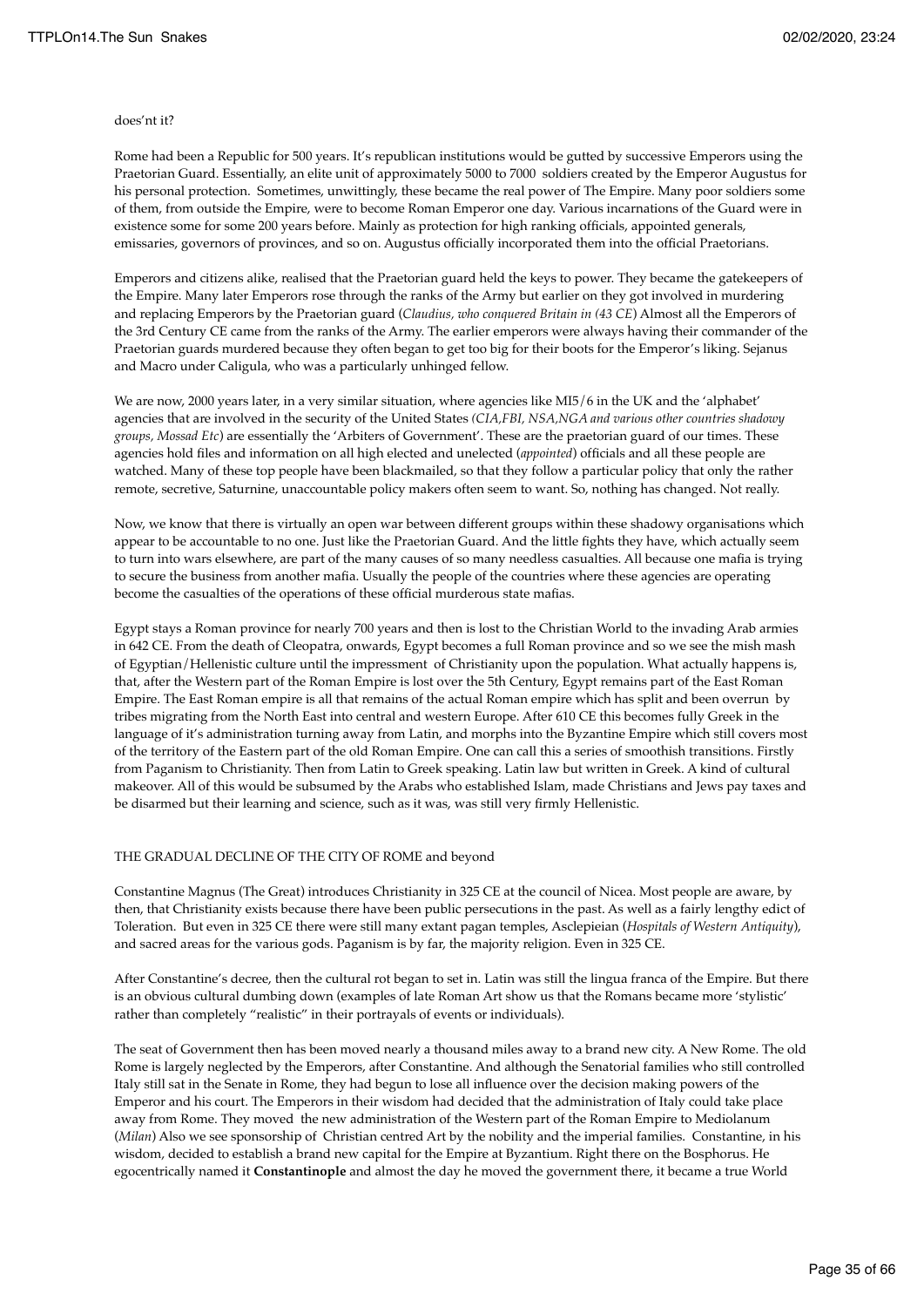City. It had **seven hills**, like Rome.

Women did much of the early work of proselytising the Early Church. The ideas of mercy, charity, chastity, the comfort of the sick and dying and of turning the other cheek to the upsets caused by friends and family appealed to many educated Roman women. Many of these virtues and ideals come directly from Pagan worship. Many women throughout the Empire were devoutly religious and revered, served and honoured the gods by devoting much time to their causes, observances or sacrifices. It is the noble women that persuaded many of their noble husbands to adopt Christianity. They also saw that where the Emperor went or what the Emperor did, they too, must follow suit. Because it was often the command of the Emperor to get their ministers, senators, advisers, generals to convert. Many of the Early Church fathers, before Constantine, came from such places as Egypt.

All the Emperors, after Constantine, with the exception of Julian the Apostate and the succeeding emperors to Gratian (362 CE), zealously encouraged the institutionalisation of Christianity in order to maintain control over the minds of the subjects of the Empire. So various councils sat at various times throughout the 4th, 5th and 6th centuries in places like Chalcedon and Nicea. These "Ecumenical" councils were an attempt to 'standardise' the new religion. Debates were held about the nature of God and the nature of Christ. Questions like: was Christ a real man? or was he a manifestation of God made flesh. or was Christ a man but the spirit of God entered and left him? Emperors and high clergy were keen to come to definitive agreements about attitudes towards these questions. Points of order during ceremonies. And so there are many throwbacks to the ceremonies of pagan days. Thus power and patronage and wealth, and, therefore, control was galvanised by people who came to a 'consensus' which, as we all know, may suit everybody, but may not actually be the right thing.

As more and more of the wilder tribes come into the western half of the Roman Empire from the north and east, during the later 4th and 5th centuries, the growth in the spread of pious Christianity is palpable. It is also economic. The Empire simply did not have the resources to maintain huge armies in differing parts of the Empire. Diocletian *(Emperor 284 - 305 CE)* had ordered that sons were to go into the trades of their fathers, even if they were not suited to those trades. Diocletian reorganised the Empire according to 'Diocese' which have been inherited by the Church.

The result of Diocletian's proclamation about sons following their fathers' occupations meant that a cultural dumbing down began and continued into the 5th century accelerated by the incursions of the various tribes. Hence the Romans suddenly leaving Britannia at the beginning of the 5th century. These events and the destruction of Paganism ushered in a completely new era. An era of the gradual establishment of Christianity upon Europe and the various incursions and invasions that ride into europe during the 10th Vikings, Magyars saracens 11th 12 and 13th mongols century until the Ottomans begin to press in on Europe through the Balkans from the 14th century.

So much Roman territory in the west was deliberately sacrificed to secure the Eastern territories *(those retained included Egypt, Libya, Palestine, Israel, Jordan, Lebanon, Syria, Turkey, all of the Balkans).* Many of the big landowners in the Western parts, Gaul, Hispania, Italy, Britain, North Africa, realised that even towns were difficult to manage and defend without supplies of men and materials. And so the towns began to be abandoned and neglected as did the very efficient Roads. Because of raids and breaks in the borders due to raids, the supply lines for the Army became more intermittent. And in 400 CE things were looking very bleak for a lot of the Western Empire. The fairly rigid centralisation that had taken place for at least 4 centuries was crumbling. Unfortunately it did not help that there was a very weak Emperor now in the (again!) new Italian capital of Ravenna. Now, for many there were just no centres. And the genetic inheritance of the accumulation of Lead in much of Roman life had seriously taken it's toll.

There were various types of Goth, Huns, Franks, Vandals, Suevi, and Saxons all pressing further and further into the West. All generally more healthy than their Roman counterparts. Big Roman provincial landowners built fortifications and maintained a strong armed working presence, against the endless waves of tribes pouring in and taking anything they could steal or eat. Some of these landlords turned their houses into working monasteries or abbeys, with fortifications and small standing armies composed of rotating levies of farmers who became part time soldiers where newly converted devout communities worked the land and prayed that their harvests would not be taken by the invaders from the German forest lands. Those lands north of the Danube and East of the Rhine. The Romans State saw that their aggressors in the Western part of the Empire were too many and these aggressors wanted some of that Roman pie and were just too determined to get into the Empire.

So the Empire lost Italy, North Africa from Morocco to Libya, Portugal, Spain, France, Belgium, Britain, Switzerland and Austria. All these had to be abandoned. It was a matter of rationalising what could actually be defended. It was a real blow to Roman pride. The City and the cultural heart of Rome was lost. But Roman culture continued in Constantinople/Istanbul and the rest of the Eastern Empire, which was still whole. It had always been known that the eastern part of the empire was by far the most prosperous part. In the more settled fertile areas. Egypt, for instance, supplied grain for the Roman mob from it's incorporation until the late 3rd century CE. Italy could not be self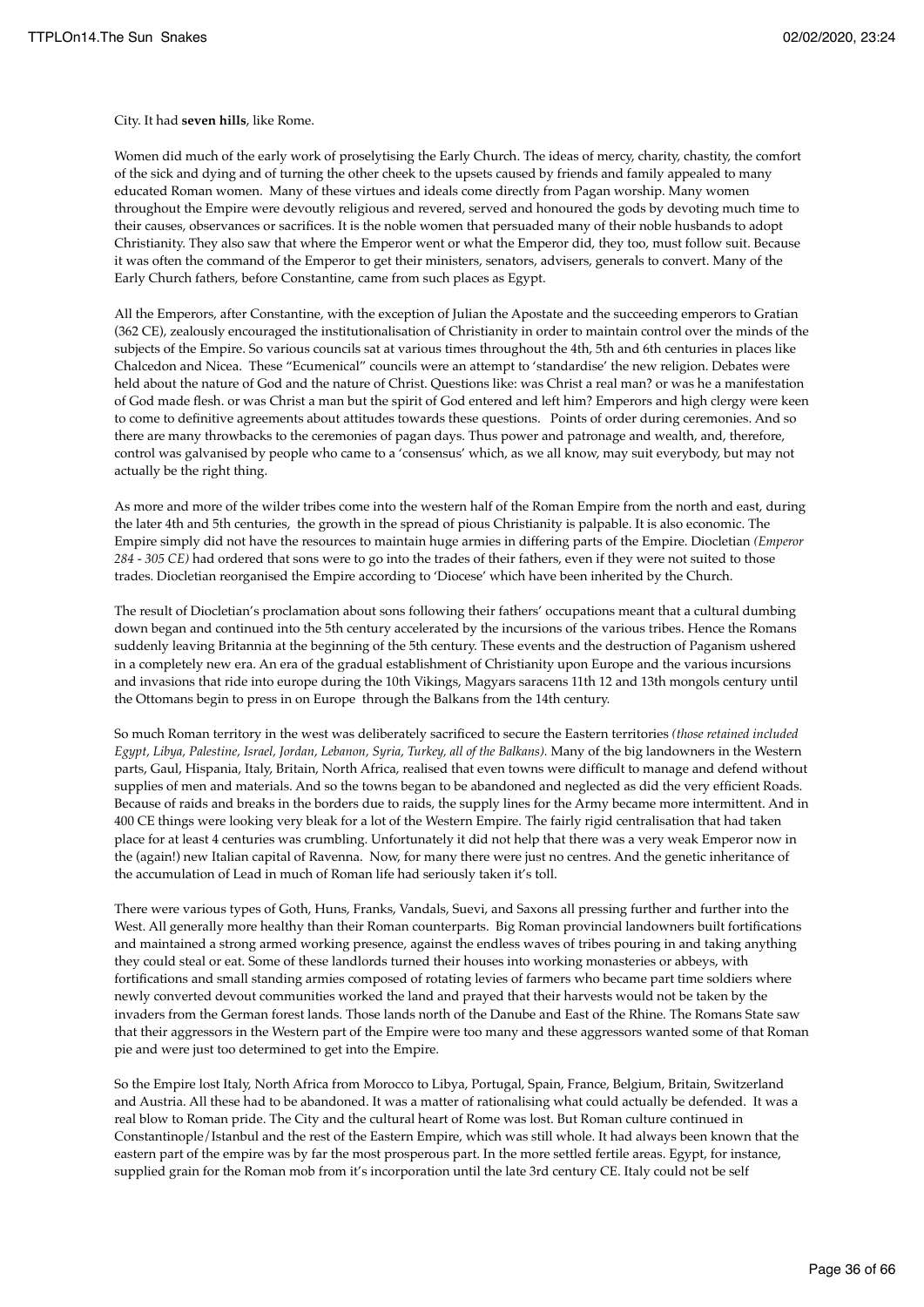sufficient. And this was part of why Italy fell so quickly during the 5th century. If grain supplies were cut off the Romans and the towns thereabouts would begin to starve.

The transformation from Pagan Pan theism in 300 CE to virtual Christian monotheism by 450 CE is as rapid as the spread of Islam 200 years later. The Coptic Christians of Egypt and Libya are the descendants of Pharaonic Egypt.

### CHRISTIAN SYRIA AND EGYPT

During the first centuries of Christianity, there is a huge attraction in both Syria and Egypt for those adherents who wanted to practice a more 'ascetic' way of living. Living with very little and, either praying or fasting or writing or seeing visions and preaching the gospel. Many of these Ascetics, these Eremites, these hermits, were ragged starved often crazed and it seems, there were literally hundreds of thousands of them in lots of desolate, difficult places. In caves, huts, lean-tos. Sharing their lives with the snakes, scorpions, jackals, lions, wolves and dung beetles of the desert scrub. At today's Qilat Sinan, in Syria are the remains of a basilica dedicated to Simeon Stylites which stands on the site of a Pillar. Across the Syrian desert, devout men and some women, built pillars and lived on them under the Sun, stars, moon, wind and rain. Literally reaching for the Sun. They practiced a 'western' form of asceticism similarly to that practiced in places like India and China by certain Yogic types hoping for 'a meeting with god'.

Living on top of pillars in the Syrian desert or in caves in Egypt was the fashion for a couple of hundred years between 300 and 500 CE when, by this time, the governing churches were being established and were consolidating their hold on their populations. Rather like Standard Oil, so many centuries later, the Emperors were very keen to come to a decision about many aspects to do with the nature of Christ. To standardise belief and worship. And so there were many divisions and so called "heresies' Some of whose followers had to leave the Empire and go and live elsewhere, *(Persia, India, central Asia)*. Nestorians, Montanists, Marcionist, Gnostic. None of these were tolerated and were expelled or persecuted by zealous church authorities or by the power of the Emperor at Constantinople.

Simeon Stylites was one of these strange pillar dwelling folk. He was particularly devout. Emperors and their families came to visit him and, over a 36 year period, he rebuilt his pillar higher three times. In order to get closer to God. Apparently the pillar reached some 90 feet. And there had to be a lot of shouting when Simeon was preaching to his flock of devotees. All bodily functions were attended to with the help of ropes, ladders, buckets and trays. And this is how literally thousands lived in the Syrian desert. Thousands of people living on pillars in the middle of the desert. It must have been quite an odd sight?! When Simeon died, the Emperor had a basilica constructed on the site of his pillar. The trend continued until @500 CE. Why? Because they 'believed'.

In the Egyptian desert during a more than 300 year period up until the 430's CE various forces and threads were at work. Many very fiery and righteous churchmen came from Egypt and they had great influence on how the modern churches are, today. Athanasius and Arius are possibly the two most important. It seems Arius finally lost out to Athanasius when it came to the main church adopting it's modes of worship and address. His interpretation of the life and nature of Christ became today's Catholicism. Many of the barbarian tribes who were pouring into the Empire became followers of Arian Christianity which was later declared heretical.

Others in Egypt had tales told about them. Such as St Anthony who was sorely tempted by the Devil and all his works. Many artists have rendered the tale of the "Temptation of St Anthony" The real Anthony, *(one of many thousands of desert hermits who wished to get closer to God and what God might want from him, lived approx 255 - 340 CE)* more likely, almost starving and possibly suffering from ergot poisoning. But tough; and his visions were real enough, to him, out there, right away from any temptation. He had a thing about demons, Snakes and dragons. Except, there was also the temptation to walk out of the desert and back to the luxury of the town and all it's temptations.

Another interesting peculiarity of Egypt during these times is the writing of what are commonly known as the "Gnostic gospels". These are collections of writings that discuss divine nature, the nature of earthly power, the power of no possession and the ability, the desire to search for the soul, to strip away flesh. It is a constant theme in most church attitudes until the enlightenment to flagellate and mortify ones flesh. None of these 'Gnostic Gospels' were ever included within, what people call, The Bible. Because they were not really about what the Church authorities thought the Church wanted of them but more what these people were thinking about the nature of God.

These were searchers. Like the millions that there are today. Reaching ever outward. Searching for an answer to the craziness that life is, sometimes. Which was of huge importance as a mode of thought for hundreds of years, before printing. The nature of God. What does God will? These were points of serious discussion which could easily end in death for at least 1500 years *(think of all the wars of religion? Heresy. Saying the wrong things to the wrong person in hugely class conscious cultures)*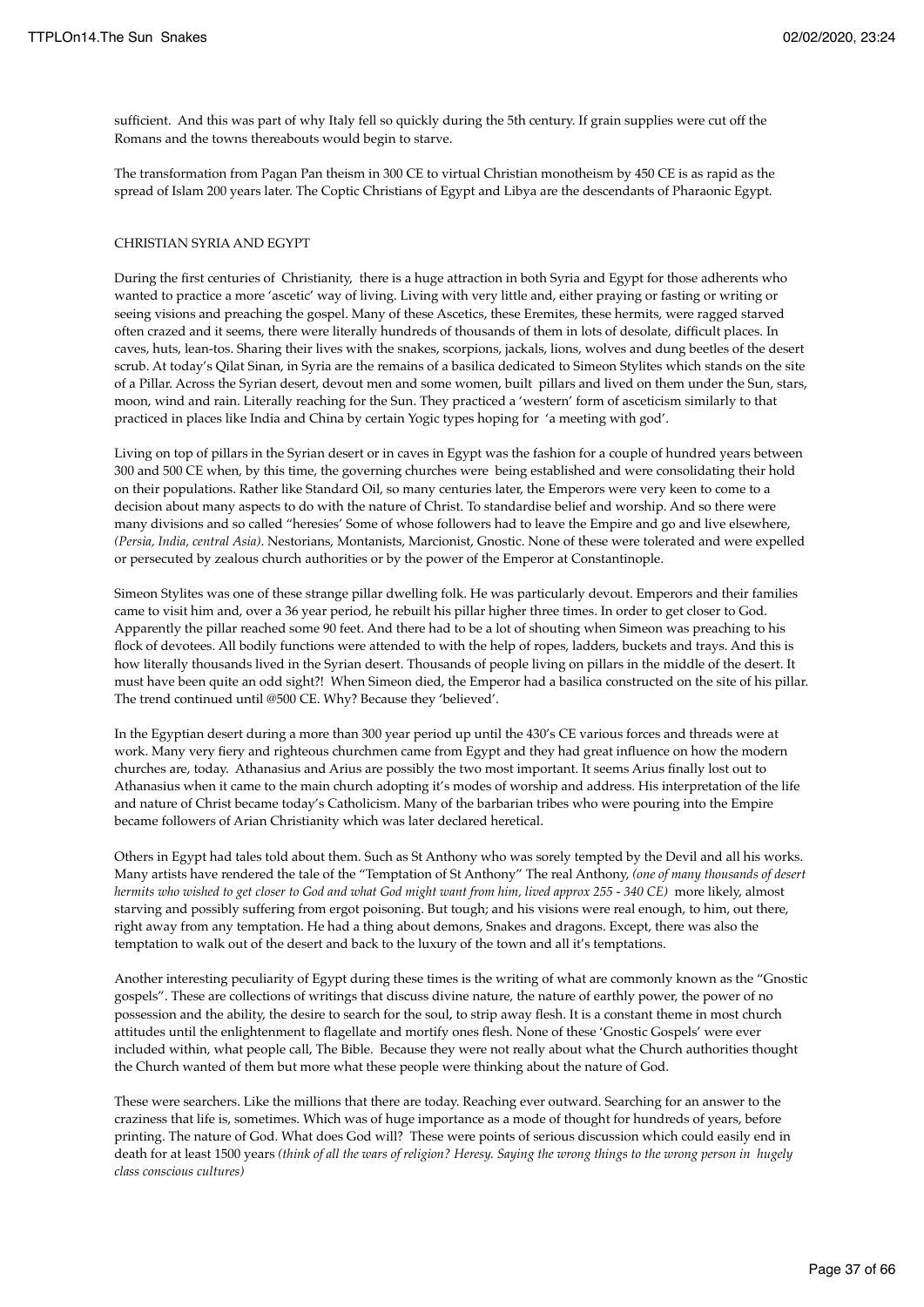The Bible itself, has shed many skins by being written and re-written and translated into Greek (c. 110 CE) and then bits of it being edited and copied with corrections and authorised and unauthorised….and translated into Latin and versions of it have been produced. the King James version, the new english version. Bits of it have been left out, ie. the Apocrypha, the Gnostic Gospels, the Gospels of James, Thomas, etc. Those who do the alterations and corrections and translations cannot stop transforming it into an incredible document that everyone reads but no one truly understands. It has held more power over human minds than almost any other document in history. It is still the best selling book in the Americas and sub saharan Africa. The Koran, may well, now, be the world's best selling book, but it has competition from other 'religions' which could include Communism if we also include the sales of Mao's 'little red book' which has most likely sold in it's billions, over time.

The Likes of St Anthony and Simeon inspired the Monastic movements of Europe. Firstly in Italy, later in France. These had already begun because of the lawlessness that became prevalent in the 5th century. Estates turned into fortified monasteries with armed guards and many lay and clerical people flocking to bind into communities that could work after the edict to destroy the Temples and to ban Paganism *(391 CE)*. Benedict of Nursia established the first 'officially" sanctioned (*by the Pope)* monastery at Monte Cassino in 529 CE. But there were many informal unaffiliated communities. This is the same year that Justinian shuts down the Schools of Philosophy at Athens. This shutting down of the schools of philosophy seemed to have a dimming effect upon intellectual inquiry throughout the mediterranean region into Europe. 1400 years later, Monte Cassino becomes the site of a pivotal battle between Hitler's SS divisions and the Allies *(Britain and various commonwealth allies, The USA, units of Italian partisans and the Free French arm*y). The monastery is destroyed in 1944. However because of the many photographs of the frescoes that were painted in Benedict's time, and after, which are invaluable, all has been rebuilt and restored to what it was before.

## ABSORBING THE BARBARIANS

This proved to be a political problem for the Emperors at Constantinople until @600 CE because of the subtle negotiations that took place between Queen Theudelinde a Romano Langobard wife of the Langobard King of most of Italy and the Byzantine Emperor, the Pope and the various heads of the Barbarian tribes who worshipped Christ in the Arian way. A compromise was reached so that only a tiny part of the ceremony and liturgy need be changed and then these 'Arian heretics' would become enfolded within the bosom of the now all powerful Catholic Church.

Rome, as a powerful military entity and as a thriving city, no longer existed. This "conversion" this transformation, helped solve a problem that could well have got out of hand. For the Catholic church. In some areas, under some small sects, it did. But the majority of new Christians worshipped after the Catholic manner.

The "Barbarians" had completely overrun Italy and western Europe. What was left of the Roman State was not strong enough to exert an authority over the Barbarians. But the Popes did begin to recover some authority by just being disciplined about the monastic orders that were taking the place of military and civil Roman rule. They were the only real established rule left in Italy that commanded respect from all comers. The Church tried to lead by passive Christian example and this did eventually win over the various barbarians that were writhing around fighting for control. First Visigoths and Vandals, then later Ostrogoths and Langobards. The Vandals eventually crossed the Mediterranean and conquered Roman north Africa. All rough hard fighting Germanic speaking. These people now controlled Italy. But they also quickly converted to Catholicism.

And so the emperors at Constantinople schemed away as to how they could get Italy and the rest of the Empire back into the fold. It did happen for a brief time, some of north Africa and Italy were reconquered by Belisarius and Narses for the Emperor Justinian but not held for long. Except over southern Italy. The Byzantines held onto the south for some centuries until Arab and then later, the Normans completely kicked Byzantium out of Italy forever. From then on The Normans continue to exert a muscular pressure on the Byzantines as we will see *(in The Moon ~ Creature ~ Cuttlefish)* during the mid 11th century.

### THE SHEDDING OF A SKIN AND A NEW TRANSFORMATION

From the Islamic conquest, in 642 CE Egypt then becomes a Muslim country. Muslims were not required to pay tax (Jizya). So Christians, who were forced to stay where they were, for whatever reason, converted to Islam, en masse. Those who did not convert i.e. The Copts, remained a sizeable minority and were taxed and forbidden to ride horses or carry a sword. The Copts have often been used as scapegoats or sources of revenue or spearmen troops for the Sultans down the centuries and were often persecuted when the elites were not getting their way. There was also a sizeable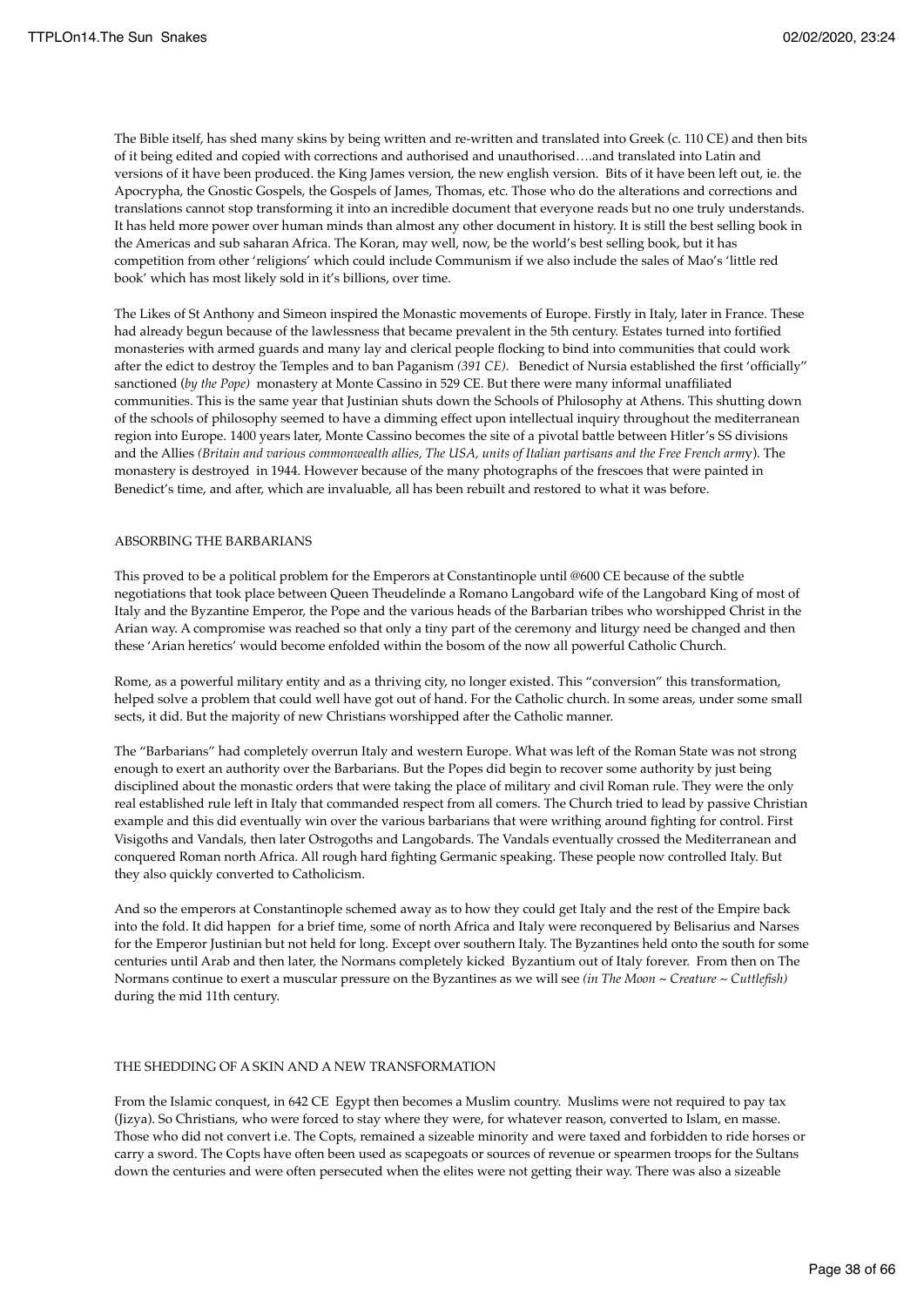Jewish contingent in Egypt where Jews had gone back to live and work before, during and after the Diaspora @135 CE.

In Syria too, today, the various groups of Christians that are still left in that part of the World have been severely picked on and persecuted by similarly extremist adherents to from crusaders to Islamic State. Islamic state are total barbarians ruling only through violence, intimidation, indoctrination, rape and terror. They are not benevolent or kind and will be destroyed. Even today, we see extreme Islamists attacking Coptic Churches and moderate Muslims gathering around churches to support their Coptic fellow citizens from insane extremism.

Which does nothing but divide and destroy.

Arabic was introduced as the language of the administration of the Caliphate and it's successors, of which Egypt was a part until it split off in the 10th Century. All the great buildings that we see from the Early Islamic period, The dome of the Rock at Jerusalem and the Omayyad Mosque in Damascus *(622 to 780 CE)* were built using architects, builders and educators from the conquered Persian, Byzantine, Romano- Egyptian, Syrian territories. Arabic writing develops particularly in Kufa in Southern Iraq. So we see a fusion of the styles from each of these cultures into what we now call Islamic culture. Islamic culture is a fusion of the practicality and simplicity of Desert Arab culture with these much older more established complex urban agricultural cultures particularly those with the legacy of Hellenistic thinking. The clash with Arabic culture and Hellenistic culture lay with the interpretations of the Quran. These interpretations have caused the division between Sunn'a and Shi'a and divisions within these groups. The centres of Sunn'a are at Mecca and Medina and at Cairo and the centres for the Shi'a are at Isfahan and Qom in Iran and Kufa, and Kerbala in Iraq.

In Islamic law, it states that there can be no representations of Allah or the prophet Mohammed. Before this rule came in there were pictures of the Prophet Mohammed, but all of them were scratched out, later on. When the Arabs conquered the former Byzantine, Syrian or Persian territories, they inherited the bureaucracies of these states. With the Arabs being spread fairly thin, they compelled these bureaucracies and municipal officials to submit to their rules then they put them to work and left a small garrison and command staff to keep an eye out on things and to enable smooth transfer of power to take place as well as the mass conversions that had to occur if people did not want to be taxed or to die. The majority of the Arabs then rejoined the main army and headed in whichever direction they needed to go in in order to spread the word of Allah through the teachings of the Prophet Mohammed. The Arabs offered concessions before the conquering began, so that limited bloodshed. People were compelled to convert. It was survival.

As history and culture does really seem to morph and shed it's skin, we can be forgiven perhaps in asking, "why did it take as long as it did for mankind to advance?" When we look at history we see advances in technologies only ever so slowly. It does seem looking at the event chart below that just before the coming of the Romans to the Eastern Mediterranean, the Culture of the near East and the Eastern Mediterranean could be said to have advanced.

The idea of a computer is an Ancient Greek idea and there are many archeological theories and one or two finds that concur that the Greeks already had the physical ideas of computer already in production. One theory is the dismantling of Paganism and it's replacement by christianity in such a socially destructive way was definitely a factor

Another theory, such as it is, is that when the Romans introduced the element Lead into the rest of the conquered cultures it essentially and unnecessarily retarded everybody's growth. For generations, centuries. And we were and maybe still are, literally, seeing successive generations of people born well below their potential intelligence and practicality levels. Another factor is that there were simply not enough stable areas for cultures to advance but as many kingdoms empires have lasted 500 years or more there is no real excuse for this slow development. But part of the pattern of history is how things really change quickly. People who's ancestors had been at one side of the planet end up 1500 years later being in countries that have been established for centuries thousands of miles away from their original homeland on another continent.

It is possibly a predominance of Aluminium in the very fertile soils of all these river valleys compounded with the presence of lead that may have led so many tribes of our Ancestors to become so violent and bloodthirsty. We certainly grow our crops here in Europe in what geologists think of as quite Lead rich soils. Comparatively speaking, of course. The distribution of Lead is most in the north American continent, then Europe, then much less so in Asia, and even less in Africa and South America. The correlation is that Lead encouraged a more martial and warlike spirit. That, and the general cool temperatures of the North of Europe and The Americas. The amounts are small but they accumulate. And that is where the rub is.

\*\*\*\*\*\*\*\*\*\*\*\*\*\*\*\*\*\*\*\*\*\*\*\*\*\*\*\*\*\*\*\*\*\*\*\*\*\*\*\*\*\*\*\*\*\*\*\*\*\*\*\*\*\*\*\*\*\*\*\*\*\*\*\*\*\*\*\*\*\*\*\*\*\*\*\*\*\*\*\*\*\*\*\*\*\*\*\*\*\*\*\*\*\*\*\*\*\*\*\*\*\*\*\*\*\*\*\*\*\*\*\*\*\*\*\*\*\*\*\*\*\*\*\*\*\*\*\*\*\*\*\*\*\*

Lead and slavish feudalism seem to go hand in hand. (discussed in Saturn  $\sim$  Metal  $\sim$  Lead)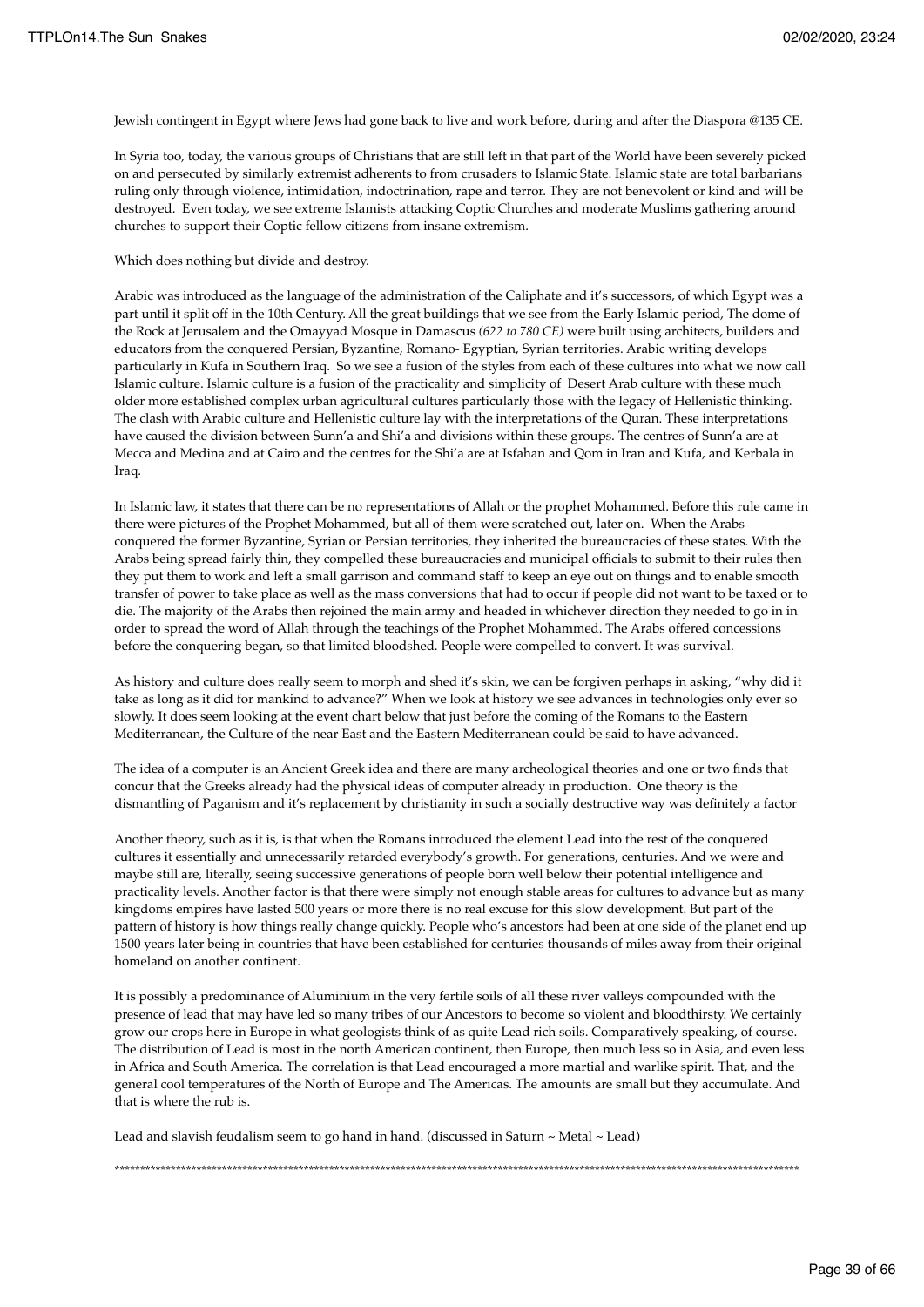## THE SHIFTING NATURE OF ROME

#### THE SNAKES AMONG THE LADDERS

In the United States today, for example, there is meant to be a written constitution which stipulates a distinct separation of powers between the Presidency, The Congress, with it's two types of Elected officials, and the Judiciary, which is nominated by the President but endorsed or thrown out by the Congress. This is the tripartite system of Elective Republicanism…..The rot sets in with the creation of an unaccountable 4th Branch. a central bank, called 'the Federal Reserve' which has no such checks and balances. The Fed mysteriously controls economic activity and policy but appears to operate completely independently. This loose cannon aspect of our culture is being discussed all the time by various economic specialists who have, even yet, to agree on the nature of the economy. Part of the problem of these central banks is that they are viewed more and more by thinking people, who are looking at their methods, as just 'parasites'.

For instance, in Russia, today (2018), the Russians are in control of their Army and of Education and of Civil society and generally of the vast landmass of the country. But international bankers still control the currency and the central bank and many of the private banks in Russia. But they are not really accountable to anyone. Except themselves. But their actions affect the lives of everyone. So this distinct lack of accountability must change. Russians want their own national banks to take care of Russians, not the oligarchs who are currently masters of our world. Or there will be war. When the Federal Reserve was created in 1913 it actually precipitated the beginning of World War 1 and the Bolshevik revolution which was financed entirely by rich bankers. Parasites will be discussed further in Saturn ~ Creature ~ Earthworm.

Right now economists, policy makers, techie billionaires and the other billionaires around the world are discussing whether most people are expendable and can be dispensed with somehow, as they are considered a burden. A kind of final solution, which is never very far from the table as an option for these rather unaccountable people. Or the other argument is to find ways to exploit these people as much as possible in the most subtle ways possible rather than the overt force used by the Romans or the Nazis or the Russian bolsheviks on their subjected peoples. this is all in line with our conversation about Transformation. There has been a great deal of it over the last 150 years or so and this Transformation is accelerating. However it is often not accelerating in a way that the majority of people would like. And there, Dear Friends, is the rub.

For the last 75 years since WW2 the emphasis has been on 'soft power' rather than the 'hard power' of forced coercion. This has come about as a response to the horrors of the last 2 world wars and the clamour for more personal and national autonomy free from the mainly feudalistic thinking that has been a huge feature of our thinking for the last 7 thousand years. We are still easily magnetised towards slavish feudalism all the time, every day in so many very subtle ways.

The idea of Central bank comes about because various incredibly rich individuals feel they would like to control the economic direction of countries which also has an enormous social effect. This is the corralling effect that suppresses and inhibits. What the elites want is control over individuals taking responsibility for their own actions. Rather than individuals growing up and learning what responsibility and service is about. Now, no one is responsible or is accountable. There is just endemic denial of what is happening right in front of our noses.

Look at education since WW2, in the UK from WW2 until the late 1990's students were given free education in many wide and narrow band subjects at a Universal/University level. Millions of brilliant graduates were churned out to improve and govern but also to standardise societies. They were free to live and get on and improve free of burdens with a great education. Since 2001, when tuition fees and other costs were introduced, students are leaving with huge debts, and very little certainty of getting work and these debts become a weapon to blackmail new graduates into jobs that all have consequentially negative agendas. Which these graduates are compelled to keep from the public. Because as their contracts for employment are signed they are compelled to sign non disclosure agreements to deter 'whistleblowers' This is now a compounding force in our society. An issue which needs to be addressed urgently and honestly. This goes to the core of the nature of what power is and what it becomes.

THE POWER OF ONE MAN OVER TENS OF MILLIONS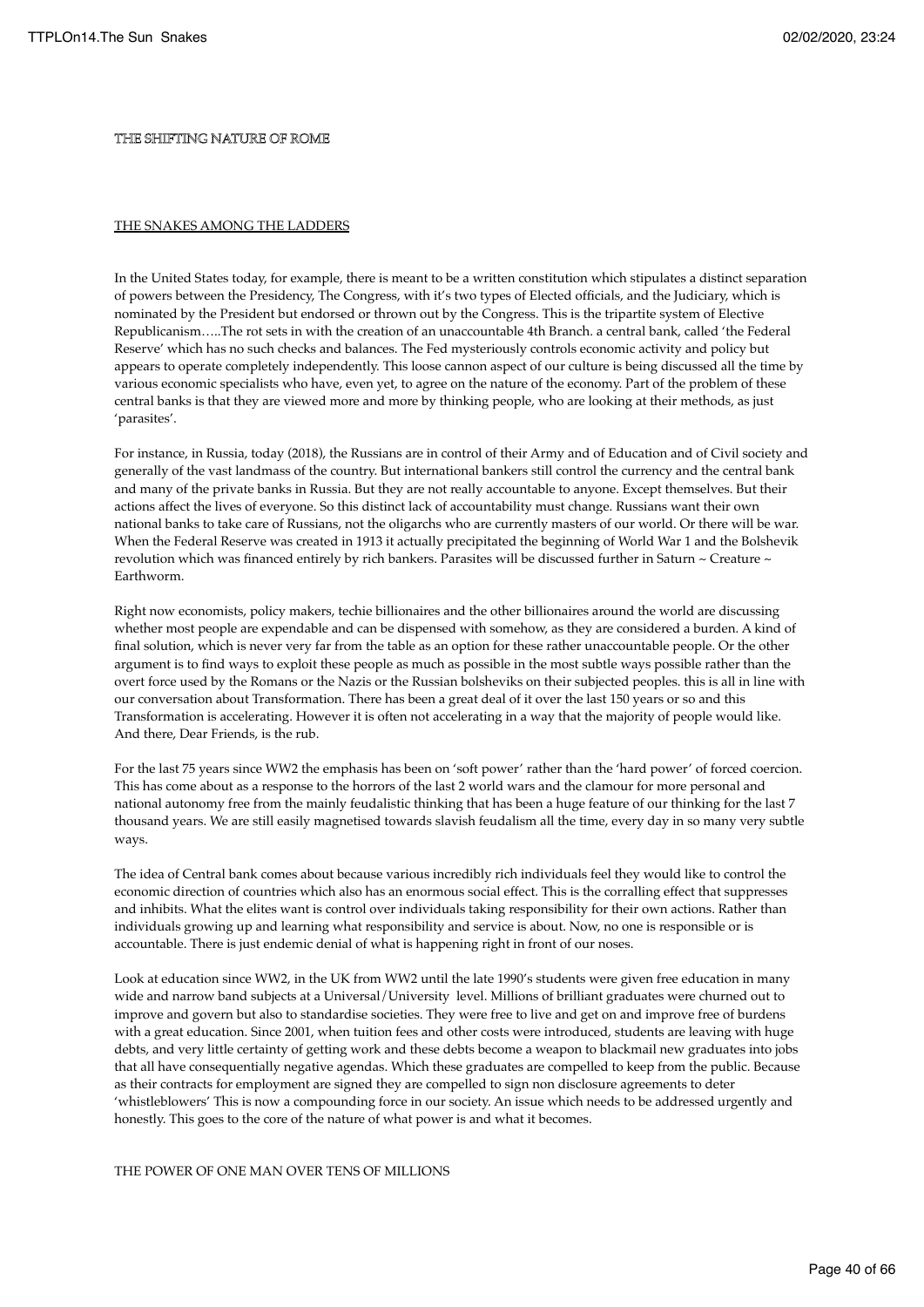In Ancient Rome 2050 years ago, Elections were being subverted through bribery and Caesar was appointing people without confirmation and he was bribing senators and knights to come over to his camp. After the murder of Caesar (44 BCE), the alliance of Mark Anthony and Octavian and Lepidus (the 2nd Triumvirate) gathers armies and goes after the murderers of Caesar, who are caught up with, in northern Greece, and are destroyed. (Philippi 42 BCE). Whatever hope people had of any restoration to republic, was gone forever. Both Mark Anthony and Octavian had no intention, whatsoever, to democratise the institutions of power. Both Anthony and Octavian were very brilliant men. But Anthony was much more hot headed and emotional than Octavian, who thought like a chess player. Sun Tsu would have been proud of Octavian.

When Caesar was offered the crown of Rome at the steps of the senate, he threw an epileptic fit. No one was ever offered the Crown. From 510 BCE until the accession of Augustus (Octavian) in 30 BCE, Rome is a Republic. The Republic has fought many wars and now rules all of Italy, all of North Africa to Egypt, most of Spain, Greece and all of the Balkans, parts of Asia Minor and the Levant and recently, with Caesars conquests, of Gaul. Ruled by Consuls who delegated their power to others. These consuls were elected every year. But only from the rather small group of three hundred senators There were also elections for other posts. This was the republic like one similarly has in the USA today. Except the amount of people enfranchised was limited to the type of elections for officials.

## In the last Presidential election of 2016, the incumbent Democratic party (which, to all intents and purposes has morphed into becoming a Marxist party) bribed and bussed in millions of voters to swing states to their cause. It failed and they have been found out. The consequences of these illegal actions may unfold. We shall see. So, the corruption used to swing elections and get a certain result, is absolutely, nothing new.

After Augustus, only the Senatorial families and those who owned large chunks of land had any real power. The general rule was that after the service of 20 years in the Army, soldiers would be offered a small pension and land to farm and make a go of. This is how the Empire was initially colonised. People who's time had been done were forever leaving the Army to go and farm in Spain or Britain or North Africa or in the Egyptian or Syrian provinces. Occasionally various empty parts would be colonised by those who had little in Rome. So quite often, due to overcrowding and the clamour for farmable land, the Emperors would decamp 20,000 people suddenly and put them in a brand new city laid out on a grid with plumbing and public buildings and they would be told to just get on with living and working there. If they were in Syria Egypt or North Africa they had to develop industries that could sell goods in order to maintain their cities and their populations.

The Emperor 'appointed' all officials, or, at least, delegated their appointments. The Emperor took away the power to elect local officials or at least heavily bribed electorates to vote a certain way. There were also Senators, from who's ranks the Consuls were chosen. After Augustus gradually took powers to him and the institution of the Emperor, the emperors appointed officials from the ranks of Senators, Knights, and educated freedmen (former slaves who had bought their freedom) and from within the ranks of the Army and from retirees from the Army who had plenty of experience. There were Praetors, Questors, Tribunes, Lictors, Proconsuls, Governors and a small army of scribes and speechwriters as well as the actual Army and Navy. A professional bureaucracy in tiers. Where the power is delegated.

Just like in Western politics today in any country. The power is in the hands of the military industrial complex which, for generations has been the power broker of Our World. The similarity today is that entire tiers appear to be completely above the law (the banking industry, the big pharmaceutical industry, the oil industry, the petrochemical industry, the political industry, the military and security industries, the medical industries, the mining industry, they obfuscate so much they simply are not accountable to anyone) and are protected. Whereas ordinary people who are not anything like part of these but suffer their products are literally 'food' and a source of income for those 'hunters' in those industries. The law applies to all these ordinary people, fully. With little or no remorse. This is how the powerful stay powerful.

From approx 30 BCE onwards, the institutions of the Republic are gradually seized and changed by Augustus and the title 'Imperator', or Emperor, is taken by Augustus and all his successors until the fall of the Western half of the Roman Empire some 500 years later in 478 CE.

Like all Emperors, Augustus consolidated his power by having most of his prominent enemies murdered and their estates and titles seized. And, if it pleased Augustus, then he could grant them to some other loyal servant who may have aided his rise to the peak of power. Controlling the 100 million souls within the militaristic slave Corporatocracy that is 'The Roman Empire"

In recent years the mainstream media has been relatively mute about the amount of dead bodies piling up around figures closely linked with the Democratic National Committee and the Clintons. It seems very like the Clintons and their friends and allies the Bushes and the Obamas are behaving in almost the same manner as Caesar, Augustus, Anthony, Cleopatra etc behaved all those centuries ago.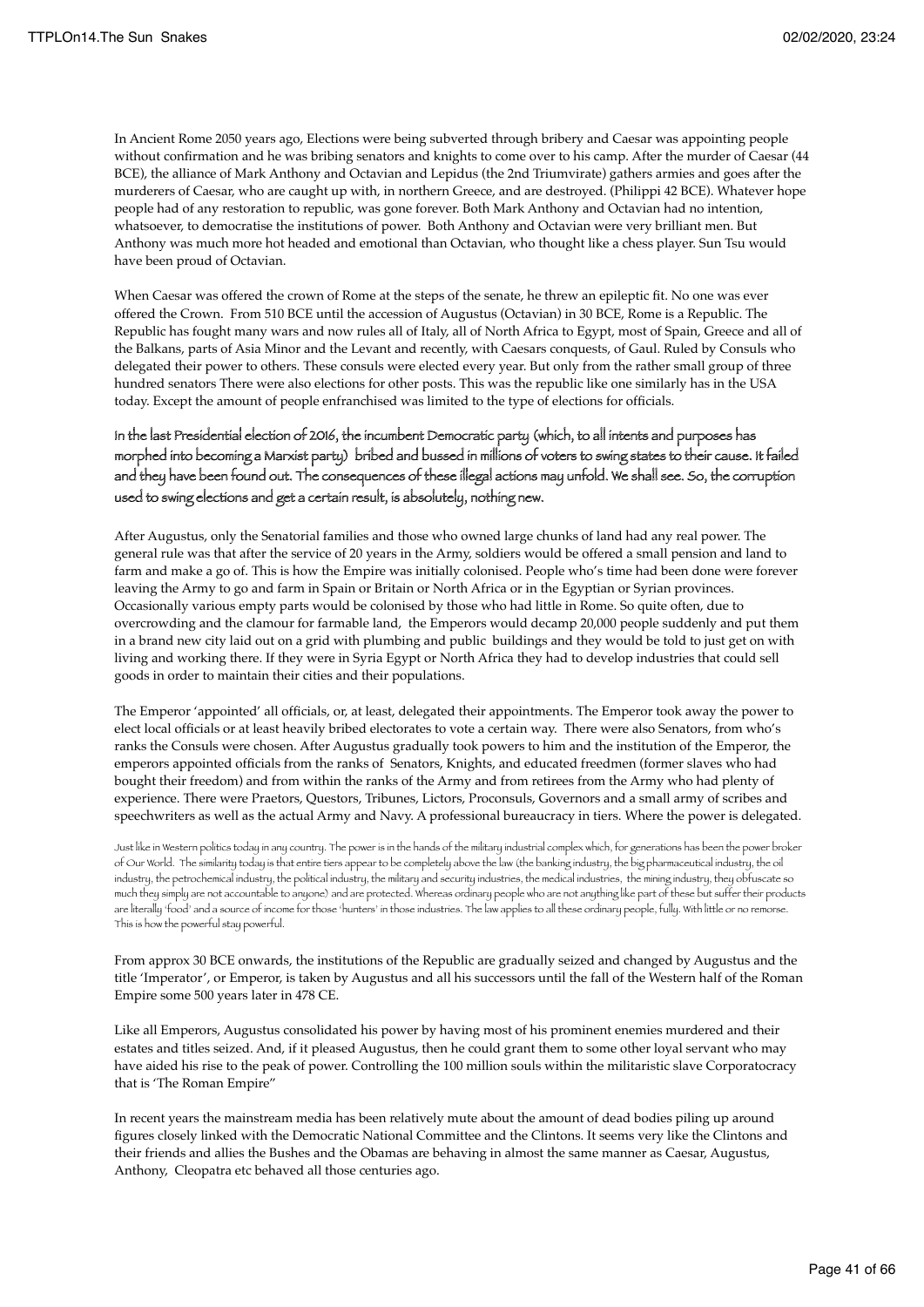Is this Evolution, Dear Friends? Maybe not! Transformation? Most certainly!

## \*\*\*\*\*\*\*\*\*\*\*\*\*\*\*\*\*\*\*\*\*\*\*\*\*\*\*\*\*\*\*\*\*\*\*\*\*\*\*\*\*\*\*\*\*\*\*\*\*\*\*\*\*\*\*\*\*\*\*\*\*\*\*\*\*\*\*\*\*\*\*\*\*\*\*\*\*\*\*\*\*\*\*\*\*\*\*\*\*\*\*\*\*\*\*\*\*\*\*\*\*\*\*\*\*\*\*\*\*\*\*\*\*\*\*\*\*\*\*\*\*\*\*\*\*\*\*\*\*\*\*\*\*\*\*

#### THE TRANSFORMATION OF THE INDO EUROPEANS.

#### *1st: INDIA*

Another theory is that a certain pale skinned group of 'Indo Europeans' went in three different migrations in three different directions. Always, it seems from the big grass lands of central Asia. Most probably, due to over grazing and overpopulation. Rather like the Vikings later on. (See Jupiter ~ Food ~ Sugar) So, under these conditions, one can conceive that the original tribes of 'indo Europeans' decided to split up their people with the hope that one group would find favourable places to settle and try and alert the others. Or maybe, they all knew they were never really likely to see each other again, and they set their hearts anyway? And so, many left in waves and migrated South and South East and South west.

Those who migrated South East turned up in India and most likely found their way through the Khyber pass and thence into the Punjab. At around 1100 - 1000 BCE the 'Vedas' are written in a very sophisticated new language, Sanskrit. Sanskrit becomes the language of the Elites in India and with it, this imported culture brings it's Gods who then become the some of the Great Gods of the Indian Pantheon. It is estimated that Hindus worship a bewildering variety of perhaps 7 million separate deities. Some are incredible supernatural beings. Others are like the Christian saints. Men and women who have done extraordinary things: service, devotion, piety and so on. And so many Swamis are worshipped. Some living today. Others have become gods themselves through ritual offerings and deference.

The imports from the Indo Europeans all those centuries ago have brought to us the likes of: Indra, Vishnu, Krishna, Agni, Vashti, Shiva, Kali and so on. These elites are called Brahmins. And they organise and order Indian societies and are still hugely influential today. The modern Indian "Caste" system is from these people who invaded and took over 3000 years ago. Modern attitudes are now a huge challenge to the entrenched caste system. Brahmin, Kshatriya, Vaishaya, Shudra, Dalit/Harijan.

#### *2nd: IRANIANS*

The second wave of 'Indo-Europeans' migrates roughly due south, to what are now called Uzbekistan, Afghanistan, Iran and (Mesopotamia) Iraq. These are the Iranians or the Persians. We hear of Iranian or Farsi speaking tribes from this rough 1200 - 1000 BCE date. It is around 600 BCE that we hear of Zoroaster and Mani. Although the origin of Zoroaster is most 'apocryphal' as he may also have been thought to have been born around 1150 BCE. Precisely around the time of these 'invasions'. Zoroaster introduces the, then, Iranian Medes and Persians to the concepts of the war of light and darkness and Ahura Mazda, The Lord of Light. And thus, the indigenous religion of the Persians: Zoroastrianism or Fire worship is permeated.

It is very likely that there was some influence of Zoroaster and his 'war of light and darkness', the war of good and evil, upon the Jews, who still worshipped their single God and were in @550 BCE then compiling what is called the 'Torah'. The Jews were in exile in Babylon and throughout Mesopotamia. Many Jews had been exiled because the Kings of Judea, simply refused to pay tribute to the far more powerful King of Babylonia, Nebuchadnezzar. And so in various waves Nebuchadnezzar simply had many of the Jews shipped off to Babylon. As he also did not like 'Monotheism'. It is likely that some of Our World view that we have today is as a result of the teachings of Zoroaster. It is very likely that Jewish Rabbis and Scholars had come across the 'light and dark' teachings of Zoroaster at Babylon.

### ZOROASTER

Zoroaster is the Iranian *(Persian)* prophet and had been revered since at least @580BCE and his cult of Ahura Mazda. Ahura Mazda was the creator and master of the world. Man had the power to choose between good and evil (Free thought) or to choose between truth or untruth. The end of the world was awaited in the Day of Judgement. The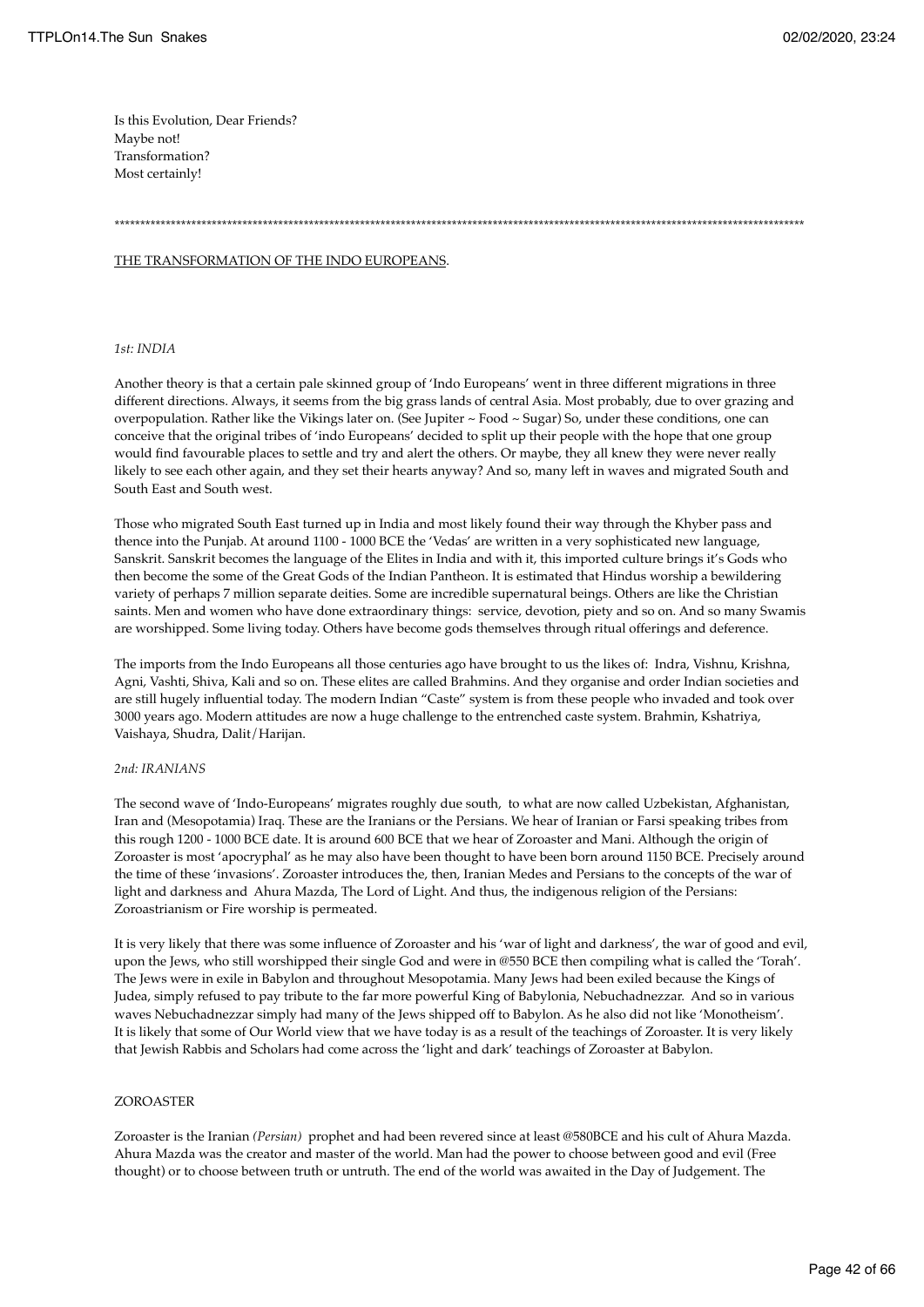teachings were presented in the form of 16 Gathas. They were revelatory of the struggle that always happens, between Good and Evil. Not to mention that those who believed, thought that there was an endless war between light and dark Zoroastrianism was taken up with enthusiasm and reverence by many in the very large empire of Persia, which Alexander eventually conquers. Zoroaster *(also known as Zarathrustra)* was born in the town of Rhages *(today's Ray, just south of Tehran)* in the heart of the Persian Empire. Therefore that part of Persian cultural heritage had to be restored back to the Persians and the people who lived in the Afghan heartlands during the time of this isolated Greek kingdom. We must also understand that at least 100 tribes and kingdoms have sprouted up in the general area of Afghanistan in the last 4000 years, at least. It is the cross roads of western Asia.

If we are to believe the later birthdate, Zoroaster appears to have been born when the Persian and Mesopotamian heartlands were under the so called Neo Babylonians ( *like Nebuchadnezzer. King, 605 to 562 BCE sic: 'The writing on the wall'.* Nebuchadnezzar is one of the captors of the Jews, who were uprooted and transported to Babylon after the destruction of the *1st Temple of Solomon at Jerusalem*).

After the absorption of the Medes of central Iran by the stronger Persians, the Persians then proclaim the Empire of the Achaemenids, under Cyrus. They then, go on, to destroy the Neo Babylonian Kingdom covering the Tigris and Euphrates Rivers. These are agriculturally very productive indeed! Cyrus then feels strong enough to go onto Syria and Turkey and the Holy Land. These events in the 560's to 540s BCE ploughed the furrow and paved the way for the mighty Persian Empire that Alexander, eventually, destroys utterly in 330 BCE.

Although Zoroaster was not a "Neo Babylonian", his influence hit dead centre at the heart of first, the culture of the Medes and then the far more important Persians who united under Cyrus and then destroyed Nebuchadnezzar's neo-Babylonian Kingdom, (Cyrus @550 BCE) and permeated throughout the greater middle East. Cyrus decided that the Jews could go home to Judea and gave them a little autonomy within his Empire. Cyrus was a huge conquerer and carved out what we now see as the Persian Empire. He made Zoroastrianism into the state religion. There were fire temples all over the Persian Empire. However he did not try to destroy or subvert the religious practices and ideas of the cultures of Asia Minor or Egypt. Cyrus also innovated the walled garden. He re conquered Palestine. He also gave the Jews permission to build another Temple at Jerusalem. However they were limited to conditions set by Darius I later who stipulated that the length measurements had to be 90ft shorter than the 'divine' measurements handed to them by their "God"

Even then, Monarchs and Priests attempted to standardise religion so that they could 'control the people' and control what people thought then one can control the mind. Because what Zoroaster had to say rang as 'truth' to those who heard it. The truth of his perception rang clear in the hearts of men and women. As a pure counter to the darkness of the world and very often, of life.

Zoroastrianism, Manicheism, (Mani 217 - 277 CE was a teacher of Gnosticism but the Persian form of Gnositicsm) and later on, the worship of the Persian Bull cult of Mithras, (the last vestige from the age of Taurus) become widespread for over 1000 years, until the cataclysm of the Islamic conquests compels the conquered to convert to Islam or stay as their religious conscience compelled and to pay taxes. Nothing is more certain, in life, than death and taxes :-) . during and after the Islamic conquests (from 636 CE) The majority of the worshippers of Zoroaster were compelled (out of looking at the economics) to convert to Islam.

There are still temples devoted to Ahura Mazda, keeping the Eternal Flame alight in Azerbaijan and in India, today. The remnant of the Zoroastrians are called Parsees, in India. They are famous for leaving the bodies of their dead out, to be consumed by the birds. Especially vultures. These are called 'sky burials'. Some native Americans also had the same way of treating their dead.

The remnants of this religion make it more whole and more complete and it is as old as Chinese Confucianism, Taoism, Indian Buddhism, Jainism or Hindusim. One of the Great Asian religions. A precursor to the further formation of Judaism. Which also deeply influences the philosophy of Christianity some 600 - 800 years later. Both Christianity and Judaism and Moon worship have a strong influence on Islamic culture. The Moon is in all Islamic countries flags.

#### 3rd. EARLY GREEKS

By 800 BC, Ionian Greek Culture, around the Aegean Sea, up as far as the Crimea, in Ukraine/ Russia, is flourishing. This is around the time that the mysterious Homer, about whom we know almost nothing, works on his Epic poems "The Odyssey" and "the Iliad", which both relate to Troy. Odysseus'/Ulysses journey begins being lost at sea, leaving behind the Trojan War, at which, he played a major part. He thought up the idea of the construction of the "Wooden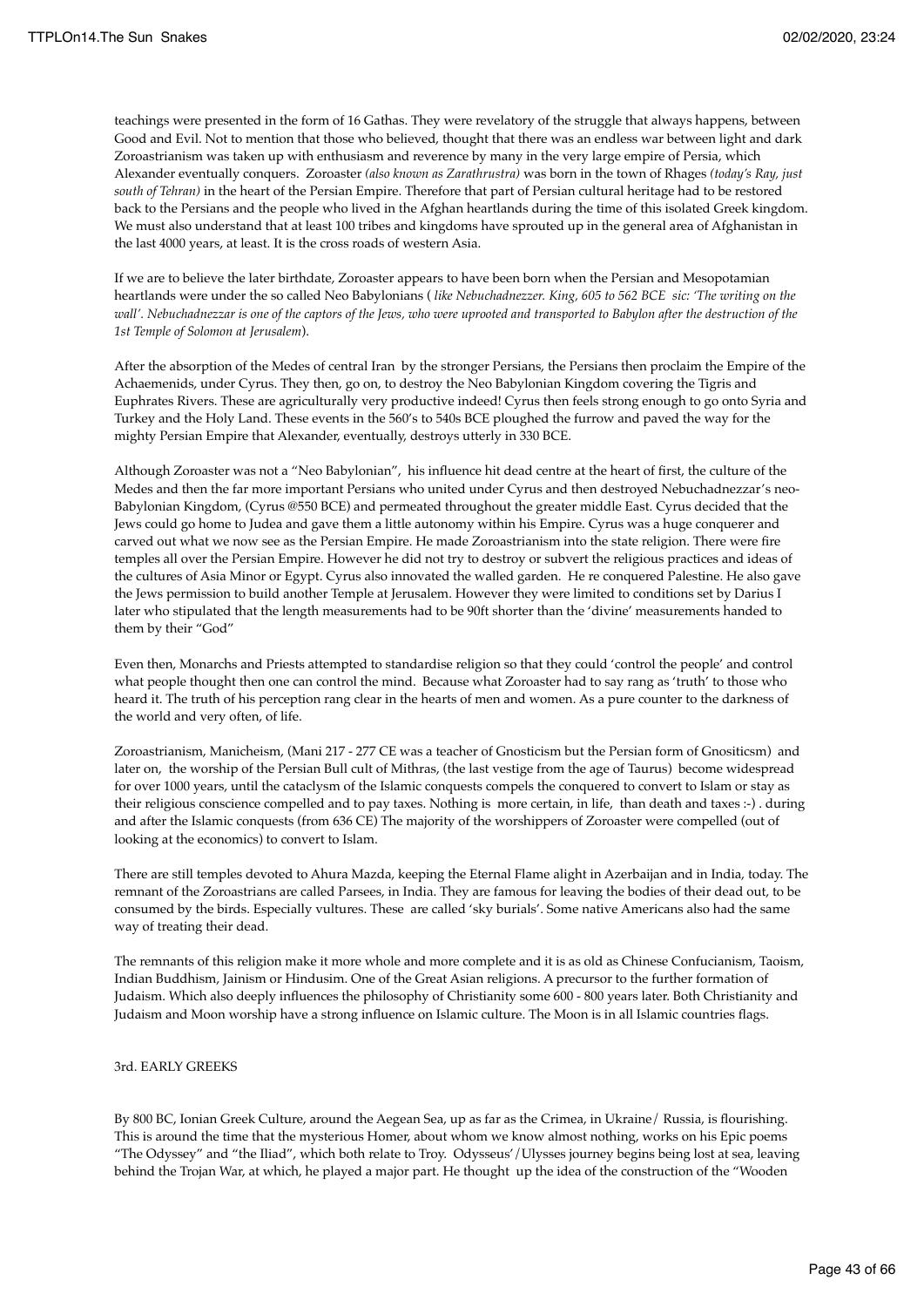Horse" ruse. The thing about Troy is that Troy is situated near to the Turkish coast (near modern Izmir) near to the entrance to the Black Sea at the Dardanelles. That narrow channel sailing into the Sea of Marmara, and then through the Bosphorus at Byzantium/Constantinople/Istanbul and onto the Black Sea. One of the World's most strategic crossroads (how very Mercurial!) This was a very important trade route. Where wheat, oats, barley, slaves, flax, honey, wax, tallow and furs, gold, ivory, amber were exported from around the Black Sea region North to south through the narrow straits into the Mediterranean where there were big markets for such goods. The East/West crossing the gap between Europe and Asia is possibly one of the busiest historical areas in all of Our World.

This is why Troy is so important. On an archeological level there appear to be various incarnations of Trojans, Troy was quite strategically situated. It potentially guarded the entrance and exit to the Black Sea/Mediterranean. The Trojans may have raided Greek settlements and plundered. Or Trojan ships may have siezed Greek ships in disputes over trade and shipping routes. Troy was also, once, a way into Asia Minor and the trade routes that existed there. And, regarding the ancient Greeks and Trojans, they too may have fought petty wars over trade goods or shipping routes. And so if the tales about Helen of Troy are remotely true and the Trojans did offend the Greeks by attacking their settlements or taking their produce then, like the big sophisticated investors of today, then in order to retaliate, the Greeks may have had to wait for the right opportunity. The right amount of men, stores supplies, good weather and then they strike and strike hard.

For instance, In the 70's BCE, Pompey was given the task of clearing pirates out of the Mediterranean, this is because they were disrupting much needed wheat supplies from Egypt to feed the mob in Rome and other parts of Italy. And so the Roman senate appointed Pompey to go after these naughty people. Pompey hit them really quickly and really hard. And the Mediterranean was cleared of Pirates for over 200 years. A sort of continuing terminator approach to making the Mediterranean a fully Roman Lake. When the Trojans were lifting goods, grain and hostages: the landlords and elites of the Greek states, the Mycenaean Princes were all very alarmed if their ships did not come in. They lost materials, but they also lost money, and prestige and kudos. How dare They!? These upstart Trojans!!? The Greek merchant princes took umbridge and decided on retaliation. Hence the Homeric epic. We know that there are various incarnations of Troy. Different settlements, over time. And so all this Homeric epic of the Trojan wars could actually be true.

The Helen myth is a wonderful cover to describe a cause and declaration of war. The boring bits spiced up. It could also be that the Helen Myth was actually a genuine kidnap job? A high end delegation of Royals or Magnates/emissaries/ important people kidnapped? As the centuries of the 1st millennium progress we see the Greeks in the form of City states, send out excess populations, to begin new towns and all over the Mediterranean.

#### ETRUSCANS, ILLYRIANS AND GREEKS

The Third Wave of 'indo Europeans' migrates it's way into the Balkans and Asia Minor. This may have been any time between 1500 BCE and 1100 BCE. Because we know that the so called heroic Mycenean Age of Greece began around 1400 BCE and was over by 1100 BCE. We also are aware that the tail end of the Minoan Culture is running it's course The Minoan Culture begins around 2400BCE and ends @ 1100 BCE. It may well be that too much tectonic activity put paid to Minoan culture or that like many cultures, it appears tired and worn out and is simply there to be absorbed by people who are stronger and hungrier. It may be even likely that this indo European migration kickstarted the Etruscan culture (just north of Rome) by crossing into Italy from the Balkans, perhaps even from Asia Minor? (most likely through Dalmatia: today's modern Slovenia, Croatia and Bosnia Herzegovina) and settling south of the Po valley.

From 1100 BCE onward we see the full decline of Mycanean and Cretan culture which by 900 - 800 BCE has fully morphed into, what we would now call, Early 'Classical' Greek culture. It seems the The Ionian and Doric cultures come from these central asian grassland migrations. From the time of Solon of Athens @ 600 BCE we can see the rise of Athens and more importantly the workings of various types of governments from the different city states and states of the Balkans and Asia Minor. The Greeks and other Balkan peoples we see today are very different from the people who lived 2500 years ago. This is why there is seemingly little continuity. Only ideas seem to have continuity as our fleshy vessels last for no more than just over 3 score years and ten. Sometimes less sometimes more. People and time, swirling about.

\*\*\*\*\*\*\*\*\*\*\*\*\*\*\*\*\*\*\*\*\*\*\*\*\*\*\*\*\*\*\*\*\*\*\*\*\*\*\*\*\*\*\*\*\*\*\*\*\*\*\*\*\*\*\*\*\*\*\*\*\*\*\*\*\*\*\*\*\*\*\*\*\*\*\*\*\*\*\*\*\*\*\*\*\*\*\*\*\*\*\*\*\*\*\*\*\*\*\*\*\*\*\*\*\*\*\*\*\*\*\*\*\*\*\*\*\*\*\*\*\*\*\*\*\*\*\*\*\*\*\*\*\*\*\*

**THE FORMATION OF GOLDEN IDEAS THAT NEVER DIE. EVEN WHEN THEY ARE KILLED**

From 66 BCE onwards, until the destruction of Sassanian Persia in 635 CE by Islamic armies pressing ever eastward,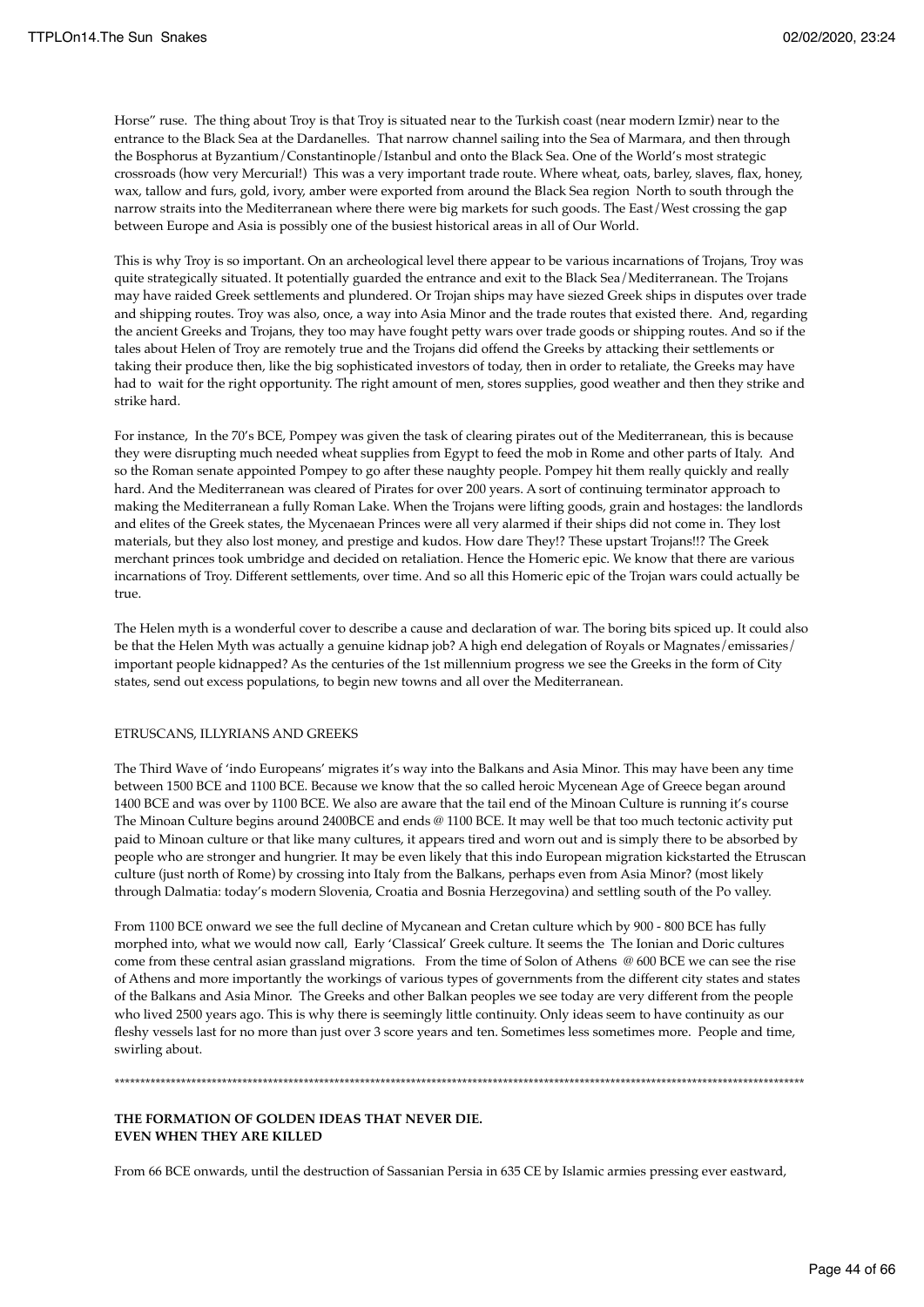Rome always fought against Persia over Armenia. Which attempted, with Georgia, to remain independent. Armenia and Georgia were both often referred to as 'client states' of, either, Persia or Rome. Both the Georgians and Armenians have separate Churches. Their heartland territories are separated by the barrier of the Caucasus mountains. The heartland of Armenia is south of the Caucasus and north eastern Turkey. Both cultures have separate and unique cultures through language and strong tribal unity. The Caucasus were considered by the Ancient Greeks to be on the edge of the world, where Prometheus was chained. Mt Ararat is the Armenians most sacred place. The alleged landing point of Noah and the Ark.

Georgians and Armenians adopted Christianity at least 150 years before the Edict of Constantine. So they have some of the the oldest most separate Churches of all. Other uniquely developed denominations are people like the Yazidi Christians in Iraq and Syria who are being currently genocided by CIA/Mossad/Qatari/Saudi Arabian sponsored Islamic state. You see the horrific alliances people make will encourage one arrogant religion to destroy another arrogant religion. i.e the real "war" presently being fought in the Middle East and the real goal is about the dominance of Sunn'a over Sh'ia and the complete absorption/destruction of Christianity and the creation of a world wide caliphate.

There are still, small scattered communities of Jews and Christians all over the middle East that practice Rabbinical Judaism, or early forms of Christian worship that were considered to be heretical by the conformist Churches of Orthodoxy or Catholicism. These were always outside the Roman Empire in out of the way places. So a lack of direct influence meant that they were able to develop their styles and cultures by themselves. So Maronite and Yazidi in Syria, Ethiopian, Egyptian and Libyan Coptic, Georgian, Armenian, Nestorian and various communities devoted to 'doubting' Thomas in India. And now so many more since the Protestant Reformation of the early 16th century Puritans, the Ranters, Anabaptists, the Levellers the Dissenters, the Hussites, the Wesleyans, Methodists, the Baptists, the Pentecostals, the 7th day Adventists, the Lutherans, the Calvinists, the Mormons, and later, the victorian and early 20th century colonists disseminated christianity and judaism around the world. Shifting, changing, hiding, coming out, hunting, consolidating. Changing their skins but not their hearts. A veritable explosion of Protestantism.

Itself, an act of transformation. The religion of Catholicism was transformed after 100 years in south and central America. It blended with local indigenous customs to give a distinct flavour even from region to region, customs and ways of celebrating holy days were done differently from 'the old world'. Peruvian catholicism is distinctly different from Mexican catholicism.

The Armenians and Georgians come into and out of history, as nations but they are always there. Even if the heartlands of what may have been Armenia or Georgia are lost to them, their 'faith', which is their culture, their language, their ways of thinking, are still extant. Which gives them identity and purpose. In that, they are as successful as the Jews have been. They kept the idea of their culture through their religion and their language. And they formed communities wherever they were. There is more about The Armenians later in The Moon  $\sim$  Conflict  $\sim$  Opium. But, fair to say, like the Jews, the Armenians have suffered Diaspora. Like the Palestinians, like so many, these days. The spiral vortex of destruction in some places just produces nothing but conflict and the dispersal of indigenous people. It is often to do with very sensitive tectonic plate energy and what kind of minerals the local soil and waters contain. Or in the case of the countries of the Near East, oil and gas pipelines running through politically and culturally sensitive areas.

The Georgians, too, living in the north of the Caucasus Mountains found an early identity and have stuck with it, doggedly, for 2000 years. Tenacious, are these survivors. The Georgians national symbol was the cross of St George, a slayer of a Dragon. A rather snake like creature if ever there was one. Cunning and cruel. St George is a vague association with a mid 2nd Century man who's myth became so much larger than life. So much so that this mid Anatolian Saint is now the Patron Saint of the English. Forever slaying the Dragon. The dragon is to be found at the Heart of the UK. In the City of London. Which, as we may now know is a city within a city. Somewhere St George may have been Apollo in some previous incarnation. Maybe It is time to call for St George or Apollo to smite that dragon in all our midst?

An interesting cultural crossover that can be attributed to the Armenians is the Persian Carpet. Originally a unique design of the Armenians using Christian symbolism. Which we know had been adopted by them since the mid 2nd century. The Persians and others adopted the style but after the conversion to Islam, left out the crucifixes. They put in repetitive ornamentation, which, in fact, were symbols of where carpets came from, as well as the geometric patterns developed because there could be no representation of people in Islamic decorative art. Many of the carpets were to represent the idyll of the Garden of Eden, of Paradise. The formal Garden, as we know it, being an Ancient Persian invention. The Persian Carpet in all it's fabulous designs goes on to be a 'must have' item in every upper and middle class home in Europe. For as we know, a Persian carpet is like having an ancient Persian garden in a room.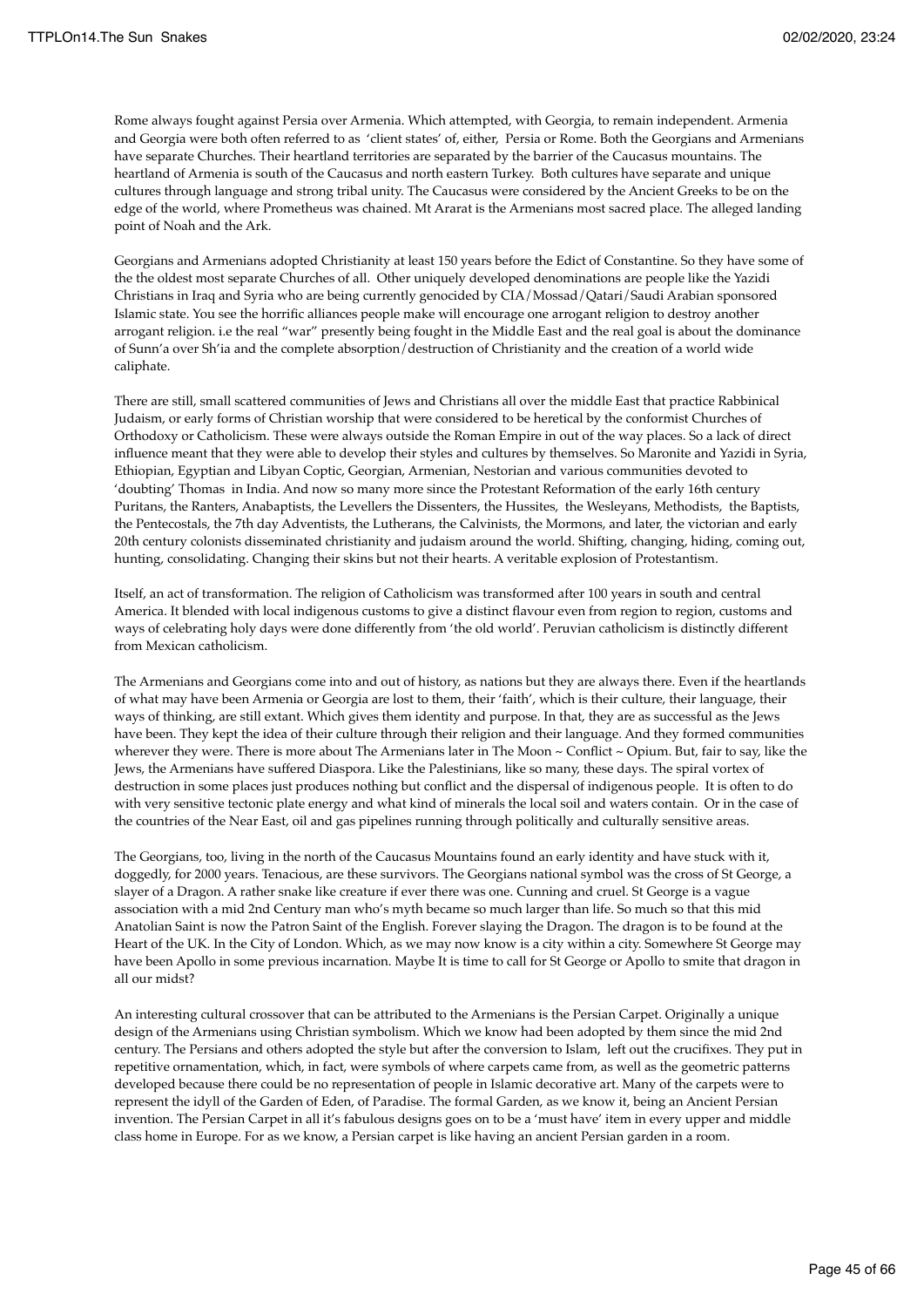#### SOLAR CULTS IN LATE ANCIENT ROME.

By the time of the Emperor Elagabalus *(218 -222)* the Roman people were well used to all forms of worship. The new Emperor, Elagabalus wanted Romans to worship the Sun, in the way, later, that the Emperors wished to convert all to Christianity. Elagabalus attempted to force centralise everyones dearly held beliefs. Elagabalus decided that everyone had to worship the Sun cult of the suddenly newly formed god: El-Gabal.

In order to facilitate this, a brand new temple to El-Gabal: The Sun god was constructed in Rome. Then, all the other sacred relics from all the other main temples in Rome were taken and placed inside this temple of El-Gabal. The emperor: Elagabalus, decided to reconsecrate this new temple as the solar deity: God - The Undefeated Sun. According to Elagabalus, this made El-Gabal more powerful than Jupiter (*Jupiter was the 'head' god in Rome. Among other titles, Jupiter in Rome, was known as Jupiter Capitolinus. Capitol = Head….. actually 'severed head'. It is not surprising that in every state of the USA is the 'capitol'. The severed head of the State. This indicates the separation between the governed and the governors. Where the 'head' is separated from the body. Which is not an ideal 'state' to be in. Part of the disconnect that goes with remote representative government.Which becomes unrepresentative.* ) The Emperor made this cult popular because during the festivities dedicated to the newly composite El-Gabal, food was distributed among the poor and gold and silver coins were thrown into the crowds. Otherwise this was just a forced composite made up by someone who was probably not as mentally grounded as Emperors need to be.

After 4 years of this amalgamated worship of the Sun, the emperor Elagabalus was murdered by the Praetorian Guard. All the relics from all the major temples in Rome were restored to their original temples. The Cult of El-Gabal (*Deus Sol Invictus*) was disbanded. The new emperor: Severus Alexander 222 - 235 was a puppet for his mother: Julia Mamaea, who was the real power of the empire until the demise of the Severi family which then ushers in the era of short-lived Soldier emperors (235 - 305 CE)

### CHINESE EXPERIMENTS IN GOVERNANCE.

China during the equivalent time from the ascendency of Alexander the Great to the rise and rise of Caesar from 350 - 70 BCE, was prosperous and going through a difficult, in parts, but generally stable growing cohesive period in it's history. In the 220's BCE the so called 'Warring States' period comes to an end and China is unified for the first time under Chin Sh'ih Huang Ti, who was rather like an ancient Stalin, famous for his paranoid brutality. We come to the End of the "Warring States" period and we see the consolidating stability of the Han dynasty. There were huge disputes between the Mohists and the Legalists who were like the lawyer bureaucrats in Chinese society. They endlessly debated and fought with one another about how government should proceed and be conducted. These are similar to the debates we have today about how we should be governed. If we should be governed at all?

Should we be governed with the iron fist of a centralised bureaucratic Technocracy? Where our lives are totally controlled from birth to death by a remote unaccountable bureaucracy or, do we have a more "laissez faire" approach with much looser regulation? Or, pure Anarchy? *(not chaos: but self government!)* Of course, the criminals always spoil it for everyone and they are often a reason for governments to 'clamp down' and install a far more oppressive regime. A great excuse for governments to become criminal themselves. Always promising but rarely delivering and often appearing most snake like in their actions. This happens time and time again. Liberalisation then repression. Almost like breathing.

The Mohists like the Logicians attempted to work out life from a logical scientific basis. The Mohists were more 'political' they gravitated toward the centres of power. The founder of Mohism, Mo Ti, lived sometime between 479 and 381 BCE. Mo Ti believed in Universal Love and the condemnation of offensive, but not defensive, war. The Mohists could be said to represent a certain chivalrous element within Chinese culture. However their influence was limited. Because they condemned war, their power was **often curbed or limited by the war parties** (*this is a regular feature within human societies and human relationships. Part of the great problem of human societies is that the war party is 'always' too strong'*) . Although they did condemn war, their pacifism allowed them to train and perfect themselves in the martial and meditative arts. This meant they could be called upon to assist militarily if there were attacks. Because they were interested in fortifications and weapons, they developed an interest in the material sciences.

The Logicians were more interested in the biological natural world. Their influence was more Taoist in Nature. The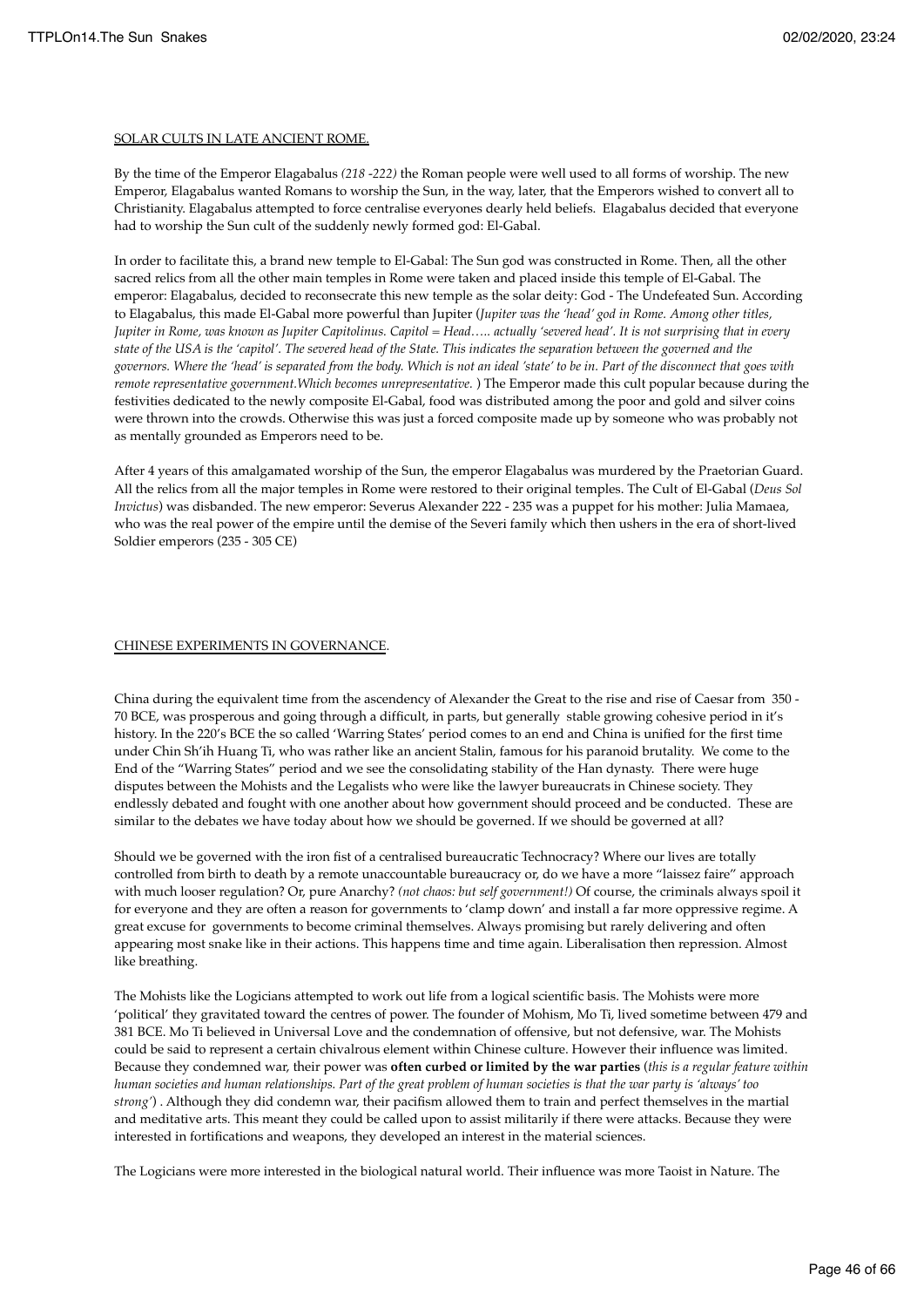studies of the Mohists of the mechanics of certain processes are among the earliest discovered works of scientific rationale in China.

We could say the Mohists were the 'technocrats' of their day. Their science discussed **classification, causality, perception, sensation, agreement and difference**. They also attempted to understand the differences between the part and the whole. Their theories include the 5 element theory. These are taught as part of acupuncture qi qong, and chinese herbal medicine. The Mohists attempted to think in terms of models. Like the western model of medicine, or the Homeopathic model, or the western Herbal model. All these models approach the same problem in different ways through different systems of interpretation. The Logicians were masters of discussing Paradoxes. These frequently came up especially when it came to 'moral' order and 'practical' order. often there were many divergences. This they reasoned was to prove the underlying continuity of Nature. They came to conclusions about units of matter. There was the space and time of everything but there was also the tiniest particle that reflected everything in space and time. They also came up with the ideas of atomisation. But were later attacked as cultural heretics in a political backlash. They thought in terms of potentiality. 'The egg has feathers' 'mountains issue from mouths'

All this expansive thinking was taking place during the era of the Warring States, (475 -221 BCE) which was a group of countries half the size of Europe; with as many countries all fighting one another and allying themselves, fluidly with one another. They had names like, Yen, Chao, Chin, Han, Chu, Wei, Chou. There were many others all fighting it out. Eventually China was finally unified under the truly brutal king of Chin who defeated and absorbed all the other states: as Chin-Shih-Huang-Ti in 221 BCE. It is during this Warring States period that some of China's greatest thinkers emerged. In many ways, this was mirroring what had happened in the northern Indian river states or the Greek states. Many states were trying variations of autocratic government. Often at war with one another. Or at least, in India's case, going through religious reformation.

During this time many men of learning would attempt to try their luck at the various courts of these Warring States. There were Confucius, Lao Tzu, Meng Tzu, Mo Ti and so many others. They were attempting to apply scientific modes to government. How should states be governed? And so many of the ideas of statecraft and warcraft were developed to a very high degree at this time. Culminating in the Han 206 BCE - 250 CE and then later with the Tang who maybe said to be a high peak of Chinese culture and civilisation. These men were not religious. They were 'reverential' and were concerned about the order and control within society which could be very busy and very chaotic and very unjust. They were looking for harmonious ways to solve problems.

## THE PARTHIANS

The Parthians are a tribe from the steppes of Russia. Perhaps Scythian, in origin (*The Romans had a general set of names that they used for tribes that came from the steppes of central Asia. They called them Scythians*). Same area as the "Indo Europeans " some 800 years before. They adopt the customs of the Achaemenids, the culture of the Iranian Persians. Although Persian culture had been fused into 'Hellenism' over a good 200 year period, it was still very distinct and could not be entirely homogenised/assimilated. The worship of Ahura Mazda was highly prevalent in the entire Persian/Iranian region. By 150 BCE the Parthians had absorbed part of the the Graeco Bactrian kingdom and returned it to Zoroastrianism. The Parthians stayed around as Rome's main Eastern enemy until they were overthrown by the homegrown Iranian Sassanids in the early 220's CE.

The Parthians are totally absorbed into the the strong existing Persian Culture

# ECUMENE? (A ONE WORLD ORDER)

AND THE INEXORABLE ENCROACHMENT OF ROME

And so at some stage Apollo, who is not Apollo, but is a Sun God, is passing the Caduceus, the emblem of Harmony to his brother Hermes who is The Messenger as a gift for all the great music that they play together and for each other. We can see that the successors of Alexander the Great homogenised the whole of the territories he conquered into, what is now called, "Hellenistic' culture. Greece is "Hellas" the land of the Hellenes. It was his dream that both Greek or Hellenistic Culture and Persian and Syrian culture should be assimilated into one another. These cultures had profoundly different world views, but given time, (in this case for a good 200 years) a synthesis occurred. This Divine music exchange is also really about tone and frequency. These are important in human life as they are among the 'forces and rays' that we do not see. But they influence. Greatly. And so the stories of the friendship of gods concerning music is also the story of the transformation of tone and frequency. By which we all function. Our star Sol functions and operates within certain 'tones and frequencies' as do all the other planetary and celestial bodies of our universe. Their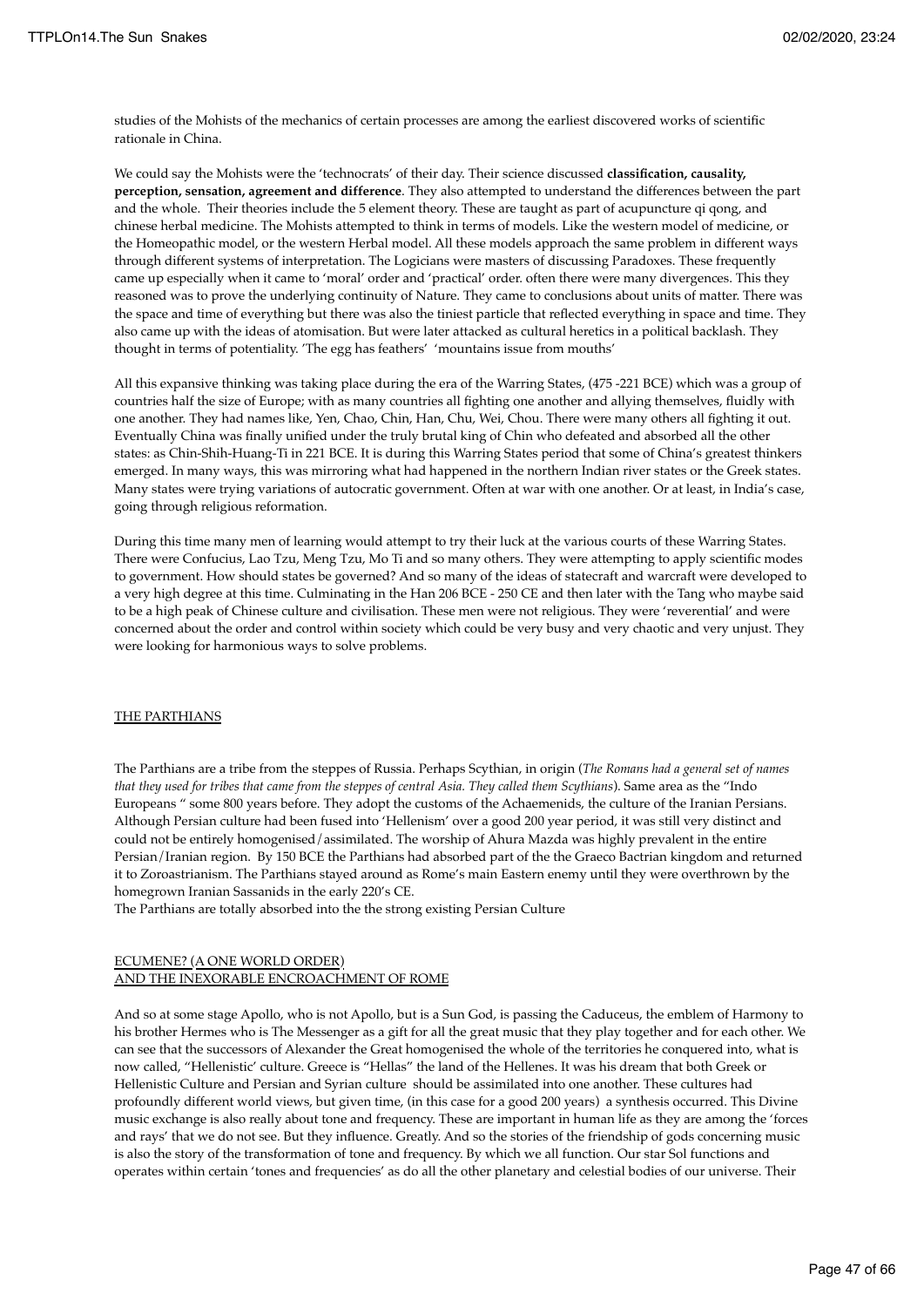tones, such as they are, are their voices. And these forces and rays influence and shape our thinking and consciousness or lack of.

#### GRAECO BACTRIA AND THEIR CONTACT WITH THE 'EAST'

From 325 to 70 BCE there is a separate and cut off kingdom ruled by a Greek/Macedonian elite. These were from garrisons of Macedonian/Greek troops left at the new cities that Alexander founded. Many Greeks had also been exiled to this part of the world because they had incurred the displeasure of the Persian Kings. We should remember that the Greeks played an important role in Persian life. or there were also some curious Greeks who went travelling east, and stayed in Bactria. Altogether rather like a colony of Greek culture. Some of these cities were cut off and formed an association and it flourished in what are now eastern Iran, Afghanistan and Uzbekistan. This area became very prosperous. This was the Greek kingdom of Bactria. And for a time it controlled the traffic through the Khyber pass into the Indian subcontinent, from where, all conquests of India have taken place. It also had control over the western end of the Chinese Silk Road. Some of these Bactrian Greeks may have travelled to China along the "Silk Road". Part of the silk road ran through Bactrian territory. Balkh is one such city. Herat another. Many of these cities would have had name named after Alexander. Some of these Greeks may have travelled to India through the Khyber Pass. Indians may also have travelled to Bactria. It seems that we have this little kingdom to thank for the stability that became the Empire of Ashoka and his successors until the Bactrians were destroyed and the Khyber Pass then became more open to other invaders who carried on invading India in waves from the 4th century CE to the end of British Rule in 1947.

The Graeco Bactrian Kingdom could not sustain it's Greek influence. But what we see, if we can see any artefacts from that time, is Graeco Western features on statues dedicated to The Buddha. These are so rare and priceless. These representations of Buddha maybe among the first actual physical representations of the Buddha, ever. It maybe that all the artefacts from The Graeco Bactrian kingdom are lost, as Afghanistan's historical heritage has been largely destroyed by the cultural barbarians of the Taliban or other Islamic groups who carry out the destruction of statues because Islam proclaims that there should simply be no idols at all. One is not even allowed to see images of the face of the Prophet Mohammed. It is why the acolytes of the Taliban blew up the enormous rock carved buddhas at Bamyan. At this time we see, in the later part of the Bactrian kingdom, a Buddhist influence. The Graeco Bactrian kingdom, which was totally isolated from Greek neighbours, was destroyed by the different incursions from the North but particularly the Parthians.

Despite the fractiousness between The Diadochi *(the successor generals who became kings after the death of Alexander)*, their wars left most populations alone. Therefore Asia minor, Mesopotamia, Syria, Anatolia, Afghanistan. Judea, Samaria, Egypt prospered at these times. There were thousands of new towns and villages founded in these regions at these times. There was, essentially, a fusion of Eastern thought with a big Greek cultural imprint. It was prominent throughout the time of the Great Library of Alexandria.

This, the "Museum of Alexandria" was destroyed by Julius Caesar, who was, afterwards, sickened by what his men had done, in his name, as a way of getting Cleopatra's brother *(Ptolemy XIII had gone to war against Cleopatra, and had appealed to Caesar for aid. Big mistake!)* to surrender to her.

The destruction of the Library of Alexandria is an incalculable loss to Humanity. Many texts and papyri that trace a more solid history of what was, were lost. Scientific work was lost, literature was lost, the records of Kings and their peoples from all over the Middle Eastern world were lost, technical plans were lost, poetry and epic hymns, plays and songs were lost.

Roman influence in the Eastern Mediterranean accelerated from 150 BCE. And, like "The Terminator", never really stopped, until Rome had conquered or acquired the Near East for itself over a 150 year period. This was not always overt conquest, with soldiers and death and enslavement of the population. At one stage, a small, but prosperous kingdom grew out of one of these Diadochi territories in Asia Minor *(now Turkey).* It was called Pergamum.

Pergamum also had a huge library that it's kings were very fond of adding to. The last childless King of Pergamum bequeathed his Kingdom and his Library to Rome. As he realised that Rome would eventually conquer Asia minor, one way or another. This was in 133 BCE. In just over 100 years Rome would be master of the Mediterranean and be master of the Near East right up to the Persian Border just beyond Palmyra. The Alter of Zeus at Pergamum is now in one of the great museums of Berlin, Germany. Perhaps it is no accident that, apart from Russia and, maybe, France, Germany is the most powerful nation in Europe right now. (*Very Zeus! Jovian, Jupiterian, Jovial)* It may well be that if the alter of Zeus were moved to another country, then that country might become the most powerful in Europe.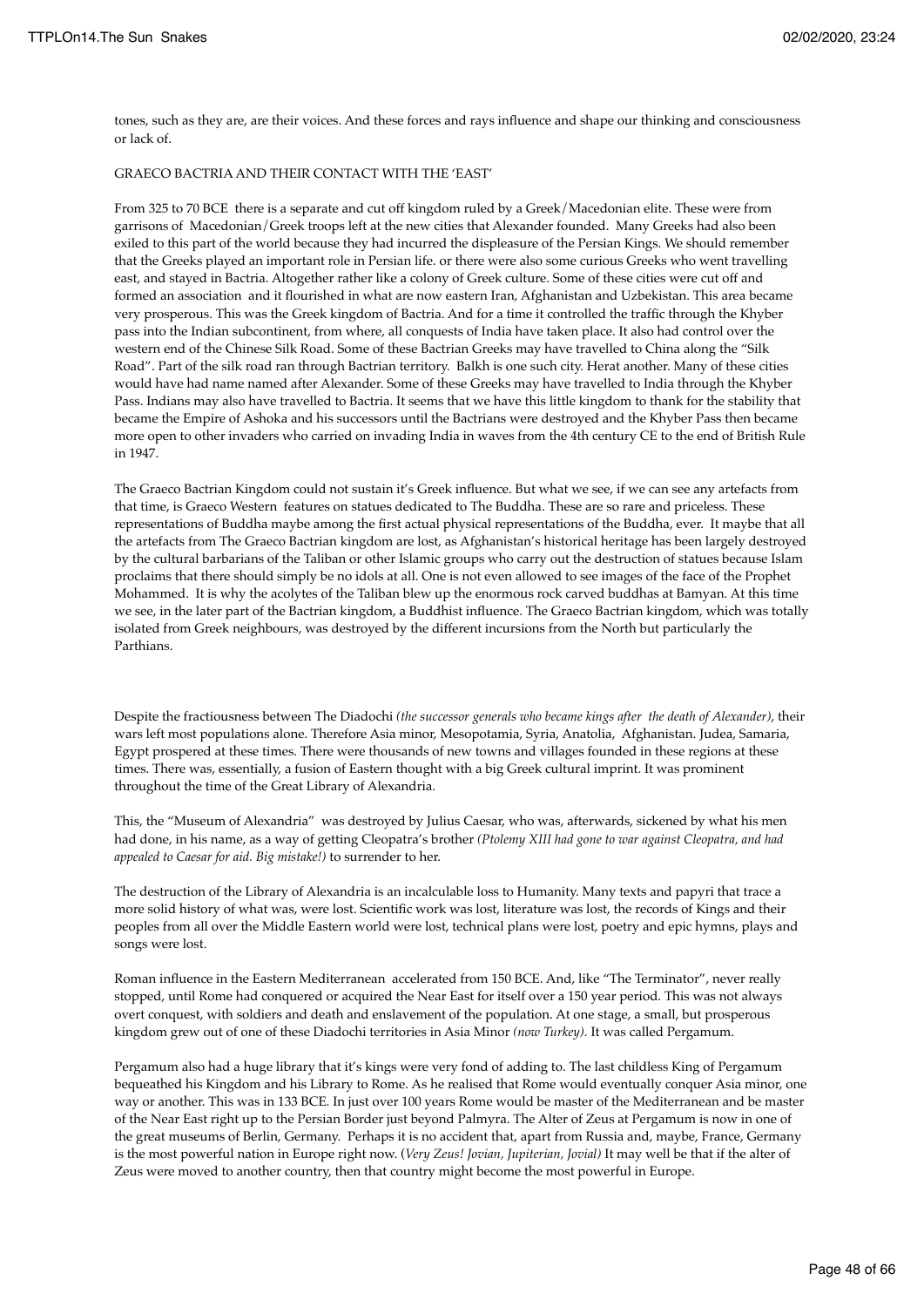Certain states resisted Roman rule and, the Romans decided, they had to be destroyed or at least subdued or suppressed. Like Pontus, on the southern Black sea Coast. *(the area around modern Trabzon in Turkey)* This state caused the Romans a lot of problems because it so happened that the kings of these states, all called Mithradates, were very good soldiers. Eventually Pontus was absorbed into the Empire by Pompey in 66 BCE and Asia Minor became all Roman. Simply because Pompey had the better soldiers and was a brilliant tactician, himself.

Caesars troops are supposed to have burned down the library of Alexandria (48 BCE) Then, several years later, in 40 BCE, Mark Anthony gave the majority of the library of Pergamum as a gift to Cleopatra as recompense for the burning of the part of the 'Museum of Alexandria'.

## THE SLOW BURNING DOWN OF THE LIBRARY AT ALEXANDRIA

========

From the Death of Alexander 323 BCE until the first destruction of the Library of Alexandria 48 BCE passes over 275 years. In that time, the city of Babylon disappears. But thousands of new colonies, towns and villages are founded and inhabited from Syria to the Hindu Kush. Many in today's Iraq, Turkey, Iran, Syria, Egypt, Palestine, Persia, Afghanistan. The wars of the Diadochi and their successors and the cross pollination of Greek culture with local Persian or Egyptian or Asiatic cultures proceeds into what is called Pan Hellenism.

The general decline of the library of Alexandria takes place slowly. But it's end is profound. The profundity occurs when knowledge is 'stopped'. It begins with a purge of intellectuals by Ptolemy VIII in 145 BCE, in which, the great considerate thinker of the day, Aristarchus of Samothrace then exiled himself to Cyprus in protest at the Pharaoh's ignorant treatment of him. The library then stops having a dynamic curator. For a while. But again, over the next hundred years, various people do step up and try and rekindle the spirit of scholarly enquiry. Until the princeling, Ptolemy, calls in Julius Caesar.

Apparently, there were various burnings of the "Library of Alexandria". The first one was meant to be under Caesar's watch in 48 BCE. when, after a civil war with Pompey, Pompey flees to 'neutral' Egypt. Caesar, with his full army, goes in pursuit and gets involved in the civil war between Ptolemy XIII and his sister, Cleopatra VII. Ptolemy XIII attempts to placate Caesar by presenting him with Pompey's head. Caesar, who really loved and admired Pompey, whom he was related to because he was married to Caesars sister, again, was sickened by what he had seen. He was very angry with Ptolemy and decided to intervene on Cleopatra's behalf. And the rest 'is history'.

Then, another burning, again, in 270 - 275 CE, when there was war between the Emperor Aurelian and the 'rebel' Queen Zenobia of Palmyra. Palmyra was a large Roman city in the Syrian desert, a huge choke point for Persian/ Roman/ Arab/ Armenian trade. *(It was recently fought over in the terrible civil war between Islamic state ably assisted by units of the Israeli, United States, and British military against the Syrian and Russian Armed Forces in 2017)* Zenobia had seized Palmyra and much of the surrounding land including Egypt and had split from the Roman Empire, and now was being besieged by Aurelian in Alexandria. So, in the siege, Aurelian burns down large parts of Alexandria and with it the library at the Museum of Alexandria.

But bits of the Library still survive, because the library was not just in one building or collection. The royal palace had it's own special library, and there was also a temple which had a library called the Serapeum. And, so we find, in fact, that the library of Alexandria was actually in three different locations. All these 'institutions' collected manuscripts. Papyri and clay tablets. Literature, scientific papers, drawings, mathematical treatises, diagrams, histories, speeches, poetry, songs, astronomy and astrology. The great 2nd century physician, Galen said that all ships that carried books had to have their books copied before leaving the Port of Alexandria.

Paganism was declared illegal within the Roman Empire, in 391 CE, by the Emperor Theodosius. Within a year, temples and pagan buildings, all over the Empire, including Egypt, began to be torn down and were destroyed. A kind of unhinged madness seized many people at these times. The fervour of unwavering 'belief' The purity of the belief in Christ and the Gospels stirred up by clever orators in the church. At this time the Serapeum was destroyed. Churches were built from the remains of the temples. On the sites of old temples. And the fervour of Christianity took a hold over the majority of people. We may not be aware of it now but Egypt was a fully Christianised country for 300 years before the Arab conquest.

Obviously, there were 'stragglers' who were still faithful to the 'old ideas' of Hellenism and Pagan ways. But the churchmen and monks were stirring up the population, rather like the mainstream media, today, is doing the will of the billionaires who want Technocracy and World Government. Part of the fervour of the newly converted pagans into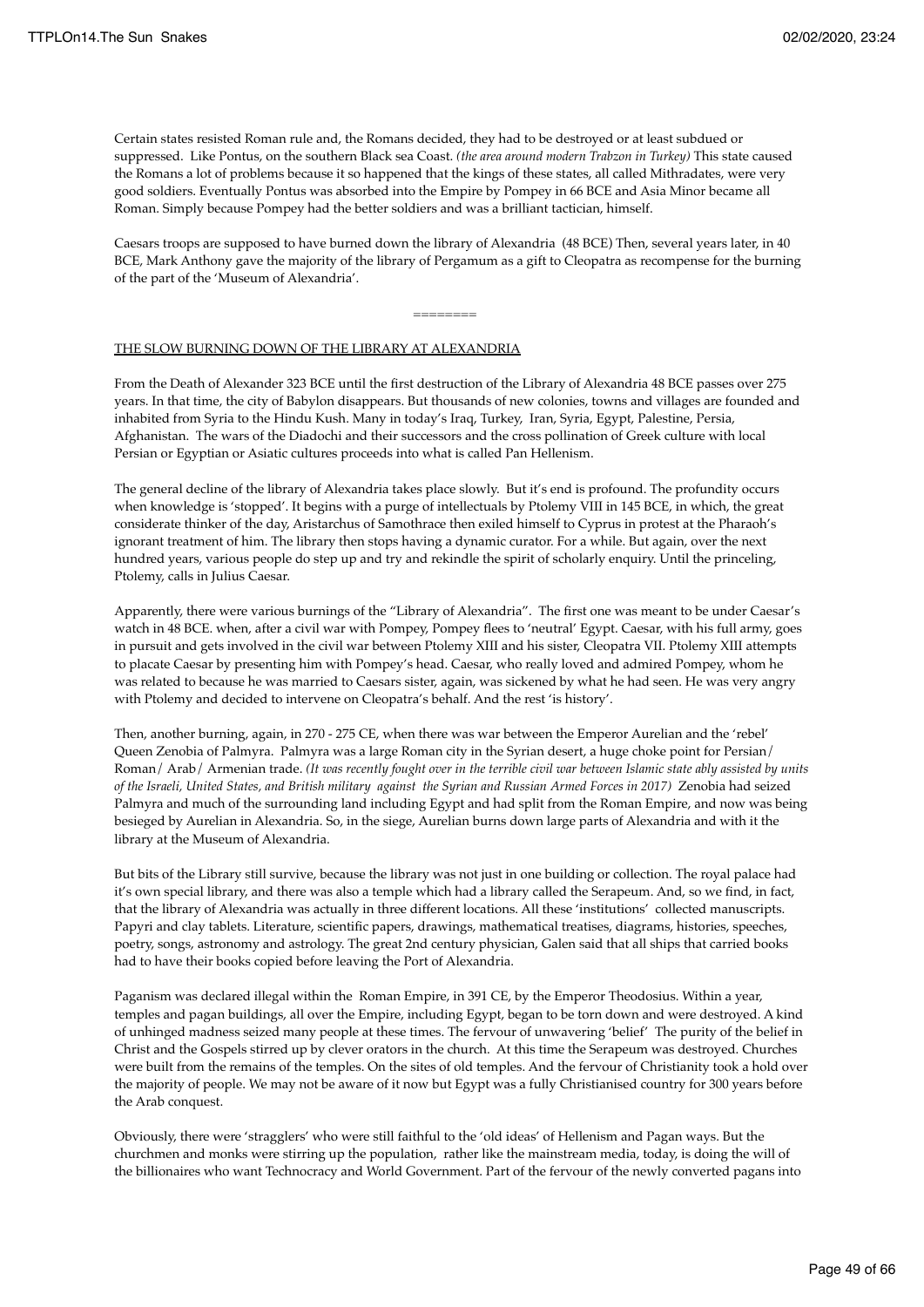Christians was to destroy their old literature. And so in Egypt in particular, book burning was encouraged by zealous priests and monks who wanted nothing but a monotheistic culture. this is why there are so many gaps in our real historical knowledge of people and events. Because of book burning.

## HYPATIA

Now many men are mentioned as being the progenitors of the early sciences or academic disciplines. But here, for once, we have a woman. One such Pagan bitter clinger was Hypatia ( c 355 - 415 CE). She was the head of a neo-Platonic Academy which was possibly the biggest competitor for the minds of intelligent practical people within the Empire. Some of her students went on to become prominent Churchmen, who further consolidated the power of the Church.

Hypatia was very famous in Alexandria and highly respected as an orator, teacher, philosopher, astronomer, mathematician. She was also well known in Constantinople and other, far flung, centres of the empire. She and her father, Theon, kept a large library, some from salvaged works from rescued collections. They kept their library and their school at a building they called the Academy. Which is not connected to our other three buildings. They also both worked on an incorporation of Euclidian geometric theorems and equations, which are still used in classrooms today.

Hypatia got involved in a political/ideological argument between a major clergyman, Cyril of Alexandria and the governor of Alexandria, Orestes who was her protector, friend, sponsor and admirer. Cyril is responsible for the equivalent of the boot on the face to Paganism, in that, he now attempted to directly enforce Theodosius' proclamation of the 'end of Paganism' to it's logical conclusion. Cyril started to put political pressure on Hypatia and her Academy, which was well known all over the Empire.

Cyril's authority was being challenged by the Platonic and Neo Platonic ideas that Hypatia and her students were vigorously defending. i.e. Hellenistic thinking and beliefs. In 412 CE Orestes dies. And with his death goes Hypatia's protection. Eventually in 415 CE she was horribly murdered by a raging mob loyal to Cyril. In later tales which are somewhat embellished. They tear her to pieces using seashells as they were forbidden to bear iron weapons. So they used sharp seashells and virtually flayed her. This act itself seems to be the antithesis of any kind of Christianity, more like some terrible ritual to some awful god. Cyril continued to consolidate his power and Hypatia's students and fellow teachers fled to Athens. The mass migration of the remnants of the Academy of Alexandria means a real light goes out of the World, in the West…. for a time..

The fiery clergy become the cadres for the new church. When Justinian closes the Schools of Philosophy at Athens just to seal the stamp of nothing but Christianity upon Men's minds in 529 CE. Justinian's reign was a sort of turning point for the cultural life of the Eastern Roman Empire and the wider world beyond. It introduced what many still call the Dark Ages. *(the West is a concept, but for our purposes, it includes the Judeo/hellenistic/zoroastrian/ christian 'thinking' of Europe and the Near East which changed to Islamic thinking. What may be termed as the culture of Antiquity to 622 CE)*. We also now know that there must have been a huge volcanic eruption or one of many. For certainly during Justinian's reign, his part of the world suffered a suppression of the light for several years. This caused disease outbreaks and starvation as well as internicene fighting within cities all over the empire (*The revolt of the blues and the greens in the Nika insurrection. Technically a war between sports fans*). This facilitates a 'reduction'.

## THE GRADUAL AND SYSTEMATIC GENOCIDE OF PAGANISM AND THE TRANSFORMATION OF THE ROMAN EMPIRE INTO CHRISTIAN EUROPE.

The real problem of the Roman Empire lay in the fact that, those who followed and worshipped the minority religion of the Christians, then, eventually came to have full influence over the imperial families. The emperors and the zealous converts, the now enfranchised, vocal and increasingly powerful bishops, decided over a period of approximately 150 years to fully Christianise the entire population. The majority of people within the empire,

generally, happily worshipped a multitude of Gods and Goddesses, privately or at open public Temples or groves where rituals were performed.

Many of these rites, rituals and festivals were tied to certain times or days of the Year. The Pagan tradition followed the path of Nature. The seasons. Days of blossom. Days of harvest. Equinoxes and solstices. The Pagan traditions of the Romans, and the tribes they conquered that became part of the "Pax Romana" *(The Roman Peace)*, were enjoyed, celebrated, revered, worshipped, adored and often sacrificed to for various propitious outcomes.

We note, Dear Friends, that the real battle of the late centuries 4 and 5, in Europe and the Mediterranean, was between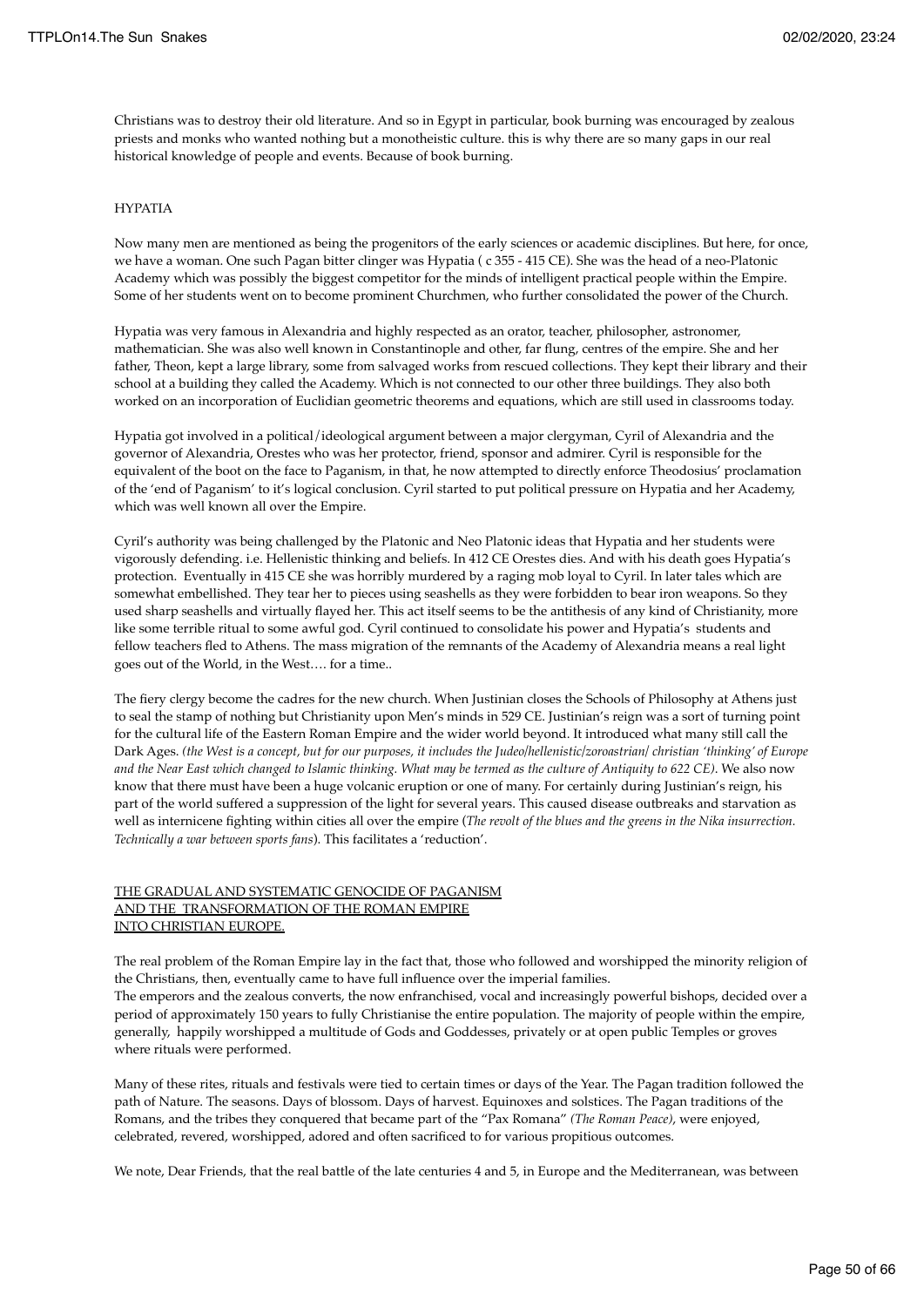the centralising authority of the State who were Christians and the besieged Pagans: reacting, fighting back, being suppressed, hiding, attempting to outwardly conform, being marginalised, being legislated against and often being exiled or destroyed or scattered and therefore made powerless. The Christians usurped the bureaucracy of the Empire to themselves with the recently converted emperors blessing. They became, eventually, an entrenched mafia. But it took time and was comparable to death by 1000 cuts.

For the first 4 centuries after Christ, there are four major currents of philosophical thought running through the people of the Empire:

1st was Paganism. The worship of the myriad of gods that featured the Greek, Egyptian, Roman, Anatolian, Syrian, Gaulish, Hispanic, Britannic Pantheons.

#### 2nd was Christianity

3rd were the various philosophical currents that were emerging from the East and from Egypt (*Egypt! always Egypt, Dear Friends!*) the worship of Mithras and the growth of 'esoteric' philosophy. Neo Platonism

4th was Judaism. The Jews were at least 10% of the empire's population. They formed a sizeable and substantial educated merchant class. They were very important for the trading relationships within and outside the Roman Empire. While Romans were restricted by their obedience to the Emperors, the Jews have their One God. This gave Jews more freedom than most to travel across the boundaries of the empire into Persia, Armenia, or the forests of Germany, or down as far as Nubia in Egypt or right over to the West, in Morocco or Spain or Britain. because the Jews were educated, during the 1st 2nd and 3rd centuries they were able to trade and open up markets that the force of Roman Arms could not.

These forms of thought and worship blended and crossed over into one another's ken. Paganism was widespread and popular among all kinds of people within and without the empire. As in India, the Classical world had a bewildering amount of gods, goddesses, saints days and areas devoted to it. Paganism like Christianity, was all encompassing, all enfolding. Life was based around religious rites and rituals. More importantly: the idea was to have 'reverence to' a being, an idea, a concept, a deity. As in India with it's multiplicity of Holy beings.

Neo Platonism comes to us from Egypt and spreads as a series of ideas tales and prayers to much of the empire and beyond. Neo Platonism has many Hellenistic aspects. ( *See Hypatia above. Neo Platonism is elaborated on in "Venus ~ Food ~ Parsley", where our connection to the Parsley/Umbellifer family is Hemlock. Therefore the lives and ideas of the Greek philosophers, from Socrates, who had to drink Hemlock as the State's way of executing one of the world's most brilliant scapegoats..onward, are discussed. They are an important part of why we all think the way we do, Dear Friends :-*)

The worship of the bull wrestling god Mithra, came from Persia. In India he becomes Mitra. We should remember that many people in the high Iranian (Persian) plateau were herders. The worship of Mithras alludes to Taurean aspects of the Ancient world. We should remember that the cow/the bull played an enormous part in the life of ordinary men and women. As did the goat and the ram. There are many Herculean aspects to this cult. In India Mithra is worshipped as Mitra. Although from the Time of Christ onwards we are in Pisces. which, according to Astrologers, is known as 'the age of deception'. Throughout the 3 and 4th centuries, Persian cults were highly influential in the Roman Empire. As were the earth mother cults of Vesta, Diana (Artemis), Isis, Cybele, Demeter. Very Earth Moon. as well as the father warrior cults of Helios, Apollo, Mars and Jupiter

From the mid late 1st century running through into the 2nd and 3rd centuries, we see a gradual growth in the spread of Christianity. By the year 300 we can estimate that 15 - 20% of the inhabitants of the empire are Christians. We must remember also that at least 10% of the empire was made up of Jews. They made up a substantial proportion of the professional and merchant classes. As in Spain during the Moorish period.

### PONTIFEX MAXIMUS

Even by the accession of Constantine in 305 CE, Christianity is still considered a minority religion that did not have the same rights and privileges as the local and state religions. By 305 CE maybe only 15% - 20% of the population of the Empire could be considered Christian. This changed with Constantine, who fought and won a civil war with his corulers and eventually came to believe in Christianity when (*According to him)* he was given a vision at the battle of the Milvian Bridge (*Late 312 CE*). The Milvian Bridge was a bridge across the River Tiber just outside Rome where he saw a vision of a giant crucifix in the sky as the battle was raging. This converted Constantine to becoming far more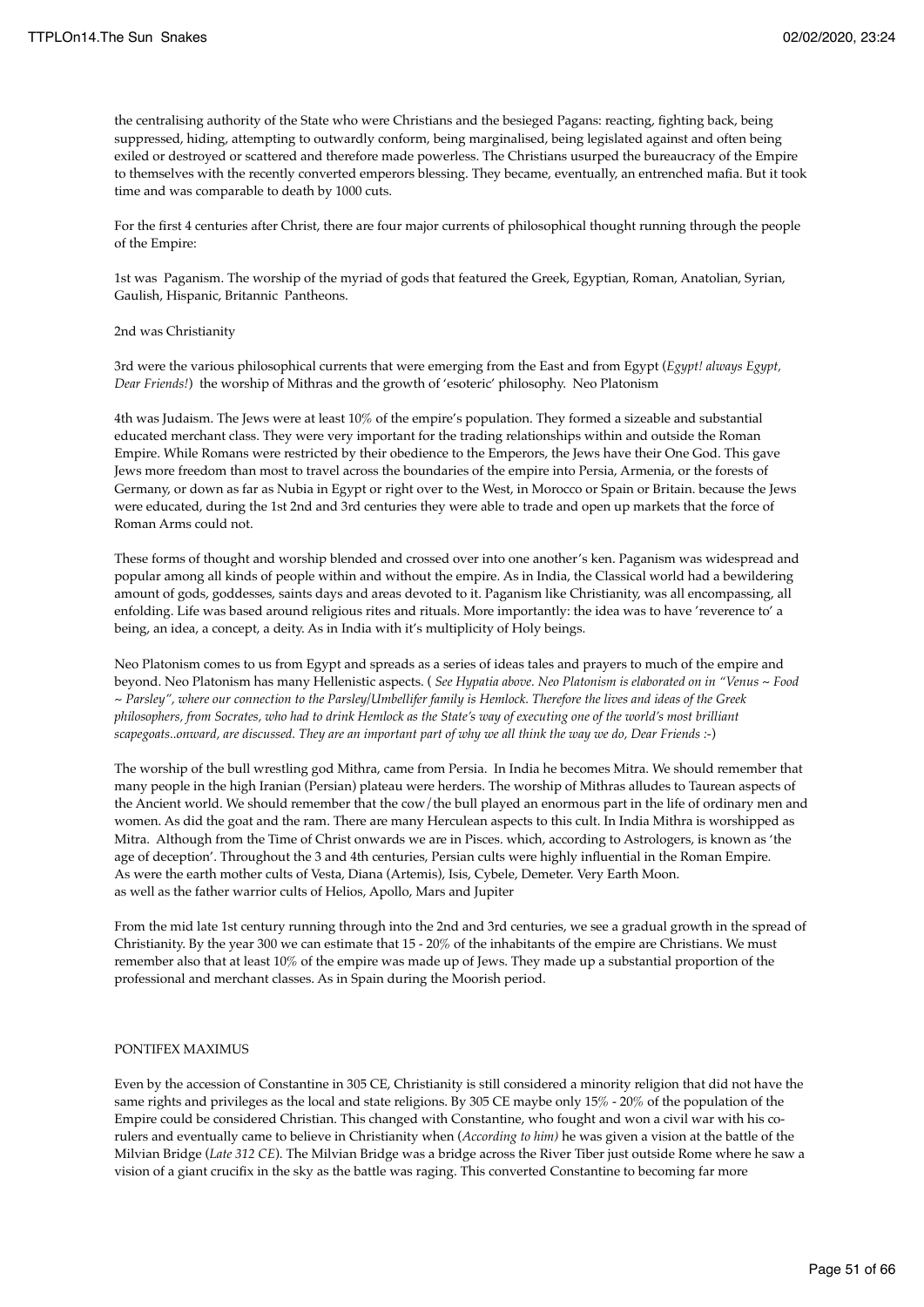favourable to Christianity, although Constantine was only baptised a Christian on his deathbed in 337 CE. Constantine won this battle over his rival: Maxentius and became sole ruler of the Empire. Constantine allows for the toleration of Christianity. He and others organise the council of Nicea in 325 which announces that Christianity is to become the 'State' religion. No great persecutions take place under Constantine. But the church fathers *(the bishops)* who have been legitimised by the emperor are now feeling very confident and fired up. So they start to stir up the populations and attempt to turn them away from their 'pagan idolatrous ways'. This becomes an continuous ongoing process. *(it is so remarkably like the left leaning press are attempting to currently do with their insistence on Political Correctness, Cultural Marxist tactics and rabid third way feminism. which are all incredibly Solar forces because they are tools used to destroy societies and create impoverished dictatorships*)

Constantine's successor, Constantius II is really the ruler who begins the wholesale destruction of freedom of thought and belief. Constantius is an exclusive Christian. He is an Arian Christian. He passes laws and decrees that were thoroughly and directly punitive towards pagans and paganism. In 350 CE Constantius decreed laws directed at Pagans that forbade the performances of Pagan rituals and the attending of such rites. Constantius' decrees pitched a minority of Christians against the vast majority of the population who were Pagans. Constantius also issued laws and decrees against Jews. The curious and interesting thing about Constantius is that near the end of his life, he appointed his cousin, Julian to be Co-Emperor. And while he was persecuting Pagans, Julian continued practicing all the old Pagan rites and beliefs, right under Constantius' nose.

During the first 3 centuries, we also see a growth and development of Cults. Mithras was a purely male only cult. Often worshipped by soldiers who then spread their beliefs by being posted to different parts of the Empire. Many cults admitted women only to their ranks. The Vestal Virgins were a very ancient and institutionalised cult. Women only. These cults had holy days, involved sacrifices of animals, required service of those who were devout and received monies and coins and gifts from patrons. They were busy and active and people lived their lives around the Holy days and festivals of the various cults. The worship of collective or individual Gods and Goddesses.

Under the brief reign of Julian the Apostate *(361 - 363 CE)*, Paganism was restored and there were restorations of the Sun cult of Helios. Julian had a pagan classical Greek education at the schools of Philosophy, the Academy in Athens. These schools were viewed with more suspicion and prejudice as Christianity began to disseminate. Julian was prejudiced against Christianity because his uncle, Constantius, was a humourless man who had Julian's brother Gallus and many other relatives killed, during his reign, in order to consolidate power. Julian did not actively persecute Christians, and, he appealed to his fellow Pagans to be tolerant of Christians, even though, Christians were horribly intolerant of Pagans. Julian considered Christians to be dangerous fanatics.

## We see now, in 2020 how horribly intolerant and abusive those on the Left of the political spectrum have become. They wish to abolish and control free speech which is the reverse of what the left were trying to do during the 1960's into the 1970's. A forced explosion of what seemed like societal contentment during the early years of the 3rd millennium.

Constantius and later Gratian and Theodosius all used intimidation, threats, bullying, basic psychological warfare and punitive legislation to try to force the minds of Romans away from Paganism towards some kind of Christianity (*Which was still, yet, to be decided upon by learned men and the emperors discussing the minute details of the nature of Christ and his relationship to God at repeat conferences deciding how people should 'think'.* )

Under the brief reigns of Jovian *(364)*, Valentinian *(364 - 375, with Valens)* Paganism and Christianity were left alone to get on. There were no persecutions but the general level of intolerance of Paganism by the growing amount of Christians made life more difficult for those who wished to continue practicing the religions of their forefathers. The Jews found life a lot more uncomfortable because of Constantius' prejudice. Constantius would say that the Jews gave Christ to the Romans to crucify and so were the reason why Christ was crucified. This is a concerted effort to create a problem in order to divert attention away from a problem. This prejudice against Jews is further inferred to, as more and more laws and statutes are enacted against Jews and others. Heretics. Those who would not conform.

Further systematic persecution of Pagans begins in earnest under the emperor: Gratian 375 CE. Despite Pagan worship being by far the most popular religion. Gratian comes under the tutelage of Ambrose (*one of the fathers of the Church from Milan and a fanatical monotheist*). Gratian sequestered the assets of the Vestal Virgins, who over the centuries, had amassed offerings and gifts from patrons over the preceding 1000 years. Gratian first appropriated the income of the Temple of the Vestal Virgins and confiscated all the gifts and possessions of the priestly colleges. These were large different institutions in large urban centres all over the Empire. But, Rome was the centre.

Gratian also ordered the removal of the Alter of Victory which was inside the Senate House of Rome. Then, the colleges of Pagan priests lost their privileges and their immunity. Gratian closed all the Pagan temples and shrines and all their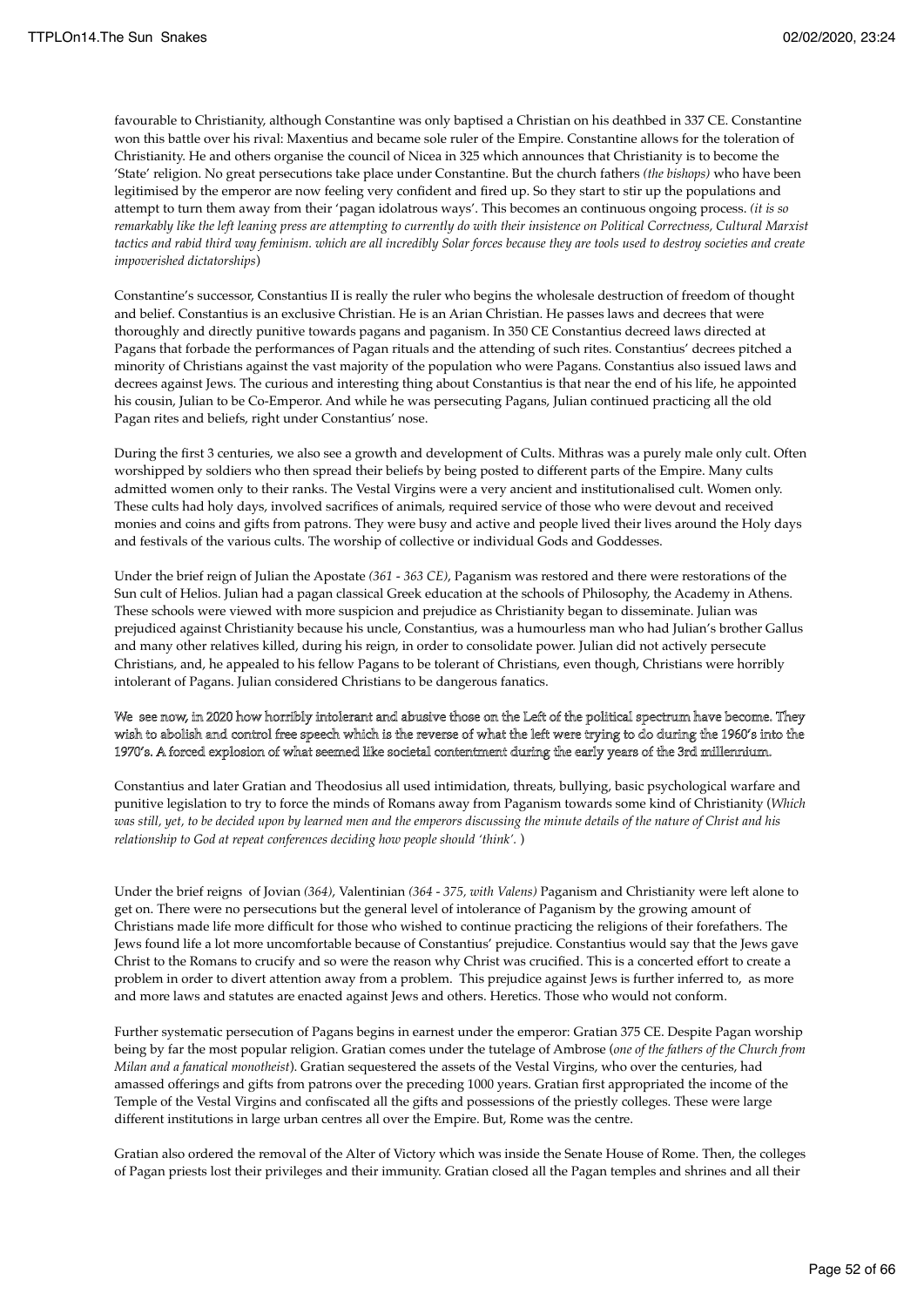various stores of gifts and coins were then seized by the Roman State. This is similar to the way Henry VIII of England dissolved the Monasteries in Britain. He too just 'sequestered' their assets for himself.

Pagan senators responded by appealing to Gratian. He was, after all, still 'Pontifex Maximus'. The Chief High Priest of the college of Pontiffs in Rome. There were five distinct classes of High Priest in Rome during the Pagan era. These eventually became absorbed into the upper structure of the Papacy and the college of Cardinals. The Pontifex Maximus, today, is the Pope. The emperor: Gratian does not want to be seen to be having anything to do with Paganism and so drops the title: Pontifex Maximus from his list of titles.

Gratian's son: Theodosius spent a lot of time defending his empire and was fighting the Goths in their various forms and incarnations. Possibly the biggest mistake that the Romans made at this time was accommodating some of the raiders within the empire. Theodosius settled a proportion of the Goths in Pannonia and Illyricum They had poured into Europe and were streaming into the Balkan provinces( *Serbia, Macedonia, Greece*). The two mistakes the Romans made were 1, letting in these tribes in the first place whilst they could seeand witness first hand, a societal purge occurring with the destruction of Paganism and the Temples and 2. bot crossing the boundaries of the Empire and destroying and enslaving the tribes across that border all salivating at the prospect that the Romans were weakening themselves. And now it was obvious to those outside the empire that it's institutions were weakening. Theodosius clamped down further upon Paganism. The Theodosian decrees are how historians are taught to understand the destruction of Paganism and the ascendency of Christianity.

Although the religion of Christ was still a minority religion this did not stop the Church and the Emperor putting the pressure on the Pagans. Visits to temples were forbidden. Pagan holidays were abolished. The Eternal Fire in the temple of Vesta was extinguished forever. The Vestal Virgins were disbanded. Auguries, Hiruspacy and Witchcraft were now punishable. Theodosius refused to restore the Alter of Victory in the Senate House. While Pagans protested, Theodosius destroyed many temples, sacred sites, sacred groves as well as images and idols. A horrible book burning. Theodosius forbade even the private practices of Paganism within the Home. The last Olympic Games took place in 393 CE.

The death of Theodosius provoked a political, military, economic, social and spiritual crisis. The weak sons of Theodosius could not stop the tribes from the north and east from pouring in. These sons continue to enact further laws forbidding Paganism. Arcadius (395 - 408) passes further laws banning pagan holidays from being celebrated. People were forbidden to go near temples and expressly forbidden to perform any kind of rite or sacrifice. These laws have harsher punishments attached to them. They are enacted because many people are veering away from Christianity and reverting back to the Pagan ways of their ancestors. These laws are intended to pull back "those who stray from the dogma of the Catholic faith".

In 396 the privileges of Pagan priests and clerics were revoked. Also in 396 the order went out to tear down all the Temples in the countryside. As adherence to Paganism was still very strong in the countryside. In 409 Honorius (393 -423) enacts laws that punished judges and magistrates and bureaucrats who did not enforce the laws against Paganism. In 415 Honorius enacted another law that appropriated all the property of any of the Temples left standing or just their sites. All objects in public, relating to Pagan rites and rituals were to be removed. Because of the increased fanaticism of Christians the famous mathematician and philosopher Hypatia was murdered by an angry mob in Alexandria in 415. In 416 CE Pagans were not allowed to be in any publicly appointed post.

Any Pagans caught performing rites or rituals were to have all their goods seized and they be sent into exile or to the mines. In 425 more laws were decreed stipulating that all pagan superstition was to be 'eradicated'. Another law said that those wishing to be soldiers would have to renounce their pagan beliefs. And those in front of a judge no longer had the right to plead, as Pagans, in court. Even From Gratian's time the central authority of the Church still found it very hard to convince Pagans to convert. People were so resistant to the new ways. Theodosius upped the harsh punishments meted out to transgressors.

By 435 *( During the reign of Theodosius II 402 - 450)*there is no pretence at mercy as Paganism is outlawed by death. In 451 Emperor Marcian *(450 -457)* decrees all Paganism punishable by Death and the seizure of all assets and the exile of families to mines or for torture *(Leo I 457 - 474)*. The Emperor Zeno in 470 *(474 - 491)* decrees that academic discussions that involve ideas taken from Paganism and Classical culture are forbidden on Pain of Death. No real change in the tyranny of the thought police, then?

Eventually responsibility for the punitive sanctions meted out to Pagans was given over to Church people. Bishops and the like. At these times we see many bishops of towns and cities leading mobs who are tearing down the pagan Temples and destroying the Pagan sites. These acts of internal social destruction may well have encouraged the tribes from outside the empire to attack. As their traders and spies reported that the Romans were destroying their own great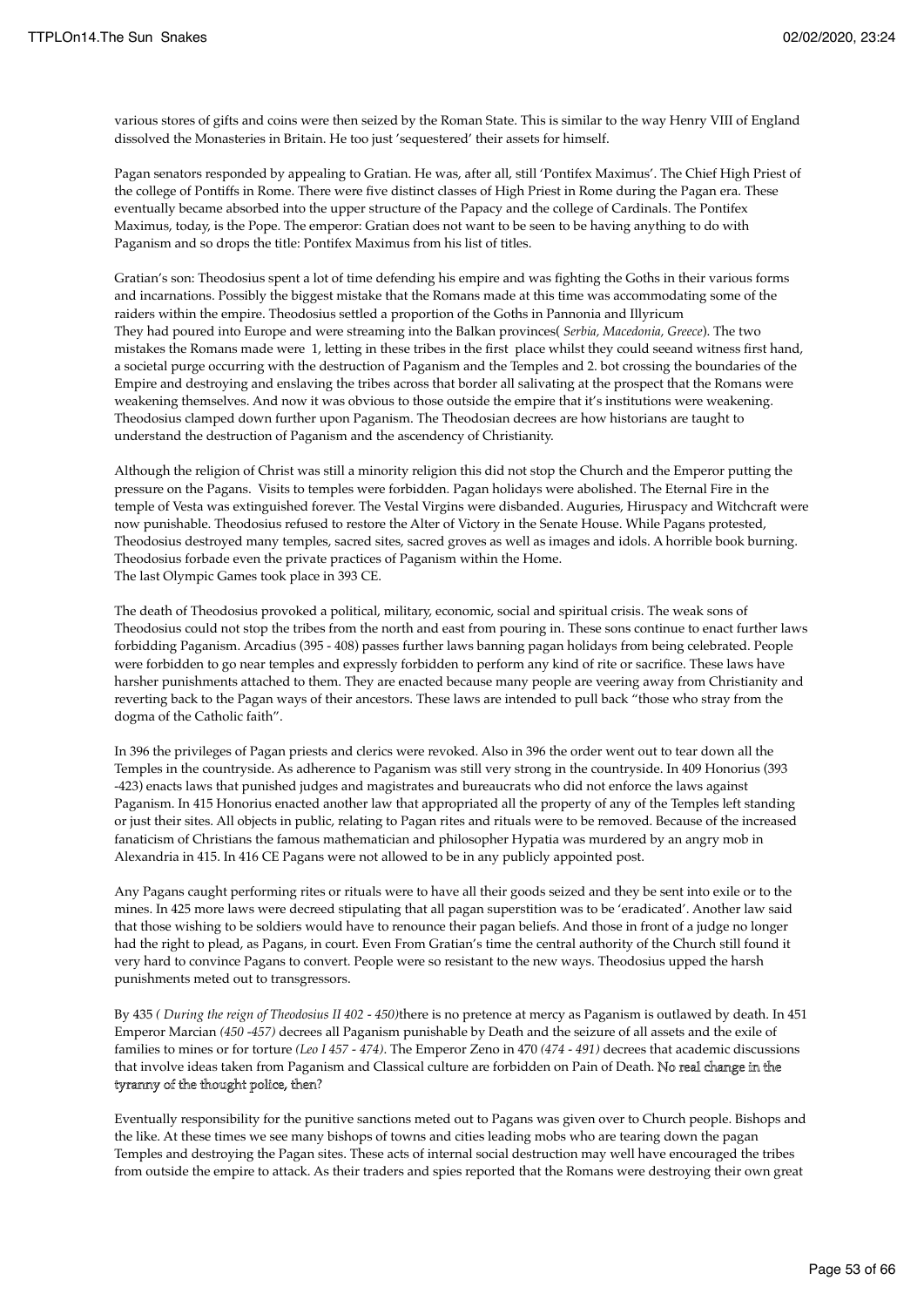buildings in a frenzy. Now was the time to take advantage of their chaos.

As we slip into the 5th century, many tribes from across the Rhine and Danube crossed over into the empire. In 408 Rome was overrun by the Vandals who eventually went onto live in North Africa for 135 years, then in 410 CE the Visigoths sacked Rome. Many people around the Empire felt that the sacking of Rome was a punishment for taking the sacred relics out of the Senate House and the destruction of the Temples. Much argument and hand wringing.

A kind of depression permeates much of the Roman empire from this time. It happens quite quickly. Rather than a falling apart, one could say that there is a giant economic recession. All areas of trade shrink. Lines of trade and routes are shut down, moved and altered. The gravity for Trade shifts from western Europe to the Aegean and Black Sea and eastern Mediterranean, Constantinople and the Mid East. Here down the From Constantinople and through Turkey and down the coasts of Syria and Lebanon and Palestine and into Egypt, trade is very active.

By 500 CE. *(Emperor Anastasius 491 - 518)* Rome is like a ghost town. Weeds and grasses cover the great structures which are broken down to make new houses or are sat ruined and spectral. The early palaces of the Popes are built among and on top of the crumbling structures The stones from some of the temples are used to build houses. By 500 CE barely 20,000 live in Rome compared with 1.5 million 250 years before.

#### A TWISTED SEPARATION

Many religious cults were exclusive. Exclusively male or female, this, then, may have helped to reinforce the sexual stereotypes that permeate societies, in the West, today, habitual memory. These sexual stereotypes are also biological and are often unconsciously reinforced by behaviour. As Christianity gained ascendency, women, it became apparent, were somehow…suppressed or lessened or made subordinate to men. They became property. Even if they themselves possessed lands and titles. This was the case, until the 20th century.

What certain cults had in common, despite their exclusivity, was that there were 'mysteries' of the deity *(Zeus, Bacchus, Isis, Cybele, Demeter)* The zealous church fathers realised that the access to and meaning derived from these mysteries meant a connection to something that these worshippers enjoyed as part of their experience of living. Of serving the deity, of reverence and of letting go to the god or goddess; completely. In some form. Which could be purely sober, or a varied mix of ecstatic, sexual, bloody, frenzied, dreamlike, hallucinatory, hypnotic or trancelike ritual. but certainly reverential. seemingly freely given, as opposed to coerced through fear. No words can be said to describe. It was just giving oneself over to the deity. As with all things one could surrender oneself either to dark forces or toward the light. Often the Muses were invoked, depending on whether there was singing, dancing, musical instruments, poetic recitals. In fact anything that would enhance the worship the 'getting into' the spirit of the deity in question.

The fathers of the church, who were appalled at what they often described as wanton Pagan licentiousness, sought ways to prevent believers from attending these kind of rites and rituals of the mysteries of their gods. In effect the fathers of the church wanted to control people's thinking. And their behaviour. This is not a new idea. But the wholesale forced conversion or coercion of Pagans to Christianity is testimony to the thinking of the Christian Elites, that a brave new world, even then, even if it meant tearing everything down, could be made real. Even if it meant ruling over a pile of ruins.

What the conversion of Pagans to Christianity did is made everyone fearful and lost to composite religious delusion. Peoples' faith was real enough to them, but the Elites so wanted control over the minds of men, they were willing to destroy their previous religious culture to do it. This of course meant violently upsetting the social apple cart. This is so similar to the way that mass capital, the social networks and mass media politicians and pundits are attempting to corrall the West into despotic monocultural tyrannical despotism, today. Especially today.

The Elites of the West have sold out their populations to the greater inexorable power. Today this is transferring from the previously dominant English speaking West, to the predominiantly Spanish and Arabic speaking peoples of the South, the Africans and the Chinese.

Their cultural discourses and their use of current technologies and their sheer numbers now preclude that after nearly 500 years of western domination of the globe, the emphasis will become more multi polar. A kind of moral destruction of the West is happening in real time, today and is still being played out. Very much like the imposition of Christianity on the West over 1500 years ago. Same old same old.

It just ended up being an explosion. Or a cultural implosion that had the same effect. It led to a collapse and sent Europe into what historians call, a 'dark age' for over 500 years. And through these particularly unstable and uncertain times, people would conform, consume and obey according to the will of a pyramidical centralised authority.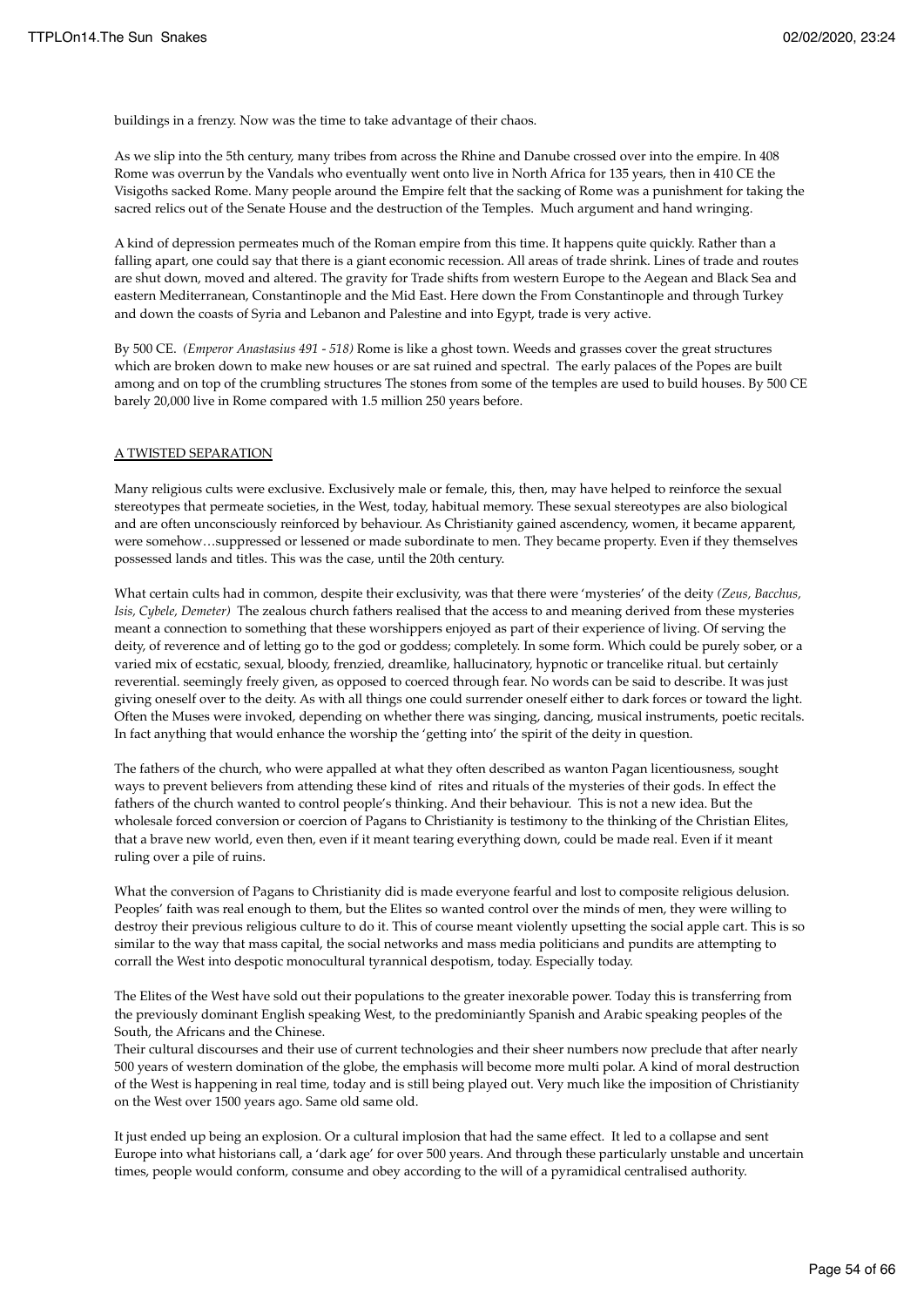Narrowing down perception. The more we see of how the churches are today, the more we see the Pagan : The pre-Christian not far from the surface. Sometimes, staring everyone in the face. The way churches act. Superimposing Christian rituals on top of Pagan. Using the power of centralised standardised thought to control populations. This is happening again, today.

Today the social networks are literally attempting to force thought and control speech. This is remarkably similar to the way the, by now, centralised Christian Romans, forced Christianity upon their Pagan people.'YOU MUST THINK LIKE THIS!!' Today in 2020 We see the behaviour of the very powerful social networks as being intrusive in all aspects not respecting of any privacy or data security. The state acting through private contractors to control the minds and voting habits of their populations. Another set of mafias all buying or subverting or bullying or bombing their way to total power and control. Digital sappers blowing up the stability of things.

## THE TERRIBLE WINTER OF 535/536CE

The cataclysm of 535/6 CE was recorded by the "East Roman" author, Procopius. (c. 500 - 565). Procopius' life was dominated by the Emperor Justinian and his consort Theodora. Procopius recorded a series of events that can only by described as "A dying of The Sun". The light of The Sun was shining without light or heat. The Sun is described as becoming dimmer and losing it's light. The brightness of the Moon, too, seemed diminished. The resultant lack of light also created a lack of heat and everything went dark and cold for over a year. There was no rain, and a very long winter. This resulted in crop failures and birds and wildlife perishing. Plague also emerged during this darkening Sun, along with famine.

This phenomenon seemed to be a world wide event. In Procopius' recordings, Alexandria, Antioch, Rome and Constantinople all suffer. Enormous amounts of death. Some towns suffered a half to three quarters of their inhabitants Dead. This 'event' seems to have had very long lasting effects on the survivors minds. Very much like the Black Death some 700 later. Some 7 or so years before, Justinian had closed down the schools of philosophy at Athens. This was a political and religious decision. The schools of Philosophy were about ideas and the exploration of knowledge and the discussions around Truth. One could simply not discuss Truth, when 'the truth' had already been decided by the emperor and his bishops. While a cultural closing down seemed to be happening from 529, after the terrible years of 535/6, we could perhaps say, that the real 'dark ages' begin after this World Wide event.

But, only in Europe. The dimming of the light phenomenon was World Wide, it was not restricted to Europe and the Near East. This Solar phenomena affected the Chinese too. In the Chronicles of Beishi from the History of the Northern Dynasties, the scribe wrote that:

" in the province of Xi'an (Chang-An), 80% of the population died along with many of the animals in the region. The others stayed alive by eating one another."

The year 536 was the coldest winter on record in the last 1500 years. Even if we take the mini ice age of 1550 1750 into account, 536 still remains the most significant climate event of the last 1500 years.

Evidence of this cataclysm abounds everywhere in Tree rings, and Ice cores from both the southern and northern wastes, from samples of the permafrost and from soil layers. No one knows exactly, what caused this cataclysm but the speculation is that large meteor hit the Earth in the Sea, or there was a huge amount of tectonic activity, culminating in some kind of volcanic activity. Perhaps Krakatoa (Indonesia), or one of the huge volcanoes from Iceland or South America. Whenever Earthquakes do happen, they always seem to throw up new diseases or there is the regeneration of old diseases that have slept. Volcanoes are crucibles for all manner of naughtiness and chaos. This event of 535/6 is said to have covered Earth in a kind of shroud.

It should also be noted that this part of China recovered within 100 years. Xi'an (Chang An) became one of the Capital cities of the great Tang Empire period (*618 - 907 CE*). And, at one stage, around 800 CE, Chang An became one of the largest cities on Our World (*Population approx 2 million people*)

\* \* \* \* \* \* \*

ANOTHER PULLING APART TO THE ORDER OF THINGS The explosive destruction of Greek modern education.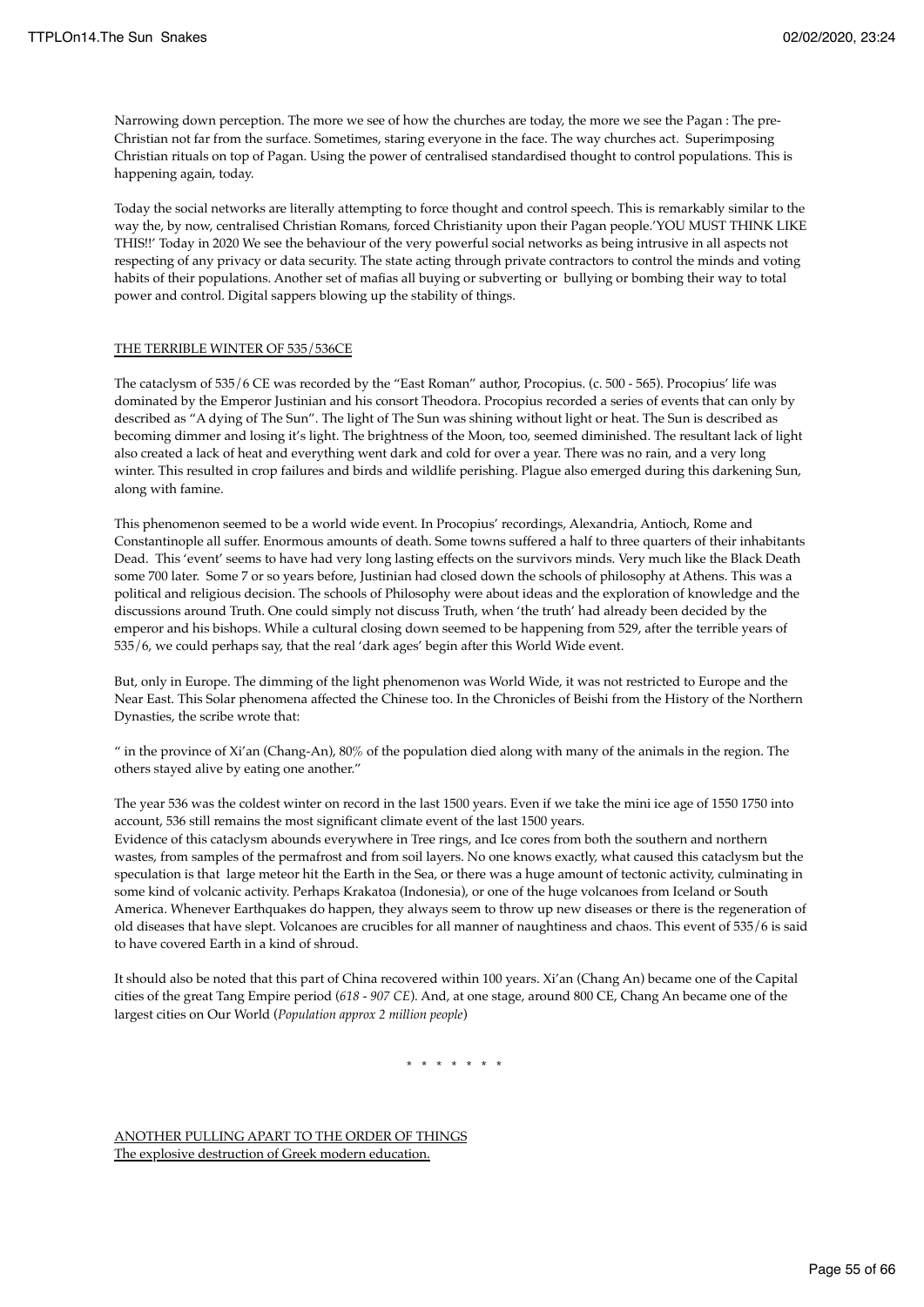Recently, in 2014, the Dean of the School of Philosophy at a major University in Athens, had to close down the School. Greece was, and today, still is, being put through a financial/economic mincing machine by the current oligarchy of bankers who are firmly embedded in such places as London, Brussels, Frankfurt, and New York, Hong Kong, Shanghai, Tokyo and in tax haven parts of Our World. These bankers, today, are the Darius' and Alexanders of their era. They are the real kings and emperors of Our World but we barely even know their identities. They are the Sun and Saturn folk.

Part of this meat grinding process that the Bankers have put Greece through, recently, has affected the State sector most obviously and rapidly. So much so, that society in Greece has, sort of, broken down. This financial weapon of mass destruction is accompanied by a refugee crisis of mass destruction. Syrian and other refugees from other wars have fled the American inspired civil war going on in Syria. Currently, Europe is enduring a mass migration crisis of huge proportions because of the various ambitions of the corporate western powers, namely Britain, The USA and France. But not exclusively, for they have alliances. Always. And these alliances shift, like Snakes changing their skins. Like the way Snakes side wind in order to leave a place quickly.

Now Greece, in particular, but by no means, exclusively, is being hit, very hard, purely through financial weapons of mass destruction. Mainly German, in nature, but American and British in origin. That is to say, that the centres of these financialised weapons certainly have offices in London or New York or Frankfurt but their power is Global. For these are the Central Banking powers. And they are the real masters of Our World. This is part of the squeezing effect that Macro economics, based in a remote place, away from the actions of those economics, have on the ordinary people of Greece, who are just trying to get on with life, whilst having their pensions taken, their jobs lost and their esteem destroyed as well as the effects of job losses and pension losses on families and all the knock on effects on small business and the retail industry which affects prices. Disastrous effects.

The reason for the School's closure is because 'no one can take the garbage away'. A breakdown. Part of this breakdown has been to break down the very high standard of education that Greece enjoyed. A culture of high inquiry. For a culture that needs to migrate, en masse, in order to find enough work. And here we have another Solar action. Another needless break up and shifting of culture. But, as humans, this is exactly what we do.

We get settled, then something breaks down. We seem to explode in on ourselves. This happens time and time again, historically. Something gets built up and is then destroyed. Rather frustrating. Then we must move on. and begin again. The endless warfare in different places using different weapons with different enemies is just as the snake shifts and changes its' skin. It breaks things up so there is no continuity. This is also very Solar in nature. For, what does the Sun 'do'? It explodes. Things get to a point where containment is no longer possible. Containment has been destroyed by over activity. Or by forced activity. In the case of the changeover from Paganism to Christianity, we see force, coercion, compulsion, intimidation, with creeping legislation. Death by a thousand cuts. Not one overt force, but many subtle and not so subtle pressures to conform differently, to a central monotheism. Quite a mental shift for societies to deal with and for the possibilities of continuation for the creation of unrest and disquiet.

#### **.BACK AT THE LIBRARY OF ALEXANDRIA**

One last word on the Library of Alexandria: When Alexandria was captured, after a long siege by the Arab general 'Amr ibn al-'As, in 642 CE, there is supposed to have been a short discussion between him and his officers, which ended with him saying:

 " If those books are in agreement with the Quran, we have no need of them. And if these are opposed to the Quran, then destroy them."

You can't argue with that logic.

That was the end. And, for a time, the lights went out. In the West. The Snake went to sleep.

We find, that as Europe is overrun by wave after wave of tribes coming from the north and east, a kind of sleepiness and a sort of shrinking occurs. While at the height of empire there were several towns and cities that had half a million or more people, after the dissolution of Paganism and the splitting of the Roman Empire, Europe seems to dwindle. Towns and Cities remain very small for hundreds of years until the late medieval period when population and technical development begin to increase. The intellectual centres of gravity move back, to the Mesopotamian Basin the Levantine fertile valleys and the Nile region as well as eastward to China, North India. There is a revival and adaption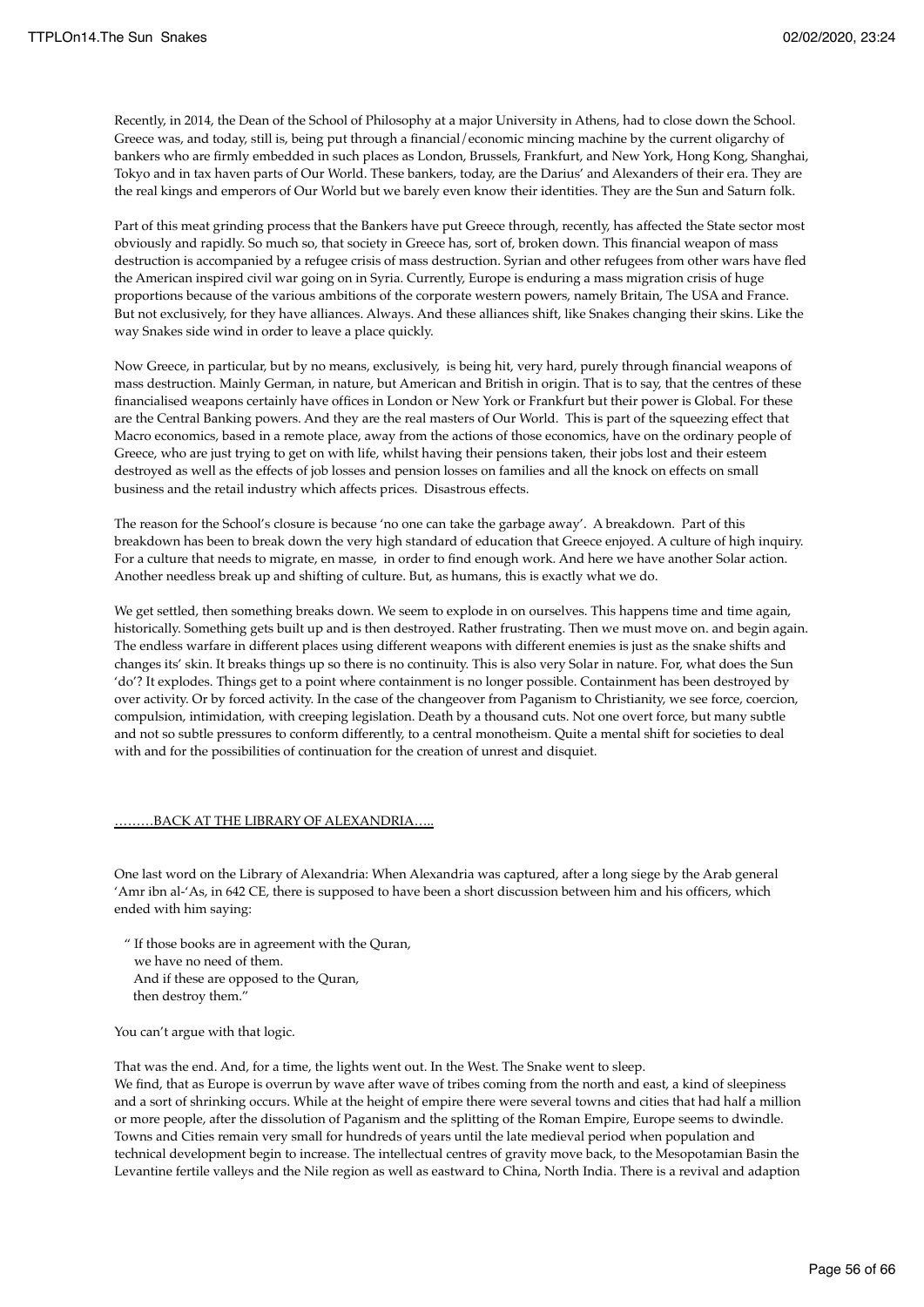of the culture of Antiquity by the Arabs when they conquer the mid east and north Africa and, most of Spain.

By the year 800 Baghdad is one of the world's largest cities being built from scratch some 50 years before. Cordoba in Spain is the urban example of Hispanic Arab Renaissance. Explosive growth, economically, politically, and culturally. Baghdad became a centre of learning that men of inquiry wished to travel to. But for many, especially in Europe from the fall of the Roman Empire until the pre renaissance revivals under the north Italian cities of the 11th 12th and 13th centuries Europe is agrarian and must deal with multiple political and social upheavals. Christianity is firmly established in most of Europe by 800 and pushes further north and east looking for converts.

Another truly interesting Library that would reveal so many secrets, about the ancient world is, of course, in the bowels of the the Vatican! A huge keeper of secrets. The Vatican. Built where St Peter is said to have been crucified in 64 CE. (Mons Vaticanus). Also in the same year just down the road from the Vatican, 64 CE Paul was beheaded on the road to the port of Ostia which was Ancient Rome's nearest port. As we know, many of the later books of the New Testament of the Bible are written by Paul in his Epistles (letters to), with all those sloughed off previous editions. Of course. We must remember that The Vatican Library too, is like the lair of Snakes in dark holes. We have no real idea of what knowledge and what knowing is locked away in the dark vaults probably taking up space with the dead in the ancient Catacombs of Rome. But we can guess Dear Friends that the Vatican has much that is hidden from humanity that may now be revealed to all. SVAH! HA!

\*\*\*\*\*\*\*\*\*\*\*\*\*\*\*\*\*\*\*\*\*\*\*\*\*\*\*\*\*\*\*\*\*\*\*\*\*\*\*\*\*\*\*\*\*\*\*\*\*\*\*\*\*\*\*\*\*\*\*\*\*\*\*\*\*\*\*\*\*\*\*\*\*\*\*\*\*\*\*\*\*\*\*\*\*\*\*\*\*\*\*\*\*\*\*\*\*\*\*\*\*\*\*\*\*\*\*\*\*\*\*\*\*\*\*\*\*\*\*\*\*\*\*\*\*\*\*\*\*\*\*\*\*\*\*

#### **LIZARD BRAIN**

Because dinosaurs are said by gene scientists to be our ancestors, we must not forget the fact that, we have inherited part of the dinosaur brain in us….we are lizards with smooth skin and there is a deep part of us that is incredibly old and primitive…our dna/rna has long ancestry. Long, swirling, spiralling chains stretching back through hundreds of millions of years of time. There has been a metamorphosis from the most basic amoeba in a warm pool of proteins all forming together to build life......we are the talking lizards.... it runs very deep. An inner primordial part that many people look inward towards. People who dominate in modern times have a touch of the cold lizard about them. This is about Hunting….on the most primitive level. Cultivation is so that the Hunt may continue fruitfully. Where the hunters are thirsting for things they do not need....but certainly not for the hunted or the farmed.

According to current scientific thought, Our Ancestors lived in a kind of 'closed' environment in places like the Rift valley in East Africa where the Great Lakes of Africa are cutting East Africa off from the rest of the continent. An ideal place as a laboratory for the cradle of humankind some 3 or 4 million years ago. These primitive ancestors faced weather problems and wild animal problems. as well as all the problems brought with proximity to water and land it was an ideal place to 'learn to hunt' and therefore survive. Africa had very difficult conditions brought on by the heat. Millions of bugs and microbes were and are evolving in these 'ideal conditions'. We know that approximately 30,000 years ago Man (Homo Sapiens, not Homo Erectus, who had been wandering around and discovering the Australian Lands for 30,000 years before that), started travelling along the coasts. And spread that way. Cultivation, it appears, only begins approximately 10,000 years ago as a convenient way of obtaining food sources without hunting. Or so we are told. Static hunting. Since then, men have been trying to harness the energy of other men to do their will and provide them with static trophies but men still hunt and today…..their hunting grounds are in the modern business environment.

Then, it becomes something far more multi layered. More like a multi dimensional game of chess simultaneously played on a complex multitude of levels and planes. The power plays, the prestige, the immense egos, the pride, the falls from grace, the praise, the glory, the name, reaching ever more for something always out of reach, the acts of Tantalus multiplied a trillion times harkening back to a primordial age, deeper than deep. The trophies are the cars, the houses, the planes, the amazing yachts, the fine art, fine objects, the stuff. And no matter how much or how good the stuff, it rarely satisfies. Only family and close friendships seem to matter and being with nature. Being in nature. It is why the emperors did not want you to appreciate and worship the countryside and just love nature for being nature. For just 'being'.

Our ancestors tore flesh with their teeth and nails before they had tools…before Silica flints. Tearing into live animals not so long ago…..now, these days, we tear at each others mental and emotional flesh through the systems of coercion that our governments have coiled round us. Like a quiet Snake wrapping itself around all of us. Like the Boa Constrictors does when it attacks and squeezes it's pray……….it's their form of hunting.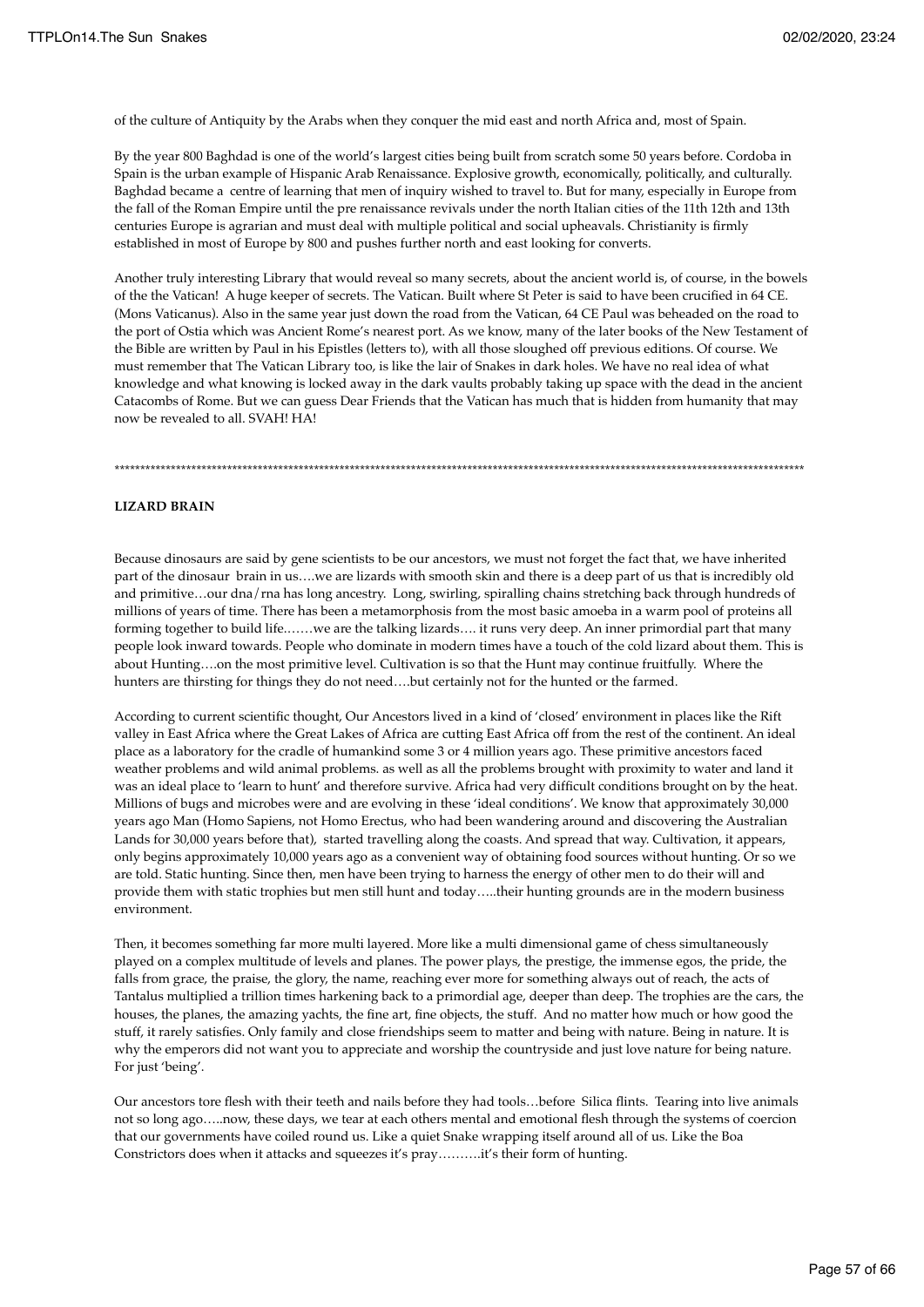Who are 'they'? 'They' are the corporate foundations, the trusts, the boards of the corporations, the shareholders of corporations, the governments, bureaucrats, the policy makers, the bankers, the lawyers, judges, chief scientists, who enable all this interventionist systematisation to happen and therefore produce such a cajoling, coercive and corralling strategy of total social control upon all of us in exactly the Boa Constrictor method. 'They' are 'the establishment'. This is happening as you read Dear Friends. Even now the suddenly very powerful social networks are squeezing the populations of Our World to their will. But they are making many enemies.

'How is it done?' a relentless argument is forced into a narrow narrative which is then pushed out by the entirety of the billionaire owned mass media. For the last decade or so, up to 80,000 pages of new legislation is written by the United States Congress, every year! In 2015 alone over 81,000 pages of legislation were passed by Congress and this is not unusual. At the EU commission in Europe, the legislation is endless. A similar amount is 'passed' every year. The legislation affects everything and has huge knock on effects. It appears that, for many years, many 10s of thousands of pages of law have been passed by Congress and by the European Parliament. This is the narrative that squeezes the public perception of what the authority wishes the public to know is going on. It is about controlling all trade, all action, all transaction. Ultimate control. Therefore control of the narrative means control over the public's emotional investment in that narrative. If the aforementioned bodies can control the narrative then one can literally squeeze the population into submitting to almost any form of tyranny. This is often done through the introduction of new technologies. Currently we are in the smartphone era….but the new promised land for the future is to be chipped and logged into a huge grid. This will end freedom as we have known it. Probably forever. Then Humans will become nothing but a slave race. Perhaps we have not yet understood that we serve the invisible pyramid, the invisible matrix with nearly all our time, our energy, our attention, our money. This is the Boa constrictor method of Man controlling Man. Our distraction is our entrapment by 'them'.

Iain M. Banks characterised this super controlling surveilling grid in his books on the Culture. We are nearly actualising many of those concepts now. Particularly with bio engineering, molecular biology, genetic engineering, nano tech science, and limitless finance.

\*\*\*\*\*\*\*\*\*\*\*\*\*\*\*\*\*\*\*\*\*\*\*\*\*\*\*\*\*\*\*\*\*\*\*\*\*\*\*\*\*\*\*\*\*\*\*\*\*\*\*\*\*\*\*\*\*\*\*\*\*\*\*\*\*\*\*\*\*\*\*\*\*\*\*\*\*\*\*\*\*\*\*\*\*\*\*\*\*\*\*\*\*\*\*\*\*\*\*\*\*\*\*\*\*\*\*\*\*\*\*\*\*\*\*\*\*\*\*\*\*\*\*\*\*\*\*\*\*

#### **NAUGHTY HUMANKIND AND THE SNAKE WORLD.**

Man too, has been responsible for the transfer of species from continent to continent and within the lizard family there are notable examples.

In Australia the Cane Toad has conquered the landscape. Where ever there is water, there the Cane Toad will be…..their skin is poisonous and they have no natural predators to control their numbers. They really breed and their numbers multiply exponentially. So, like rabbits that were also an introduced foreign species, they have altered the ecology of this part of the world…as the introduction of cats have, in New Zealand. Their numbers have become prolific and they eat what other animals should be eating thus becoming a rather unbalancing competitor……Cats and Rats are meat eaters and most of the species of New Zealand were very passive vegetarians….a most unfair animal genocide perpetrated by man.

On the Island of Guam there is a huge snake problem. A southeast asian green tree snake was introduced to the island and from then on some 30 years ago. And now, snakes, on this strategic piece of American Airstrip, have multiplied to virtually biblical proportions….to say it is a plague of snakes, is not an understatement. There is a triple fence around the perimeter of the airbase. Which is huge and very strategic, the outer layers of this fence are electrified…..at one stage military personnel stationed at the base were recovering 30,000 dead snakes a day!! They had to recruit staff especially to just remove the dead snakes. Needless to say that all the wildlife on the island had been consumed by these creatures who had no predators and ideal conditions in which to breed. Guam used to be a tourist destination for the Japanese ……but since the snake plague…apart from the planes……things are rather quiet……

There is an Island off the coast of Brazil where almost nothing but snakes, live. These snakes have specialised in catching birds. Essentially, from a practical point of view, the snakes venom will take some time to kick in, and the prey may have flown away, which makes it rather difficult and obviously led to some kind of starvation problems. So these snakes evolved and quickly too. They developed poison that was ten times as strong so as to kill their prey almost immediately. Seeing as birds that landed were the only prey as all other land dwelling creatures had been eaten.

The fact that this species of snake on this small island 'evolved' their hunting strategies and their physical capabilities to compensate, suggests that 'evolution' such as we understand it seems to 'jump'. This is most matrix like. Because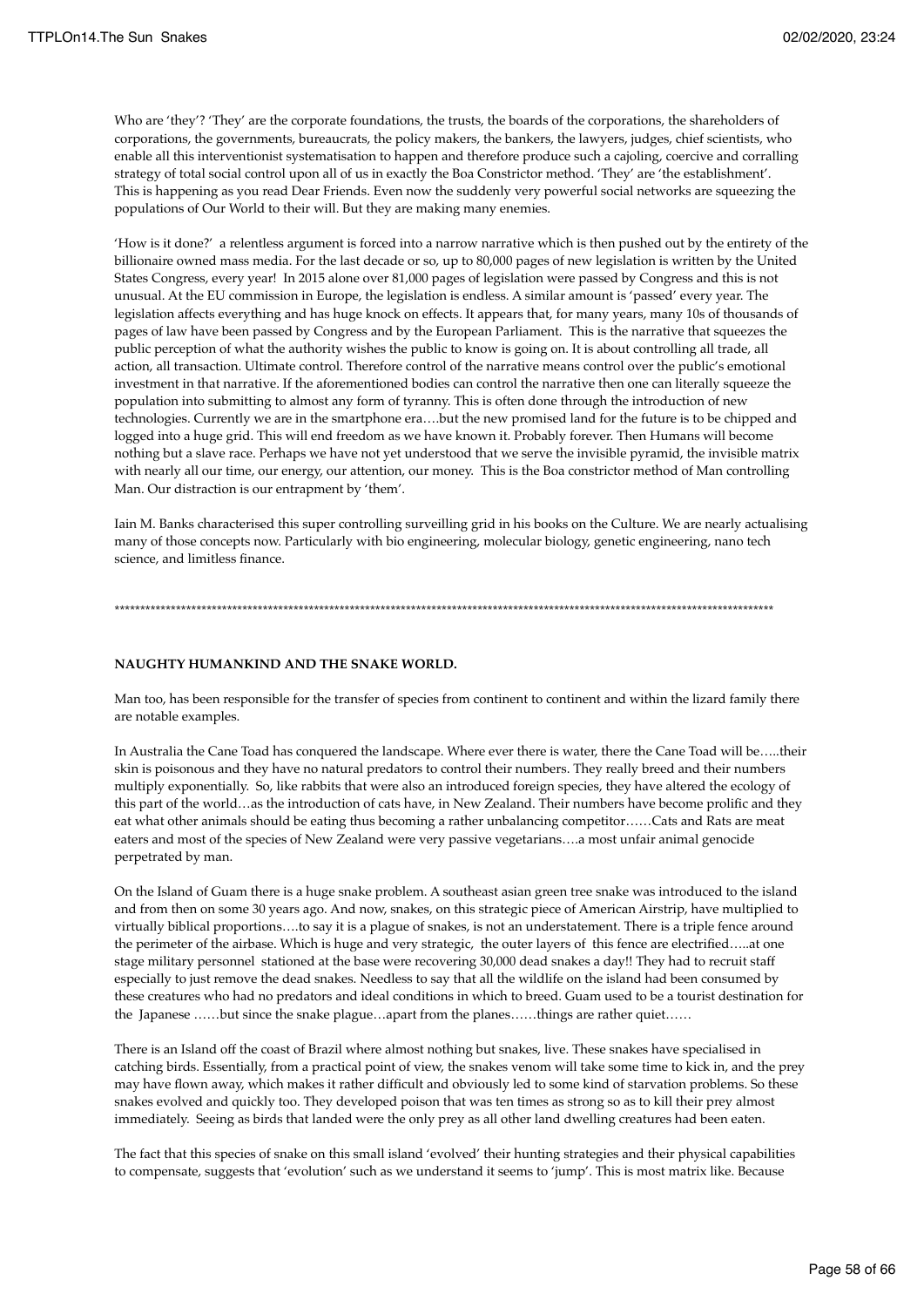science is forever telling us that evolution has happened really slowly over thousands or millions of years. and we can see the relative evolution of man from say, 30,000 years ago to 10000 years ago to 5000 years ago to 2000 years ago to 500 years ago to 150 years back to today. Our extant technology has evolved, our knowledge base has expanded but, our actions towards the natural world are one continuous act of reversal.

The massive environmental destruction that we are all in the middle of (2019) is proof, that we have not evolved. But reversed. Destroying our planet does not preclude that we as human beings have evolved at all. By the way we treat the natural world. And we continue to destroy the natural world as we humans multiply. The multiplication of humans is used as the only excuse for this destruction. But really, since the industrialisation of our world, particularly since the growth of petrochemicals and their derivatives in the agricultural sector, which is what feeds all humans and several billion animals, the acceleration of the destruction has proceeded. A radical act of transformation. Happening right before our eyes as you read…..oh Dear Friends would that it were different?

#### **PHARMALIZARDS** (*Pharma from reptiles*)

Snake and other reptile venoms are used as Heart medicines or blood thinning/thickening mediums. These, of course fit nicely into our category of Solar characteristics

Catopril is an ACE inhibitor, an angio-tensin converting enzyme. The compound for this is taken from the venom of the Brazilian Bothrops Jararaca which has very distinct zig-zag markings. Used for blood pressure problems or for heart disease. ACEs are now a staple in pharmaceutical heart medicine.

According to researchers, pharmacologists and heart specialists, ACEs have to be administered gradually, in incremental steps to avoid, other, more directly damaging 'side effects' that come with the drug.

As we may know, 'side effects' are not really 'on the side' or on any other lesser part. But often, directly full on adverse effects. The western medical profession likes to use the term ' Side effect' to minimise the damage that the drug is doing to other parts of the body or systems of the patient.

ACEs were developed from a Peptide that inhibits the production of Angio-Tensin II which controls dilation and constriction of blood vessels. Catopril is a billion dollar a year medicine for those who manufacture it.

A drug called Exanatide was developed from the Gila Monster (Heloderma). A native of the south-west of the USA. The toxic compounds derived from the poison of this lizard are to assist with Type II diabetes. It is a more long term drug. It acts for longer than most quickly used up diabetes drugs.

An experimental drug Ancrod was developed in 1999 using the venom of Pit Vipers. This drug was developed because of it's anti clotting properties.

The venom of the King Cobra is being studied as to how it might relieve chronic Pain.

The Venom of the fire-bellied Toad is used as an ingredient in imaging and identifying prostate cancer.

\*\*\*\*\*\*\*\*\*\*\*\*\*\*\*\*\*\*\*\*\*\*\*\*\*\*\*\*\*\*\*\*\*\*\*\*\*\*\*\*\*\*\*\*\*\*\*\*\*\*\*\*\*\*\*\*\*\*\*\*\*\*\*\*\*\*\*\*\*\*\*\*\*\*\*\*\*\*\*\*\*\*\*\*\*\*\*\*\*\*\*\*\*\*\*\*\*\*\*\*\*\*\*\*\*\*\*\*\*\*\*\*\*\*\*\*\*\*\*\*\*\*\*\*\*\*\*\*\*\*\*\*\*\*\*

## **SNAKE BITE NAUGHTINESS**

There are approximately 3,000 catalogued species of Snake on Our World.

India has 11,000 deaths a year from Snakebite. One is still more statistically able to be struck by lightening more frequently than be bitten by a Snake.

More people in the USA die from Spider bites than from Snake bites. Around the world, 400,000 people a year are bitten by Snakes mainly in south east Asia or in Africa.

Approximately 22,000 people a year die of Snakebite.

Up to 1 million people a year are bitten by snakes. But many of these bites do not have poison.

The Saw Scaled Viper causes the most deaths.

Only 50% of Snake bite is envenomed.

300,000 a year are left with some kind of disability or impairment due to Snake bite.

8,000 people a year are bitten by Snake in the USA. 1 : 500 is fatal

The Eastern Diamond Backed Rattlesnake is the North American continent's most poisonous Snake.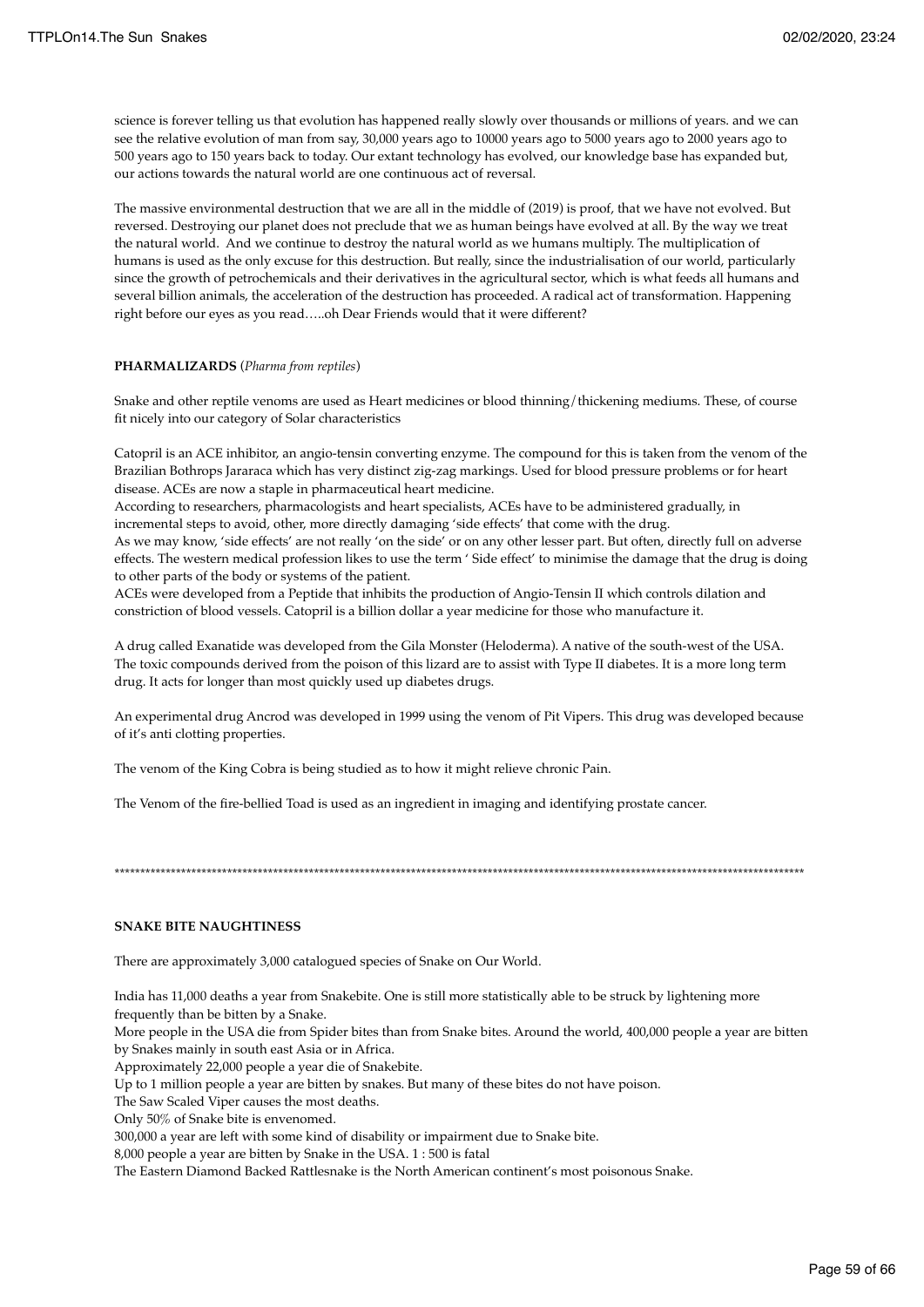In India, the King Cobra can grow up to 18 feet.

The King Cobra has enough venom in one bite to kill 20 -30 adults.

Nigeria has the highest per capita death rate from Snakebite. 14 per 100,000 people.

2 people will die from AIDS to 1 person dying of Snakebite.

On Planet Earth: 1 : 50 million will die of Snakebite.

20% of all Pit Viper bites and 50 % of all Coral Snake bites, are 'dry' bites. ie. producing no venom.

More Snakebite occurs in the countryside rather than in Urban areas.

In India many deaths occur in before making it to the medical facilities for treatment.

### **THE CURIOSITY OF OUR SPECIES AND THE SUPPRESSION OF THAT CURIOSITY**

In the legend of the Garden of Eden there is a Snake coiled around the Tree. This Tree bears the fruit of the Knowledge of Good and Evil. On the face of it, this is meant to represent the Devil. This is what Christianity believes. According to the Bible, temptation is the Devil's work. However, many psychologists now argue that this is the divine part of the human spirit encouraging us to to be curious, to ask questions, to explore, to go forward, to take risks, to have enthusiasm, to be inquiring……the Prometheus part of our make up, as human beings…..in the section on Jupiter ~ Metal ~ Tin we discuss the dual nature of the human will....others have done this to a much greater degree with much greater depth….but essentially the 'Will' often seems to be divided into two parts, like the lobes of the liver….Zeus represents Strength and Power and Absorption and Expansion whereas Prometheus represents Curiosity, Love, Enthusiasm, Risk taking, Cunning, Enterprise….and here we have the split between Yahweh and Lucifer, like the warrior and priest in ancient cultures….Zeus represents outward power coming to him and being absorbed by him and Prometheus represents inward power being projected outward. two parts of the same power structure that governs the ignorance of the rest of man and womankind. They are the charmers, the bullies, the enablers, manipulators, the controllers.

They, the scientists, who, like the priests of old, do the pushing. And the others, the politicians and the warriors do the pulling. If there is such a thing as a moral, a lesson or someway to remember..here "hey we simply must not do that!"; it is that, science finds out about the most 'devilish' things……like the manipulation of GMOs, gene splicing technologies, subatomic particles, Anti matter through CERN and then these are turned on the rest of mankind without much thought to consequence. They are drawn in by the darkness of the Sun. Or…. maybe they do think about the consequences, but are so detached that they, simply, do not care? They just don't think it affects them…..? But, of course, it affects everything. The downside comes while the Snake is lashing out and striking with all fury and intent. As a means to finding it's quarry. It's prey.

this is discussed in various ways in the chapters on Blackthorn, Plutonium, Petroleum….the rush for control over all resources and all things is like holding sand in ones hand.

\*\*\*\*\*\*\*\*\*\*\*\*\*\*\*\*\*\*\*\*\*\*\*\*\*\*\*\*\*\*\*\*\*\*\*\*\*\*\*\*\*\*\*\*\*\*\*\*\*\*\*\*\*\*\*\*\*\*\*\*\*\*\*\*\*\*\*\*\*\*\*\*\*\*\*\*\*\*\*\*\*\*\*\*\*\*\*\*\*\*\*\*\*\*\*\*\*\*\*\*\*\*\*\*\*\*\*\*\*\*\*\*\*\*\*\*\*\*\*\*\*\*\*\*\*\*\*\*\*\*\*\*\*\*\*

# **WRITHING AROUND IN DENIAL**

# Even the Gods find it hard to control All.

Time and time again the Gods trick each other, punish one another, attempt to atone, their pride always catching them out. Every time. They are unfaithful, they suffer jealousies, they act out on anger, they plan revenge. All very Human. Right now, we are being caught out, every time, by all the pollution disasters that are happening with regular monotony all over Our World through sheer greed manifesting itself in mismanagement, sabotage or natural calamities such as floods, hurricanes, typhoons, earthquakes or tsunami....

These pollution disasters occur along WITH the damage caused by natural weather calamities rather like a virus that is contaminating our air, soil and water. Making life more difficult for more people, making air more like a soup to swim through for many around the world. There are also pollution disasters which are also perpetrated, solely, by man. Think: Exxon Valdez, BP Horizon, Kursk submarine, Chernobyl, Fukushima, Animus River spill, Bhopal, Fracking in Queensland, Nuclear bomb tests, Fluoridation of water. And those are only a fraction of a fraction of what some humans are doing to Our World. What the media tell us.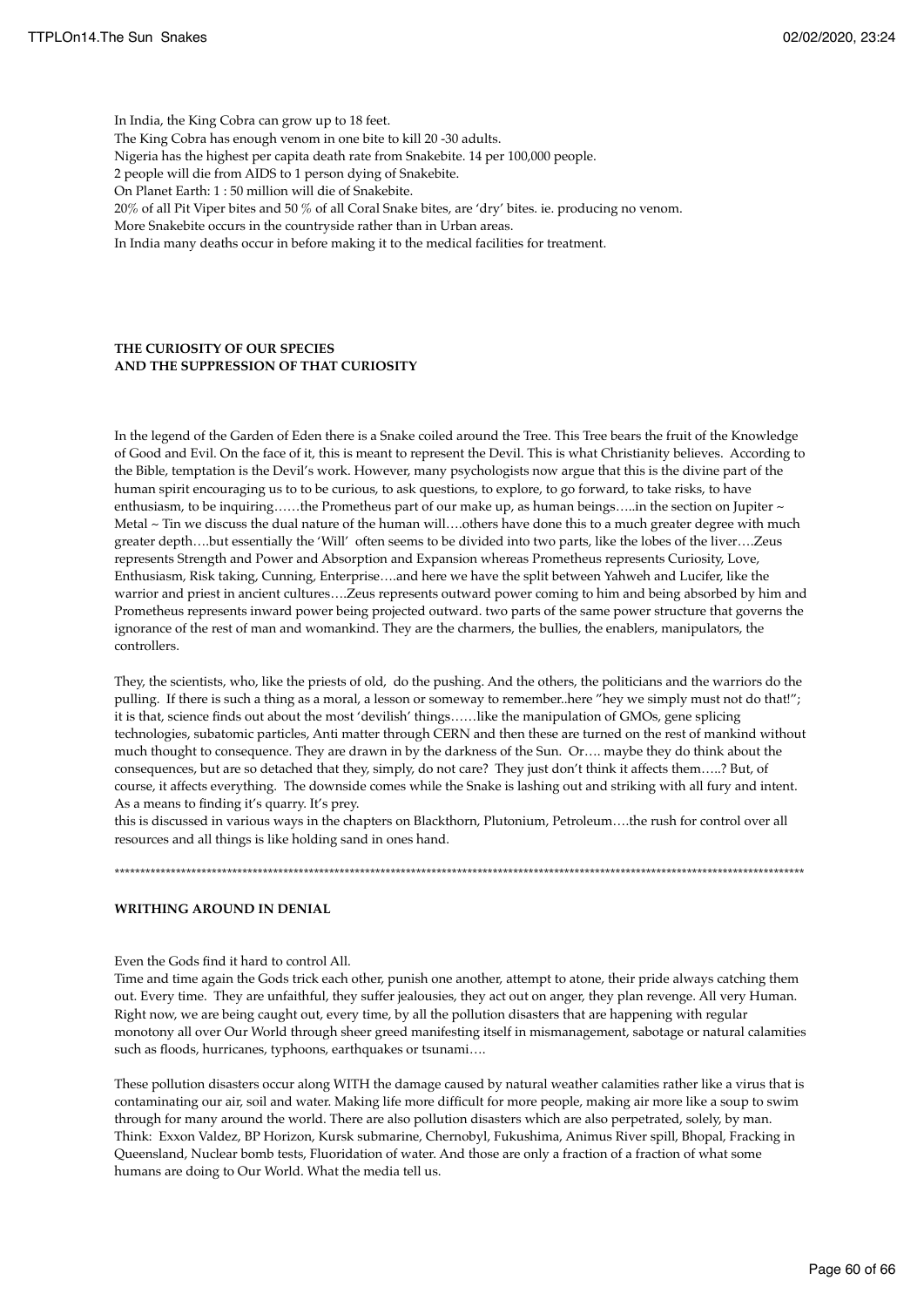### **GREAT SNAKE IN FRONT OF OUR EYES**

In Scandinavian mythology, there is Yggdrasil, a representation of the Tree of the World, which, in itself, is a representation, all around the world of the World Tree myth……Yggdrasil is a large Ash Tree denoting the fecund strength of the masculine energy of the world, the nurturing and nourishing aspect of Scandinavian culture and around this tree is coiled a Serpent gnawing ever at the roots. The three roots lead to the differing planes of existence of norse mythology, Jotenheim, Nifelheim and Asgard. The Serpent is doubt. Doubt ever gnaws away at the hearts of the Gods and Men in the tales of Norse mythology. It is always a threat to hearth and home, to moral rectitude….the poisonous serpent. Next to the tree are the 3 Fates, who care for the water of the well that lives by the Tree, they must guard against the Serpent from poisoning the well that nourishes the Tree. There is our entire human culture in a nutshell. We are poisoning the water. because We humans are behaving like the serpent not like the humans we could really be.

Like Greek mythology, in Norse or other World mythologies, there is a connected and complex cosmology, usually to do with the stars, the set patterns of Stars, and the fixed patterns of the constellations of what was deemed as the Zodiac. Priests and sages and shamen connected the patterns of the Stars to local topography: mountains, rivers, valleys to trees to plants to creatures and so on. But we must also remember that although there are different star patterns at different parts of the world there are similarities of interpretation. On Our Earth, to which only the priests and kings, for almost all of human history, had knowledge. They knew the plants, they knew the rocks, they knew the water, the sounds of birds, the sounds of leaves. For almost all the time that Man has built city walls. And, even then, they intuitively knew/guessed. More correctly than science will ever admit. They missed many things but got things right on many fundamental levels.

Now, as we read this in English, ideas of English and the concepts of the English were built on the ideas of Greek thinking. The formation of the United States was thought of by men who thought in Classical Greek terms. But also in technical Roman terms. One only has to go to The United states to see the mass enactment of, first, Roman and, second, Greek thought upon the formation of the USA. All the government buildings are built with greek style with classical adornment. The congress building of Washington DC is a Graeco Roman design adorned with symbols of antiquity everywhere. It is crowned with the the statue of Columbia who could also be Persephone, who, as we may know is a Goddess of the Springtime as well as being a Goddess of the Dead.

Today there are the industrialists in many fields, the media magnates, the silicon valley grandees, the corporate acquisitors, the bankers, the venture capitalists, the money traders, the ultra specialised scientists, who are now the Elites. They have obtained or inherited vast riches through the manipulation of capital and physical matter through invention and the marketing of millions of inventions through very clever propaganda and through the very clever Patent system which enables so much naughtiness to take place. And so, these ultra rich who also control all computing in Our World, are thinking, that they must become 'Gods'.

They are thinking that they can live forever, and manipulate all matter from the atomic or genetic level through the manipulation of electro nano particles. From these they can construct matter and then from those they can build worlds. They can also construct beings. (Chimera). This is what they are thinking. This is all 'transformation' The very interesting Mary Shelley wrote about this 200 years ago in her enduring novel "Frankenstein" And in order to do this, they must completely transcend from their fleshy vessels and merge with electro nano machines that will self repair and self sustain. All this technology now exists. Freezing tech, pharmacological tech, molecular bio engineering tech, Artificial Intelligence tech, and all the capital they ever need for more tech. This is their plan. They wish to reach for the Sun and become Gods.

Just recently there was an argument about the pattern of a protective grid for a new ion drive, for the new space probes, that are being sent out in all directions, to explore the far and near parts of space. The clever scientists have fine tuned these tennis ball sized probes to travel at 100's of 1000's of miles an hour to travel the vast distances between objects where light falls. For the patterned casing of the grid for these probes, circles (The Sun) were chosen, instead of hexagons (Saturn) or triangles (Venus). Sol is our language. We are the people of Sol, whether we like it or not. The Solar is so embedded within us

A very important point should be mentioned which is the core reason for this book. Those people who were before, until say 1600 CE (a totally arbitrary and random date) were not quite as polluted as We are, today, with an estimated 3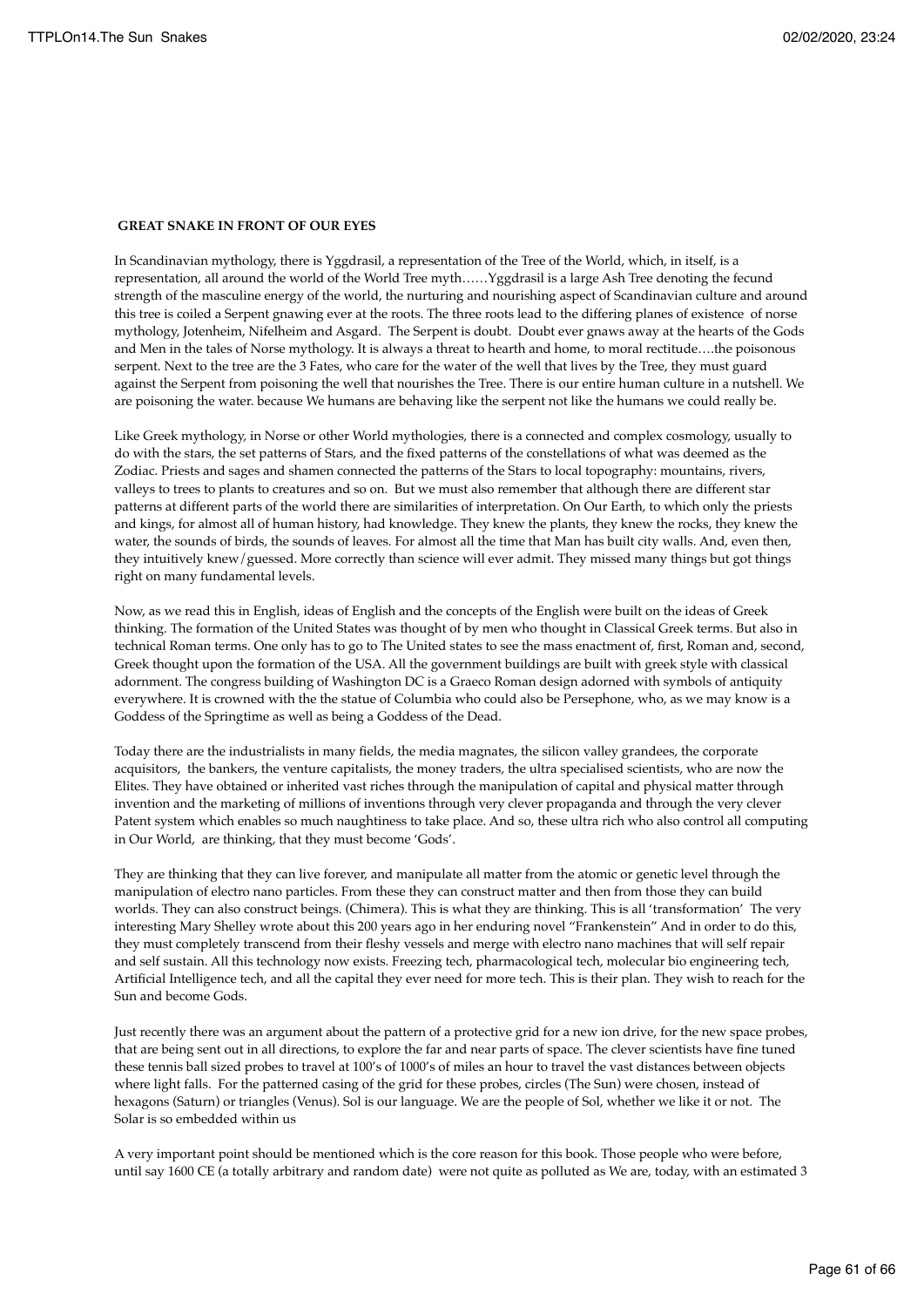million very complex new chemicals sloshing around in our environment, which simply were not there, then. So, some of their guess work, the insights, of these relatively unpolluted Ancients, is remarkably 'accurate' for times where, there were literally no machines, except of the most basic kind, to measure with. They used observation, tapped into intuition, and they had some basic tools. Which can often work out better than knowing everything but feeling nothing. Which is what Society is like, today.

This is why wars continue and so few of us actually care. This is why the Events since 9/11 that have occurred are not about 'love' they are only about 'power' and 'domination' often born out of spite, hatreds, jealousies, deep unresolved resentments that fester, sometimes for generations. They coil and wait and then strike. We can see the pent up anger of the French Urban Peasantry at the incredible profligacy and injustices perpetrated around the political prison system that was the French Monarchy with their emblem, the Bastille and the method of the imposition of the dreaded Gabelle. But more importantly on the French peasantry in general were really pissed off with state abuse. or abuse through agents of the state. And so a revolution was unleashed, which was like a snake of discontent coiling, waiting, striking. The swift anger and insanity of the the Jacobean political oppression and the snake like reaction of the British, Austrians, Prussians Russians to the sudden outward conquests of Napoleon.

Always we are seeing the politics of snake like reaction either on a micro or macro level. Beasts out biting one another. Again in Historical terms, We see Hitler rising out of resentment. Using the most snake like Gobells to force the minds of Germans using anti communist and anti Jewish propaganda. Building an entire culture of resentment and then when enough energy is gathered a sudden snake like striking out in all directions. But because all of this is built entirely on resentment, it will always fail. Hitler was pushed back and defeated.

In 1945 3 million Russians fought against the remnants of the children of eastern Germany. Some half a million. The german brigades of children, enthusiastic though they were, were no match for the very determined Russians. And so the morphing of Germany from one country shedding it's skin and becoming two countries begins until the 1990 unification and again, the snake has transformed. A snake was built in 1961 all through Europe North to south. The Berlin wall was built to keep people from fleeing the postwar East Berlin and East Germany which was managed by the Soviets. From 1945 to 1961 the amount of people fleeing the East for West Germany or further afield started as a trickle and ended in the late 50's as a flood. East Germany was de populating itself. Something had to be done. So a massive wall was built. There are many heroic tales of people attempting escape from East Germany until the wall is demolished in 1990. Much culture and western folklore has grown because of this wall. Which now no longer exists.

Lenin, Trotsky and Stalin too were most snake like in their pursuit of power. They stuck out at everyone. No one was safe. Say the wrong thing and suddenly the snake like Cheka, NKVD, KGB would be paying you a visit. And then, you are gone. Prison, prison camp, a mine, a building project, or disappeared or just shot. A swift relocation to some awful place. Their often quick punishment for those who transgressed the word of the state/God. The vitriol of their speeches was most striking and brutal and snake like. Think cold weather cobras. Lenin died from stroke or rather a series of strokes which started in 1922 until his death in 1924. Strokes are all part of Sun pathology as they indicate a heamorrhagic tendency. Which snake poisons may have been able to alleviate.

\*\*\*\*\*\*\*\*\*\*\*\*\*\*\*\*\*\*\*\*\*\*\*\*\*\*\*\*\*\*\*\*\*\*\*\*\*\*\*\*\*\*\*\*\*\*\*\*\*\*\*\*\*\*\*\*\*\*\*\*\*\*\*\*\*\*\*\*\*\*\*\*\*\*\*\*\*\*\*\*\*\*\*\*\*\*\*\*\*\*\*\*\*\*\*\*\*\*\*\*\*\*\*\*\*\*\*\*\*\*\*\*\*\*\*\*\*\*\*\*\*\*\*\*\*\*\*\*\*\*\*\*\*\*

### **THE SUN AND SNAKES**

We may have seen films and photographs of The Sun as taken by telescopes on Our Earth or from satellites in Space? What Scientists are looking at, is the behaviour of The Sun. Science now has mass spectrographic photography. Scientists can photograph the Sun or any other light emitting object in a thousand different ways. Infra Red, Ultra violet, Radiation levels, X-Ray levels, Heat levels, magnetic measurements, gravitational pull and the speed and direction that Our Sun is travelling in. And so much more. Data beyond our wildest dreams. Our technology is really sophisticated and what sophistication we actually see is probably 50 to 100 years old when it comes to technology we are not yet allowed to see.

Because, remember! Many snakes live in holes, in caves. In the warm dark. And so, there, in the warm dark, there is also plenty of activity, mating may occur, eggs are laid, snake babies hatch. There is a sort of slippery mass association with many snakes. And they need a shelter. So, similarly, scientists are locked away in their labs. No one really has a clue what they are up to. Then, they unleash their new technology. We humans are often taken totally unaware by these new introductions and through subtle snake like manipulation, a kind of mass hypnosis that the cobra is so good at, the scientists sell their tech to us and we just lap it up. Smart phones being a current phenomena, a joining to everything. So they say.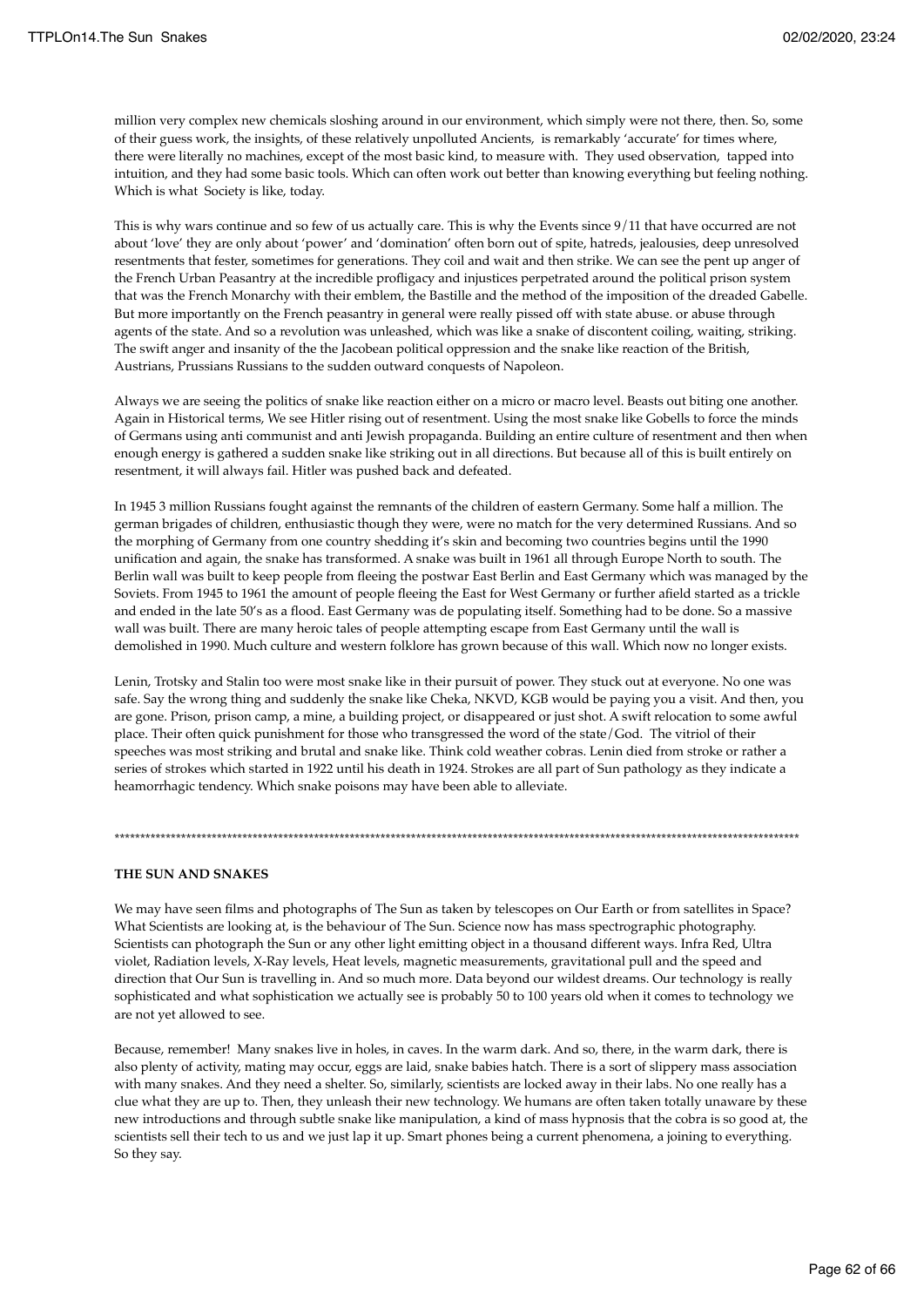When scientists look at the Sun, they are looking at it through as many filters as they possibly can. In part of the Suns behaviour, it occasionally has what Scientists call, 'coronal mass ejections'. Which translates as The Sun, suddenly, throwing out a huge snake-like lasso of solar energy, a massive wave, with super magnetism, super radiation, super heat, super light almost as if a snake were striking out at it's prey. Technically these ejections from The Sun are rather like giant Nuclear Bombs suddenly kicking off and throwing their energy off in a concentrated focussed burst (Think Tzar Bomba X 10 million). These are 'solar flares' and apparently they occur frequently.

It would take one of these solar ejections to potentially destroy Our World if it were strong enough or if We were in the wrong place at the wrong time. Amazingly, with all the things flying around the near part of our solar system, it really is fantastic odds that Earth isn't already a barren burnt looking wasteland, like Mars. The amazing miracle of all part of being on a goldilocks planet. A picture that was recently released: had The Sun and it's effects in visible waves to beyond Saturn and in one composite The Sun and it's light force which undoubtedly carries heat, magnetism, gravity, radiation with it, is looking remarkably like a Rose. Strangely, the Rose family are all Sun or Mars medicines. Hot.

### THE SNAKE AND THE TRANSFORMATION OF CULTURE

In the image and meaning of the Rod of Asclepias, the snake is telling us that this is about 'transformation' because the snake sheds it's skin for a newer shinier model. After we have been feeling ill, then we will hopefully transform into wellness. When we are very ill and aware of it we make promises to ourselves to change our lives if we survive the illness. That in itself often becomes transformative. This is the meaning from a medical point of view.

In the book of Exodus, Moses' brother Aaron has a staff he carries. This is turned into a snake before the presence of the Pharaoh. A warning. A symbol of Transformation.

From a historical point of view, our species is 'ever shedding'. Ever transforming. Fashion, for instance, is the human ever changing their uniform and wishing to transform. to appear different (or appear the same) to stand out. Often to impress. This is our history and how we really are. Shifting, shedding what we do not need and hunting and striving for some other goal which eventually leads to transformation. We slip into and out of situations with the fluidity of a moving snake. The upper classes of most cultures throughout most of the ages of man, have dressed to impress. The men no less than the women. Rather like the way birds court one another. This 'dressing' is often changed. The man must wear armour to fight a battle, or when he is not fighting he will wear practical clothes to plough his fields and when he appears in front of the King, he must wear smart handsome formal clothing. Changing and transforming.

So from a Historical point of view, throughout the last three centuries BCE, We see the curious harmonisation of Greek thought combining with Persian, Egyptian, Syrian/Asiatic thought and then we see the combination of sure material militarism of the Romans with their slavish obedience to practical militaristic thinking combining with this Hellenistic/ Persian/ Egyptian cultural thinking. Which really does seem to be more of a culture of Inquiry. Seemingly very different from the one we have seen before, in attitude. But also not.

There is still the pyramidical power structure operating from the desires of one Top point to instruct the obedience of all other points to do the bidding of the Top Point. The top point that is supposedly more 'illuminated' than the rest. Nobler, more godlike, Kingly. Always. It seems. Almost like the structure of Bee societies. In The UK for the longest time there has been a Queen (1952 - to beyond 2017). Of course, this will change. But the institution of the Monarchy is a most familiar and yet peculiar thing. It is familiar…. but to most people, it is remote and unaccountable. But it still exists and is endorsed by the elites. With humans there are no pheromones to bring us into line *(although one is sure that shadowy agencies, who think of sodium fluoride compounds, as a way to bring compliance to an idea, are already thinking of this, and so much more, but for now they use monetary units as their methods of control. .*). And so, those who have been 'more intelligent' have realised that irresponsible humans are a danger to themselves and others and must be controlled.

And so the most Solar of Aspirations often carried out away from the confines of responsible behaviour are controlled by a strong sense of responsibility that people have to have in order to function without resorting to all the negative aspects of our behaviour. It is just that we are not made aware of this social responsibility consciousness because we are given something called freedom without responsibility. Which is why we are always in just a state of flux in the world. This also suits the rather remote snake like controllers. Because of our unawareness around this matter, we continue to repeat the cycles of mistakes that have plagued Our World since the beginning of Agriculture and the ordering of people into tribes and countries. The Elites are the ones who were aware and decided that Matter must be manipulated to them without having to inform or educate most people to that fact. David Icke was onto something there. :-)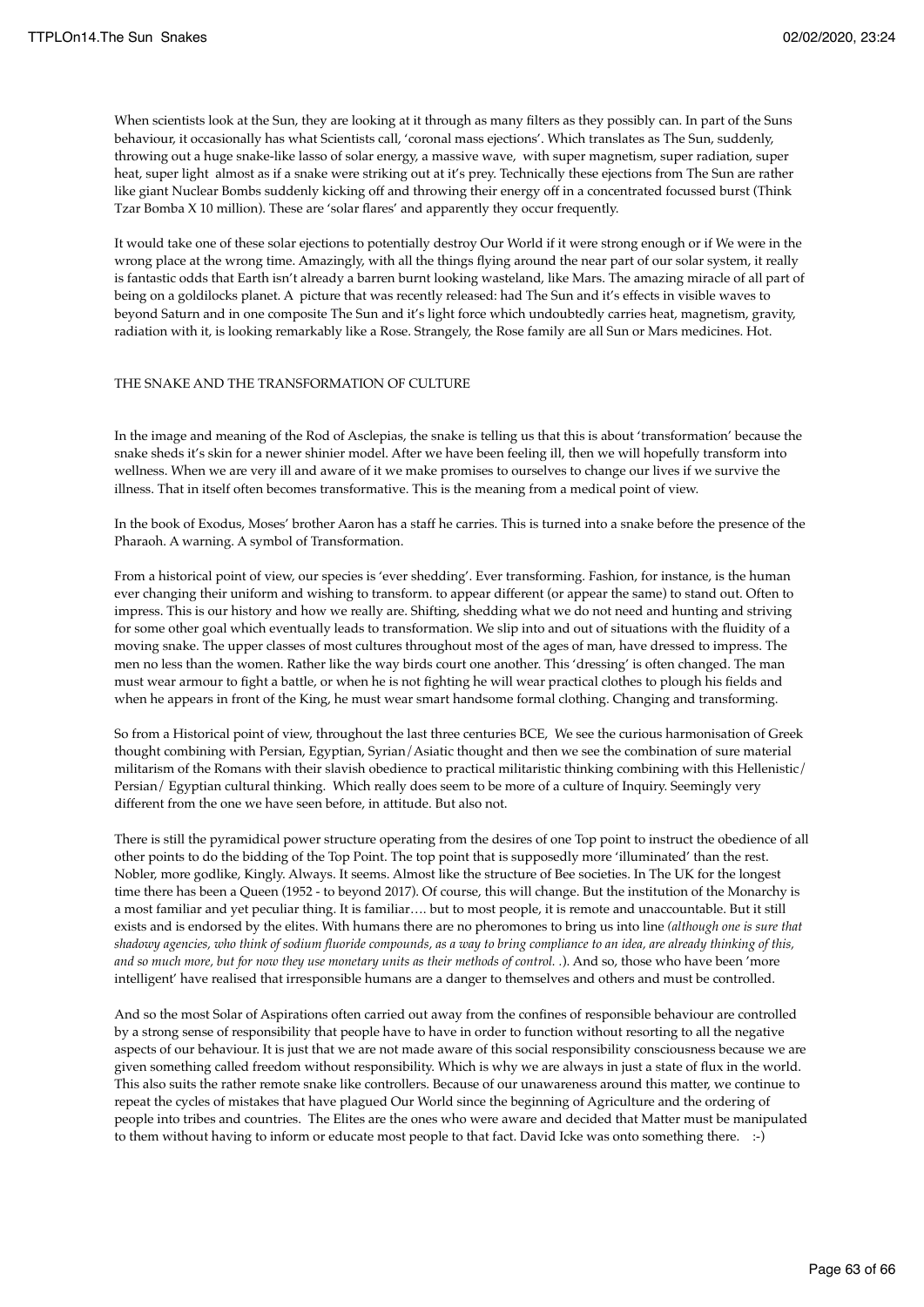## \*\*\*\*\*\*\*\*\*\*\*\*\*\*\*\*\*\*\*\*\*\*\*\*\*\*\*\*\*\*\*\*\*\*\*\*\*\*\*\*\*\*\*\*\*\*\*\*\*\*\*\*\*\*\*\*\*\*\*\*\*\*\*\*\*\*\*\*\*\*\*\*\*\*\*\*\*\*\*\*\*\*\*\*\*\*\*\*\*\*\*\*\*\*\*\*\*\*\*\*\*\*\*\*\*\*\*\*\*\*\*\*\*\*\*\*\*\*\*\*\*\*\*\*\*\*\*\*\*\*\*\*\*\*\*

#### THE GROWTH OF MYTH AND THE TRANSFORMATION OF THE BEING

One theory is that, given the death of a special being, whoever they may be, within 30 - 35 years an elaborate mythology has grown up and stamped itself on the consciousness of all those who become aware of that special person's qualities. And also the great PR of that person's friends and admirers. Lao Tzu, Kung Fu Tzu (Confucious), The life and sayings of the Buddha, of Mahavira, of Zoroaster, of Jesus Christ, of Krishna, the stories of Attis and Hercules (who may have personified the great Gilgamesh of Uruk), the Life of Horus and Krishna are oddly most similar to the life and miracles of Jesus Christ, stories of Zoroaster and Mani and Mithras, the lives of the 'saints' Are all imbued with more than human mysticism. These people are better than us. We must look up to them for lessons in moral rectitude, where the decisions we make hurt as few people as possible or hurt nobody. Or actually enhance. And in fact we realise how to be 'better humans' we open something wonderful inside all us. A kind of 'Light', a gentle force.

And this force sustains us. In some parts of the world it is called "optimism" in others it is 'faith' in others, 'Belief'. It is probably the connection to all things but in matters of belief we are often shut down so we barely run with these feelings/revelations, when they come about. In matters of faith, in gods or a god, people will do the most extraordinary things to prove they 'believe'. In Ancient times people who were adherents to one cult or another were often treated with awe and respect. (those crazy pillar dwellers of Syria and the desert dwellers of Egypt and the Holy Land, the Buddhist Monks of Tibet, The Dervishes ) And throughout history, men and women over the ages in all cultures have done exceptional and extreme things to 'prove their faith'

In the times we live in today, the way we view and respect people has changed. We seem now to believe less in impossible people and more in things. But these things do not love us. And part of our delusion is that we 'just do not see'! Those gelatinous and grisly orbs in our faces, called Eyes (*which also come under the auspices of the Sun, windows to the soul and viewers of the magic if they are able to look out and see*) are our internalised planets. They see and send out flares, nerve impulses to our fleshy fat sun brain computer to interpret. So that we may communicate with Our Planet and 'SEE' it's stunning beauty, it's wonder at it's incredible magic. Can we not just be satisfied with this? It seems not.

If we understand the small town or village mentality? then we know that rumours about a person can get back to that person and while there maybe a grain of truth in what these rumours are saying there is already a new and much more exciting architectural narrative that has been 'added' or 'changed' to a story. Often within days or weeks. Imagine then, 30 to 35 years on? Without computers, smartphones or tablets. Just good old fashioned gossip will change an ordinary man or woman into a legend where many of the things these individuals are supposed to have done, were either exaggerated or simply did not happen?

look at the current news media today and it's relentless war on common sense. This is just a speeded up version of what was happening in the slow time of 28 - 32 years (the time of Saturn return). The technology that we have today actually only speeds up the gossip and the exaggeration. There may have been a kernel of truth somewhere but it is lost in the literal blast of coordinated mainstream media nonsense. This, in turn, is driven ultimately by a need by very wealthy men, to control. At all levels. Especially the information around miraculous loving spiritual people. Something that is very hard to do with the Sun.

Ideas are explosive. They are uncontrollable. Governments, and the people in them, spend an inordinate amount of time and money and energy, suppressing ideas. From the 1860's onwards the 'ideas' of Communism/socialism scared many who thought they had much to lose. The landowners, the corporate bosses, the big shareholders, the bankers. Those in power, and all those who are attached to them, who are many. Because the ideas of communism etc challenged and were diametrically opposite to the comfortable acquisition of exploitative wealth, unnecessarily and cruelly exploitative of other humans, by the capitalists.

\*\*\*\*\*\*\*\*\*\*\*\*\*\*\*\*\*\*\*\*\*\*\*\*\*\*\*\*\*\*\*\*\*\*\*\*\*\*\*\*\*\*\*\*\*\*\*\*\*\*\*\*\*\*\*\*\*\*\*\*\*\*\*\*\*\*\*\*\*\*\*\*\*\*\*\*\*\*\*\*\*\*\*\*\*\*\*\*\*\*\*\*\*\*\*\*\*\*\*\*\*\*\*\*\*\*\*\*\*\*\*\*\*\*\*\*\*\*\*\*\*\*\*\*\*\*\*\*\*\*\*\*\*\*\*

So this was the reason why both groups were formed in the first place The socialists and the communists. To better conditions. To have rights. To be freer. Of course, communism and socialism are even further away and even more destructive than capitalism. Which is saying a lot. Communist regimes cannot tolerate dissent. So immediately they become evil tyrannical dictatorships. And socialism suppresses dissent. The conformity to the state creates so many more destructive problems than non conformity. Capitalist economies become corporate dictatorships. And so the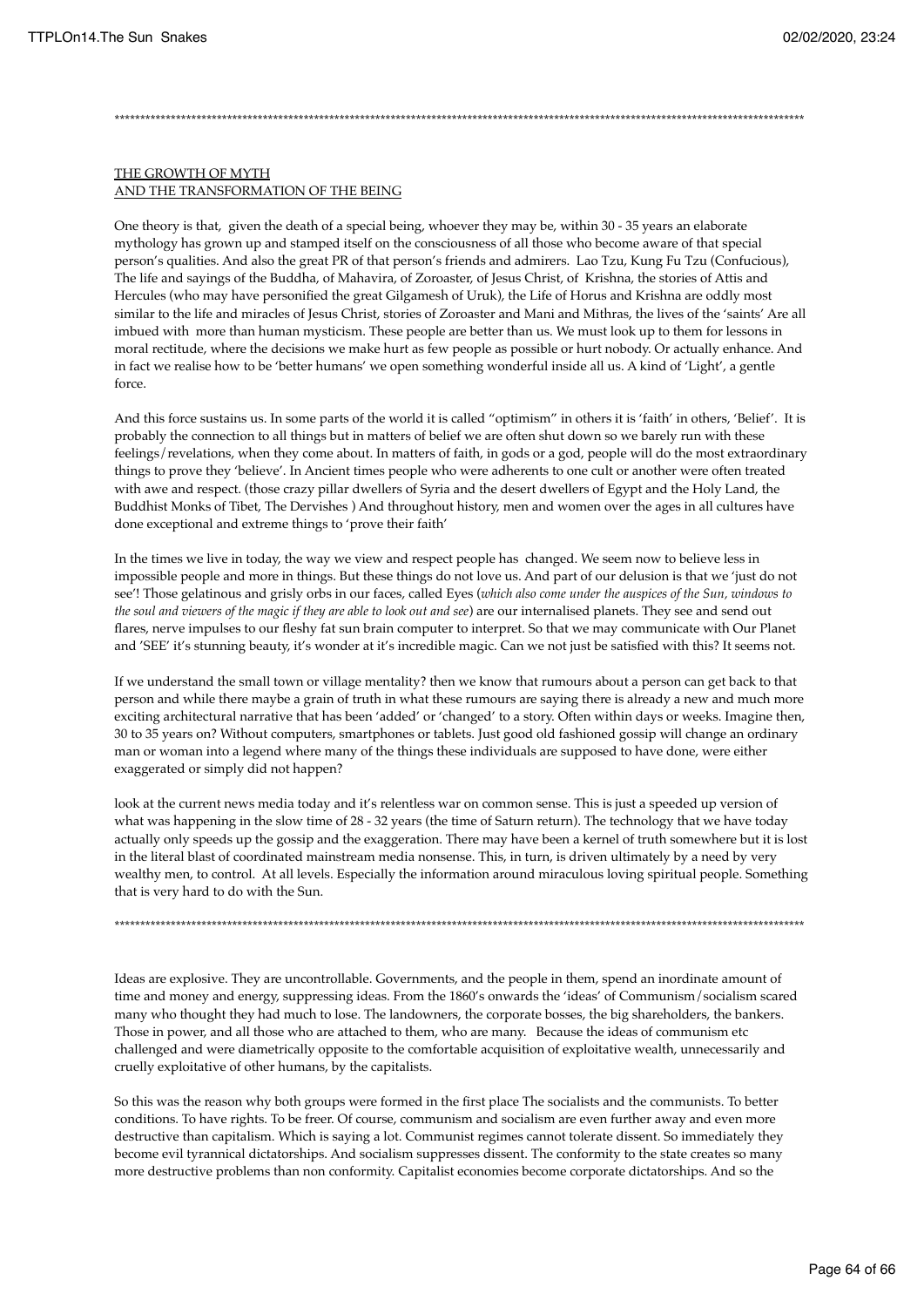capitalist entities continue to pursue communists and socialists who have so often, been persecuted, en masse, in almost all countries, for trying to just not be slaves. But do end up being so to the punitive mafia of whichever locale one happens to be in. When governments do this persecution they don't really like to tell people, or justify their reasons. Because their reasons are usually always only to do with possession and control. To 'them'.

And so we are back to 'it's mine' and all that goes with that 'idea'. Those on the right of the spectrum often resort to militaristic hard solutions which are not very empathetic to the ideals of the moderates.and the left just pursue marxist ambition for power by thinking that they must quash all free speech, sexualise children, and have a slave economy with a 2% governing class. left are for more state social control and have few real morals, the right are for more social rigidity but are emotionally ignorant. And so we are stuck in this mercurial inferno of dualistic understanding and manifestation of action. The priest and the warrior. It is ever thus.

Temperance is so difficult for humans. It would allow them to plan, build better, and be more sympathetic with and to the rest of nature. It is because our ideas are too hard or too soft. Our judgement is around humans only. Nature, yet again, is totally or mostly avoided. We only give into our perceptions and do not tune into what Nature really wants and thinks of Humankind. We know this because Animals can tell animal whisperers what is going on. And Animals never seem to be unfair or unjust. Animals don't lie. (like the government does'nt lie)

Animals really do seem to complain fairly. And that, in itself, is rather remarkable. This is why we really should all become animal whisperers, talkers with herbs, huggers of trees. The lies we tell ourselves, and each other, degrade and debase our ideologies. Then those ideologies become baseless and therefore, worthless. No point in turning one's attention to destructive ideas. They turn men and women into complete monsters. Nature has all secrets and all within. No idealism, just the peace of knowing. When one experiences the Peace that animals often feel then we may also be able to feel as happy and content as they may sometimes be. That is what brings bliss and contentment. Which is most certainly what we all need in these accelerating explosive times..

Tuning into 'What Nature Wants' might not be such a bad thing for humankind. Then they would find their real purpose and be able to move forward by remembering to:

'Nurture The Earth and all who live within it's bounds.'

Oooh! Dear Friends! Did we not say, that the last piece was dreamy? We have all been travelling at light speeds through

\*\*\*\*\*\*\*\*\*\*\*\*\*\*\*\*\*\*\*\*\*\*\*\*\*\*\*\*\*\*\*\*\*\*\*\*\*\*\*\*\*\*\*\*\*\*\*\*\*\*\*\*\*\*\*\*\*\*\*\*\*\*\*\*\*\*\*\*\*\*\*\*\*\*\*\*\*\*\*\*\*\*\*\*\*\*\*\*\*\*\*\*\*\*\*\*\*\*\*\*\*\*\*\*\*\*\*\*\*\*\*\*\*\*\*\*\*\*\*\*\*\*\*\*\*\*\*\*\*\*\*\*\*\*\*

big chunks of our history. As we have only laid out the above to demonstrate how oddly Solar, things are. And how incredibly Solar the Serpent and many of their relatives might be. And so, we pass out of the strange realms of the Serpent.

As we shimmy, slither and sidewind along, down the path, we are heading through fresher air. Our soft needled path is running through sweet smelling pines. We slide and glide through this fresh smelling glade of trees. Through it's dappled light and loveliness. Birds are singing; and a gentle wind blows. The moment is perfection.

and now, we begin to smell the Sea!

Aaahh! the Sea! Our minds turn to the sudden strong briny taste. We can smell the Saltiness and this seems to help us to become somewhat more upright and bipedal, once again. And there! As we walk through the sweet smelling trees, we are at the Sea! The wind is fair. The waves are regular but not rough. They lap and flow and flap and flow, darken and glow, sounds high and low.

Sometimes it can be hard to tell whether one is at the Sea or whether one is in a desert with winds, by salty inland seas. Perhaps, we are at both places? Maybe we are at all places? At all times?

Our companion of the silvery tone is with us. But, still, formless, as yet

And there! Stretching out before us, into the far shimmering distance